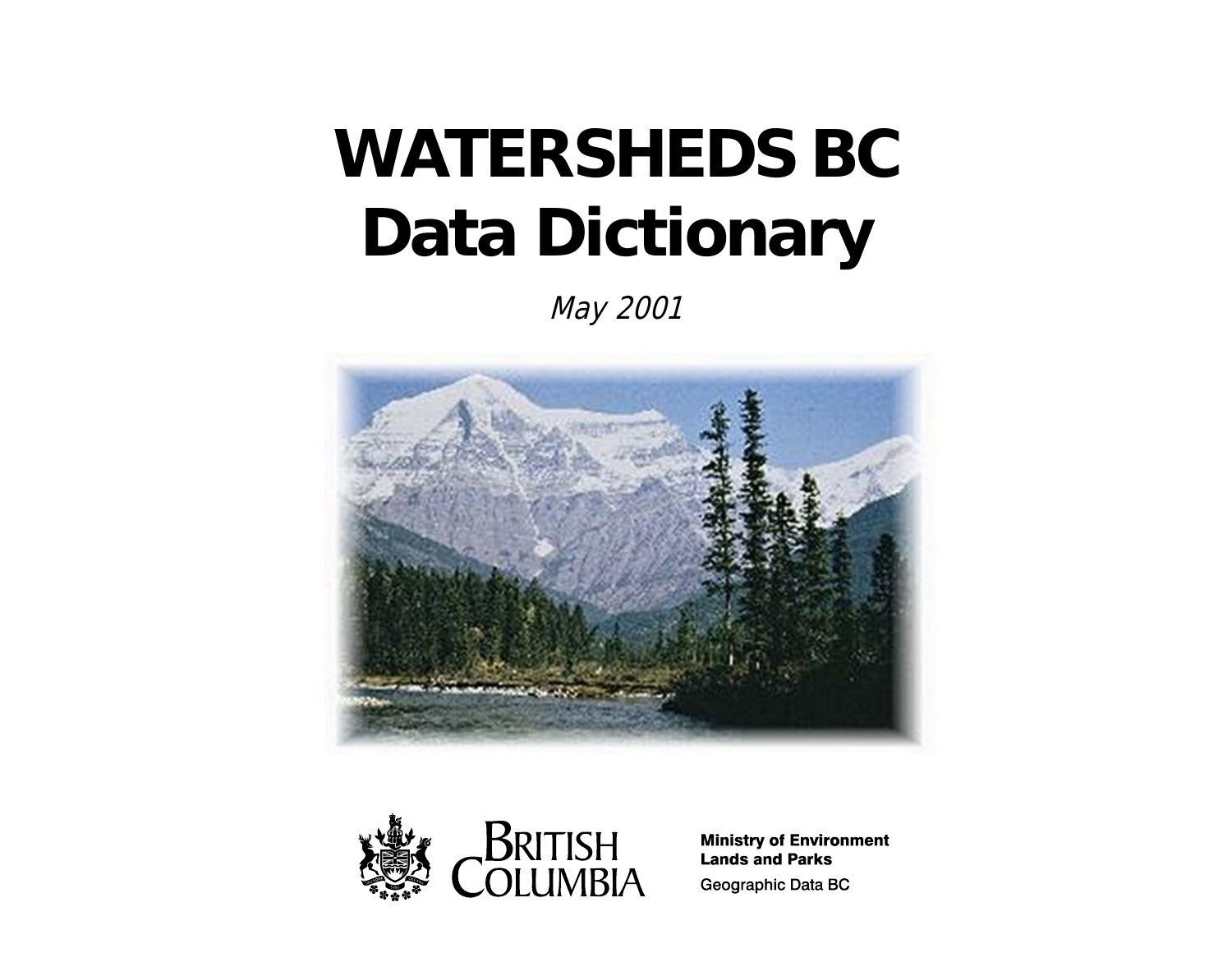# **NOTE TO USERS**

This Users Guide, Version 2, documents results of *Watersheds BC: Watershed Ranking and Assessment Product,* which will be complete in the Summer 1999. This Users Guide is also a revision of the previous Users Guide (Version 1, May 1998) formally referred to as the *Watershed Ranking Tool (WRT)*. This project will be ongoing; subsequent versions will be produced as more up-to-date data becomes available.

Any questions or comments should be directed to the following:

*Malcolm Gray* Geographic Data BC Ministry of Environment, Lands and Parks Tel: 387-9365 Email: mgray@mail.gdbc.gov.bc.ca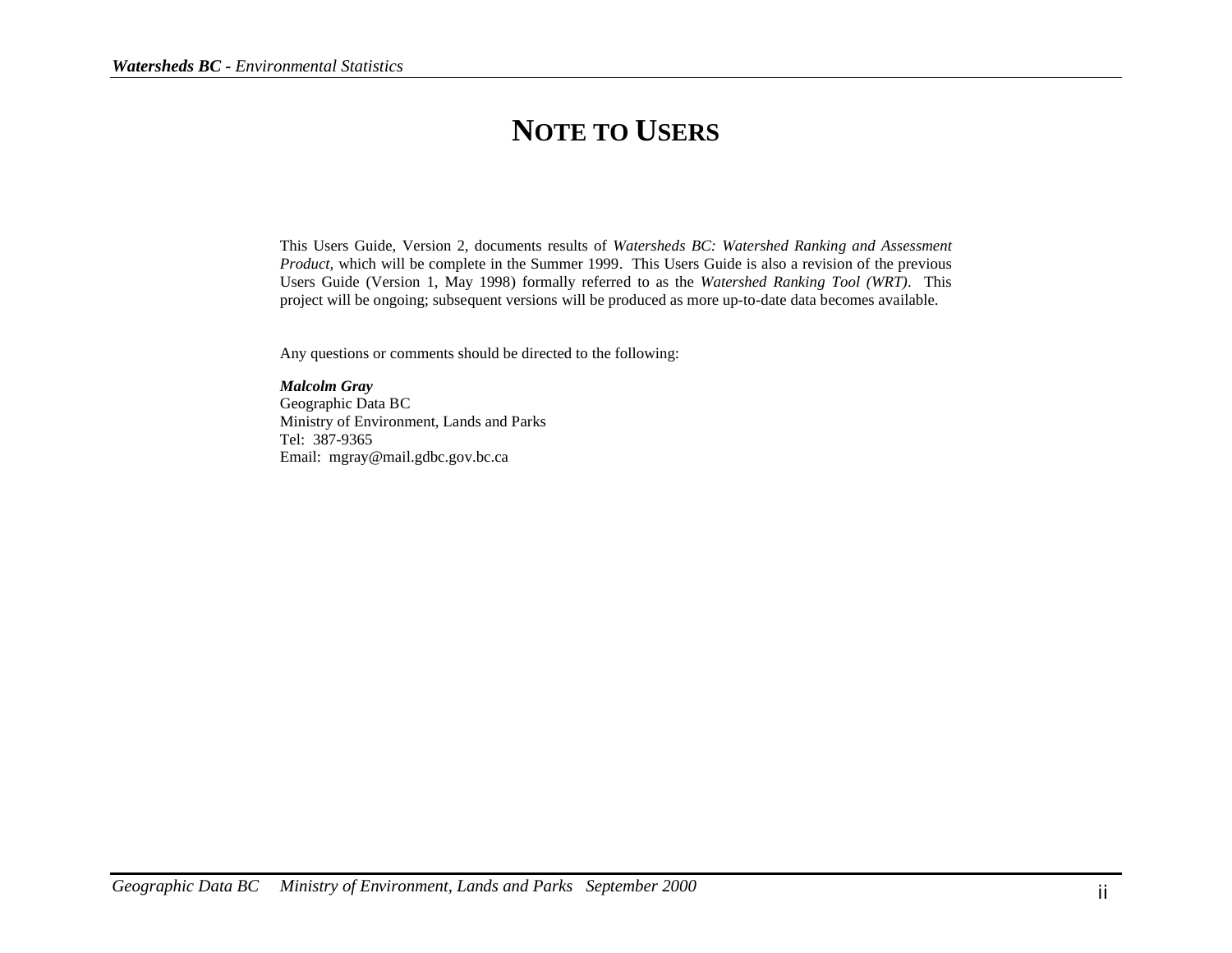# **TABLE OF CONTENTS**

| $\overline{2}$ |        |  |
|----------------|--------|--|
| 21             |        |  |
|                | 2.1.1  |  |
|                |        |  |
| 2.3            |        |  |
|                |        |  |
| 2.4.1          |        |  |
|                | 2.4.2. |  |
|                |        |  |
|                | 2.5.1  |  |
|                |        |  |
|                |        |  |
|                |        |  |
|                |        |  |
|                |        |  |
|                |        |  |
| 3 <sup>1</sup> |        |  |
| 3.1            |        |  |
|                |        |  |
|                | 3.2.1  |  |
|                | 3.2.2  |  |
|                |        |  |
| 3.3.1          |        |  |
|                | 3.3.2  |  |
|                |        |  |
| 3.4.1          |        |  |
|                | 3.4.2  |  |
| 35             |        |  |
| 3.5.1          |        |  |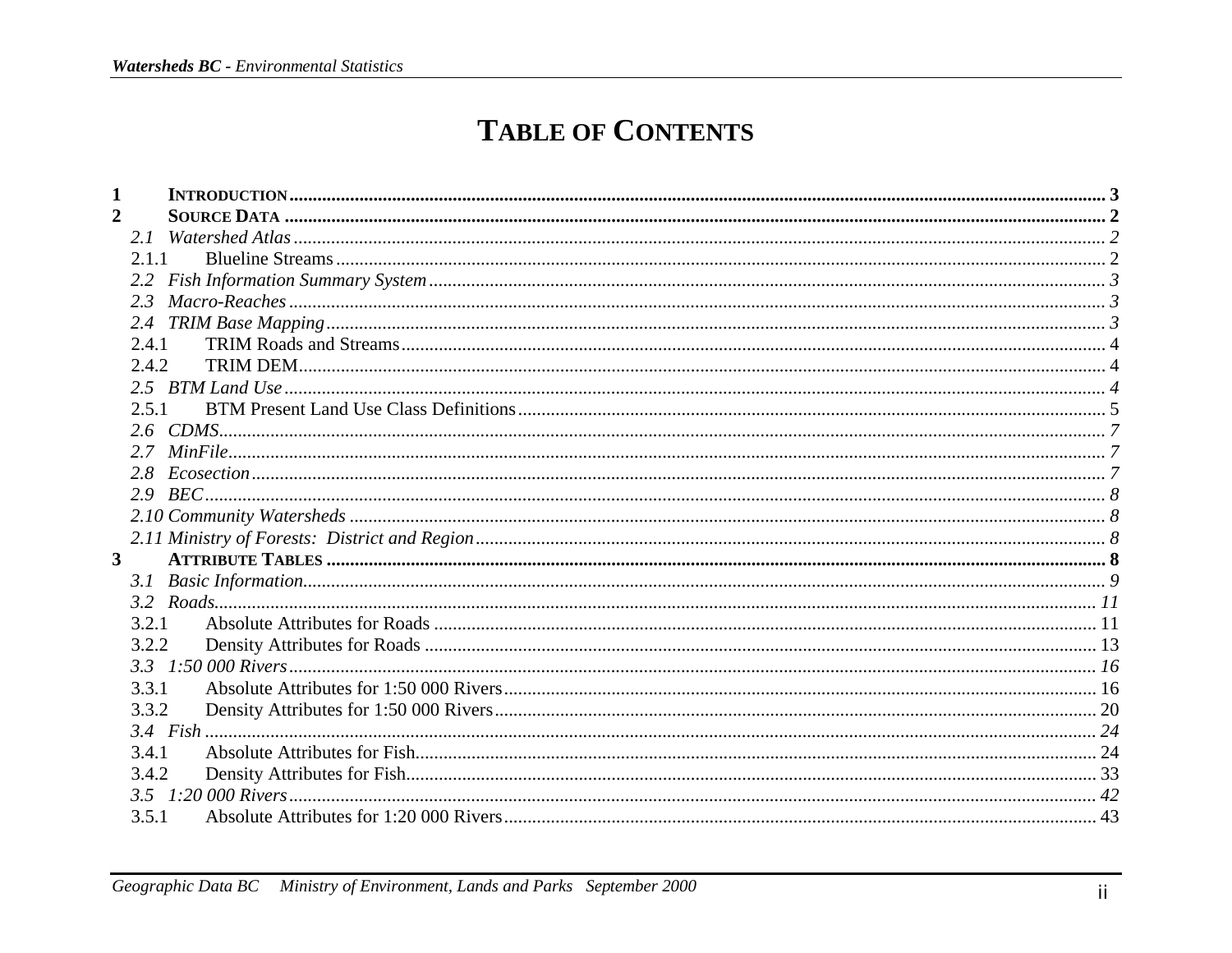| 3.6.1  |  |
|--------|--|
| 3.6.2  |  |
|        |  |
| 3.7.1  |  |
|        |  |
|        |  |
| 3.8.1  |  |
| 3.8.2  |  |
|        |  |
| 3.9.1  |  |
| 3.9.2  |  |
|        |  |
| 3.10.1 |  |
| 3.10.2 |  |

#### **INTRODUCTION**

The purpose of Watersheds BC: Watershed Ranking and Assessment Product is "to provide decision makers with easy-to-use information about the land, water and resources of the Province." Information from province-wide GIS databases has been summarized on a watershed basis with the results presented in a spreadsheet format. Approximately 420 measurements are calculated for each watershed with many pertaining to the impacts of forest harvesting. Detailed definitions for these  $420$  measurements form the bulk of this document.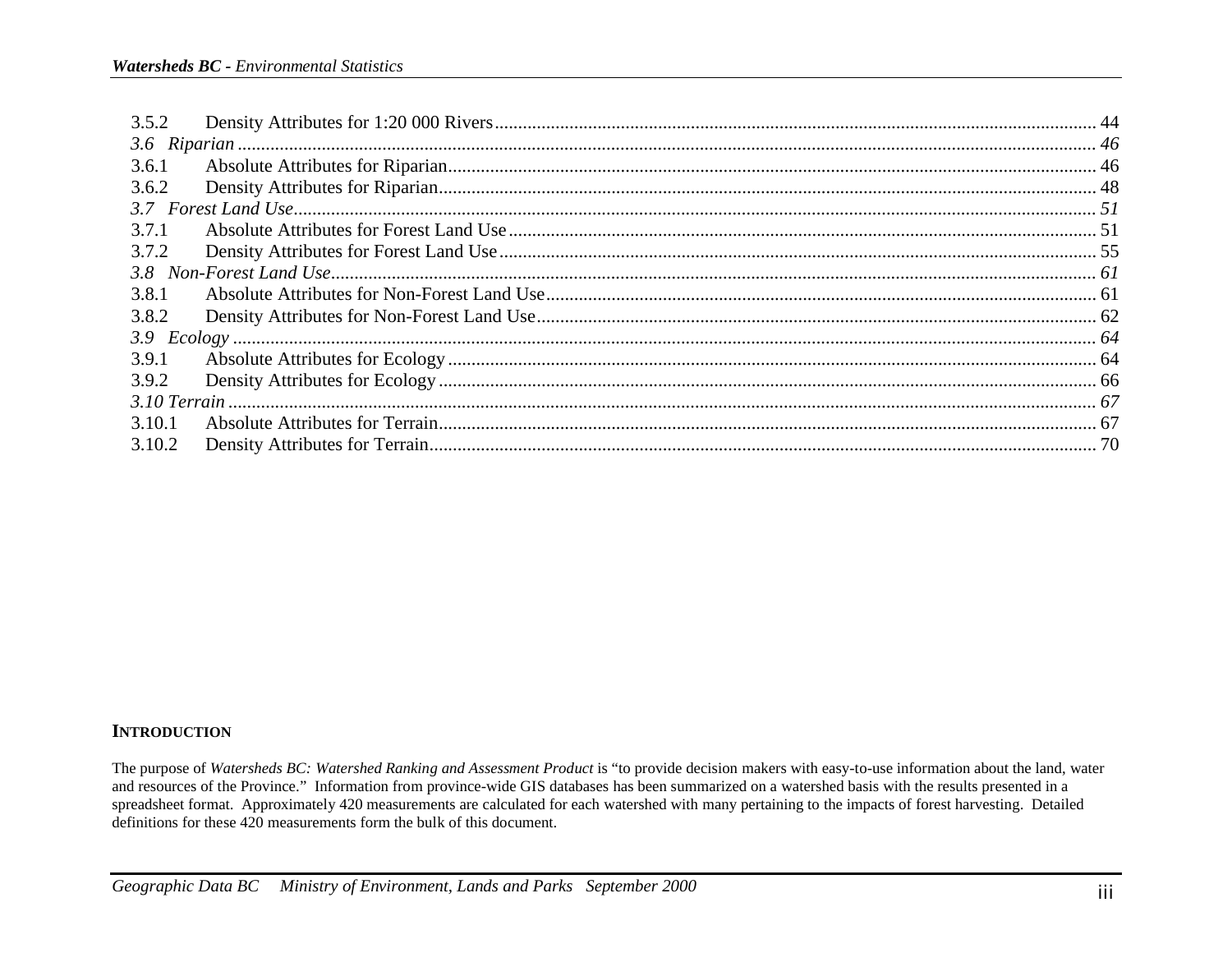This product is unique in that it will hold an extensive baseline of information for all watersheds in BC. Watersheds can then be ranked, compared and analysed on a wide range of parameters at both local and regional scales. This quantitative information provides resource managers with a baseline of information for assessment and future monitoring purposes.

A major advantage of *Watersheds BC: Watershed Ranking and Assessment Product* is the consistency of the calculations for all the watersheds on a provincewide scale. All calculations are performed to the same degree of confidence in both an analytical and methodological perspective.

#### **SOURCE DATA**

#### *Watershed Atlas*

The watersheds used in *Watersheds BC: Watershed Ranking and Assessment Product* are from the Watershed Atlas created by BC Fisheries. The Watershed Atlas is available to all from the Ministry of Environment, Lands and Parks' ftp site (ftp.env.gov.bc.ca). The watershed boundaries are derived from paper Federal NTS 1:50,000 base mapping. Watersheds that are third order or higher (based on Strahler's method) have been delineated and assigned a code, including some lower order watersheds where low order streams drain directly into a major river, lake or ocean. The watershed code allows upstream / downstream analysis and amalgamation. The average size of this watershed is about 3000 hectares with a total of about 30,000 for BC. All watersheds smaller than 50 hectares have been excluded from processing in the *Watersheds BC: Watershed Ranking and Assessment Product*.

The Watershed Atlas has recently gone through a small revision since *Watersheds BC: Watershed Ranking and Assessment Product* results were produced (due to small errors detected by users in the first year of wide distribution). Therefore the delivery of the *Watersheds BC: Watershed Ranking and Assessment Product* results include an older version of the watershed units (the "LWSD" layer) that was used when the results were created. This ensures that there will be no mismatch between the watershed code in *Watersheds BC: Watershed Ranking and Assessment Product* spreadsheet and the watershed code of the corresponding watershed from the Watershed Atlas.

#### Blueline Streams

The "blueline streams" are extracted from the Watershed Atlas which is based on the paper Federal NTS 1:50,000 mapping and are the streams that the watershed boundaries are based on. Because of the scale difference there are usually fewer blueline streams compared to TRIM streams.

There are two length of streams depicted from the blueline stream. One is the blueline surface water stream length which uses the codes 1000, 1050, 1100, 1150, 1250, 1350, 2000 and 2300. This length represents primary and secondary flows in streams and double-line rivers. Construction lines through waterbodies and as sub-surface flow are not included. This length is also used to calculate attributes relating the mainstem and headwater streams of a watershed. The other length that is used is the route length which is the network the Fish Information Summary System and the Macro-reaches is built from. This length uses the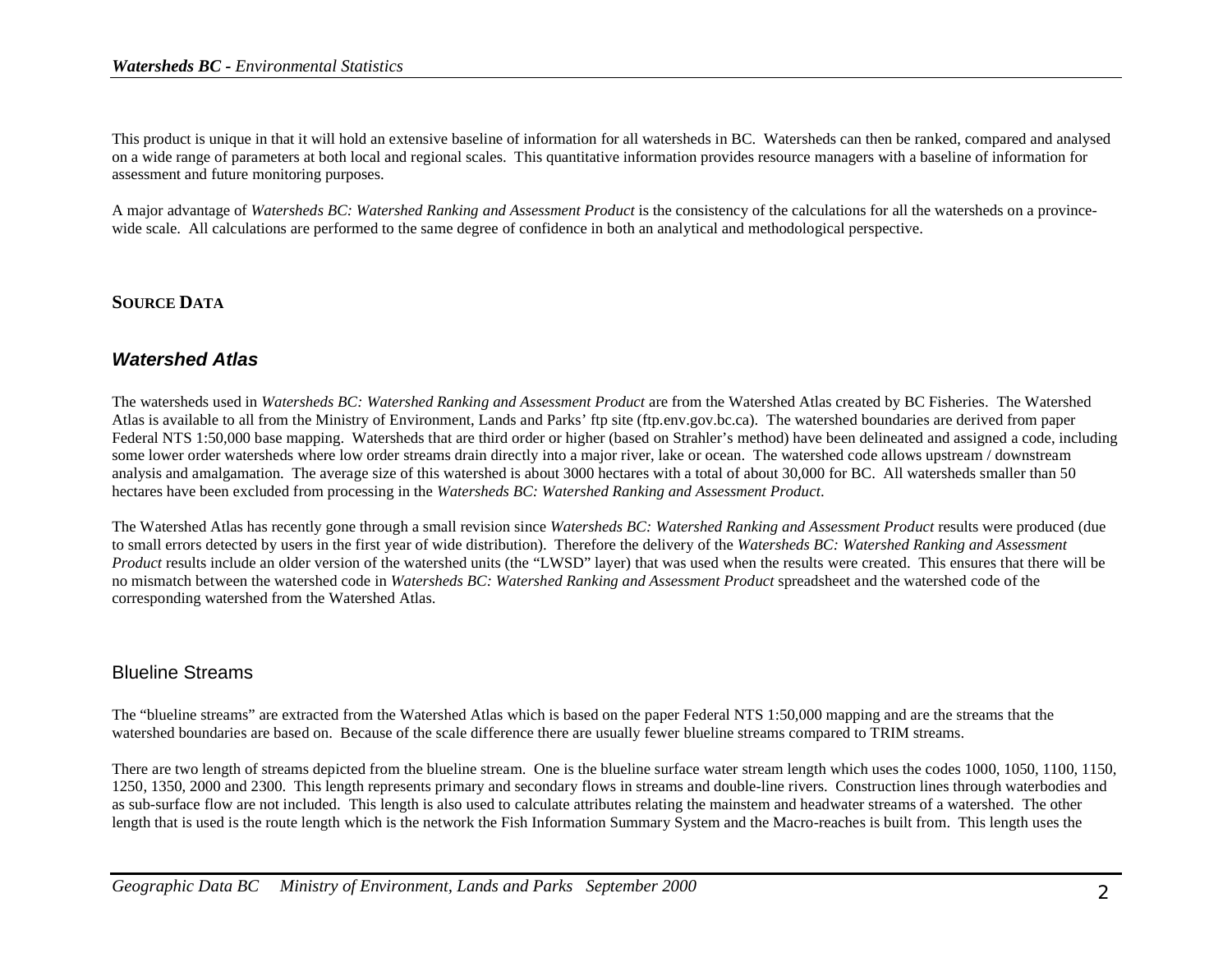codes 1000, 1050, 1100, 1150, 1200, 1250, 1300, 1350, 1400, 1410, 1425, 2000 and 2300. This length represents all the same lengths as described above but also includes the flow length through a waterbody and construction lines. This length is used to calculate attributes related to the Fish Information Summary System and the Macro-reaches.

#### *Fish Information Summary System*

The Fish Information Summary System (FISS) was obtained from the Ministry of Fisheries ftp site. The zones were digitized off of paper Federal NTS 1:50,000 mapping and are linked to the 1:50,000 blueline streams that the watershed boundaries are based on (Watershed Atlas). The fish distribution zones reflect known zones of salmon, sport fish and other fish species. Within the salmon category, included are Chinook, Chum, Coho, Pink, Kokanee and Sockeye. These are all anadramous with the exception of Kokanee salmon which can be resident or fluvial. All activity codes are included in the fish lengths but duplicate lengths have been removed.

The lengths of known fish distributions are based on the blueline route length, see codes listed above in section 2.1.1. These lengths include the lengths of waterbodies. However, there are cases when the FISS is combined with BTM Land Use data to identify stream side land use types, that fish lengths in waterbodies may be lost. The FISS data is represented as a single flow line drawn through the middle of a waterbody at 1:50,000 scale. When this line overlaps and waterbody from the BTM Land Use mapping at 1:250,000 scale, it is not possible to obtain the land use type next to the fish length because the result would be zero. Therefore we have also included attributes representing fish lengths that fall in BTM Land Use waterbodies (WFRE and WSAL; fresh water and salt water).

#### *Macro-Reaches*

The Macro-reach coverage was obtained from the Ministry of Fisheries ftp site. The zones were digitized off of paper Federal NTS 1:50,000 mapping and are linked to the 1:50,000 blueline streams that the watershed boundaries are based on (Watershed Atlas). The macro-reaches are also based on the blueline route length therefore lengths include flows through a waterbody, see codes listed above in section 2.1.1. The reaches are broken down by parts of a stream which have a repetitive set of similar characteristics such as stream gradient, discharge, substrate type, channel type, position in landscape and valley flat width from NTS 1:50,000 maps. The gradient field is used to display stream lengths and logged stream lengths in specific gradient ranges of 0-2, 2-8, 8-12, 12-16, 16-20 and  $>20\%$ .

#### *TRIM Base Mapping*

The *Watersheds BC: Watershed Ranking and Assessment Product* uses roads and rivers from the 1:20 000 TRIM base map database for BC. Topographic attributes (of which gradient categories are the most important) are obtained from a raster (25 metre pixel) of elevations derived from the irregular elevation points in the TRIM database.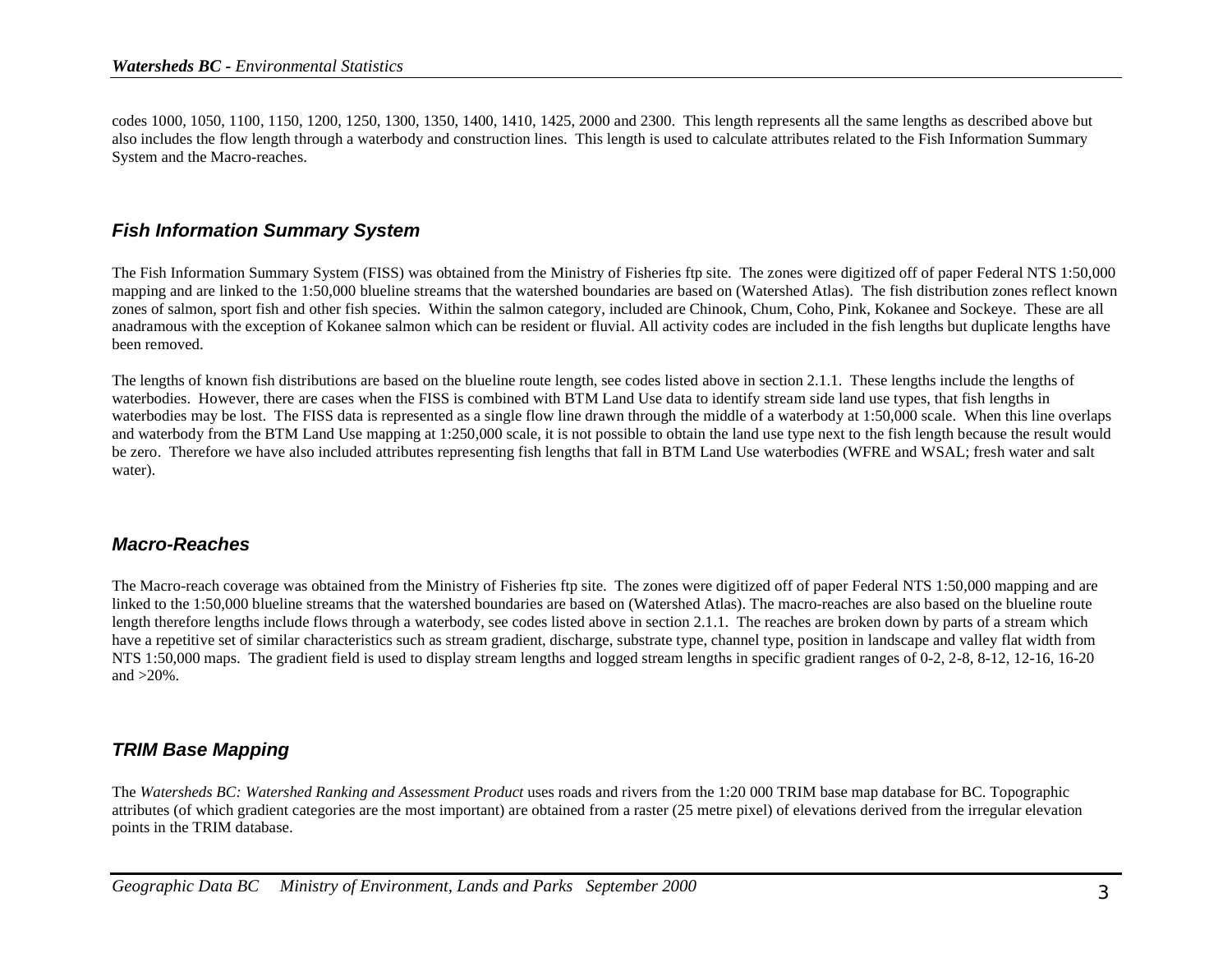#### TRIM Roads and Streams

Roads and rivers in the TRIM database are mapped to an accuracy of  $+/-10$  metres horizontally using photogrammetric techniques. The majority of BC is based on 1987 and 1988 aerial photography. The actual date of the air photography is included as an attribute to the *Watersheds BC: Watershed Ranking and Assessment Product* results. When the TRIM database was produced only streams greater than 200 metres were included. Therefore there are small streams and intermittent streams that are not mapped in the TRIM database.

TRIM Roads include paved, unpaved and rough roads. Transportation features such as tunnels, bridges and snowsheds are included as the road length. Bridges have been included as a road stream crossing. When a road stream crossing is counted for a double line river, it is only counted once.

The TRIM II program which is updating the TRIM database from new aerial photography is addressing these issues and mapping the new roads and small streams. A Provincial up-date cycle will take about five years. TRIM II information is not included in this version of *Watersheds BC: Watershed Ranking and Assessment Product* but will be included in subsequent versions. Not only will the new road mapping give a more current result but the trends in road construction will also be available.

Users will sometimes notice that TRIM streams may cross-watershed boundaries (heights of land). This is to be expected considering the different scales of mapping, watershed boundaries from the Watershed Atlas at 1: 50 000 and streams from TRIM at 1:20 000.

#### TRIM DEM

The *Watersheds BC: Watershed Ranking and Assessment Product* uses the TRIM 25 metre pixel raster DEM to calculate elevation, aspect and slope. The raster DEM was constructed through a Triangulated Irregular Network (TIN) process that included all of the "breakline" and hydrographic data in the TRIM database, thereby maintaining the accuracy and precision of the TRIM elevation database. The *Watersheds BC: Watershed Ranking and Assessment Product* identifies roads, logged areas and streams on potentially unstable slopes characterized by slopes thresholds of >50%, >60% and >70%. Topographic characterizations for each watershed based on elevation, slope and aspect is calculated from the TRIM DEM.

#### *BTM Land Use*

The Baseline Thematic Mapping (BTM) Land Use / Ground Cover is an interpretation based on satellite imagery (Landsat TM), air photography, and 1:20 000 MOF forest cover inventory. The mapping was compiled onto a 1:250k NTS base map with a corresponding positional accuracy (+/- 300 metres) and captures areas as small as 15 hectares, therefore essentially capturing all logging. There are 20 broad classes of land use / ground cover identified in the BTM database. Forest land is classified into 5 classes: old forest (>140 yr), young forest (>20 and <140 yr), recently logged (last 20 yr), selectively logged (last 20 yr), and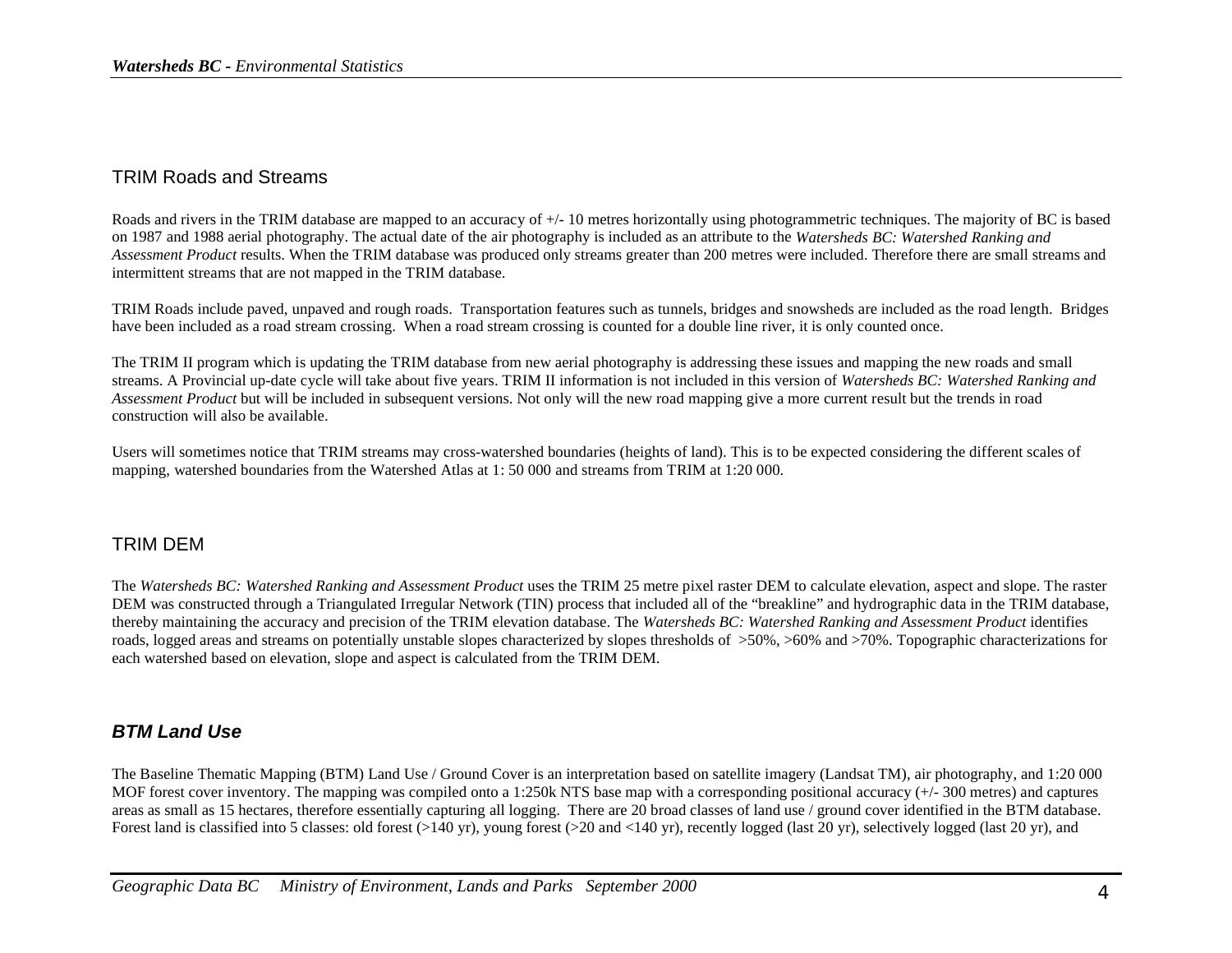recently burned (last 20 yr). Logged areas in the *Watersheds BC: Watershed Ranking and Assessment Product*, are defined as recently logged and recently burned areas on the coast whereas for the interior, selective logging will also be included. Only lakes or reservoirs over 25 ha in size are included in the fresh water class. Typically the BTM land use is from satellite imagery that is 1 to 4 years old. The date of the satellite image is an attribute that is included in the *Watersheds BC: Watershed Ranking and Assessment Product* results. As well when the BTM database is up-dated (beginning in 1999/2000) the changes in land use will be added as attributes to the *Watersheds BC: Watershed Ranking and Assessment Product* results. This will highlight trends in land use change and allow monitoring on a watershed basis.

#### BTM Present Land Use Class Definitions

| <b>Minimum</b><br><b>Areas</b><br><b>Mapped</b> | <b>DBASE</b><br><b>CODE</b> | <b>Land Use</b>                                             | <b>Definition</b>                                                                                                                                  |  |  |  |  |
|-------------------------------------------------|-----------------------------|-------------------------------------------------------------|----------------------------------------------------------------------------------------------------------------------------------------------------|--|--|--|--|
| 15 <sub>ha</sub>                                | <b>AGR</b>                  | <b>Agriculture</b>                                          | Land based agricultural activities undifferentiated as to crop (i.e. land is used as the producing medium).                                        |  |  |  |  |
| 15 <sub>ha</sub>                                | <b>AGMX</b>                 | <b>Residential</b><br><b>Agriculture</b><br><b>Mixtures</b> | Areas where agriculture activities are intermixed with residential and other buildings with a building<br>density of between 2 to 0.2 per hectare. |  |  |  |  |
| 50 ha                                           | <b>ALP</b>                  | <b>Alpine</b>                                               | Areas virtually devoid of trees at high elevations.                                                                                                |  |  |  |  |
| 30 ha                                           | <b>AVA</b>                  | <b>Subalpine</b><br>Avalanche<br><b>Chutes</b>              | Areas below the tree line that are devoid of forest growth due primarily to snow avalanches. Usually herb<br>or shrub covered.                     |  |  |  |  |
| 30 ha                                           | <b>BARE</b>                 | <b>Barren</b><br><b>Surfaces</b>                            | Rock barrens, badlands, sand and gravel flats, dunes and beaches where unvegetated surfaces predominate.                                           |  |  |  |  |
| 30 ha                                           | <b>BURN</b>                 | <b>Recently</b><br><b>Burned</b>                            | Areas virtually devoid of trees due to fire within the past 20 years. Forest less than or equal to 15% cover.                                      |  |  |  |  |
| 15 <sub>ha</sub>                                | <b>EST</b>                  | <b>Estuaries</b>                                            | Salt water mud flats and intertidal areas at the mouth of rivers and creeks where the vegetation is                                                |  |  |  |  |
| <b>Minimum</b><br><b>Areas</b>                  | <b>DBASE</b><br><b>CODE</b> | <b>Land Use</b>                                             | influenced by frequent flooding (at least yearly).<br><b>Definition</b>                                                                            |  |  |  |  |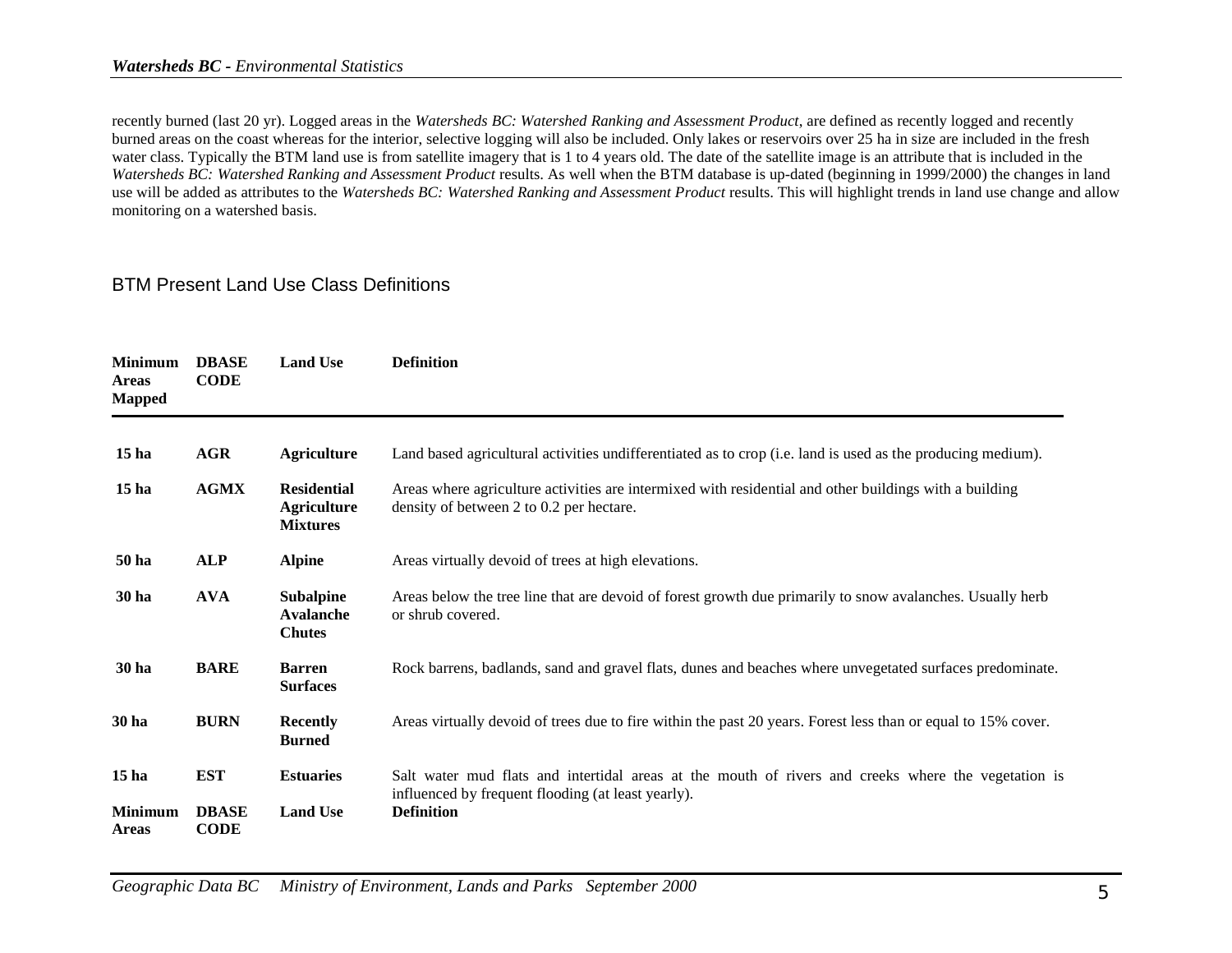| <b>Mapped</b>    |             |                                        |                                                                                                                                                                                                                                                                                                                                                                                              |
|------------------|-------------|----------------------------------------|----------------------------------------------------------------------------------------------------------------------------------------------------------------------------------------------------------------------------------------------------------------------------------------------------------------------------------------------------------------------------------------------|
| 50 ha            | <b>FO</b>   | Old<br><b>Forest</b>                   | Forest greater than or equal to 140 years old and greater than 6 meters in height. Areas defined as Recently<br>Logged and Selectively Logged land uses are excluded from this class.                                                                                                                                                                                                        |
| 50 ha            | FY          | Young<br><b>Forest</b>                 | Forest less than 140 years old and greater than 6 metres in height. Areas defined as Recently Logged and<br>Selectively Logged land uses are excluded from this class.                                                                                                                                                                                                                       |
| 50 ha            | <b>ICE</b>  | <b>Glaciers</b><br>and Snow            | Glaciers and permanent snow. Depending on the date of imagery, ephemeral snow may be included<br>in this class.                                                                                                                                                                                                                                                                              |
| 15 <sub>ha</sub> | <b>LOG</b>  | <b>Recently</b><br><b>Logged</b>       | Timber harvesting within the past 20 years, or older if tree cover is less than 40% and under 6 metres<br>in height.                                                                                                                                                                                                                                                                         |
| 30 ha            | <b>LOGS</b> | <b>Selectively</b><br><b>Logged</b>    | Areas where the practice of selective logging can be clearly interpreted on the Landsat TM image and<br>TRIM aerial photography.                                                                                                                                                                                                                                                             |
| 15 <sub>ha</sub> | <b>MINE</b> | <b>Mining</b>                          | Land used now (or in the past and remains unreclaimed) for the surface extraction of minerals or quarry<br>materials.                                                                                                                                                                                                                                                                        |
| 30 ha            | <b>RANG</b> | Rangelands                             | Unimproved pasture and grasslands based on cover rather than use. Cover includes drought tolerant<br>grasses, sedges, and scattered shrubs to 6 metres in height and less than 35% forest cover. Sparse forest<br>stands are included with their understorey of drought tolerant shrubs and herbs.                                                                                           |
| 30 ha            | <b>REC</b>  | <b>Recreation</b><br><b>Activities</b> | Land used for private or public outdoor recreational purposes. Ski resorts and golf courses are included.<br>This class does not include recreational areas within built-up portions of cities, towns and villages, which<br>are mapped as urban areas. This class includes waterfront cottage areas if they are at least 200 metres wide.                                                   |
| 15 <sub>ha</sub> | <b>URB</b>  | Urban                                  | All compact settlements including built up areas of cities, towns and villages as well as isolated units away<br>from settlements such as manufacturing plants, rail yards and military camps. In most cases residential use<br>will predominate in these areas. Open space that forms an integral part of the urban agglomeration, e.g.<br>parks, golf courses, etc. are included as urban. |
| 15 <sub>ha</sub> | <b>WET</b>  | Wetlands                               | Wetlands including swamps, marshes, bogs or fens. This class excludes lands with evidence or knowledge<br>of haying or grazing in drier years.                                                                                                                                                                                                                                               |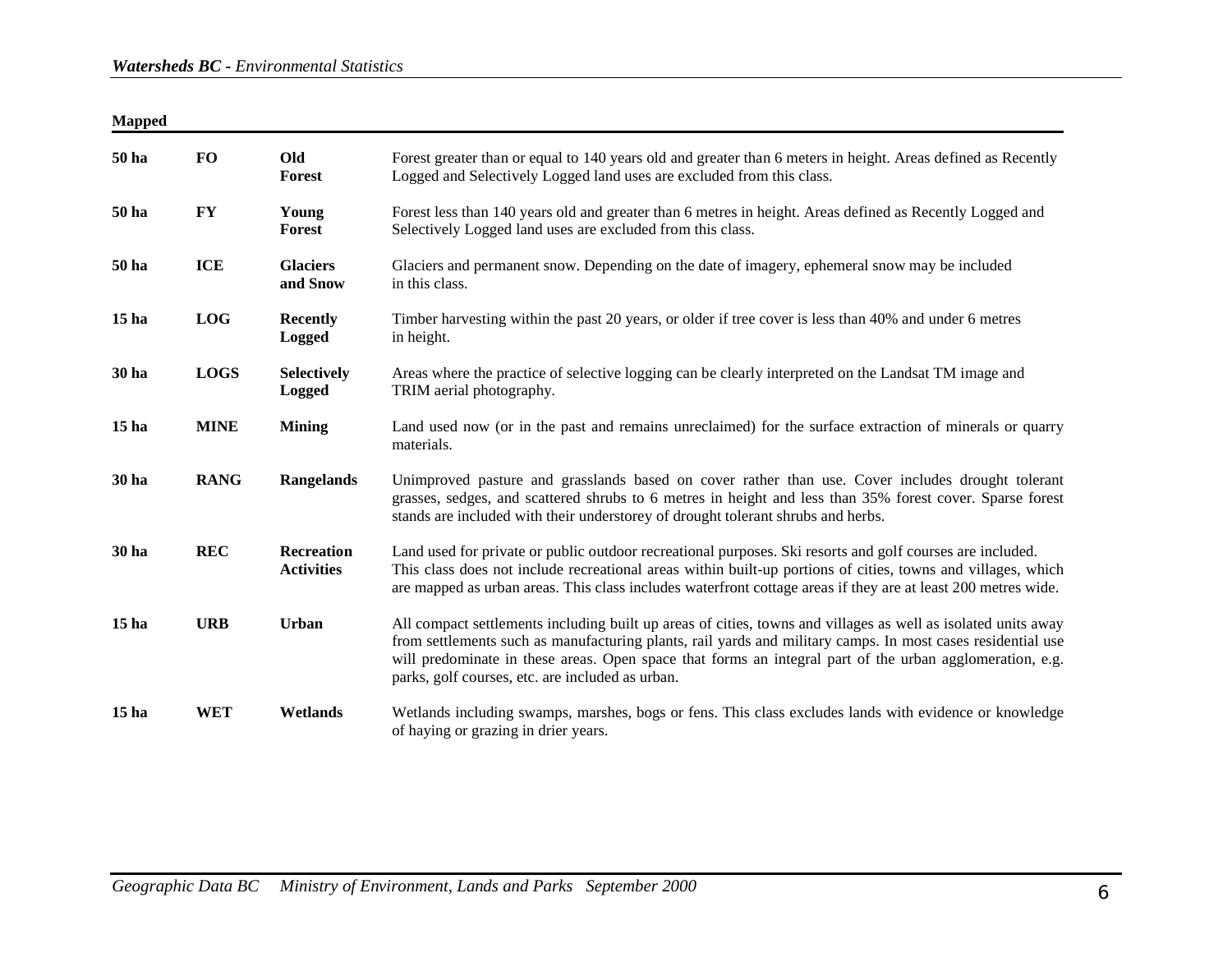| <b>Minimum</b><br><b>Areas</b><br><b>Mapped</b> | <b>DBASE</b><br><b>CODE</b> | <b>Land Use</b>    | <b>Definition</b>                                                                                                                                                                                                                                                                                                                                                                                                                                                                                                                  |
|-------------------------------------------------|-----------------------------|--------------------|------------------------------------------------------------------------------------------------------------------------------------------------------------------------------------------------------------------------------------------------------------------------------------------------------------------------------------------------------------------------------------------------------------------------------------------------------------------------------------------------------------------------------------|
|                                                 |                             |                    |                                                                                                                                                                                                                                                                                                                                                                                                                                                                                                                                    |
| 15 ha                                           | <b>WFRE</b>                 | <b>Fresh Water</b> | Fresh water bodies (lakes, reservoirs and wide portions of major rivers).                                                                                                                                                                                                                                                                                                                                                                                                                                                          |
| 15 <sub>ha</sub>                                | <b>WSAL</b>                 | <b>Salt Water</b>  | Salt water (oceans). Areas defined as the Estuaries land use are excluded from this class.                                                                                                                                                                                                                                                                                                                                                                                                                                         |
| 15 ha                                           | <b>SHRB</b>                 | <b>Shrubs</b>      | Naturally occurring shrub areas with a least 50% coverage. Not wetlands, shrub covered logged areas (or<br>other man-made disturbance), alpine, subalpine avalanche chutes or rangelands. This class of cover occurs<br>in northern BC on mid-slope positions or along valley bottoms that act as frost pockets. The class also<br>occurs over large areas of northern BC, frequently adjacent to alpine areas where the Ministry of Forests<br>does not recognize the land as having potential to grow merchantable tree species. |

#### *CDMS*

Scale 1:250 000

#### *MinFile*

Scale is 1:50 000. Most of the points are within 500 metres, others are within 1 km or 5 km.

#### *Ecosection*

The ecosection coverage was obtained from the BC Environment Ecoregion Ecosystem Classification Units file on the Ministry of Environment, Lands and Parks Wildlife ftp site. The file is a provincial coverage and was digitized from NTS 1:250 000 scale maps and has a modified resolution of 250 metres. The file was produced in September 1995.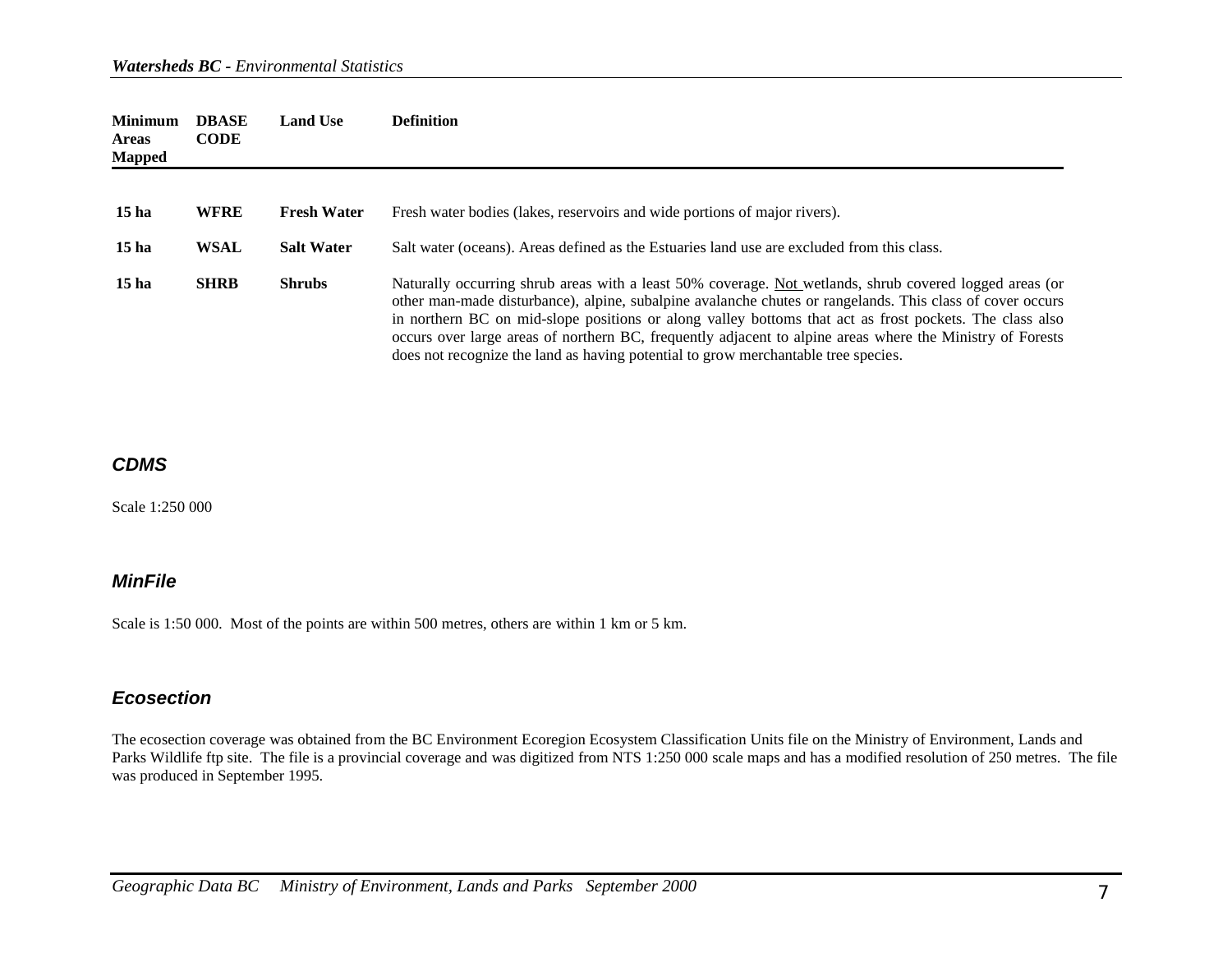#### *BEC*

Resolution is 1:250 000 except for Kamloops 1:100 000 and Prince Rupert region, east of 132 degrees longitude is 1:500 000.

#### *Community Watersheds*

The Community Watersheds were obtained from the Ministry of Environment, Lands and Parks ftp site. The community watersheds are as defined in section 41(8) of the Forest Practices Code. The boundaries were first delineated and then digitized on TRIM contour maps 1:20 000. The resolution is 10 metres. This coverage was downloaded on February 23, 1999, the last change occurred to the file on February 19, 1999.

#### *Ministry of Forests: District and Region*

The Ministry of Forests District and Region boundaries were captured at 1:250 000 and have an accuracy of +/- 400 metres or more. This file was obtained from the Ministry of Environment, Lands and Parks ftp site.

#### **ATTRIBUTE TABLES**

The summary measurements produced by the *Watersheds BC: Watershed Ranking and Assessment Product* will be in a tabular format (.dbf). For each watershed group (of which there are 246 covering BC) the results will be broken down into 10 categories and 2 subcategories for each. These are listed and described below: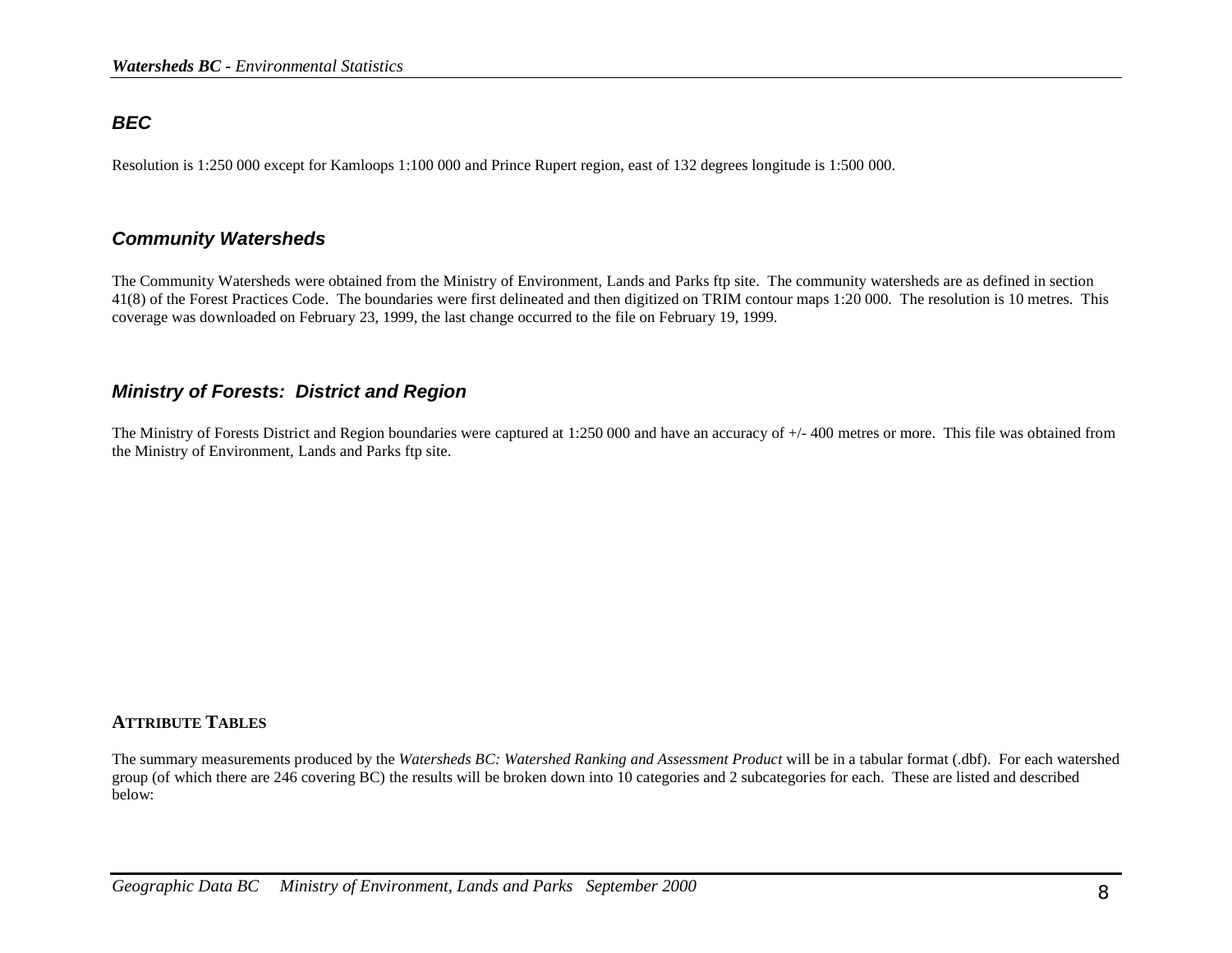#### *Watersheds BC - Environmental Statistics*

| <b>Basic Information</b> | Basic geographic information related to the watershed (see section 3.1 for details on attributes).                                                            |
|--------------------------|---------------------------------------------------------------------------------------------------------------------------------------------------------------|
| Roads                    | Attributes related to road information from the TRIM Base: TRIM Roads and Streams 1:20 000 scale mapping (see section<br>3.2 for details on attributes).      |
| 1:50 000 Rivers          | Attributes related to the blueline streams from the Watershed Atlas: 1:50 000 scale mapping (see section 3.3 for details on<br>attributes).                   |
| Fish                     | Attributes related to fish from BC Fisheries Fish Information Summary System (see section 3.4 for details on attributes).                                     |
| $1:20\,000$ Rivers       | Attributes related to streams from the TRIM Base: TRIM Roads and Streams 1:20 000 scale mapping (see section 3.5 for<br>details on attributes).               |
| Riparian                 | Attributes related to riparian zones on streams from TRIM Base: TRIM Roads and Streams 1:20 000 scale mapping (see<br>section 3.6 for details on attributes). |
| Forest Land Use          | Attributes related to forest type land use from the Baseline Thematic Mapping (see section 3.7 for details on attributes).                                    |
| Non-Forest Land Use      | Attributes related to non-forest types of land use from the Baseline Thematic Mapping (see section 3.8 for details on<br>attributes).                         |
| Ecology                  | Attributes related to ecological classifications (see section 3.9 for details on attributes).                                                                 |
| Terrain                  | Attributes related to topography (see section 3.10 for details on attributes).                                                                                |

## *Basic Information*

| <b>Attribute</b><br>Label | <b>Attribute Name</b>       | <b>Description</b>                                                                                                                         | <b>Units</b> | <b>Decimals</b> | <b>Coverages Used</b>  |
|---------------------------|-----------------------------|--------------------------------------------------------------------------------------------------------------------------------------------|--------------|-----------------|------------------------|
| gis_tag                   | Unique GIS identifier       | Watershed GIS tag identification code. Unique identifier<br>for polygons. Exists for all watersheds whereas the<br>watershed code may not. | character    |                 | <b>Watershed Atlas</b> |
| code                      | Watershed Code              | 1:50 000 scale Watershed Atlas hierarchical watershed<br>code (45 digit number).                                                           | integer      |                 | <b>Watershed Atlas</b> |
| code short                | Shortened Watershed<br>Code | Shortened version of the Watershed Atlas code.<br>Unnecessary groups of zeroes are removed.                                                | character    |                 | <b>Watershed Atlas</b> |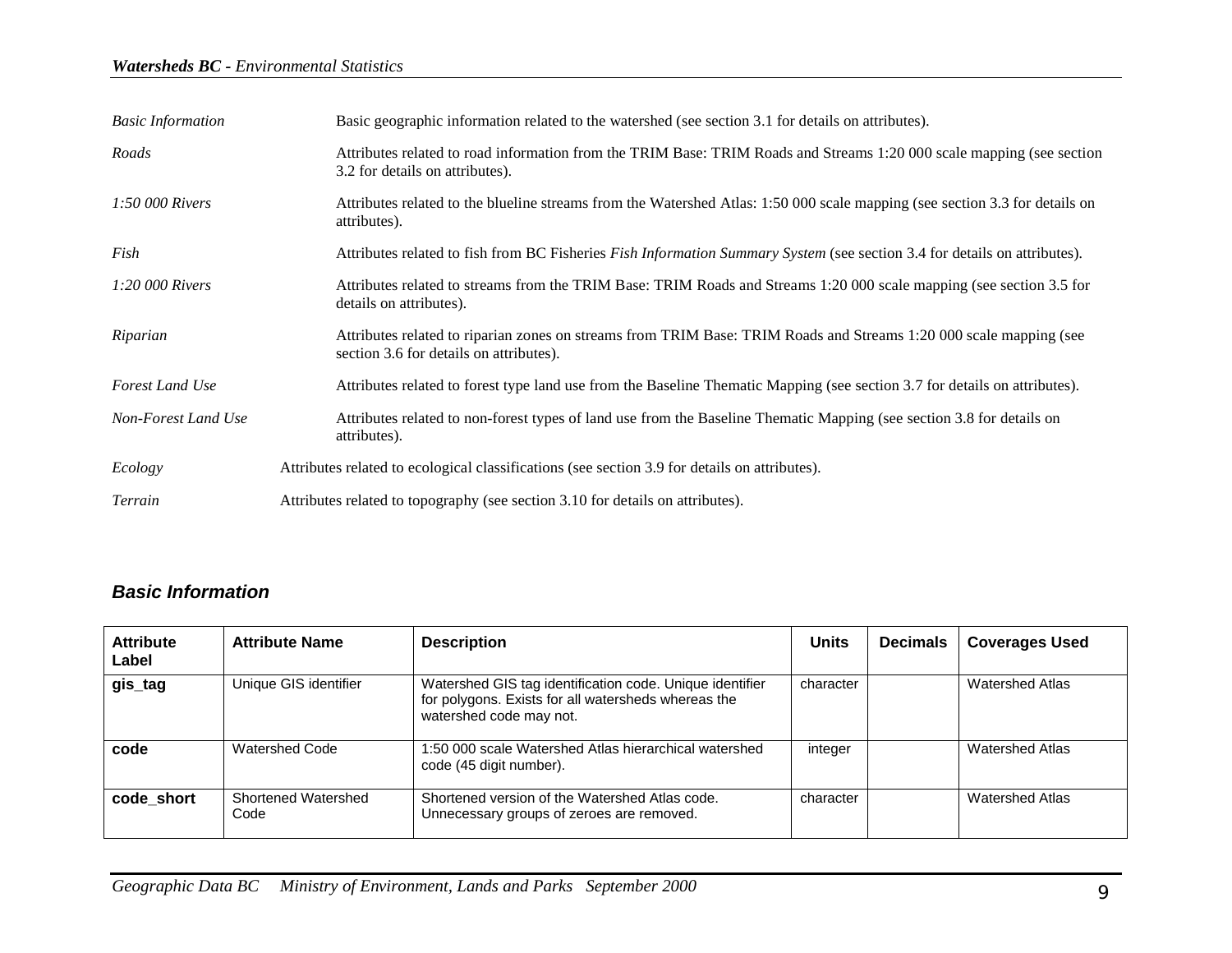| name       | Watershed name                             | Watershed name (where it is known).                                                                                                                                                                                                    | character          |   | <b>Watershed Atlas</b>                                                              |
|------------|--------------------------------------------|----------------------------------------------------------------------------------------------------------------------------------------------------------------------------------------------------------------------------------------|--------------------|---|-------------------------------------------------------------------------------------|
| albers_n   | <b>Albers Northing</b>                     | Albers Northing coordinate of watershed centroid.                                                                                                                                                                                      | m                  | 0 | <b>Watershed Atlas</b>                                                              |
| albers_e   | <b>Albers Easting</b>                      | Albers Easting coordinate of watershed centroid.                                                                                                                                                                                       | m                  | 0 | <b>Watershed Atlas</b>                                                              |
| latitude   | Latitude of centroid                       | Latitude coordinate of watershed centroid.                                                                                                                                                                                             | decimal<br>degrees | 5 | <b>Watershed Atlas</b>                                                              |
| longitude  | Longitude of centroid                      | Longitude coordinate of watershed centroid.                                                                                                                                                                                            | decimal<br>degrees | 5 | <b>Watershed Atlas</b>                                                              |
| trim_year  | Year of TRIM air<br>photography            | Year of the air photography that was the source for the<br>TRIM base map compilation. If the TRIM mapping<br>coverage for a watershed is of different vintages then the<br>date chosen is that of the majority coverage.               | year               |   | <b>Watershed Atlas</b><br><b>TRIM Vintage</b>                                       |
| trim_month | Month of TRIM air<br>photography           | Month of the air photography that was the source for the<br>TRIM base map compilation. If the TRIM mapping<br>coverage for a watershed is of different vintages then the<br>date chosen is that of the majority coverage.              | month              |   | <b>Watershed Atlas</b><br><b>TRIM Vintage</b>                                       |
| btm_year   | Year of BTM Land Use<br>satellite imagery  | Year of the satellite imagery that was the source for the<br>BTM Land Use map compilation. If the BTM Land Use<br>mapping coverage for a watershed is of different vintages<br>then the date chosen is that of the majority coverage.  | year               |   | <b>Watershed Atlas</b><br><b>BTM Vintage</b>                                        |
| btm_month  | Month of BTM Land Use<br>satellite imagery | Month of the satellite imagery that was the source for the<br>BTM Land Use map compilation. If the BTM Land Use<br>mapping coverage for a watershed is of different vintages<br>then the date chosen is that of the majority coverage. | month              |   | <b>Watershed Atlas</b><br><b>BTM Vintage</b>                                        |
| btm_day    | Day of BTM Land Use<br>satellite imagery   | Day of the satellite imagery that was the source for the<br>BTM Land Use map compilation. If the BTM Land Use<br>mapping coverage for a watershed is of different vintages<br>then the date chosen is that of the majority coverage.   | day                |   | <b>Watershed Atlas</b><br><b>BTM Vintage</b>                                        |
| mof_dis    | Ministry of Forests District               | Ministry of Forests District name.                                                                                                                                                                                                     | character          |   | <b>Watershed Atlas</b><br>MELP's ftp site: MOF<br>region and district<br>boundaries |
| mof_reg    | Ministry of Forests Region                 | Ministry of Forests Region name.                                                                                                                                                                                                       | character          |   | <b>Watershed Atlas</b><br>MELP's ftp site: MOF                                      |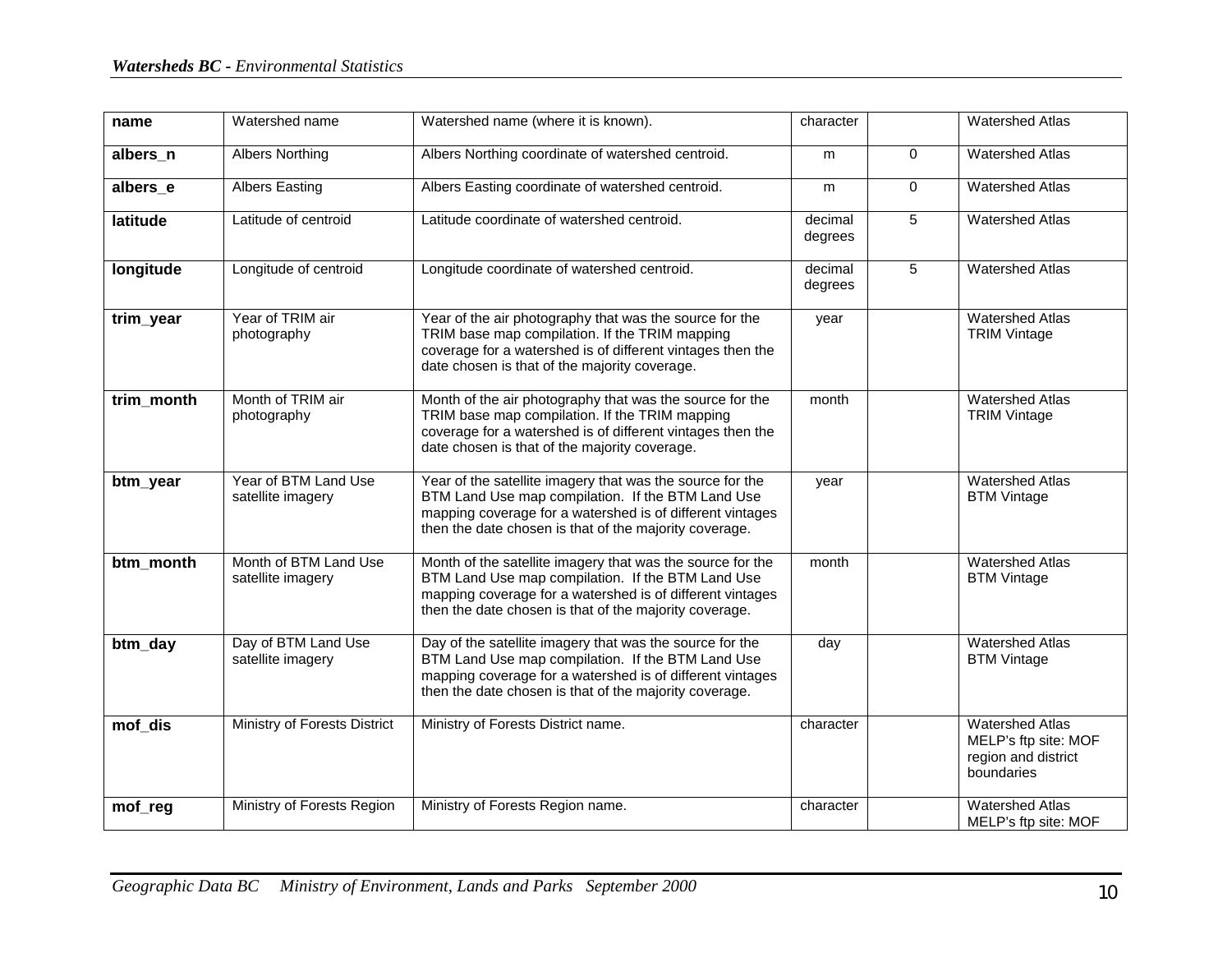|  |  |  |  | rogion<br><b>COM</b><br>A<br>boundaries |
|--|--|--|--|-----------------------------------------|
|--|--|--|--|-----------------------------------------|

## *Roads*

#### Absolute Attributes for Roads

| <b>Attribute</b><br>Label | <b>Attribute Name</b>                    | <b>Description</b>                                                                                                                                                                                | <b>Units</b> | <b>Decimals</b> | <b>Coverages Used</b>                                                            |
|---------------------------|------------------------------------------|---------------------------------------------------------------------------------------------------------------------------------------------------------------------------------------------------|--------------|-----------------|----------------------------------------------------------------------------------|
| road_k                    | Total 3D road length                     | Total 3D road length in the watershed (from TRIM base<br>maps: 1:20 000 scale mapping).                                                                                                           | km           | 3               | <b>Watershed Atlas</b><br><b>TRIM Roads &amp; Streams</b>                        |
| road f k                  | 3D road length on forest<br>land         | 3D road length on forest land in the watershed. Forest<br>land is comprised of 5 BTM Land Use classes (Old<br>Forest, Young Forest, Recently Logged, Selectively<br>Logged, and Recently Burned). | km           | 3               | <b>Watershed Atlas</b><br><b>BTM Land Use</b><br><b>TRIM Roads &amp; Streams</b> |
| road_lo_k                 | 3D road length at <300 m<br>elevation    | 3D road length under 300 metres elevation.                                                                                                                                                        | km           | 3               | <b>Watershed Atlas</b><br><b>TRIM Roads &amp; Streams</b><br>TRIM DEM            |
| road_m_k                  | 3D road length at 300-800<br>m elevation | 3D road length between 300 and 800 metres elevation.                                                                                                                                              | km           | 3               | <b>Watershed Atlas</b><br><b>TRIM Roads &amp; Streams</b><br><b>TRIM DEM</b>     |
| road hi k                 | 3D road length at >800 m<br>elevation    | 3D road length over 800 metres elevation.                                                                                                                                                         | km           | 3               | <b>Watershed Atlas</b><br><b>TRIM Roads &amp; Streams</b><br><b>TRIM DEM</b>     |
| road_50_k                 | 3D road length on a<br>gradient $>50$ %  | 3D road length on a gradient greater than 50%.                                                                                                                                                    | km           | 3               | <b>Watershed Atlas</b><br><b>TRIM Roads &amp; Streams</b><br>TRIM DEM            |
| road 60 k                 | 3D road length on a<br>gradient $>60$ %  | 3D road length on a gradient greater than 60%.                                                                                                                                                    | km           | 3               | <b>Watershed Atlas</b><br><b>TRIM Roads &amp; Streams</b><br>TRIM DEM            |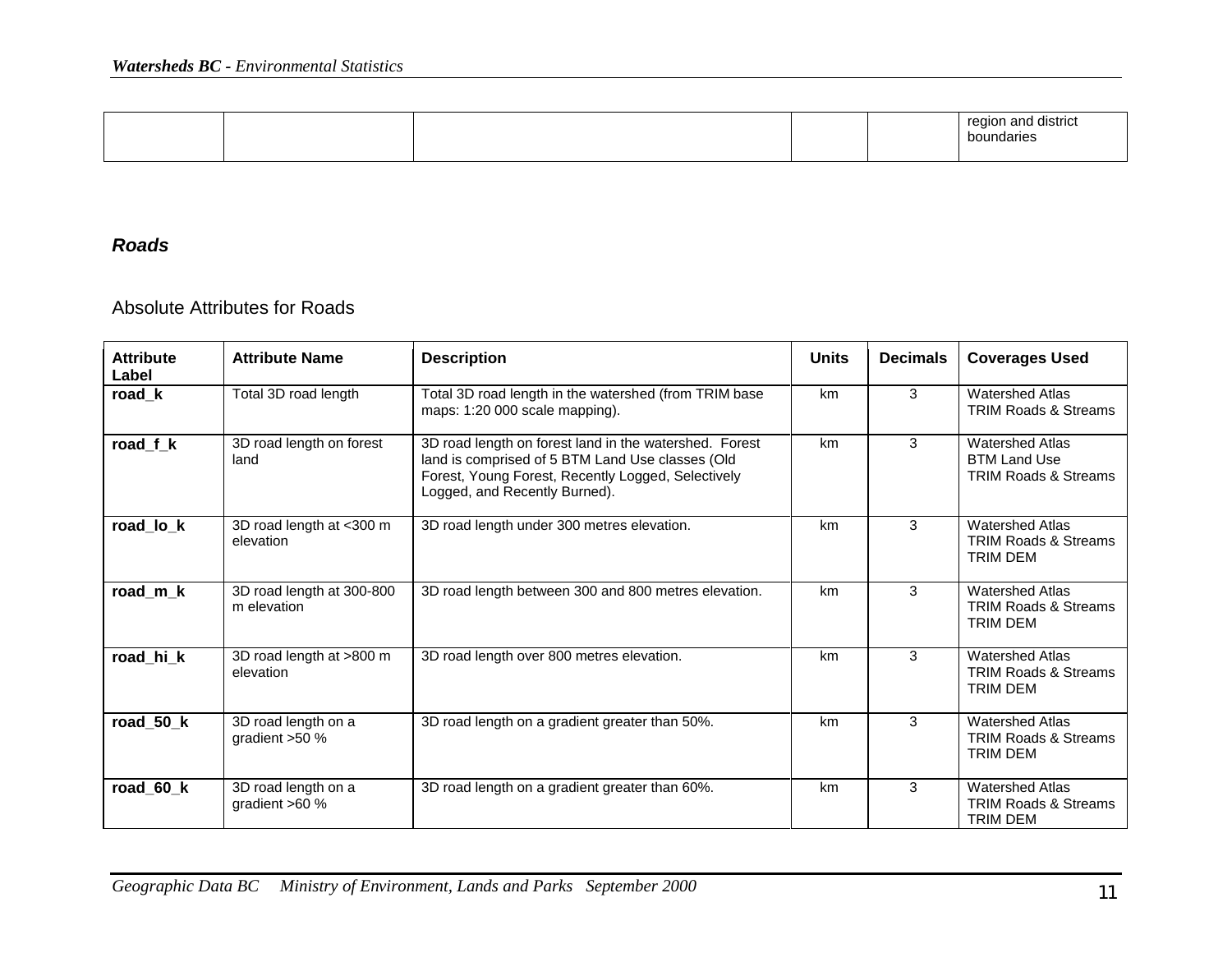| road_70_k     | 3D road length on a<br>gradient >70 %                              | 3D road length on a gradient greater than 70%.                                                                                                                                                                                                                                                                                                      | km      | 3           | <b>Watershed Atlas</b><br><b>TRIM Roads &amp; Streams</b><br>TRIM DEM                               |
|---------------|--------------------------------------------------------------------|-----------------------------------------------------------------------------------------------------------------------------------------------------------------------------------------------------------------------------------------------------------------------------------------------------------------------------------------------------|---------|-------------|-----------------------------------------------------------------------------------------------------|
| str_rd        | Total # road-stream<br>crossings                                   | Total number of road-stream crossings in a watershed.<br>Road-stream crossings include bridge crossings. Bridge-<br>stream crossings are only counted once per stream.                                                                                                                                                                              | integer | $\Omega$    | <b>Watershed Atlas</b><br><b>TRIM Roads &amp; Streams</b>                                           |
| str_rd_f      | # Road-stream crossings<br>on forest land                          | Number of road-stream crossings on forest land in a<br>watershed. Road-stream crossings include bridge<br>crossings. Bridge-stream crossings are only counted<br>once per stream. Forest land is comprised of 5 BTM Land<br>Use classes (Old Forest, Young Forest, Recently Logged,<br>Selectively Logged, and Recently Burned).                    | integer | 0           | <b>Watershed Atlas</b><br><b>BTM Land Use</b><br><b>TRIM Roads &amp; Streams</b>                    |
| str rd 50     | # Road-stream crossings<br>on a gradient >50%                      | Number of road-stream crossings on a gradient greater<br>than 50%. Road-stream crossings include bridge<br>crossings. Bridge-stream crossings are only counted<br>once per stream.                                                                                                                                                                  | integer | 0           | <b>Watershed Atlas</b><br><b>BTM Land Use</b><br>TRIM Roads & Streams<br><b>TRIM DEM</b>            |
| $str\_rd\_60$ | # Road-stream crossings<br>on a gradient >60%                      | Number of road-stream crossings on a gradient greater<br>than 60%. Road-stream crossings include bridge<br>crossings. Bridge-stream crossings are only counted<br>once per stream.                                                                                                                                                                  | integer | $\Omega$    | <b>Watershed Atlas</b><br><b>BTM Land Use</b><br>TRIM Roads & Streams<br><b>TRIM DEM</b>            |
| str_rd_70     | # Road-stream crossings<br>on a gradient >70%                      | Number of road-stream crossings on a gradient greater<br>than 70%. Road-stream crossings include bridge<br>crossings. Bridge-stream crossings are only counted<br>once per stream.                                                                                                                                                                  | integer | 0           | <b>Watershed Atlas</b><br><b>BTM Land Use</b><br>TRIM Roads & Streams<br><b>TRIM DEM</b>            |
| $str\_rf\_50$ | # Road-stream crossings<br>on forest land on a gradient<br>$>50\%$ | Number of road-stream crossings on a gradient greater<br>than 50% on forest land. Road-stream crossings include<br>bridge crossings. Bridge-stream crossings are only<br>counted once per stream. Forest land is comprised of 5<br>BTM Land Use classes (Old Forest, Young Forest,<br>Recently Logged, Selectively Logged, and Recently<br>Burned). | integer | $\mathbf 0$ | <b>Watershed Atlas</b><br><b>BTM Land Use</b><br><b>TRIM Roads &amp; Streams</b><br><b>TRIM DEM</b> |
| str_rf_60     | # Road-stream crossings<br>on forest land on a gradient<br>$>60\%$ | Number of road-stream crossings on a gradient greater<br>than 60% on forest land. Road-stream crossings include<br>bridge crossings. Bridge-stream crossings are only<br>counted once per stream. Forest land is comprised of 5<br>BTM Land Use classes (Old Forest, Young Forest,                                                                  | integer | $\mathbf 0$ | <b>Watershed Atlas</b><br><b>BTM Land Use</b><br>TRIM Roads & Streams<br><b>TRIM DEM</b>            |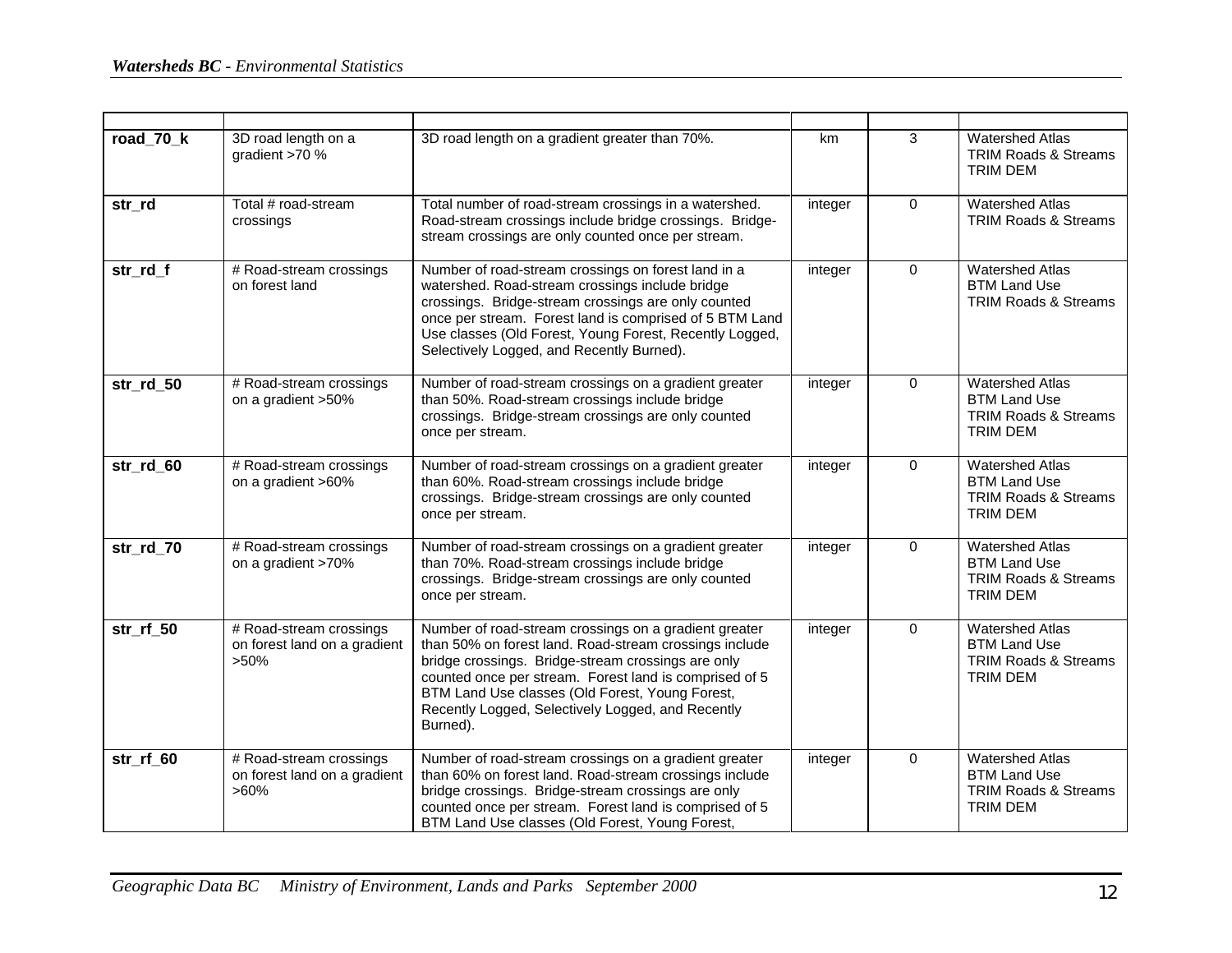|           |                                                                    | Recently Logged, Selectively Logged, and Recently<br>Burned).                                                                                                                                                                                                                                                                                       |         |                                                                                       |
|-----------|--------------------------------------------------------------------|-----------------------------------------------------------------------------------------------------------------------------------------------------------------------------------------------------------------------------------------------------------------------------------------------------------------------------------------------------|---------|---------------------------------------------------------------------------------------|
| str rf 70 | # Road-stream crossings<br>on forest land on a gradient<br>$>70\%$ | Number of road-stream crossings on a gradient greater<br>than 70% on forest land. Road-stream crossings include<br>bridge crossings. Bridge-stream crossings are only<br>counted once per stream. Forest land is comprised of 5<br>BTM Land Use classes (Old Forest, Young Forest,<br>Recently Logged, Selectively Logged, and Recently<br>Burned). | integer | <b>Watershed Atlas</b><br>BTM Land Use<br><b>TRIM Roads &amp; Streams</b><br>TRIM DEM |

# Density Attributes for Roads

| <b>Attribute</b><br>Label | <b>Attribute Name</b>                            | <b>Description</b>                                                                                                                                                                                                                                                                                           | <b>Units</b> | <b>Decimals</b> | <b>Coverages Used</b>                                                                               |
|---------------------------|--------------------------------------------------|--------------------------------------------------------------------------------------------------------------------------------------------------------------------------------------------------------------------------------------------------------------------------------------------------------------|--------------|-----------------|-----------------------------------------------------------------------------------------------------|
| road d                    | Total 3D road length<br>density                  | Total 3D road length density in the watershed. Derived by<br>dividing the total 3D road length by the land area of the<br>watershed.                                                                                                                                                                         | km/km2       | $\mathfrak{p}$  | <b>Watershed Atlas</b><br><b>BTM Land Use</b><br><b>TRIM Roads &amp; Streams</b>                    |
| road f d                  | 3D road length density on<br>forest land         | 3D road length density on forest land in the watershed.<br>Forest land is comprised of 5 BTM Land Use classes (Old<br>Forest, Young Forest, Recently Logged, Selectively<br>Logged, and Recently Burned). This value is derived by<br>dividing the 3D road length on forest land by the forest<br>land area. | km/km2       | $\mathcal{P}$   | <b>Watershed Atlas</b><br><b>BTM Land Use</b><br><b>TRIM Roads &amp; Streams</b>                    |
| road lo d                 | 3D road length density at<br><300 m elevation    | 3D road length density under 300 metres elevation.<br>Derived by dividing the 3D road length under 300 metres<br>elevation by the land area of the watershed.                                                                                                                                                | km/km2       | $\mathfrak{p}$  | <b>Watershed Atlas</b><br><b>BTM Land Use</b><br><b>TRIM Roads &amp; Streams</b><br>TRIM DEM        |
| road m d                  | 3D road length density at<br>300-800 m elevation | 3D road length density between 300 and 800 metres<br>elevation. Derived by dividing the 3D road length between<br>300 and 800 metres elevation by the land area of the<br>watershed.                                                                                                                         | km/km2       | $\mathcal{P}$   | <b>Watershed Atlas</b><br><b>BTM Land Use</b><br><b>TRIM Roads &amp; Streams</b><br><b>TRIM DEM</b> |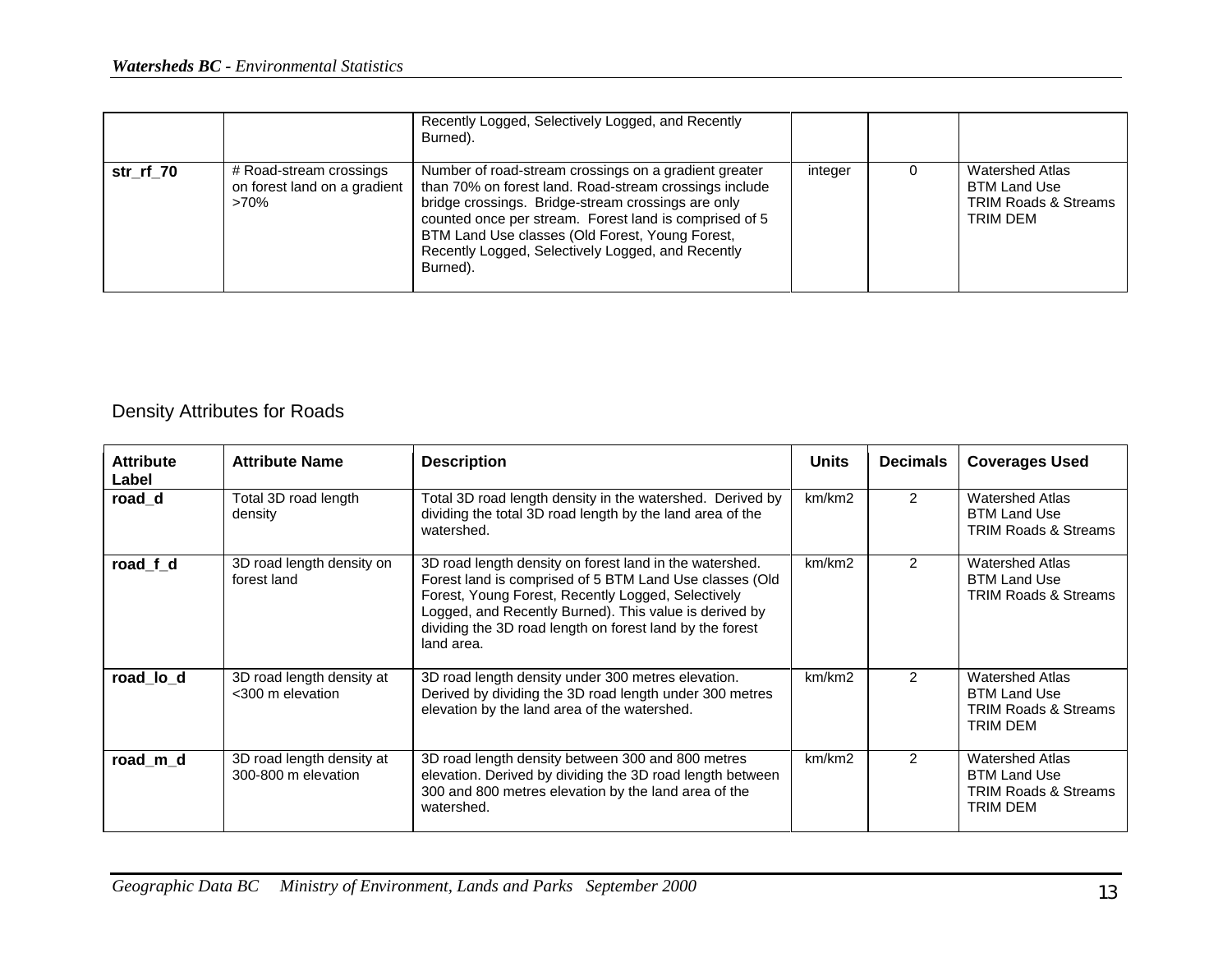| road_hi_d  | 3D road length density at<br>>800 m elevation      | 3D road length density over 800 metres elevation. Derived<br>by dividing the 3D road length over 800 metres elevation<br>by the land area of the watershed.                                                                                                                                                                                                                                                                                       | km/km2 | $\overline{2}$ | <b>Watershed Atlas</b><br><b>BTM Land Use</b><br><b>TRIM Roads &amp; Streams</b><br><b>TRIM DEM</b> |
|------------|----------------------------------------------------|---------------------------------------------------------------------------------------------------------------------------------------------------------------------------------------------------------------------------------------------------------------------------------------------------------------------------------------------------------------------------------------------------------------------------------------------------|--------|----------------|-----------------------------------------------------------------------------------------------------|
| road 50 d  | 3D road length density on a<br>gradient >50%       | 3D road length density on a gradient greater than 50%.<br>Derived by dividing the 3D road length on a gradient<br>greater than 50% by the land area of the watershed.                                                                                                                                                                                                                                                                             | km/km2 | $\overline{2}$ | <b>Watershed Atlas</b><br><b>BTM Land Use</b><br><b>TRIM Roads &amp; Streams</b><br><b>TRIM DEM</b> |
| road_60_d  | 3D road length density on a<br>gradient >60%       | 3D road length density on a gradient greater than 60%.<br>Derived by dividing the 3D road length on a gradient<br>greater than 60% by the land area of the watershed.                                                                                                                                                                                                                                                                             | km/km2 | $\overline{2}$ | <b>Watershed Atlas</b><br><b>BTM Land Use</b><br><b>TRIM Roads &amp; Streams</b><br><b>TRIM DEM</b> |
| road_70_d  | 3D road length density on a<br>gradient >70%       | 3D road length density on a gradient greater than 70%.<br>Derived by dividing the 3D road length on a gradient<br>greater than 70% by the land area of the watershed.                                                                                                                                                                                                                                                                             | km/km2 | $\overline{2}$ | <b>Watershed Atlas</b><br><b>BTM Land Use</b><br><b>TRIM Roads &amp; Streams</b><br><b>TRIM DEM</b> |
| str_rd_d   | Total road-stream crossing<br>density              | Total density of road-stream crossings in a watershed.<br>Road-stream crossings include bridge crossings. Bridge-<br>stream crossings are only counted once per stream.<br>Derived by dividing the total number of road-stream<br>crossings by the watershed land area.                                                                                                                                                                           | #/ha   | 3              | <b>Watershed Atlas</b><br><b>BTM Land Use</b><br><b>TRIM Roads &amp; Streams</b>                    |
| str_rd_f_d | Road-stream crossing<br>density on forest land     | Density of road-stream crossings on forest land in a<br>watershed. Road-stream crossings include bridge<br>crossings. Bridge-stream crossings are only counted<br>once per stream. Forest land is comprised of 5 BTM Land<br>Use classes (Old Forest, Young Forest, Recently Logged,<br>Selectively Logged, and Recently Burned). Derived by<br>dividing the number of road-stream crossings on forest<br>land by the watershed forest land area. | #/ha   | $\overline{3}$ | <b>Watershed Atlas</b><br><b>BTM Land Use</b><br><b>TRIM Roads &amp; Streams</b>                    |
| str_rd_50d | Road-stream crossing<br>density on a gradient >50% | Road-stream crossing density on a gradient greater than<br>50%. Road-stream crossings include bridge crossings.<br>Bridge-stream crossings are only counted once per<br>stream. Derived by dividing the number of road-stream<br>crossings on a gradient greater than 50% by the<br>watershed land area.                                                                                                                                          | #/ha   | 3              | <b>Watershed Atlas</b><br><b>BTM Land Use</b><br>TRIM Roads & Streams<br>TRIM DEM                   |
| str_rd_60d | Road-stream crossing<br>density on a gradient >60% | Road-stream crossing density on a gradient greater than<br>60%. Road-stream crossings include bridge crossings.                                                                                                                                                                                                                                                                                                                                   | #/ha   | 3              | <b>Watershed Atlas</b><br><b>BTM Land Use</b>                                                       |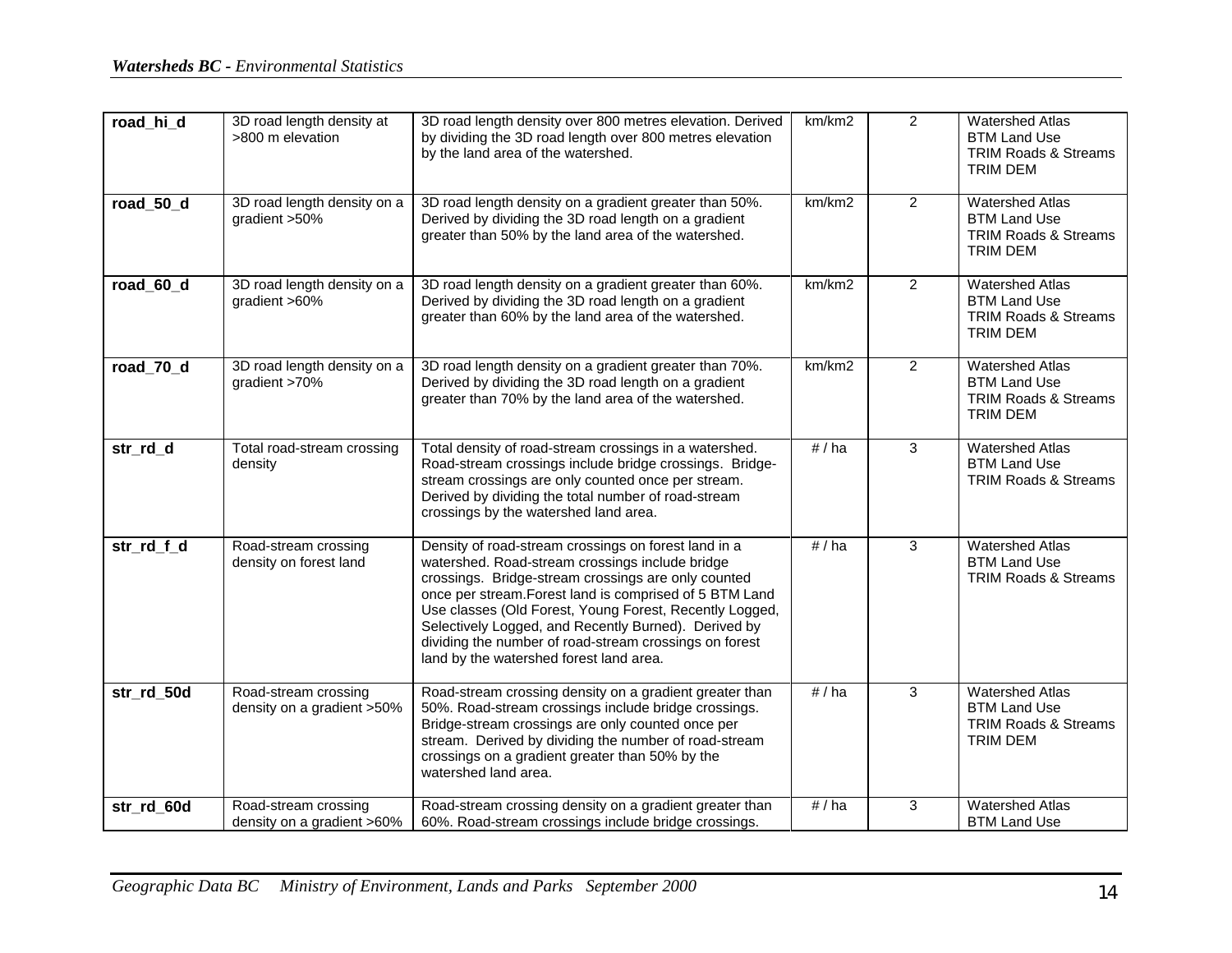|            |                                                                      | Bridge-stream crossings are only counted once per<br>stream. Derived by dividing the number of road-stream<br>crossings on a gradient greater than 60% by the<br>watershed land area.                                                                                                                                                                                                                                                                                                        |      |   | <b>TRIM Roads &amp; Streams</b><br>TRIM DEM                                                  |
|------------|----------------------------------------------------------------------|----------------------------------------------------------------------------------------------------------------------------------------------------------------------------------------------------------------------------------------------------------------------------------------------------------------------------------------------------------------------------------------------------------------------------------------------------------------------------------------------|------|---|----------------------------------------------------------------------------------------------|
| str rd 70d | Road-stream crossing<br>density on a gradient >70%                   | Road-stream crossing density on a gradient greater than<br>70%. Road-stream crossings include bridge crossings.<br>Bridge-stream crossings are only counted once per<br>stream. Derived by dividing the number of road-stream<br>crossings on a gradient greater than 70% by the<br>watershed land area.                                                                                                                                                                                     | #/ha | 3 | <b>Watershed Atlas</b><br><b>BTM Land Use</b><br><b>TRIM Roads &amp; Streams</b><br>TRIM DEM |
| str_rf_50d | Road-stream crossing<br>density on forest land on a<br>gradient >50% | Road-stream crossing density on a gradient greater than<br>50% on forest land. Road-stream crossings include bridge<br>crossings. Bridge-stream crossings are only counted<br>once per stream. Forest land is comprised of 5 BTM Land<br>Use classes (Old Forest, Young Forest, Recently Logged,<br>Selectively Logged, and Recently Burned). Derived by<br>dividing the forest land number of road-stream crossings<br>on a gradient greater than 50% by the watershed forest<br>land area. | #/ha | 3 | <b>Watershed Atlas</b><br><b>BTM Land Use</b><br>TRIM Roads & Streams<br><b>TRIM DEM</b>     |
| str rf 60d | Road-stream crossing<br>density on forest land on a<br>gradient >60% | Road-stream crossing density on a gradient greater than<br>60% on forest land. Road-stream crossings include bridge<br>crossings. Bridge-stream crossings are only counted<br>once per stream. Forest land is comprised of 5 BTM Land<br>Use classes (Old Forest, Young Forest, Recently Logged,<br>Selectively Logged, and Recently Burned). Derived by<br>dividing the forest land number of road-stream crossings<br>on a gradient greater than 60% by the watershed forest<br>land area. | #/ha | 3 | <b>Watershed Atlas</b><br><b>BTM Land Use</b><br><b>TRIM Roads &amp; Streams</b><br>TRIM DEM |
| str_rf_70d | Road-stream crossing<br>density on forest land on a<br>gradient >70% | Road-stream crossing density on a gradient greater than<br>70% on forest land. Road-stream crossings include bridge<br>crossings. Bridge-stream crossings are only counted<br>once per stream. Forest land is comprised of 5 BTM Land<br>Use classes (Old Forest, Young Forest, Recently Logged,<br>Selectively Logged, and Recently Burned). Derived by<br>dividing the forest land number of road-stream crossings<br>on a gradient greater than 70% by the watershed forest<br>land area. | #/ha | 3 | <b>Watershed Atlas</b><br><b>BTM Land Use</b><br><b>TRIM Roads &amp; Streams</b><br>TRIM DEM |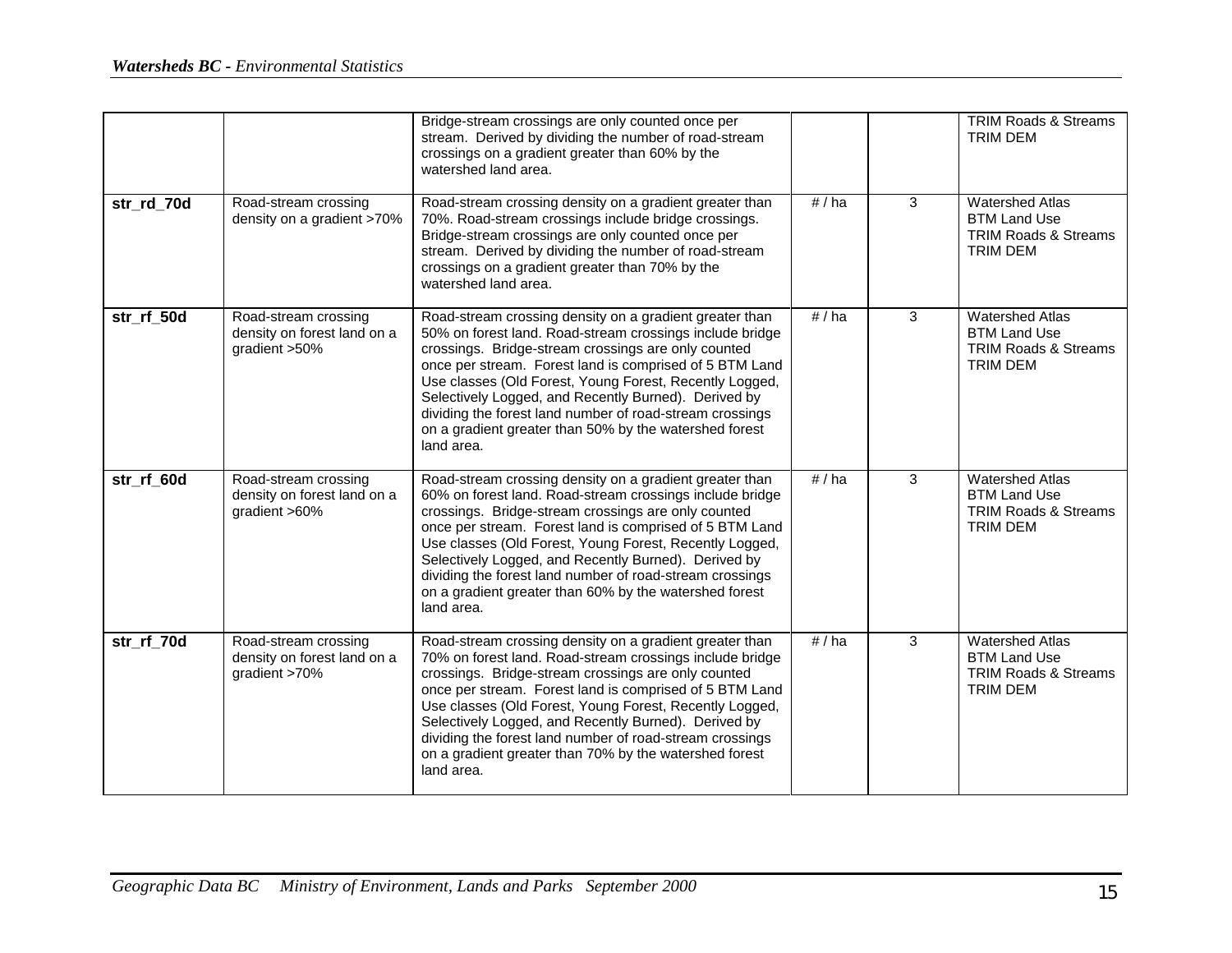#### *1:50 000 Rivers*

Absolute Attributes for 1:50 000 Rivers

| <b>Attribute</b><br>Label | <b>Attribute Name</b>                                     | <b>Description</b>                                                                                                                                                                                                                                                                                                                                                      | <b>Units</b> | <b>Decimals</b> | <b>Coverages Used</b>                         |
|---------------------------|-----------------------------------------------------------|-------------------------------------------------------------------------------------------------------------------------------------------------------------------------------------------------------------------------------------------------------------------------------------------------------------------------------------------------------------------------|--------------|-----------------|-----------------------------------------------|
| bl_str_k                  | Blueline surface water<br>stream length                   | Blueline surface water stream length in a watershed (from<br>NTS 1:50 000 scale mapping). This length is used for<br>attributes pertaining to the mainstem and headwater<br>streams. This length does not include the length of lakes,<br>wetlands or man-made waterbodies. This length is<br>determined from the arc feature codes in the Watershed<br>Atlas.          | km           | 3               | <b>Watershed Atlas</b>                        |
| bl_route_k                | Blueline route length for<br>Macro-reaches and FISS       | Blueline route length used to build the Macro-reaches and<br>FISS (from NTS 1:50 000 scale mapping). This length is<br>used to calculate percentages for attributes using Macro-<br>reaches and FISS. This length includes the length of<br>lakes, wetlands and man-made waterbodies. The length<br>is determined from the arc feature codes in the Watershed<br>Atlas. | km           | 3               | <b>Watershed Atlas</b>                        |
| bl lakes k                | Blueline waterbody length                                 | Blueline waterbody length in a watershed (from NTS 1:50<br>000 scale mapping). This length includes lakes, wetlands<br>and man-made waterbodies that are connected to the<br>stream network and that are isolated (not connected by<br>the stream network). The length is determined from the<br>arc feature codes in the Watershed Atlas.                              | km           | 3               | <b>Watershed Atlas</b>                        |
| bl_str_f_k                | Blueline surface water<br>stream length on forest<br>land | Blueline surface water stream length on forest land.<br>Forest land is comprised of 5 BTM Land Use classes (Old<br>Forest, Young Forest, Recently Logged, Selectively<br>Logged, and Recently Burned). This length does not                                                                                                                                             | km           | 3               | <b>Watershed Atlas</b><br><b>BTM Land Use</b> |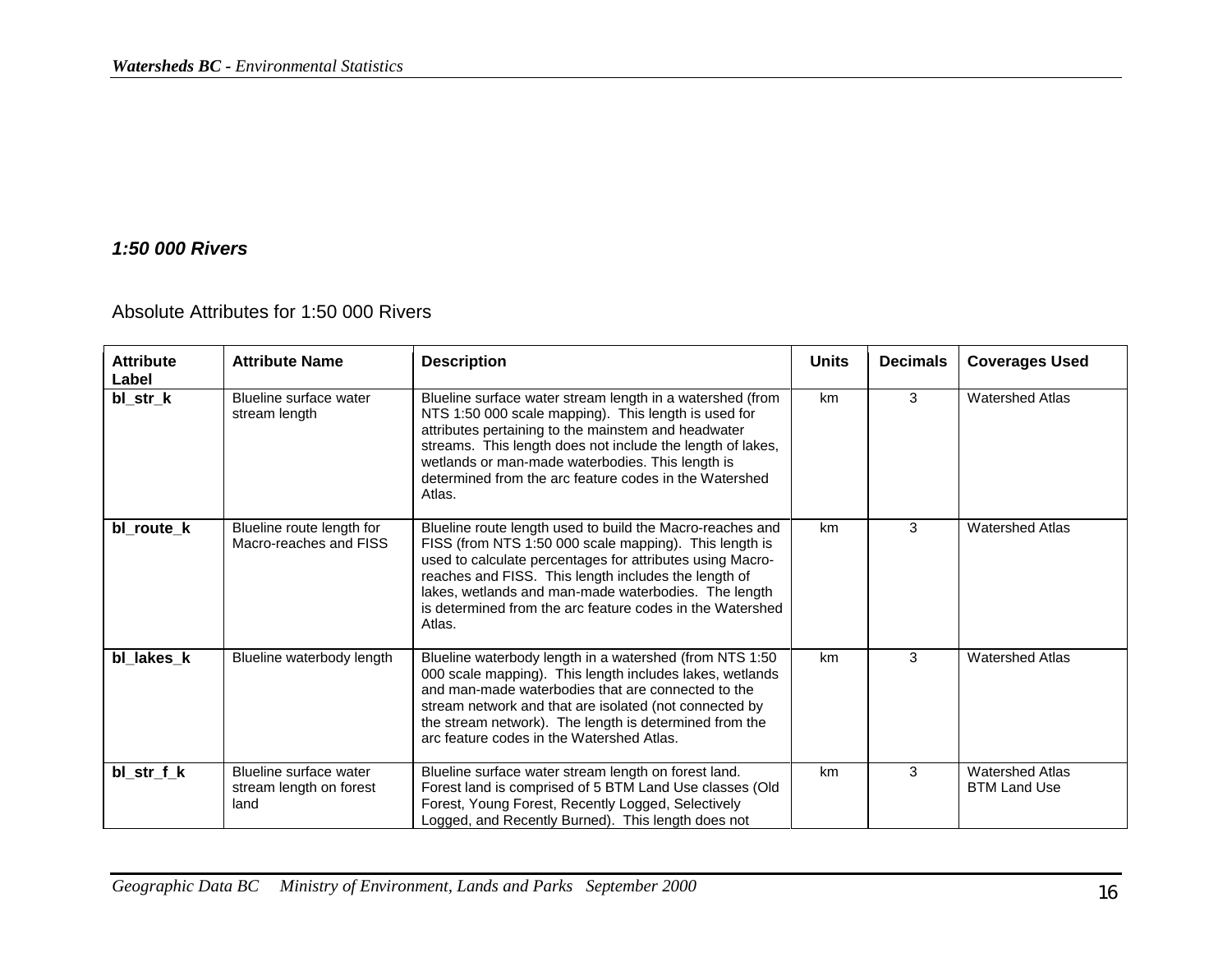|            |                                                    | include the length of lakes, wetlands or man-made<br>waterbodies.                                                                                                                                                                                                                                                                                                                                                                                                                     |    |   |                                                           |
|------------|----------------------------------------------------|---------------------------------------------------------------------------------------------------------------------------------------------------------------------------------------------------------------------------------------------------------------------------------------------------------------------------------------------------------------------------------------------------------------------------------------------------------------------------------------|----|---|-----------------------------------------------------------|
| mainstem k | Blueline mainstem length                           | Length of the watershed's blueline mainstem. The<br>mainstem is defined as the length of stream in a<br>watershed that has the simplest watershed code. This<br>length is calculated from the blueline surface water stream<br>length and does not include the length of lakes, wetlands<br>or man-made waterbodies.                                                                                                                                                                  | km | 3 | <b>Watershed Atlas</b>                                    |
| main_log_k | Blueline mainstem length<br>logged                 | Length of the watershed's blueline mainstem that is<br>logged and selectively logged to the bank. The mainstem<br>is defined as the length of stream in a watershed that has<br>the simplest watershed code. This length is calculated<br>from the blueline surface water stream length and does<br>not include the length of lakes, wetlands or man-made<br>waterbodies.                                                                                                             | km | 3 | <b>Watershed Atlas</b><br><b>BTM Land Use</b>             |
| main_for_k | Blueline mainstem length<br>on forest land         | Length of the watershed's blueline mainstem on forest<br>land. The mainstem is defined as the length of stream in<br>a watershed that has the simplest watershed code. This<br>length is calculated from the blueline surface water stream<br>length and does not include the length of lakes, wetlands<br>or man-made waterbodies. Forest land is comprised of 5<br>BTM Land Use classes (Old Forest, Young Forest,<br>Recently Logged, Selectively Logged, and Recently<br>Burned). | km | 3 | <b>Watershed Atlas</b><br><b>BTM Land Use</b>             |
| hw_k       | Blueline headwater stream<br>length                | Blueline headwater stream length in a watershed.<br>Headwater streams are defined as first order streams on<br>a gradient greater than 60%. This length is calculated<br>from the blueline surface water stream length and does<br>not include the length of lakes, wetlands or man-made<br>waterbodies.                                                                                                                                                                              | km | 3 | <b>Watershed Atlas</b><br><b>TRIM DEM</b>                 |
| hw_log_k   | Blueline headwater stream<br>length logged         | Blueline headwater stream length that is logged or<br>selectively logged to the bank. Headwater streams are<br>defined as first order streams on a gradient greater than<br>60%. This length is calculated from the blueline surface<br>water stream length and does not include the length of<br>lakes, wetlands or man-made waterbodies.                                                                                                                                            | km | 3 | <b>Watershed Atlas</b><br><b>BTM Land Use</b><br>TRIM DEM |
| hw_for_k   | Blueline headwater stream<br>length on forest land | Blueline headwater stream length on forest land in a<br>watershed. Headwater streams are defined as first order                                                                                                                                                                                                                                                                                                                                                                       | km | 3 | <b>Watershed Atlas</b><br><b>BTM Land Use</b>             |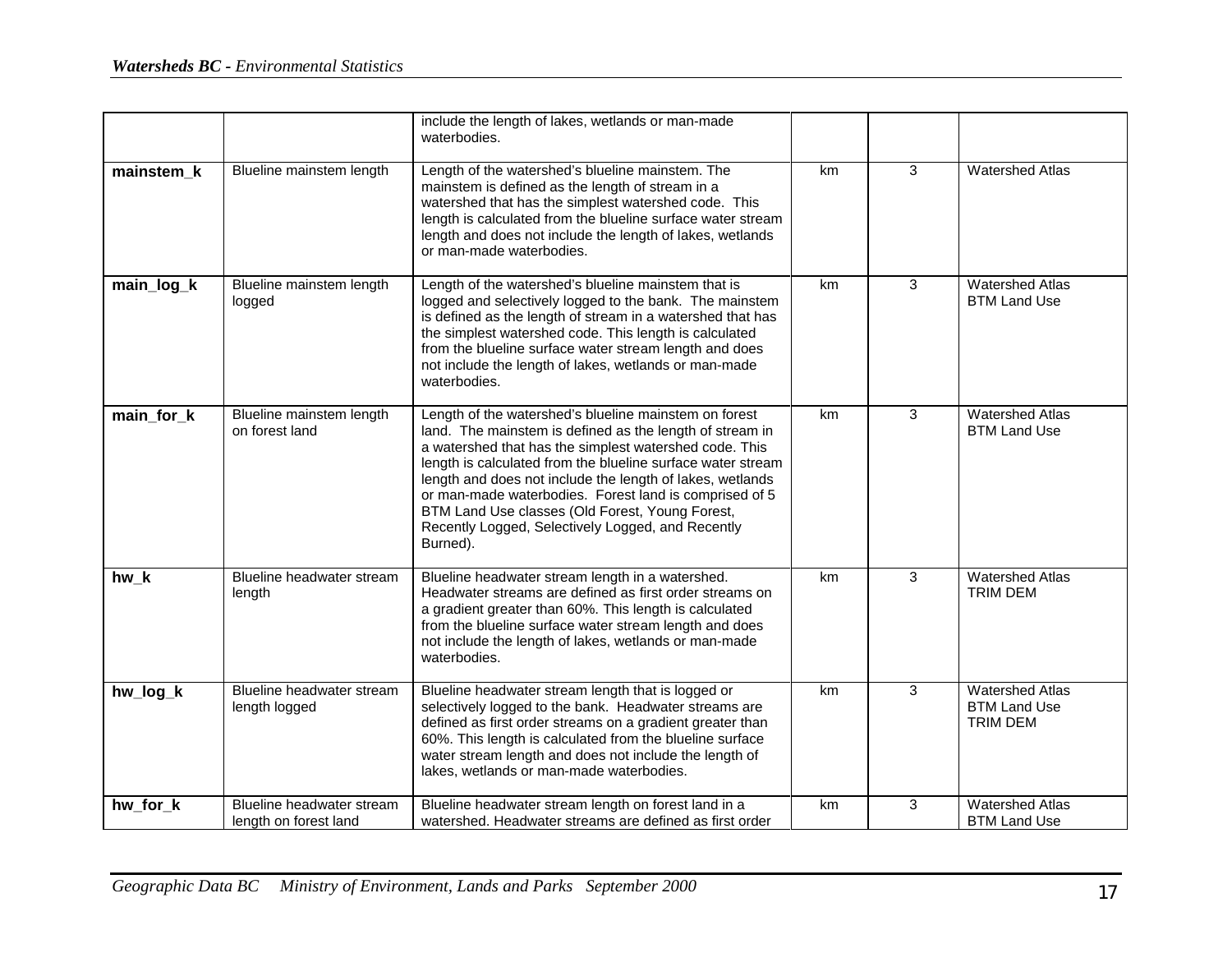|              |                                                   | streams on a gradient greater than 60%. This length is<br>calculated from the blueline surface water stream length<br>and does not include the length of lakes, wetlands or<br>man-made waterbodies. Forest land is comprised of 5<br>BTM Land Use classes (Old Forest, Young Forest,<br>Recently Logged, Selectively Logged, and Recently<br>Burned).    |    |   | <b>TRIM DEM</b>                                              |
|--------------|---------------------------------------------------|-----------------------------------------------------------------------------------------------------------------------------------------------------------------------------------------------------------------------------------------------------------------------------------------------------------------------------------------------------------|----|---|--------------------------------------------------------------|
| $bl_0_2_k$   | Blueline stream length on<br>gradient 0-2%        | Blueline stream length on a gradient between 0 and 2%.<br>This length is calculated from the blueline route length<br>and includes the length of lakes, wetlands and man-made<br>waterbodies.                                                                                                                                                             | km | 3 | <b>Watershed Atlas</b><br>Macro-Reach                        |
| $bl_2_8_k$   | Blueline stream length on<br>gradient 2-8%        | Blueline stream length on a gradient between 2 and 8%.<br>This length is calculated from the blueline route length<br>and includes the length of lakes, wetlands and man-made<br>waterbodies.                                                                                                                                                             | km | 3 | <b>Watershed Atlas</b><br>Macro-Reach                        |
| $bl_8_12_k$  | Blueline stream length on<br>gradient 8-12%       | Blueline stream length on a gradient between 8 and 12%.<br>This length is calculated from the blueline route length<br>and includes the length of lakes, wetlands and man-made<br>waterbodies.                                                                                                                                                            | km | 3 | <b>Watershed Atlas</b><br>Macro-Reach                        |
| bl_12_16_k   | Blueline stream length on<br>gradient 12-16%      | Blueline stream length on a gradient between 12 and<br>16%. This length is calculated from the blueline route<br>length and includes the length of lakes, wetlands and<br>man-made waterbodies.                                                                                                                                                           | km | 3 | <b>Watershed Atlas</b><br>Macro-Reach                        |
| bl_16_20_k   | Blueline stream length on<br>gradient 16-20%      | Blueline stream length on a gradient between 16 and<br>20%. This length is calculated from the blueline route<br>length and includes the length of lakes, wetlands and<br>man-made waterbodies.                                                                                                                                                           | km | 3 | <b>Watershed Atlas</b><br>Macro-Reach                        |
| $bl_20_up_k$ | Blueline stream length on<br>gradient >20%        | Blueline stream length on a gradient greater than 20%.<br>This length is calculated from the blueline route length<br>and includes the length of lakes, wetlands and man-made<br>waterbodies.                                                                                                                                                             | km | 3 | <b>Watershed Atlas</b><br>Macro-Reach                        |
| $bII_0_2k$   | Blueline stream length<br>logged on gradient 0-2% | Blueline stream length logged and selectively logged to<br>the bank that are on a gradient between 0 and 2%. This<br>length is calculated from the blueline route length and<br>includes the length of lakes, wetlands and man-made<br>waterbodies. However, any lengths that intersect with a<br>waterbody such as a lake, wide river or estuary, in the | km | 3 | <b>Watershed Atlas</b><br>Macro-Reach<br><b>BTM Land Use</b> |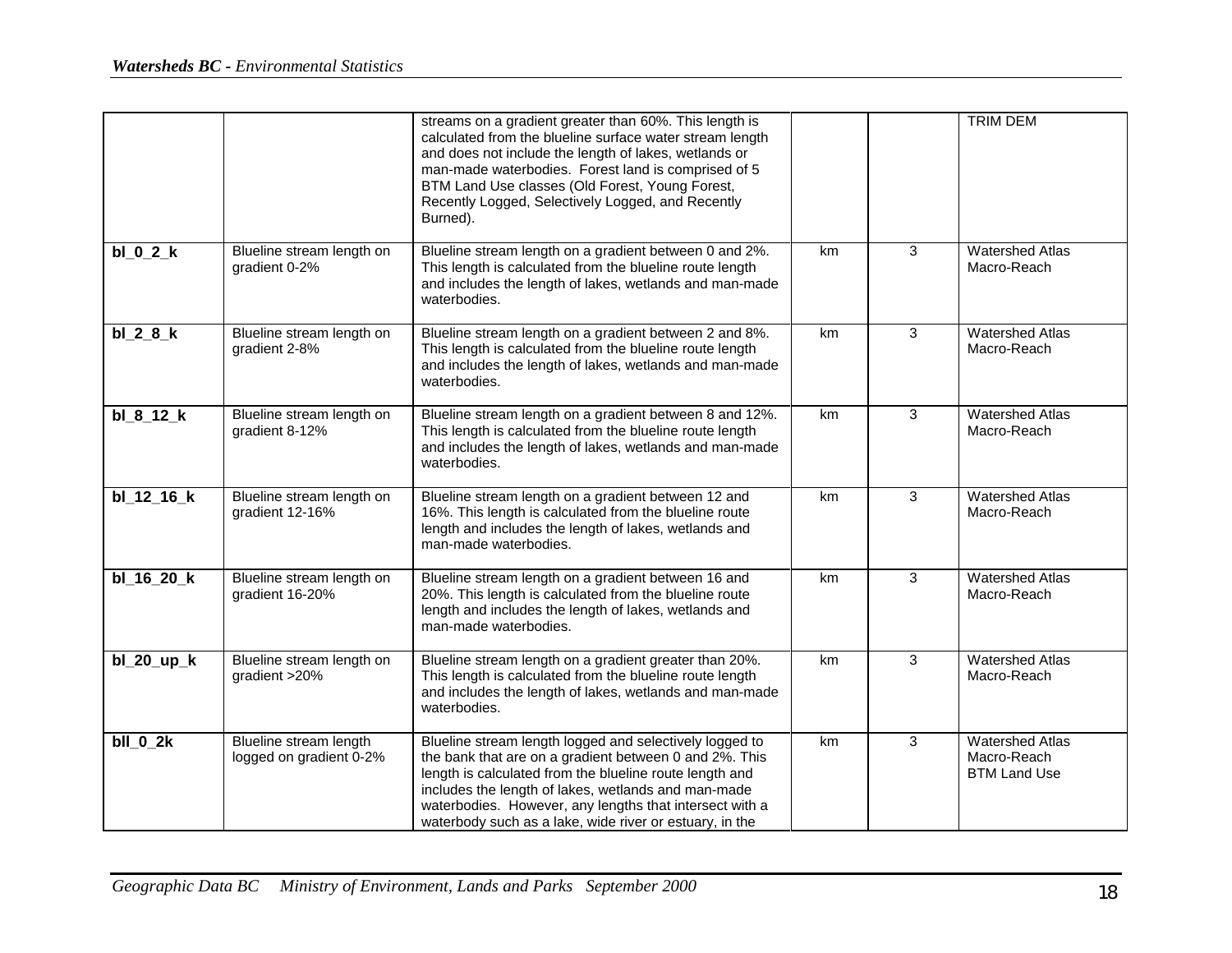|             |                                                     | BTM Land Use (1:250 000 scale) will be excluded.                                                                                                                                                                                                                                                                                                                                                                |    |   |                                                              |
|-------------|-----------------------------------------------------|-----------------------------------------------------------------------------------------------------------------------------------------------------------------------------------------------------------------------------------------------------------------------------------------------------------------------------------------------------------------------------------------------------------------|----|---|--------------------------------------------------------------|
| $bII_2_8k$  | Blueline stream length<br>logged on gradient 2-8%   | Blueline stream length logged and selectively logged to<br>the bank that are on a gradient between 2 and 8%. This<br>length is calculated from the blueline route length and<br>includes the length of lakes, wetlands and man-made<br>waterbodies. However, any lengths that intersect with a<br>waterbody such as a lake, wide river or estuary, in the<br>BTM Land Use (1:250 000 scale) will be excluded.   | km | 3 | <b>Watershed Atlas</b><br>Macro-Reach<br><b>BTM Land Use</b> |
| $bII_8_12k$ | Blueline stream length<br>logged on gradient 8-12%  | Blueline stream length logged and selectively logged to<br>the bank that are on a gradient between 8 and 12%. This<br>length is calculated from the blueline route length and<br>includes the length of lakes, wetlands and man-made<br>waterbodies. However, any lengths that intersect with a<br>waterbody such as a lake, wide river or estuary, in the<br>BTM Land Use (1:250 000 scale) will be excluded.  | km | 3 | <b>Watershed Atlas</b><br>Macro-Reach<br><b>BTM Land Use</b> |
| bll_12_16k  | Blueline stream length<br>logged on gradient 12-16% | Blueline stream length logged and selectively logged to<br>the bank that are on a gradient between 12 and 16%. This<br>length is calculated from the blueline route length and<br>includes the length of lakes, wetlands and man-made<br>waterbodies. However, any lengths that intersect with a<br>waterbody such as a lake, wide river or estuary, in the<br>BTM Land Use (1:250 000 scale) will be excluded. | km | 3 | <b>Watershed Atlas</b><br>Macro-Reach<br><b>BTM Land Use</b> |
| bll_16_20k  | Blueline stream length<br>logged on gradient 16-20% | Blueline stream length logged and selectively logged to<br>the bank that are on a gradient between 16 and 20%. This<br>length is calculated from the blueline route length and<br>includes the length of lakes, wetlands and man-made<br>waterbodies. However, any lengths that intersect with a<br>waterbody such as a lake, wide river or estuary, in the<br>BTM Land Use (1:250 000 scale) will be excluded. | km | 3 | <b>Watershed Atlas</b><br>Macro-Reach<br><b>BTM Land Use</b> |
| bll_20_upk  | Blueline stream length<br>logged on gradient >20%   | Blueline stream length logged and selectively logged to<br>the bank that are on a gradient greater than 20%. This<br>length is calculated from the blueline route length and<br>includes the length of lakes, wetlands and man-made<br>waterbodies. However, any lengths that intersect with a<br>waterbody such as a lake, wide river or estuary, in the<br>BTM Land Use (1:250 000 scale) will be excluded.   | km | 3 | <b>Watershed Atlas</b><br>Macro-Reach<br><b>BTM Land Use</b> |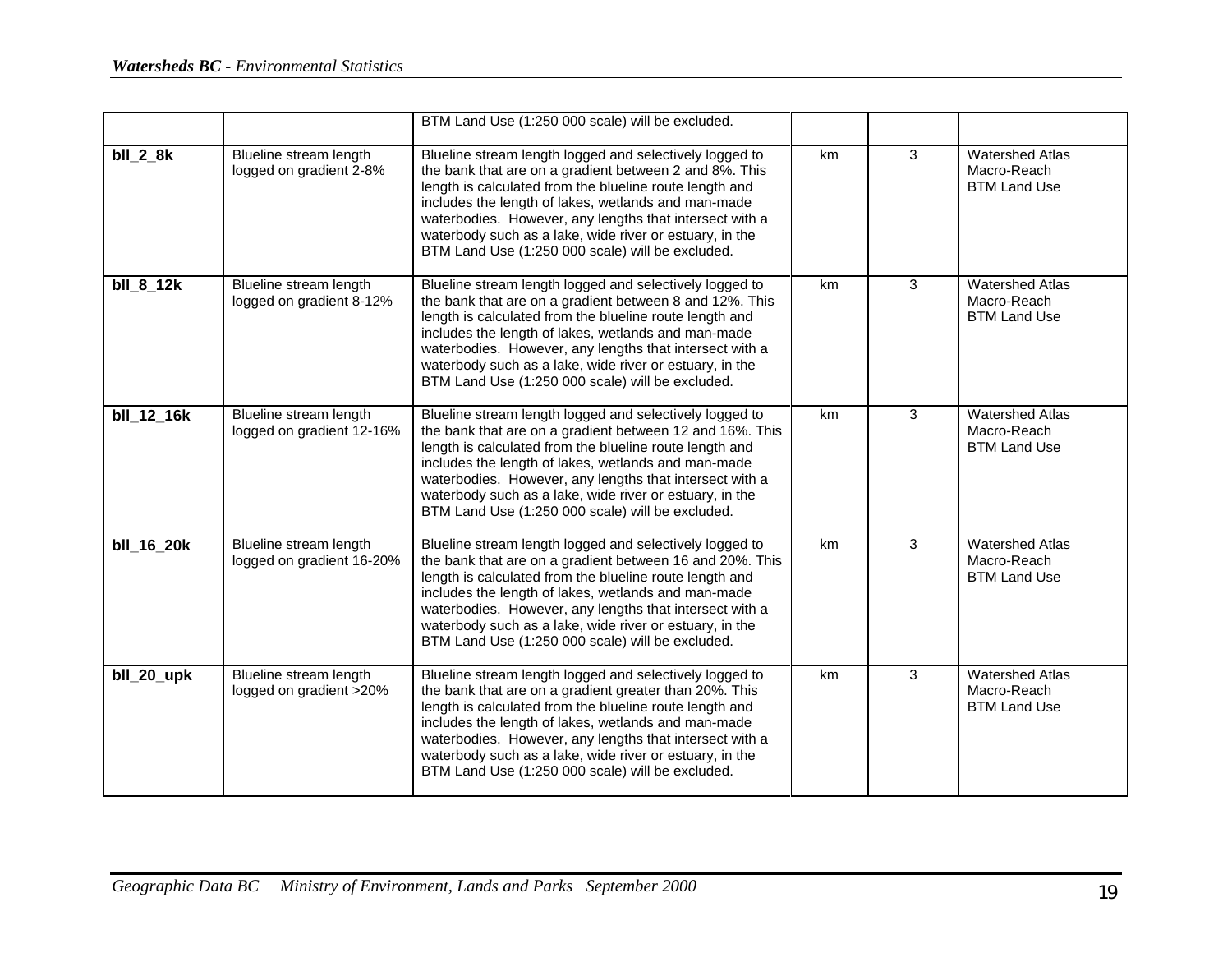# Density Attributes for 1:50 000 Rivers

| <b>Attribute</b><br>Label | <b>Attribute Name</b>                                       | <b>Description</b>                                                                                                                                                                                                                                                                                                                                                                                                                                                                        | <b>Units</b>  | <b>Decimals</b> | <b>Coverages Used</b>                         |
|---------------------------|-------------------------------------------------------------|-------------------------------------------------------------------------------------------------------------------------------------------------------------------------------------------------------------------------------------------------------------------------------------------------------------------------------------------------------------------------------------------------------------------------------------------------------------------------------------------|---------------|-----------------|-----------------------------------------------|
| bl_str_d                  | Blueline surface water<br>stream length density             | Blueline surface water stream length density in a<br>watershed (from NTS 1:50 000 scale mapping). This<br>density does not include the length of lakes, wetlands or<br>man-made waterbodies. Derived by dividing the blueline<br>surface water stream length by the watershed land area.                                                                                                                                                                                                  | km/km2        | $\overline{2}$  | <b>Watershed Atlas</b>                        |
| bl_str_p                  | % Blueline surface water<br>stream length                   | Percentage of blueline surface water stream length in a<br>watershed (from NTS 1:50 000 scale mapping). This<br>percentage does not include the length of lakes, wetlands<br>or man-made waterbodies. Derived by dividing the<br>blueline surface water stream length by the blueline route<br>length of the watershed.                                                                                                                                                                   | $\frac{9}{6}$ | $\mathbf{1}$    | <b>Watershed Atlas</b>                        |
| bl_str_f_p                | % Blueline surface water<br>stream length on forest<br>land | Percentage of blueline surface water stream length on<br>forest land. Forest land is comprised of 5 BTM Land Use<br>classes (Old Forest, Young Forest, Recently Logged,<br>Selectively Logged, and Recently Burned). This<br>percentage does not include the length of lakes, wetlands<br>or man-made waterbodies. This percentage is derived by<br>dividing the blueline surface water stream length on forest<br>land by the blueline surface water stream length of the<br>watershed.  | $\%$          | $\mathbf{1}$    | <b>Watershed Atlas</b><br><b>BTM Land Use</b> |
| main_log_p                | % Blueline mainstem<br>length logged                        | Percentage of the watershed blueline mainstem length<br>that is logged and selectively logged to the bank. The<br>mainstem is defined as the length of stream in a<br>watershed that has the simplest watershed code. This<br>percentage uses the blueline surface water stream length<br>and does not include the length of lakes, wetlands or<br>man-made waterbodies. This percentage is derived by<br>dividing the mainstem length logged by the mainstem<br>length of the watershed. | %             | 1               | <b>Watershed Atlas</b><br><b>BTM Land Use</b> |
| main_for_p                | % Blueline mainstem<br>length on forest land                | Percentage of the watershed blueline mainstem length on<br>forest land. The mainstem is defined as the length of<br>stream in a watershed that has the simplest watershed<br>code. This percentage uses the blueline surface water<br>stream length and does not include the length of lakes,<br>wetlands or man-made waterbodies. Forest land is                                                                                                                                         | $\frac{9}{6}$ | 1               | <b>Watershed Atlas</b><br><b>BTM Land Use</b> |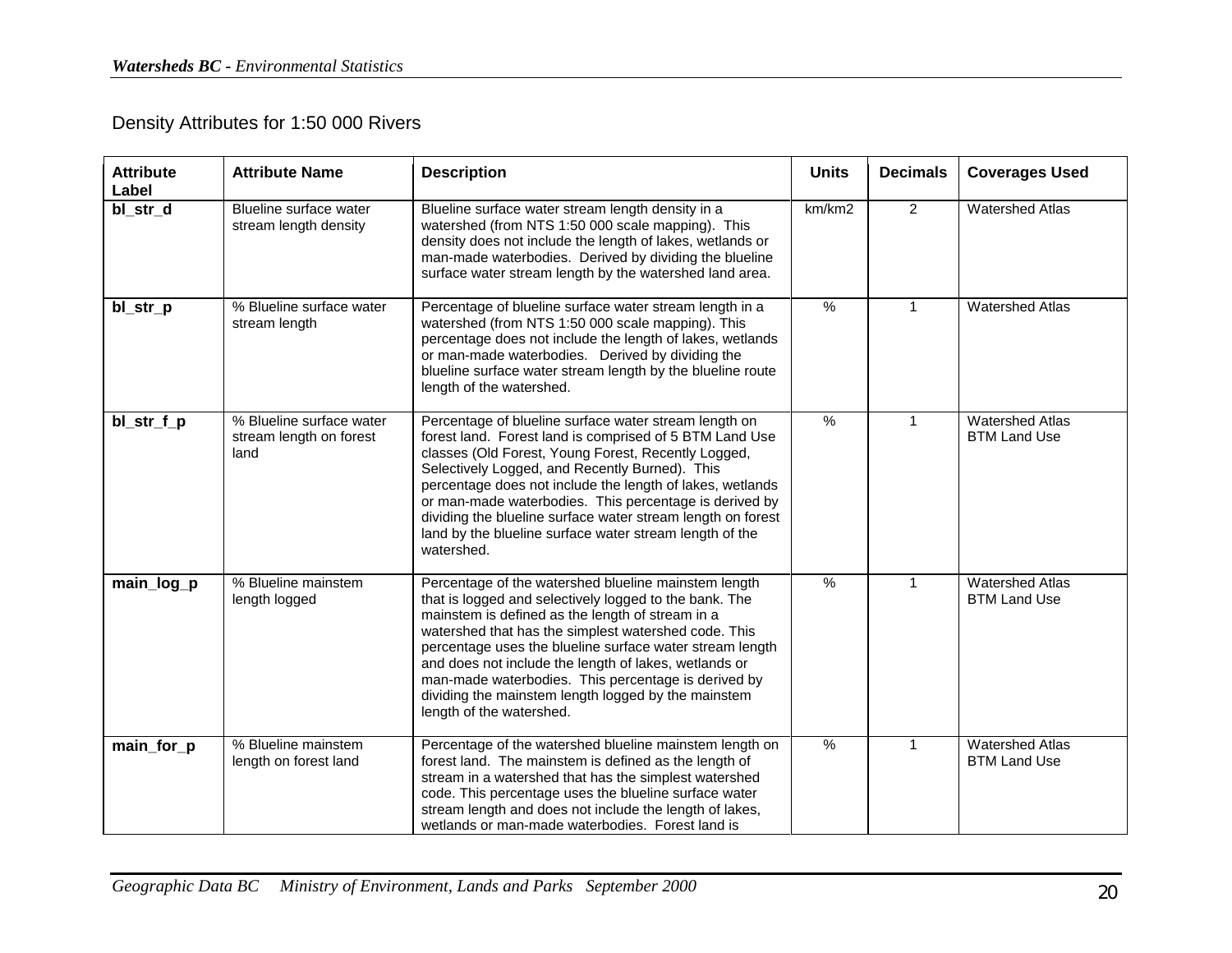|            |                                                          | comprised of 5 BTM Land Use classes (Old Forest,<br>Young Forest, Recently Logged, Selectively Logged, and<br>Recently Burned). This percentage is derived by dividing<br>the mainstem length on forest land by the total length of<br>the mainstem.                                                                                                                                                                                                                                                                                                                                                    |      |              |                                                                  |
|------------|----------------------------------------------------------|---------------------------------------------------------------------------------------------------------------------------------------------------------------------------------------------------------------------------------------------------------------------------------------------------------------------------------------------------------------------------------------------------------------------------------------------------------------------------------------------------------------------------------------------------------------------------------------------------------|------|--------------|------------------------------------------------------------------|
| $hw_p$     | % Blueline headwater<br>stream length                    | Percentage of blueline headwater stream length.<br>Headwater streams are defined as first order streams on<br>a gradient greater than 60%. This percentage uses the<br>blueline surface water stream length and does not include<br>the length of lakes, wetlands or man-made waterbodies.<br>This percentage is derived by dividing the headwater<br>stream length by the blueline surface water stream length<br>of the watershed.                                                                                                                                                                    | %    | $\mathbf{1}$ | <b>Watershed Atlas</b><br>TRIM DEM                               |
| hw_log_p   | % Blueline headwater<br>stream length logged             | Percentage of blueline headwater stream length that is<br>logged or selectively logged to the bank. Headwater<br>streams are defined as first order streams on a gradient<br>greater than 60%. This percentage uses the blueline<br>surface water stream length and does not include the<br>length of lakes, wetlands or man-made waterbodies. This<br>percentage is derived by dividing the logged headwater<br>stream length by the headwater stream length of the<br>watershed.                                                                                                                      | $\%$ | $\mathbf{1}$ | <b>Watershed Atlas</b><br><b>BTM Land Use</b><br>TRIM DEM        |
| hw_for_p   | % Blueline headwater<br>stream length on forest<br>land. | Percentage of blueline headwater stream length on forest<br>land. Headwater streams are defined as first order<br>streams on a gradient greater than 60%. This percentage<br>uses the blueline surface water stream length and does<br>not include the length of lakes, wetlands or man-made<br>waterbodies. Forest land is comprised of 5 BTM Land<br>Use classes (Old Forest, Young Forest, Recently Logged,<br>Selectively Logged, and Recently Burned). This<br>percentage is derived by dividing the headwater stream<br>length on forest land by the headwater stream length of<br>the watershed. | $\%$ | $\mathbf{1}$ | <b>Watershed Atlas</b><br><b>BTM Land Use</b><br><b>TRIM DEM</b> |
| $bl_0_2_p$ | % Blueline stream length<br>on gradient 0-2%             | Percentage of blueline stream length on a gradient<br>between 0 and 2%. This percentage uses the blueline<br>route length and includes the length of lakes, wetlands<br>and man-made waterbodies. This percentage is derived<br>by dividing the stream length between gradients of 0 and<br>2% by the blueline surface water stream length of the<br>watershed.                                                                                                                                                                                                                                         | $\%$ | $\mathbf{1}$ | <b>Watershed Atlas</b><br>Macro-Reach                            |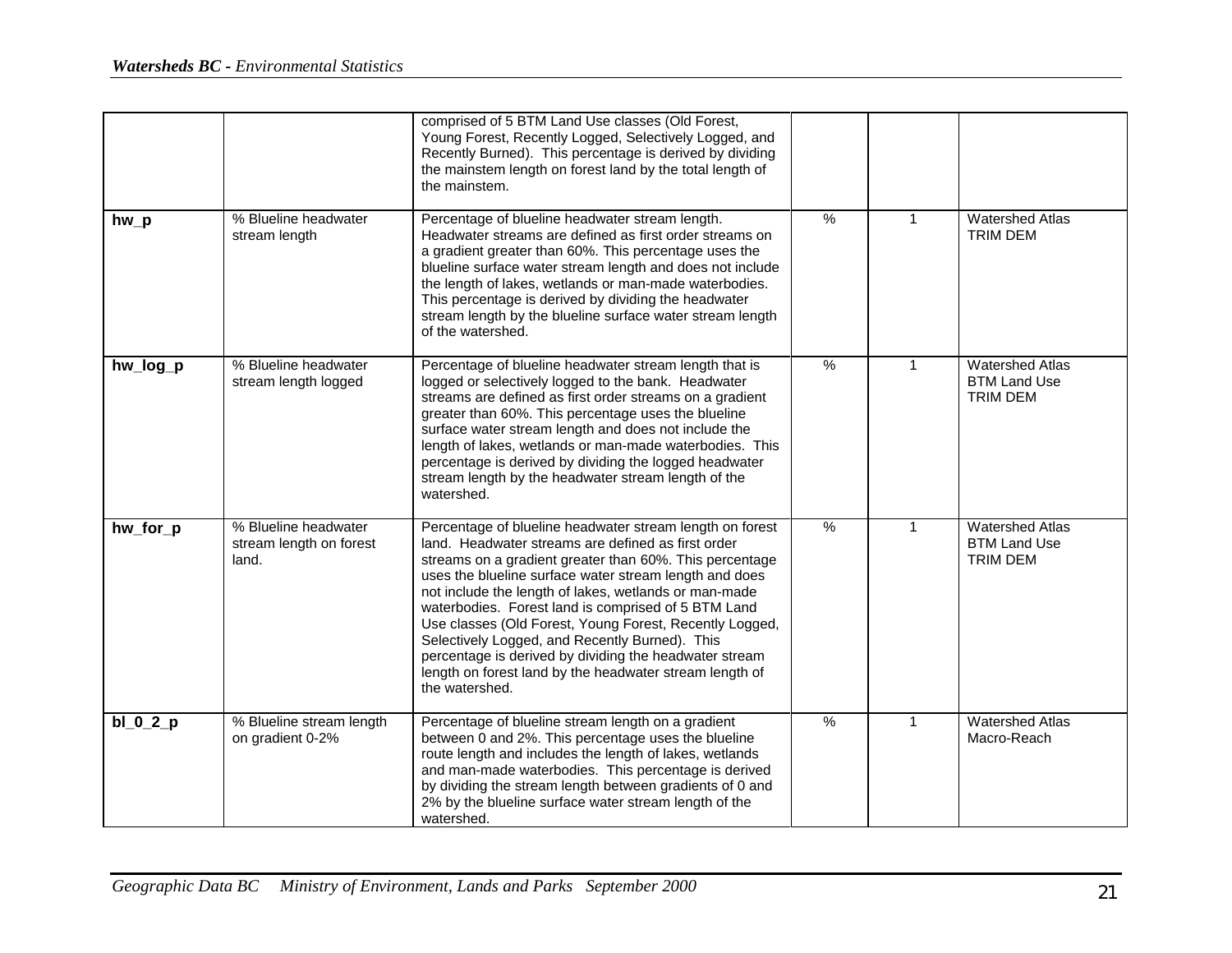| $bl_2_8_p$   | % Blueline stream length<br>on gradient 2-8%        | Percentage of blueline stream length on a gradient<br>between 2 and 8%. This percentage uses the blueline<br>route length and includes the length of lakes, wetlands<br>and man-made waterbodies. This percentage is derived<br>by dividing the stream length between gradients of 2 and<br>8% by the blueline surface water stream length of the<br>watershed.                               | $\frac{9}{6}$ | $\mathbf{1}$ | <b>Watershed Atlas</b><br>Macro-Reach                        |
|--------------|-----------------------------------------------------|-----------------------------------------------------------------------------------------------------------------------------------------------------------------------------------------------------------------------------------------------------------------------------------------------------------------------------------------------------------------------------------------------|---------------|--------------|--------------------------------------------------------------|
| bl_8_12_p    | % Blueline stream length<br>on gradient 8-12%       | Percentage of blueline stream length on a gradient<br>between 8 and 12%. This percentage uses the blueline<br>route length and includes the length of lakes, wetlands<br>and man-made waterbodies. This percentage is derived<br>by dividing the stream length between gradients of 8 and<br>12% by the blueline surface water stream length of the<br>watershed.                             | %             | $\mathbf{1}$ | <b>Watershed Atlas</b><br>Macro-Reach                        |
| $bl_12_16_p$ | % Blueline stream length<br>on gradient 12-16%      | Percentage of blueline stream length on a gradient<br>between 12 and 16%. This percentage uses the blueline<br>route length and includes the length of lakes, wetlands<br>and man-made waterbodies. This percentage is derived<br>by dividing the stream length between gradients of 12 and<br>16% by the blueline surface water stream length of the<br>watershed.                           | $\frac{1}{6}$ | $\mathbf{1}$ | <b>Watershed Atlas</b><br>Macro-Reach                        |
| bl_16_20_p   | % Blueline stream length<br>on gradient 16-20%      | Percentage of blueline stream length in a watershed that<br>are on a gradient between 16 and 20%. This percentage<br>uses the blueline route length and includes the length of<br>lakes, wetlands and man-made waterbodies. This<br>percentage is derived by dividing the stream length<br>between gradients of 16 and 20% by the blueline surface<br>water stream length of the watershed.   | $\frac{0}{0}$ | $\mathbf{1}$ | <b>Watershed Atlas</b><br>Macro-Reach                        |
| $bl_20_up_p$ | % Blueline stream length<br>on gradient >20%        | Percentage of blueline stream length in a watershed that<br>are on a gradient greater than 20%. This percentage uses<br>the blueline route length and includes the length of lakes,<br>wetlands and man-made waterbodies. This percentage is<br>derived by dividing the stream length with a gradient of<br>greater than 20% by the blueline surface water stream<br>length of the watershed. | $\frac{0}{0}$ | $\mathbf{1}$ | <b>Watershed Atlas</b><br>Macro-Reach                        |
| $bII_0_2p$   | % Blueline stream length<br>logged on gradient 0-2% | Percentage of blueline stream length logged and<br>selectively logged to the bank that are on a gradient<br>between 0 and 2%. This percentage uses the blueline                                                                                                                                                                                                                               | %             | $\mathbf{1}$ | <b>Watershed Atlas</b><br>Macro-Reach<br><b>BTM Land Use</b> |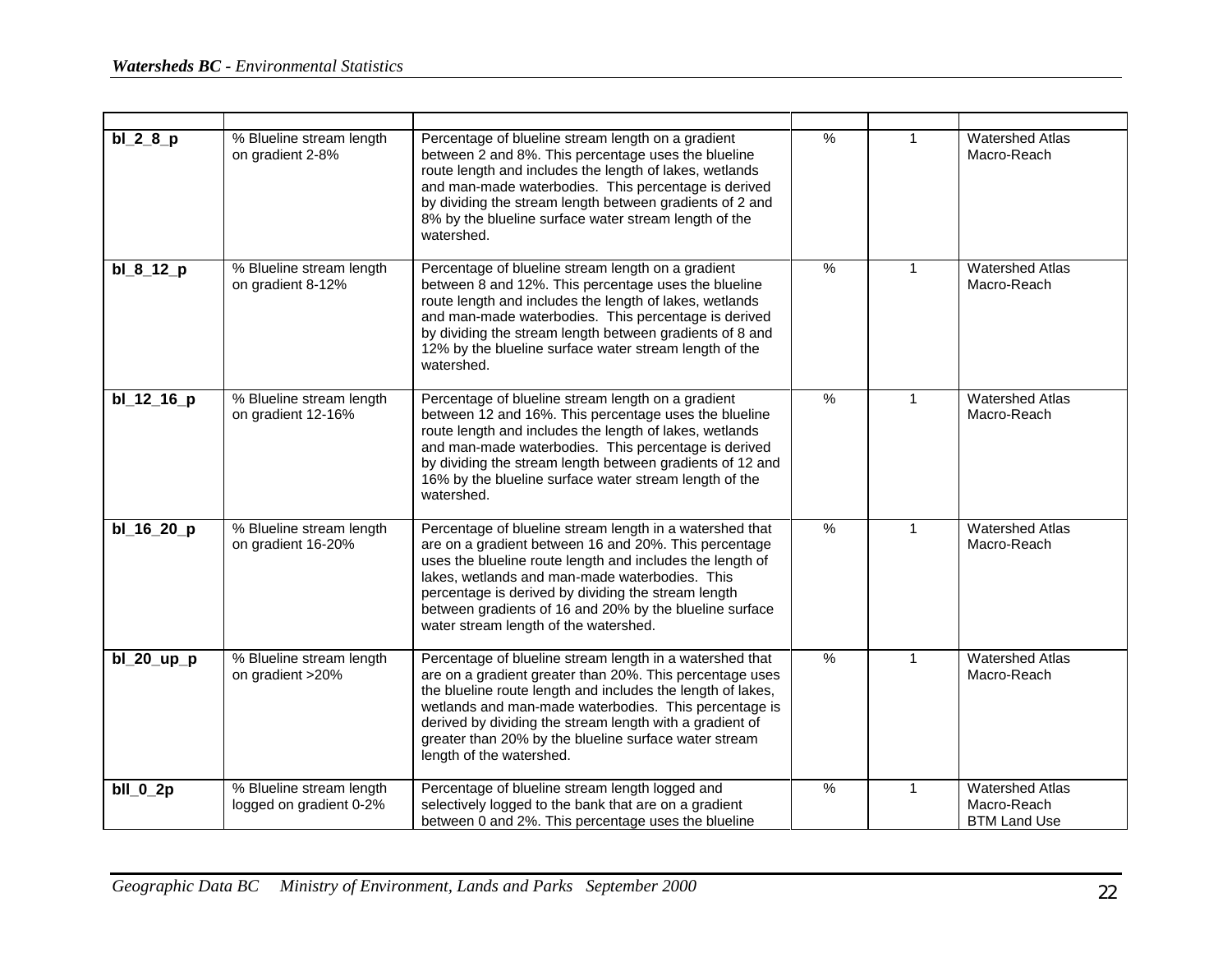|            |                                                       | route length and includes the length of lakes, wetlands<br>and man-made waterbodies. However, any lengths that<br>intersect with a waterbody such as a lake, wide river or<br>estuary, in the BTM Land Use (1:250 000 scale) will be<br>excluded. This percentage is derived by dividing the<br>logged blueline stream length between gradients of 0 and<br>2% by the blueline stream length between gradients of 0<br>and 2%.                                                                                                                                                                          |               |              |                                                              |
|------------|-------------------------------------------------------|---------------------------------------------------------------------------------------------------------------------------------------------------------------------------------------------------------------------------------------------------------------------------------------------------------------------------------------------------------------------------------------------------------------------------------------------------------------------------------------------------------------------------------------------------------------------------------------------------------|---------------|--------------|--------------------------------------------------------------|
| $bII_2_8p$ | % Blueline stream length<br>logged on gradient 2-8%   | Percentage of blueline stream length logged and<br>selectively logged to the bank that are on a gradient<br>between 2 and 8%. This percentage uses the blueline<br>route length and includes the length of lakes, wetlands<br>and man-made waterbodies. However, any lengths that<br>intersect with a waterbody such as a lake, wide river or<br>estuary, in the BTM Land Use (1:250 000 scale) will be<br>excluded. This percentage is derived by dividing the<br>logged blueline stream length between gradients of 2 and<br>8% by the blueline stream length between gradients of 2<br>and 8%.       | $\%$          | $\mathbf{1}$ | <b>Watershed Atlas</b><br>Macro-Reach<br><b>BTM Land Use</b> |
| bll_8_12p  | % Blueline stream length<br>logged on gradient 8-12%  | Percentage of blueline stream length logged and<br>selectively logged to the bank that are on a gradient<br>between 8 and 12%. This percentage uses the blueline<br>route length and includes the length of lakes, wetlands<br>and man-made waterbodies. However, any lengths that<br>intersect with a waterbody such as a lake, wide river or<br>estuary, in the BTM Land Use (1:250 000 scale) will be<br>excluded. This percentage is derived by dividing the<br>logged blueline stream length between gradients of 8 and<br>12% by the blueline stream length between gradients of 8<br>and 12%.    | $\frac{9}{6}$ | $\mathbf{1}$ | <b>Watershed Atlas</b><br>Macro-Reach<br><b>BTM Land Use</b> |
| bll_12_16p | % Blueline stream length<br>logged on gradient 12-16% | Percentage of blueline stream length logged and<br>selectively logged to the bank that are on a gradient<br>between 12 and 16%. This percentage uses the blueline<br>route length and includes the length of lakes, wetlands<br>and man-made waterbodies. However, any lengths that<br>intersect with a waterbody such as a lake, wide river or<br>estuary, in the BTM Land Use (1:250 000 scale) will be<br>excluded. This percentage is derived by dividing the<br>logged blueline stream length between gradients of 12<br>and 16% by the blueline stream length between gradients<br>of 12 and 16%. | $\%$          | $\mathbf 1$  | <b>Watershed Atlas</b><br>Macro-Reach<br><b>BTM Land Use</b> |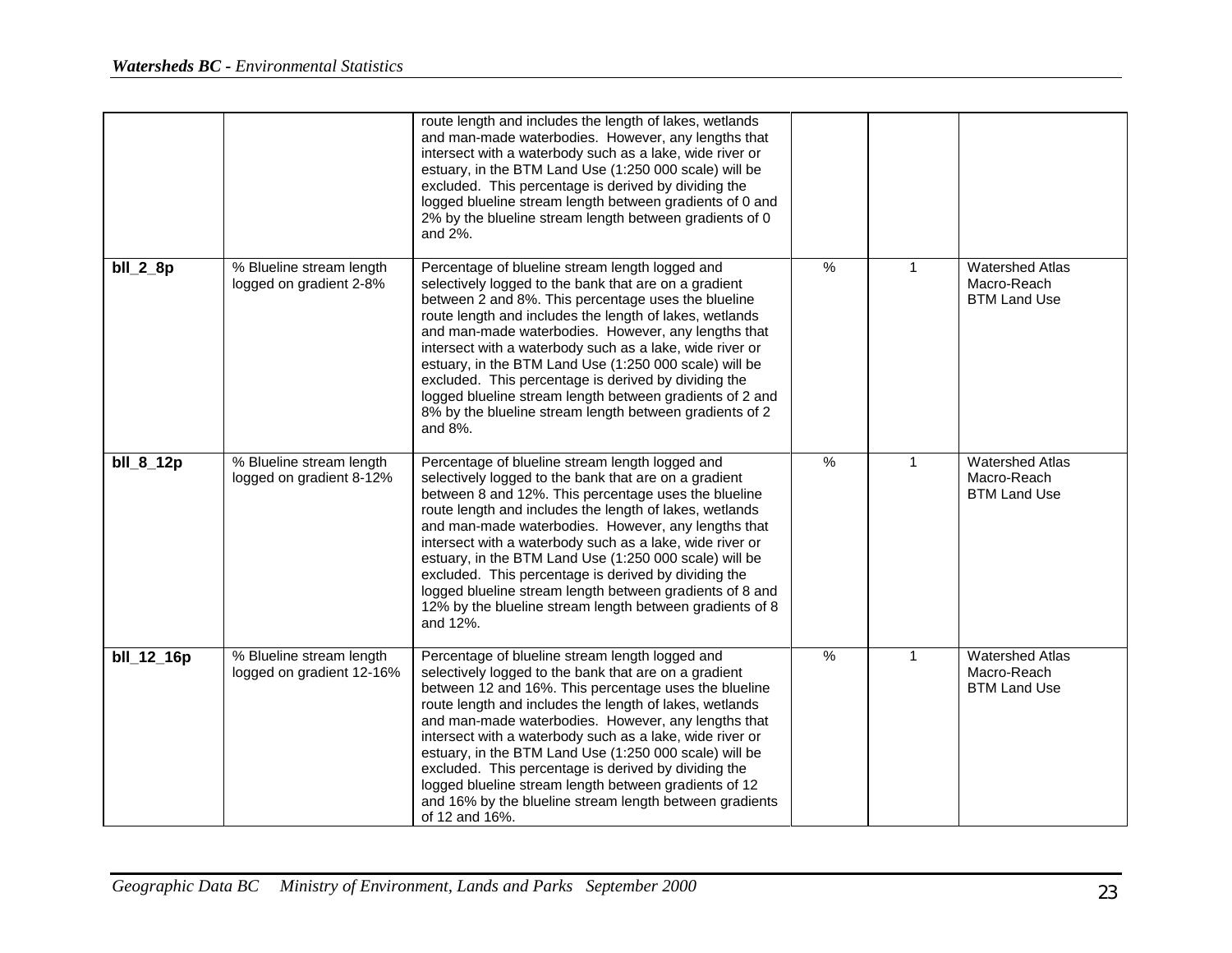| bll_16_20p | % Blueline stream length<br>logged on gradient 16-20% | Percentage of blueline stream length logged and<br>selectively logged to the bank that are on a gradient<br>between 16 and 20%. This percentage uses the blueline<br>route length and includes the length of lakes, wetlands<br>and man-made waterbodies. However, any lengths that<br>intersect with a waterbody such as a lake, wide river or<br>estuary, in the BTM Land Use (1:250 000 scale) will be<br>excluded. This percentage is derived by dividing the<br>logged blueline stream length between gradients of 16<br>and 20% by the blueline stream length between gradients<br>of 16 and 20%. | % | <b>Watershed Atlas</b><br>Macro-Reach<br><b>BTM Land Use</b> |
|------------|-------------------------------------------------------|---------------------------------------------------------------------------------------------------------------------------------------------------------------------------------------------------------------------------------------------------------------------------------------------------------------------------------------------------------------------------------------------------------------------------------------------------------------------------------------------------------------------------------------------------------------------------------------------------------|---|--------------------------------------------------------------|
| bll_20_upp | % Blueline stream length<br>logged on gradient >20%   | Percentage of blueline stream length logged and<br>selectively logged to the bank that are on a gradient<br>greater than 20%. This percentage uses the blueline route<br>length and includes the length of lakes, wetlands and<br>man-made waterbodies. However, any lengths that<br>intersect with a waterbody such as a lake, wide river or<br>estuary, in the BTM Land Use (1:250 000 scale) will be<br>excluded. This percentage is derived by dividing the<br>logged blueline stream length on a gradient greater than<br>20% by the blueline stream length on a gradient greater<br>than 20%.     | % | <b>Watershed Atlas</b><br>Macro-Reach<br><b>BTM Land Use</b> |

### *Fish*

#### Absolute Attributes for Fish

| <b>Attribute</b><br>Label | <b>Attribute Name</b>                                | <b>Description</b>                                                                                                                                                    | <b>Units</b> | <b>Decimals</b> | <b>Coverages Used</b>                                        |
|---------------------------|------------------------------------------------------|-----------------------------------------------------------------------------------------------------------------------------------------------------------------------|--------------|-----------------|--------------------------------------------------------------|
| salmon k                  | Blueline stream length with<br>known salmon presence | Blueline stream length in a watershed with known<br>presence of Salmon. Included in the salmon category are<br>chinook, chum, coho, pink, sockeye and kokanee salmon. | km           |                 | Watershed Atlas<br>Fish Information<br><b>Summary System</b> |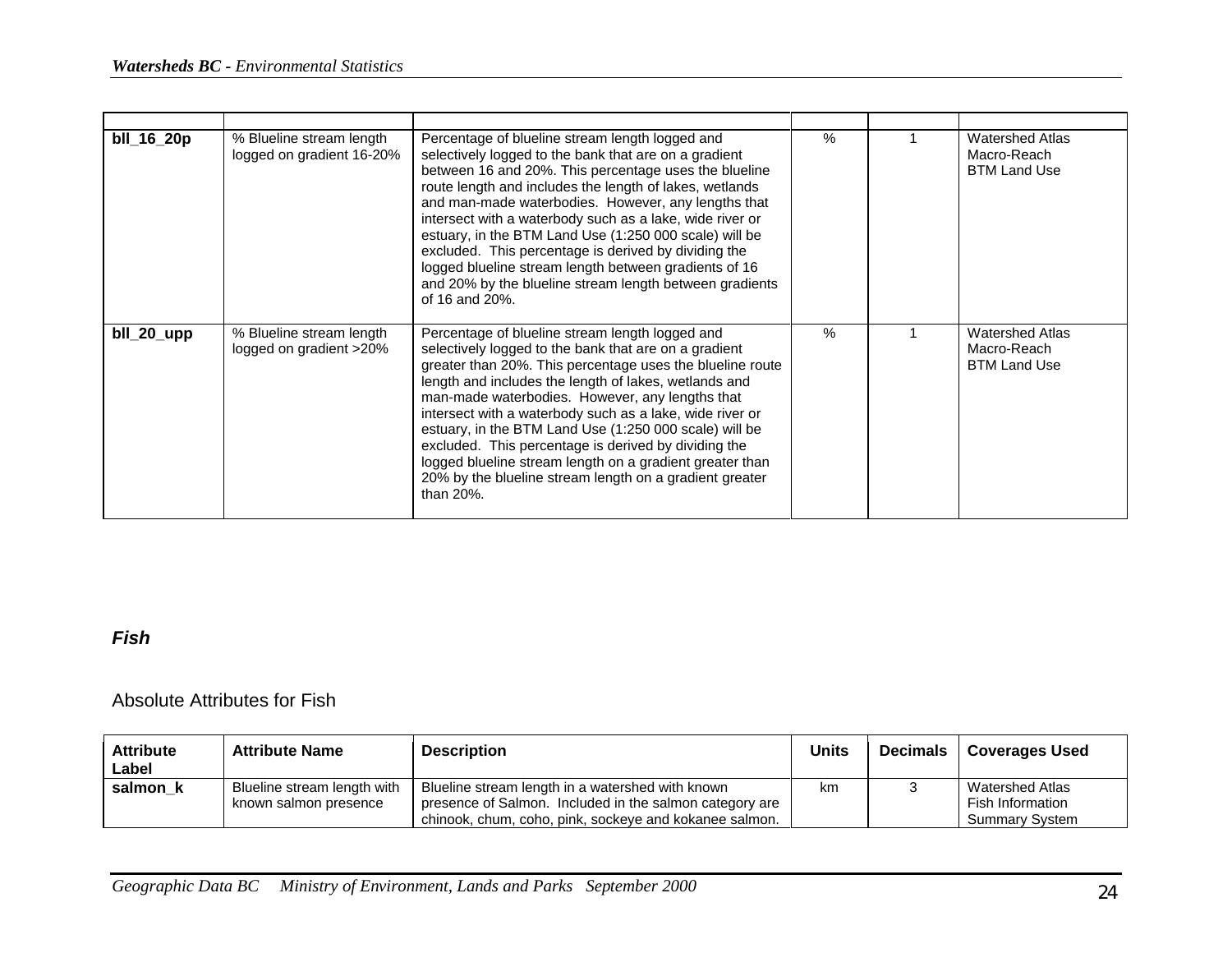|            |                                                                            | This length is calculated from the blueline route length<br>and includes the length of lakes, wetlands and man-made<br>waterbodies.                                                                                                                                                                                                                                                                                                                                                                                                                                                                            |    |                |                                                                                            |
|------------|----------------------------------------------------------------------------|----------------------------------------------------------------------------------------------------------------------------------------------------------------------------------------------------------------------------------------------------------------------------------------------------------------------------------------------------------------------------------------------------------------------------------------------------------------------------------------------------------------------------------------------------------------------------------------------------------------|----|----------------|--------------------------------------------------------------------------------------------|
| salm_log_k | Blueline stream length<br>logged with known salmon<br>presence             | Blueline stream length with known Salmon presence that<br>has been logged and selectively logged to the bank.<br>Included in the salmon category are chinook, chum, coho,<br>pink, sockeye and kokanee salmon. This length is<br>calculated from the blueline route length and includes the<br>length of lakes, wetlands and man-made waterbodies.<br>However, any lengths that intersect with a waterbody<br>-such as a lake or wide river- in the BTM Land Use (1:250<br>000 scale), will be excluded.                                                                                                       | km | 3              | <b>Watershed Atlas</b><br>Fish Information<br><b>Summary System</b><br><b>BTM Land Use</b> |
| salm_for_k | Blueline stream length with<br>known salmon presence on<br>forest land     | Blueline stream length with known Salmon presence on<br>forest land. Included in the salmon category are chinook,<br>chum, coho, pink, sockeye and kokanee salmon. This<br>length is calculated from the blueline route length and<br>includes the length of lakes, wetlands and man-made<br>waterbodies. However, any lengths that intersect with a<br>waterbody -such as a lake or wide river- in the BTM Land<br>Use (1:250 000 scale), will be excluded. Forest land is<br>comprised of 5 BTM Land Use classes (Old Forest,<br>Young Forest, Recently Logged, Selectively Logged, and<br>Recently Burned). | km | 3              | <b>Watershed Atlas</b><br>Fish Information<br><b>Summary System</b><br><b>BTM Land Use</b> |
| sport_k    | Blueline stream length with<br>known sport fish presence                   | Blueline stream length in a watershed with known<br>presence of Sport fish. This length is calculated from the<br>blueline route length and includes the length of lakes,<br>wetlands and man-made waterbodies.                                                                                                                                                                                                                                                                                                                                                                                                | km | 3              | <b>Watershed Atlas</b><br>Fish Information<br><b>Summary System</b>                        |
| sprt_log_k | Blueline stream length<br>logged with known sport<br>fish presence         | Blueline stream length with known Sport fish presence<br>that has been logged and selectively logged to the bank.<br>This length is calculated from the blueline route length<br>and includes the length of lakes, wetlands and man-made<br>waterbodies. However, any lengths that intersect with a<br>waterbody -such as a lake or wide river- in the BTM Land<br>Use (1:250 000 scale), will be excluded.                                                                                                                                                                                                    | km | $\overline{3}$ | <b>Watershed Atlas</b><br>Fish Information<br><b>Summary System</b><br><b>BTM Land Use</b> |
| sprt_for_k | Blueline stream length with<br>known sport fish presence<br>on forest land | Blueline stream length that has a known sport fish<br>presence on forest land. This length is calculated from the<br>blueline route length and includes the length of lakes,<br>wetlands and man-made waterbodies. However, any<br>lengths that intersect with a waterbody -such as a lake or                                                                                                                                                                                                                                                                                                                  | km | 3              | <b>Watershed Atlas</b><br>Fish Information<br><b>Summary System</b><br><b>BTM Land Use</b> |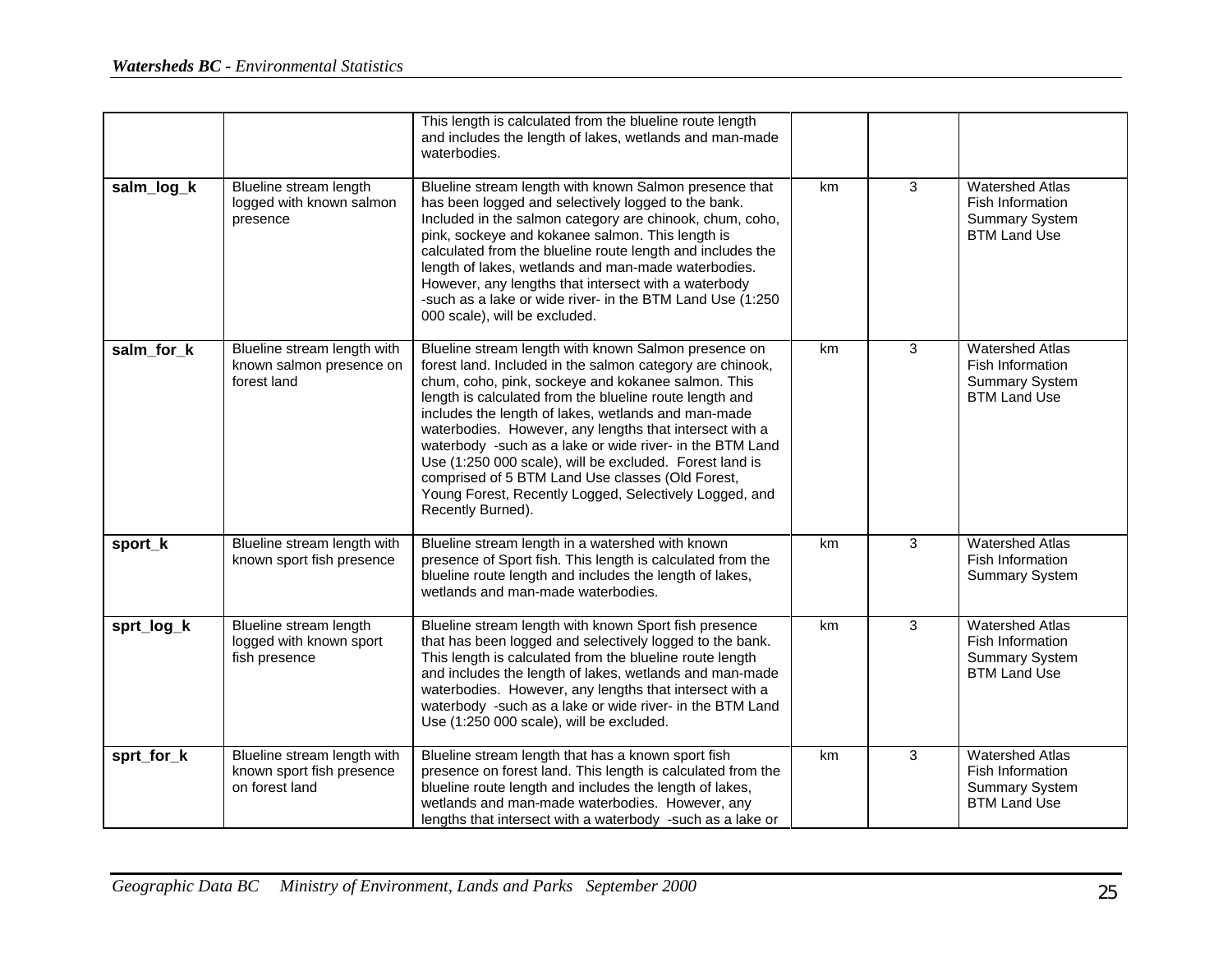|           |                                                                 | wide river- in the BTM Land Use (1:250 000 scale), will be<br>excluded. Forest land is comprised of 5 BTM Land Use<br>classes (Old Forest, Young Forest, Recently Logged,<br>Selectively Logged, and Recently Burned).                                               |         |             |                                                                     |
|-----------|-----------------------------------------------------------------|----------------------------------------------------------------------------------------------------------------------------------------------------------------------------------------------------------------------------------------------------------------------|---------|-------------|---------------------------------------------------------------------|
| sport_pts | # Known location sites for<br>sport fish                        | Number of location points representing known observation<br>points of sport fish. These points may be located at a<br>particular site or at the mouth of a channel where it is<br>known that a particular species exists but its distribution<br>zone is not known.  | integer | $\Omega$    | <b>Watershed Atlas</b><br>Fish Information<br><b>Summary System</b> |
| other_k   | Blueline stream length with<br>known 'other' fish presence      | Blueline stream length in a watershed with known<br>presence of 'other' fish. This length is calculated from the<br>blueline route length and includes the length of lakes,<br>wetlands and man-made waterbodies.                                                    | km      | 3           | <b>Watershed Atlas</b><br>Fish Information<br><b>Summary System</b> |
| other_pts | # Known location sites for<br>'other' fish                      | Number of location points representing known observation<br>points of 'other' fish. These points may be located at a<br>particular site or at the mouth of a channel where it is<br>know that a particular species exists but its distribution<br>zone is not known. | integer | $\mathbf 0$ | <b>Watershed Atlas</b><br>Fish Information<br><b>Summary System</b> |
| $ch_k$    | Blueline stream length with<br>known chinook salmon<br>presence | Blueline stream length that has a known chinook salmon<br>presence. This length is calculated from the blueline route<br>length and includes the length of lakes, wetlands and<br>man-made waterbodies.                                                              | km      | 3           | <b>Watershed Atlas</b><br>Fish Information<br><b>Summary System</b> |
| $cm_k$    | Blueline stream length with<br>known chum salmon<br>presence    | Blueline stream length that has a known chum salmon<br>presence. This length is calculated from the blueline route<br>length and includes the length of lakes, wetlands and<br>man-made waterbodies.                                                                 | km      | 3           | <b>Watershed Atlas</b><br>Fish Information<br><b>Summary System</b> |
| co_k      | Blueline stream length with<br>known coho salmon<br>presence    | Blueline stream length that has a known coho salmon<br>presence. This length is calculated from the blueline route<br>length and includes the length of lakes, wetlands and<br>man-made waterbodies.                                                                 | km      | 3           | <b>Watershed Atlas</b><br>Fish Information<br><b>Summary System</b> |
| pk_k      | Blueline stream length with<br>known pink salmon<br>presence    | Blueline stream length that has a known pink salmon<br>presence. This length is calculated from the blueline route<br>length and includes the length of lakes, wetlands and<br>man-made waterbodies.                                                                 | km      | 3           | <b>Watershed Atlas</b><br>Fish Information<br><b>Summary System</b> |
| sk_k      | Blueline stream length with<br>known sockeye salmon             | Blueline stream length that has a known sockeye salmon<br>presence. This length is calculated from the blueline route                                                                                                                                                | km      | 3           | <b>Watershed Atlas</b><br>Fish Information                          |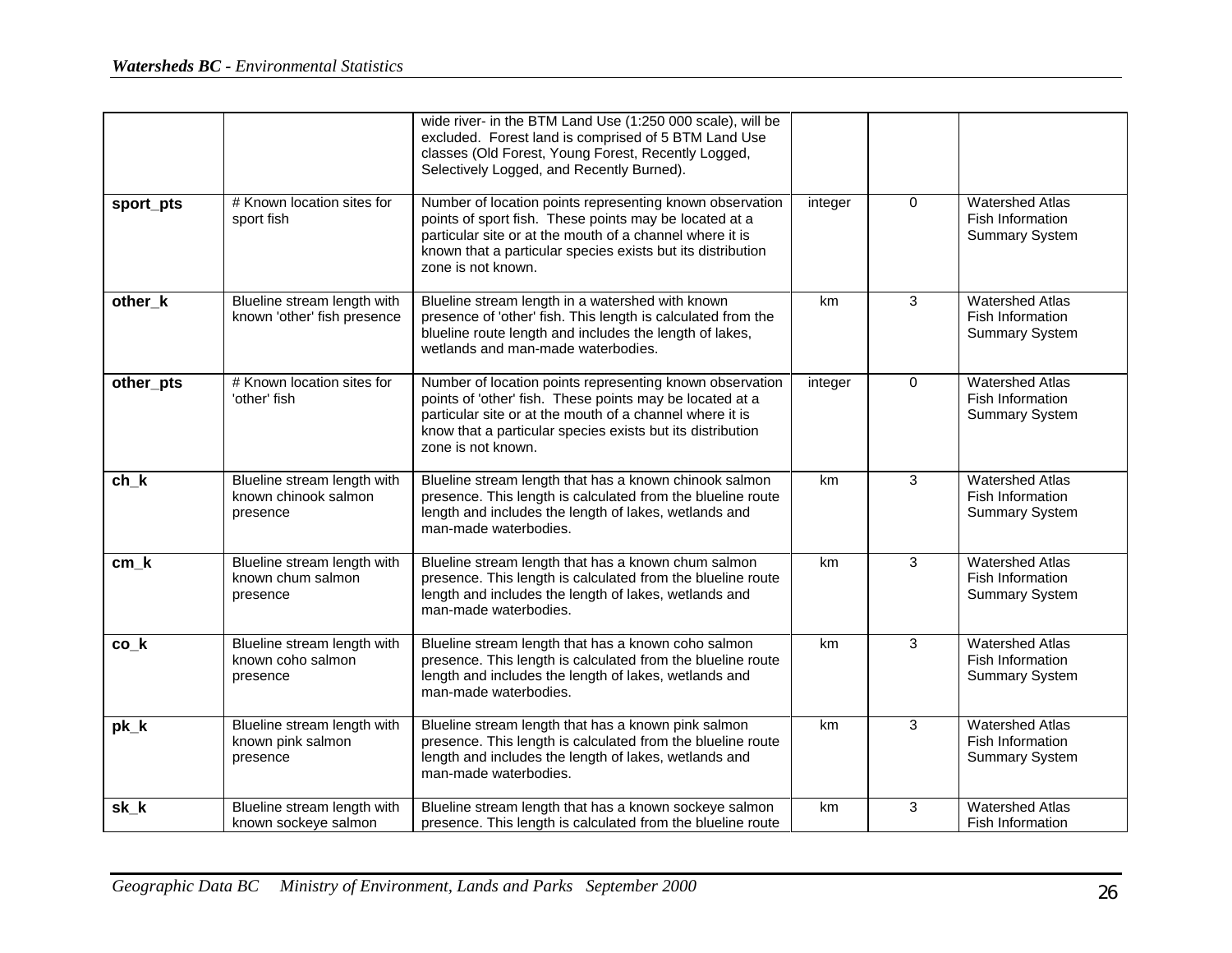|          | presence                                                                       | length and includes the length of lakes, wetlands and<br>man-made waterbodies.                                                                                                                                                                                                                                                                                                                                                                                                                                              |    |                | <b>Summary System</b>                                                                      |
|----------|--------------------------------------------------------------------------------|-----------------------------------------------------------------------------------------------------------------------------------------------------------------------------------------------------------------------------------------------------------------------------------------------------------------------------------------------------------------------------------------------------------------------------------------------------------------------------------------------------------------------------|----|----------------|--------------------------------------------------------------------------------------------|
| st_k     | Blueline stream length with<br>known steelhead presence                        | Blueline stream length that has a known steelhead<br>presence. This category of steelhead also includes<br>resident steelhead and upstream stocked steelhead from<br>hatcheries. This length is calculated from the blueline<br>route length and includes the length of lakes, wetlands<br>and man-made waterbodies.                                                                                                                                                                                                        | km | 3              | <b>Watershed Atlas</b><br>Fish Information<br><b>Summary System</b>                        |
| bt_k     | Blueline stream length with<br>known bull trout presence                       | Blueline stream length that has a known bull trout<br>presence. This length is calculated from the blueline route<br>length and includes the length of lakes, wetlands and<br>man-made waterbodies.                                                                                                                                                                                                                                                                                                                         | km | 3              | <b>Watershed Atlas</b><br>Fish Information<br><b>Summary System</b>                        |
| ch_for_k | Blueline stream length with<br>known chinook salmon<br>presence on forest land | Blueline stream length that has a known chinook salmon<br>presence on forest land. This length is calculated from the<br>blueline route length and includes the length of lakes,<br>wetlands and man-made waterbodies. However, any<br>lengths that intersect with a waterbody -such as a lake or<br>wide river- in the BTM Land Use (1:250 000 scale), will be<br>excluded. Forest land is comprised of 5 BTM Land Use<br>classes (Old Forest, Young Forest, Recently Logged,<br>Selectively Logged, and Recently Burned). | km | $\overline{3}$ | <b>Watershed Atlas</b><br>Fish Information<br><b>Summary System</b><br><b>BTM Land Use</b> |
| cm for k | Blueline stream length with<br>known chum salmon<br>presence on forest land    | Blueline stream length that has a known chum salmon<br>presence on forest land. This length is calculated from the<br>blueline route length and includes the length of lakes,<br>wetlands and man-made waterbodies. However, any<br>lengths that intersect with a waterbody -such as a lake or<br>wide river- in the BTM Land Use (1:250 000 scale), will be<br>excluded. Forest land is comprised of 5 BTM Land Use<br>classes (Old Forest, Young Forest, Recently Logged,<br>Selectively Logged, and Recently Burned).    | km | 3              | <b>Watershed Atlas</b><br>Fish Information<br><b>Summary System</b><br><b>BTM Land Use</b> |
| co_for_k | Blueline stream length with<br>known coho salmon<br>presence on forest land    | Blueline stream length that has a known coho salmon<br>presence on forest land. This length is calculated from the<br>blueline route length and includes the length of lakes,<br>wetlands and man-made waterbodies. However, any<br>lengths that intersect with a waterbody -such as a lake or<br>wide river- in the BTM Land Use (1:250 000 scale), will be<br>excluded. Forest land is comprised of 5 BTM Land Use<br>classes (Old Forest, Young Forest, Recently Logged,<br>Selectively Logged, and Recently Burned).    | km | 3              | <b>Watershed Atlas</b><br>Fish Information<br><b>Summary System</b><br><b>BTM Land Use</b> |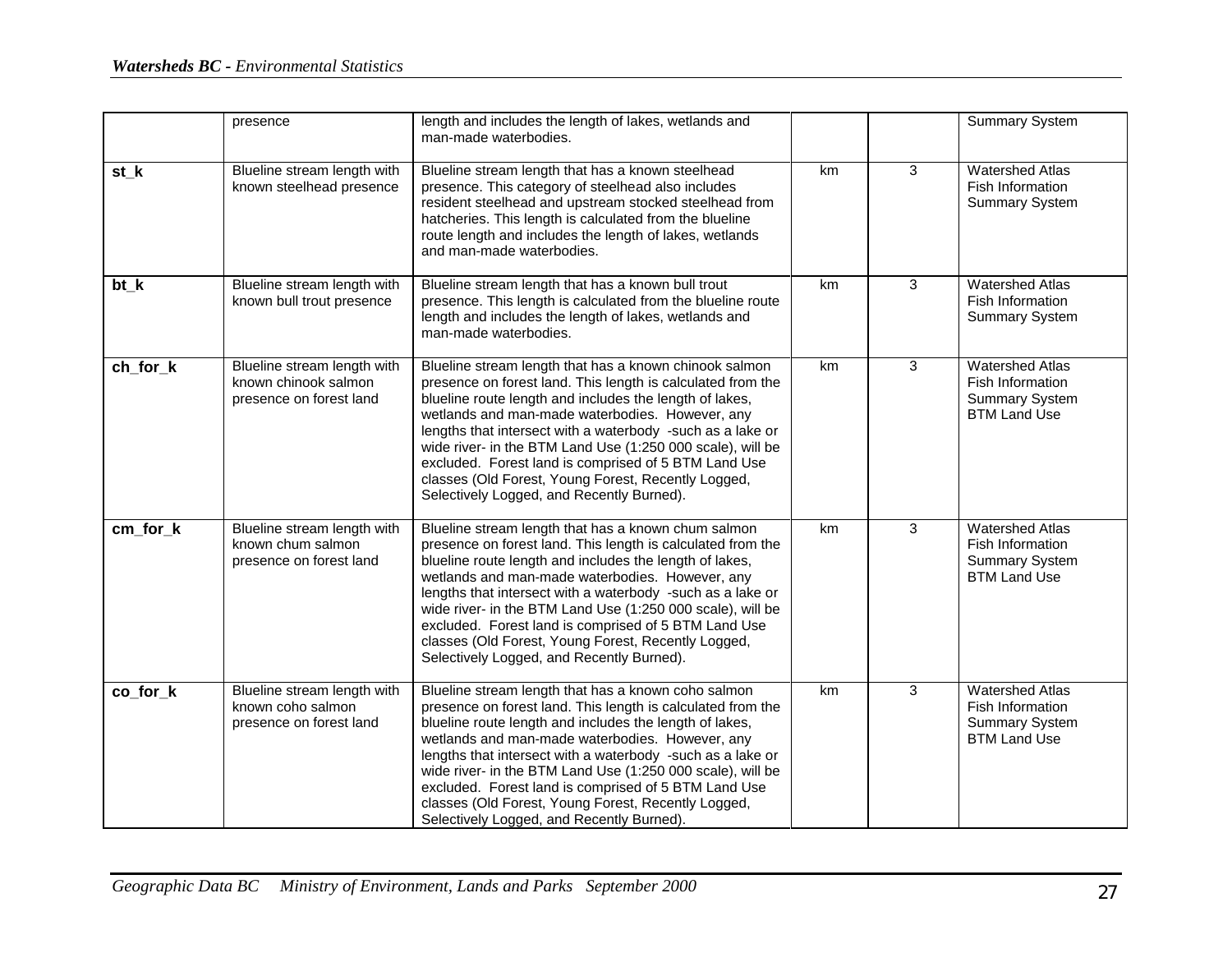| pk_for_k | Blueline stream length with<br>known pink salmon<br>presence on forest land    | Blueline stream length that has a known pink salmon<br>presence on forest land. This length is calculated from the<br>blueline route length and includes the length of lakes,<br>wetlands and man-made waterbodies. However, any<br>lengths that intersect with a waterbody -such as a lake or<br>wide river- in the BTM Land Use (1:250 000 scale), will be<br>excluded. Forest land is comprised of 5 BTM Land Use<br>classes (Old Forest, Young Forest, Recently Logged,<br>Selectively Logged, and Recently Burned).                                                                                                                 | km | 3 | <b>Watershed Atlas</b><br>Fish Information<br><b>Summary System</b><br><b>BTM Land Use</b> |
|----------|--------------------------------------------------------------------------------|------------------------------------------------------------------------------------------------------------------------------------------------------------------------------------------------------------------------------------------------------------------------------------------------------------------------------------------------------------------------------------------------------------------------------------------------------------------------------------------------------------------------------------------------------------------------------------------------------------------------------------------|----|---|--------------------------------------------------------------------------------------------|
| sk for k | Blueline stream length with<br>known sockeye salmon<br>presence on forest land | Blueline stream length that has a known sockeye salmon<br>presence on forest land. This length is calculated from the<br>blueline route length and includes the length of lakes,<br>wetlands and man-made waterbodies. However, any<br>lengths that intersect with a waterbody -such as a lake or<br>wide river- in the BTM Land Use (1:250 000 scale), will be<br>excluded. Forest land is comprised of 5 BTM Land Use<br>classes (Old Forest, Young Forest, Recently Logged,<br>Selectively Logged, and Recently Burned).                                                                                                              | km | 3 | <b>Watershed Atlas</b><br>Fish Information<br><b>Summary System</b><br><b>BTM Land Use</b> |
| st_for_k | Blueline stream length with<br>known steelhead presence<br>on forest land      | Blueline stream length that has a known steelhead<br>presence on forest land. This category of steelhead also<br>includes resident steelhead and upstream stocked<br>steelhead from hatcheries. This length is calculated from<br>the blueline route length and includes the length of lakes,<br>wetlands and man-made waterbodies. However, any<br>lengths that intersect with a waterbody -such as a lake or<br>wide river- in the BTM Land Use (1:250 000 scale), will be<br>excluded. Forest land is comprised of 5 BTM Land Use<br>classes (Old Forest, Young Forest, Recently Logged,<br>Selectively Logged, and Recently Burned). | km | 3 | <b>Watershed Atlas</b><br>Fish Information<br><b>Summary System</b><br><b>BTM Land Use</b> |
| bt_for_k | Blueline stream length with<br>known bull trout presence<br>on forest land     | Blueline stream length that has a known bull trout<br>presence on forest land. This length is calculated from the<br>blueline route length and includes the length of lakes,<br>wetlands and man-made waterbodies. However, any<br>lengths that intersect with a waterbody -such as a lake or<br>wide river- in the BTM Land Use (1:250 000 scale), will be<br>excluded. Forest land is comprised of 5 BTM Land Use<br>classes (Old Forest, Young Forest, Recently Logged,<br>Selectively Logged, and Recently Burned).                                                                                                                  | km | 3 | <b>Watershed Atlas</b><br>Fish Information<br><b>Summary System</b><br><b>BTM Land Use</b> |
| ch urb k | Blueline stream length with                                                    | Blueline stream length that has a known chinook salmon                                                                                                                                                                                                                                                                                                                                                                                                                                                                                                                                                                                   | km | 3 | <b>Watershed Atlas</b>                                                                     |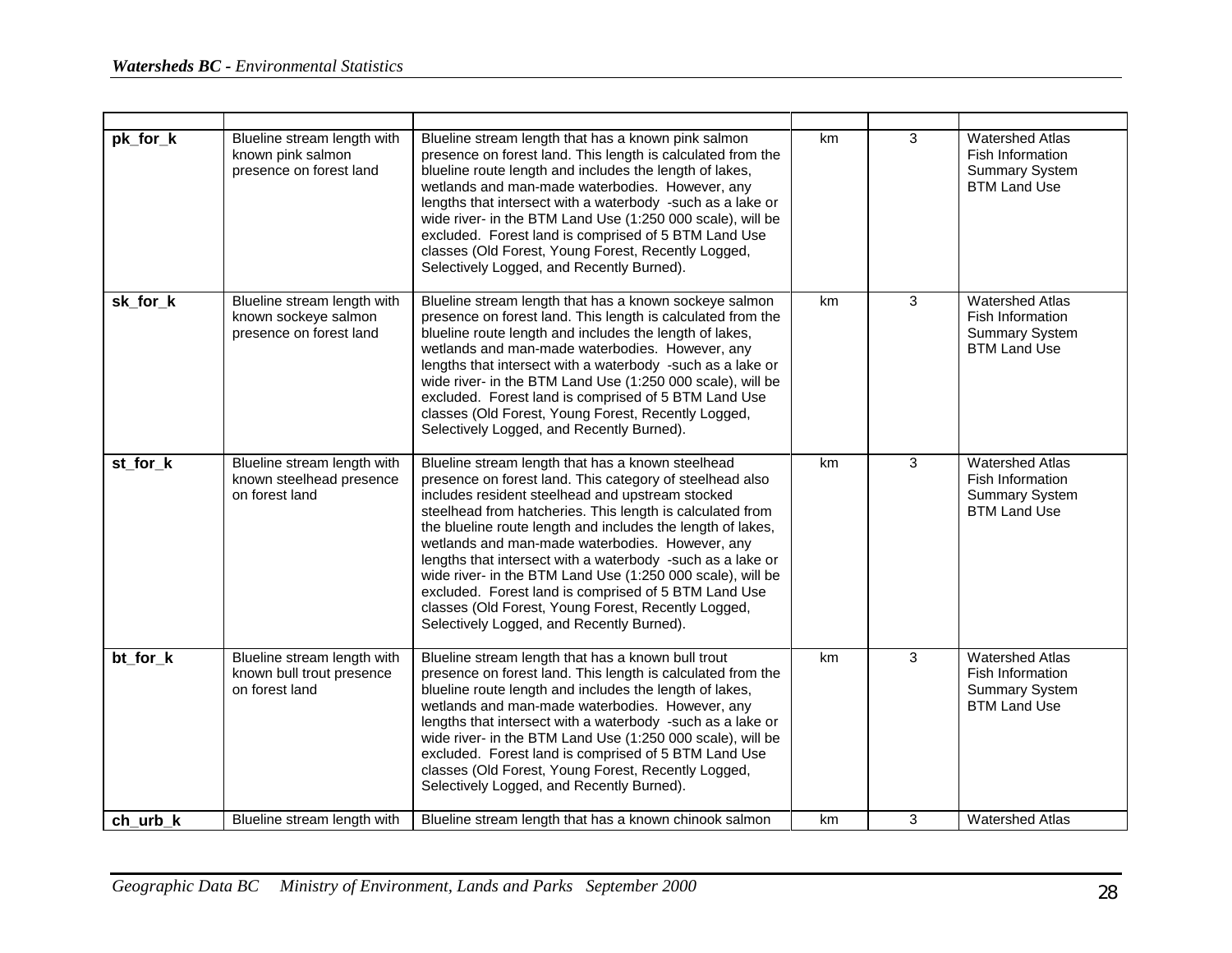|          | known chinook salmon<br>presence on urban and<br>agricultural/ residential land                                | presence on urban and mixed agricultural and residential<br>land. This length is calculated from the blueline route<br>length and includes the length of lakes, wetlands and<br>man-made waterbodies. However, any lengths that<br>intersect with a waterbody -such as a lake or wide river-<br>in the BTM Land Use (1:250 000 scale), will be excluded.                                                           |    |   | Fish Information<br><b>Summary System</b><br><b>BTM Land Use</b>                           |
|----------|----------------------------------------------------------------------------------------------------------------|--------------------------------------------------------------------------------------------------------------------------------------------------------------------------------------------------------------------------------------------------------------------------------------------------------------------------------------------------------------------------------------------------------------------|----|---|--------------------------------------------------------------------------------------------|
| cm_urb_k | Blueline stream length with<br>known chum salmon<br>presence on urban and<br>agricultural/ residential land    | Blueline stream length that has a known chum salmon<br>presence on urban and mixed agricultural and residential<br>land. This length is calculated from the blueline route<br>length and includes the length of lakes, wetlands and<br>man-made waterbodies. However, any lengths that<br>intersect with a waterbody -such as a lake or wide river-<br>in the BTM Land Use (1:250 000 scale), will be excluded.    | km | 3 | <b>Watershed Atlas</b><br>Fish Information<br><b>Summary System</b><br><b>BTM Land Use</b> |
| co_urb_k | Blueline stream length with<br>known coho salmon<br>presence on urban and<br>agricultural/ residential land    | Blueline stream length that has a known coho salmon<br>presence on urban and mixed agricultural and residential<br>land. This length is calculated from the blueline route<br>length and includes the length of lakes, wetlands and<br>man-made waterbodies. However, any lengths that<br>intersect with a waterbody -such as a lake or wide river-<br>in the BTM Land Use (1:250 000 scale), will be excluded.    | km | 3 | <b>Watershed Atlas</b><br>Fish Information<br><b>Summary System</b><br><b>BTM Land Use</b> |
| pk_urb_k | Blueline stream length with<br>known pink salmon<br>presence on urban and<br>agricultural/ residential land    | Blueline stream length that has a known pink salmon<br>presence on urban and mixed agricultural and residential<br>land. This length is calculated from the blueline route<br>length and includes the length of lakes, wetlands and<br>man-made waterbodies. However, any lengths that<br>intersect with a waterbody -such as a lake or wide river-<br>in the BTM Land Use (1:250 000 scale), will be excluded.    | km | 3 | <b>Watershed Atlas</b><br>Fish Information<br><b>Summary System</b><br><b>BTM Land Use</b> |
| sk_urb_k | Blueline stream length with<br>known sockeye salmon<br>presence on urban and<br>agricultural/ residential land | Blueline stream length that has a known sockeye salmon<br>presence on urban and mixed agricultural and residential<br>land. This length is calculated from the blueline route<br>length and includes the length of lakes, wetlands and<br>man-made waterbodies. However, any lengths that<br>intersect with a waterbody -such as a lake or wide river-<br>in the BTM Land Use (1:250 000 scale), will be excluded. | km | 3 | <b>Watershed Atlas</b><br>Fish Information<br><b>Summary System</b><br><b>BTM Land Use</b> |
| st_urb_k | Blueline stream length with<br>known steelhead presence<br>on urban and agricultural/<br>residential land      | Blueline stream length that has a known steelhead<br>presence on urban and mixed agricultural and residential<br>land. This category of steelhead also includes resident<br>steelhead and upstream stocked steelhead from<br>hatcheries. This length is calculated from the blueline                                                                                                                               | km | 3 | <b>Watershed Atlas</b><br>Fish Information<br><b>Summary System</b><br><b>BTM Land Use</b> |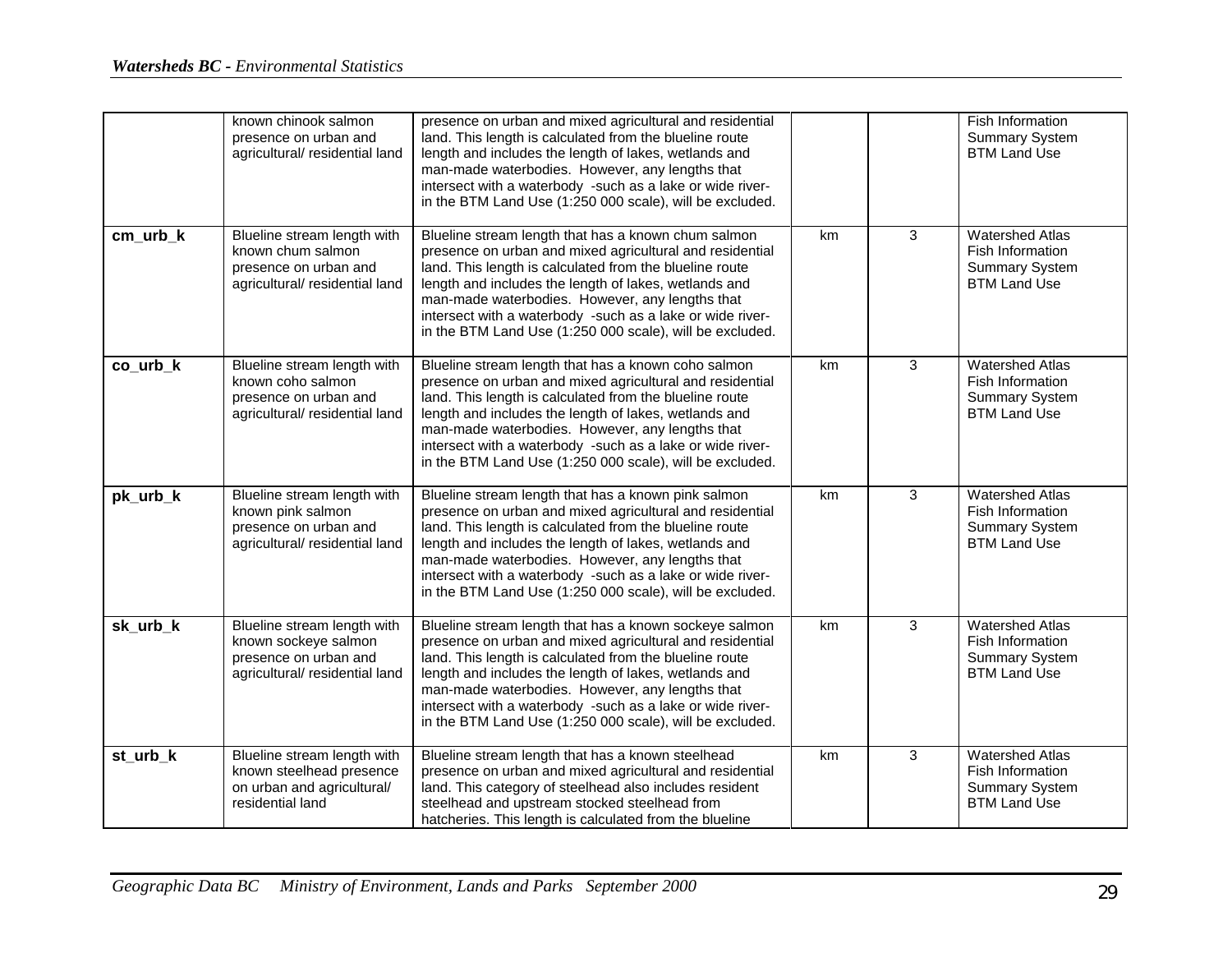|            |                                                                                                            | route length and includes the length of lakes, wetlands<br>and man-made waterbodies. However, any lengths that<br>intersect with a waterbody -such as a lake or wide river-<br>in the BTM Land Use (1:250 000 scale), will be excluded.                                                                                                                                                                        |    |                |                                                                                            |
|------------|------------------------------------------------------------------------------------------------------------|----------------------------------------------------------------------------------------------------------------------------------------------------------------------------------------------------------------------------------------------------------------------------------------------------------------------------------------------------------------------------------------------------------------|----|----------------|--------------------------------------------------------------------------------------------|
| bt_urb_k   | Blueline stream length with<br>known bull trout presence<br>on urban and agricultural/<br>residential land | Blueline stream length that has a known bull trout<br>presence on urban and mixed agricultural and residential<br>land. This length is calculated from the blueline route<br>length and includes the length of lakes, wetlands and<br>man-made waterbodies. However, any lengths that<br>intersect with a waterbody -such as a lake or wide river-<br>in the BTM Land Use (1:250 000 scale), will be excluded. | km | 3              | <b>Watershed Atlas</b><br>Fish Information<br><b>Summary System</b><br><b>BTM Land Use</b> |
| sprt_urb_k | Blueline stream length with<br>known sport fish presence<br>on urban and agricultural/<br>residential land | Blueline stream length that has a known sport fish<br>presence on urban and mixed agricultural and residential<br>land. This length is calculated from the blueline route<br>length and includes the length of lakes, wetlands and<br>man-made waterbodies. However, any lengths that<br>intersect with a waterbody -such as a lake or wide river-<br>in the BTM Land Use (1:250 000 scale), will be excluded. | km | $\overline{3}$ | <b>Watershed Atlas</b><br>Fish Information<br><b>Summary System</b><br><b>BTM Land Use</b> |
| ch_agr_k   | Blueline stream length with<br>known chinook salmon<br>presence on agricultural<br>land/rangeland          | Blueline stream length that has a known chinook salmon<br>presence on agricultural land/rangeland. This length is<br>calculated from the blueline route length and includes the<br>length of lakes, wetlands and man-made waterbodies.<br>However, any lengths that intersect with a waterbody<br>-such as a lake or wide river- in the BTM Land Use (1:250<br>000 scale), will be excluded.                   | km | $\overline{3}$ | <b>Watershed Atlas</b><br>Fish Information<br><b>Summary System</b><br><b>BTM Land Use</b> |
| cm_agr_k   | Blueline stream length with<br>known chum salmon<br>presence on agricultural<br>land/rangeland             | Blueline stream length that has a known chum salmon<br>presence on agricultural land/rangeland. This length is<br>calculated from the blueline route length and includes the<br>length of lakes, wetlands and man-made waterbodies.<br>However, any lengths that intersect with a waterbody<br>-such as a lake or wide river- in the BTM Land Use (1:250<br>000 scale), will be excluded.                      | km | 3              | <b>Watershed Atlas</b><br>Fish Information<br><b>Summary System</b><br><b>BTM Land Use</b> |
| co_agr_k   | Blueline stream length with<br>known coho salmon<br>presence on agricultural<br>land/rangeland             | Blueline stream length that has a known coho salmon<br>presence on agricultural land/rangeland. This length is<br>calculated from the blueline route length and includes the<br>length of lakes, wetlands and man-made waterbodies.<br>However, any lengths that intersect with a waterbody<br>-such as a lake or wide river- in the BTM Land Use (1:250<br>000 scale), will be excluded.                      | km | 3              | <b>Watershed Atlas</b><br>Fish Information<br><b>Summary System</b><br><b>BTM Land Use</b> |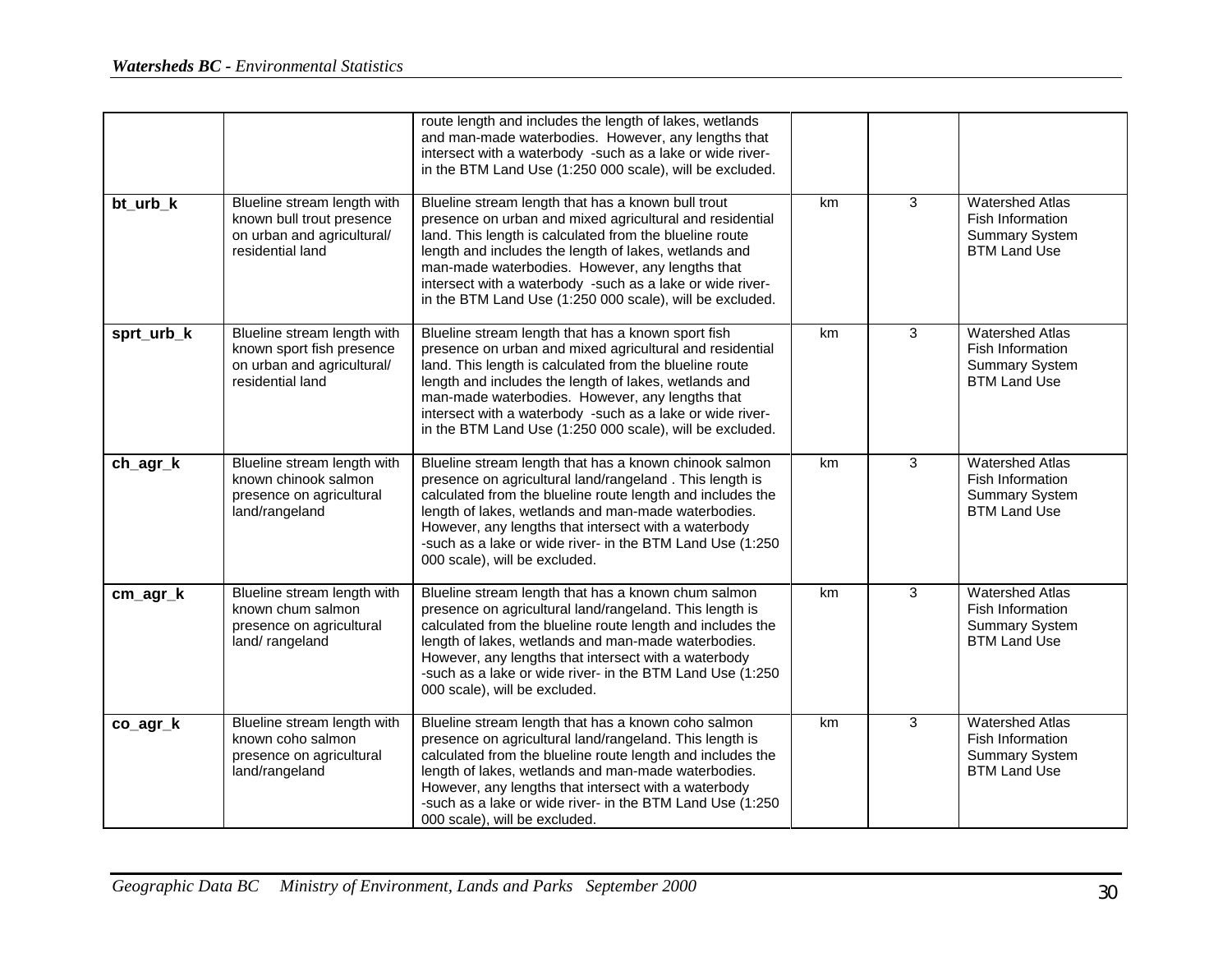| pk_agr_k   | Blueline stream length with<br>known pink salmon<br>presence on agricultural<br>land/rangeland    | Blueline stream length that has a known pink salmon<br>presence on agricultural land/rangeland. This length is<br>calculated from the blueline route length and includes the<br>length of lakes, wetlands and man-made waterbodies.<br>However, any lengths that intersect with a waterbody<br>-such as a lake or wide river- in the BTM Land Use (1:250<br>000 scale), will be excluded.                                                                                                                 | km | 3              | <b>Watershed Atlas</b><br>Fish Information<br><b>Summary System</b><br><b>BTM Land Use</b> |
|------------|---------------------------------------------------------------------------------------------------|-----------------------------------------------------------------------------------------------------------------------------------------------------------------------------------------------------------------------------------------------------------------------------------------------------------------------------------------------------------------------------------------------------------------------------------------------------------------------------------------------------------|----|----------------|--------------------------------------------------------------------------------------------|
| sk_agr_k   | Blueline stream length with<br>known sockeye salmon<br>presence on agricultural<br>land/rangeland | Blueline stream length that has a known sockeye salmon<br>presence on agricultural land/rangeland. This length is<br>calculated from the blueline route length and includes the<br>length of lakes, wetlands and man-made waterbodies.<br>However, any lengths that intersect with a waterbody<br>-such as a lake or wide river- in the BTM Land Use (1:250<br>000 scale), will be excluded.                                                                                                              | km | 3              | <b>Watershed Atlas</b><br>Fish Information<br><b>Summary System</b><br><b>BTM Land Use</b> |
| st_agr_k   | Blueline stream length with<br>known steelhead presence<br>on agricultural land/<br>rangeland     | Blueline stream length that has a known steelhead<br>presence on agricultural land/rangeland. This category of<br>steelhead also includes resident steelhead and upstream<br>stocked steelhead from hatcheries. This length is<br>calculated from the blueline route length and includes the<br>length of lakes, wetlands and man-made waterbodies.<br>However, any lengths that intersect with a waterbody<br>-such as a lake or wide river- in the BTM Land Use (1:250<br>000 scale), will be excluded. | km | 3              | <b>Watershed Atlas</b><br>Fish Information<br><b>Summary System</b><br><b>BTM Land Use</b> |
| bt_agr_k   | Blueline stream length with<br>known bull trout presence<br>on agricultural land/<br>rangeland    | Blueline stream length that has a known bull trout<br>presence on agricultural land/rangeland. This length is<br>calculated from the blueline route length and includes the<br>length of lakes, wetlands and man-made waterbodies.<br>However, any lengths that intersect with a waterbody<br>-such as a lake or wide river- in the BTM Land Use (1:250<br>000 scale), will be excluded                                                                                                                   | km | $\overline{3}$ | <b>Watershed Atlas</b><br>Fish Information<br><b>Summary System</b><br><b>BTM Land Use</b> |
| sprt_agr_k | Blueline stream length with<br>known sport fish presence<br>on agricultural land/<br>rangeland    | Blueline stream length that has a known sport fish<br>presence on agricultural land/rangeland. This length is<br>calculated from the blueline route length and includes the<br>length of lakes, wetlands and man-made waterbodies.<br>However, any lengths that intersect with a waterbody<br>-such as a lake or wide river- in the BTM Land Use (1:250<br>000 scale), will be excluded                                                                                                                   | km | 3              | <b>Watershed Atlas</b><br>Fish Information<br><b>Summary System</b><br><b>BTM Land Use</b> |
| salm watrk | Blueline stream length with                                                                       | Blueline stream length in a watershed with known salmon                                                                                                                                                                                                                                                                                                                                                                                                                                                   | km | 3              | <b>Watershed Atlas</b>                                                                     |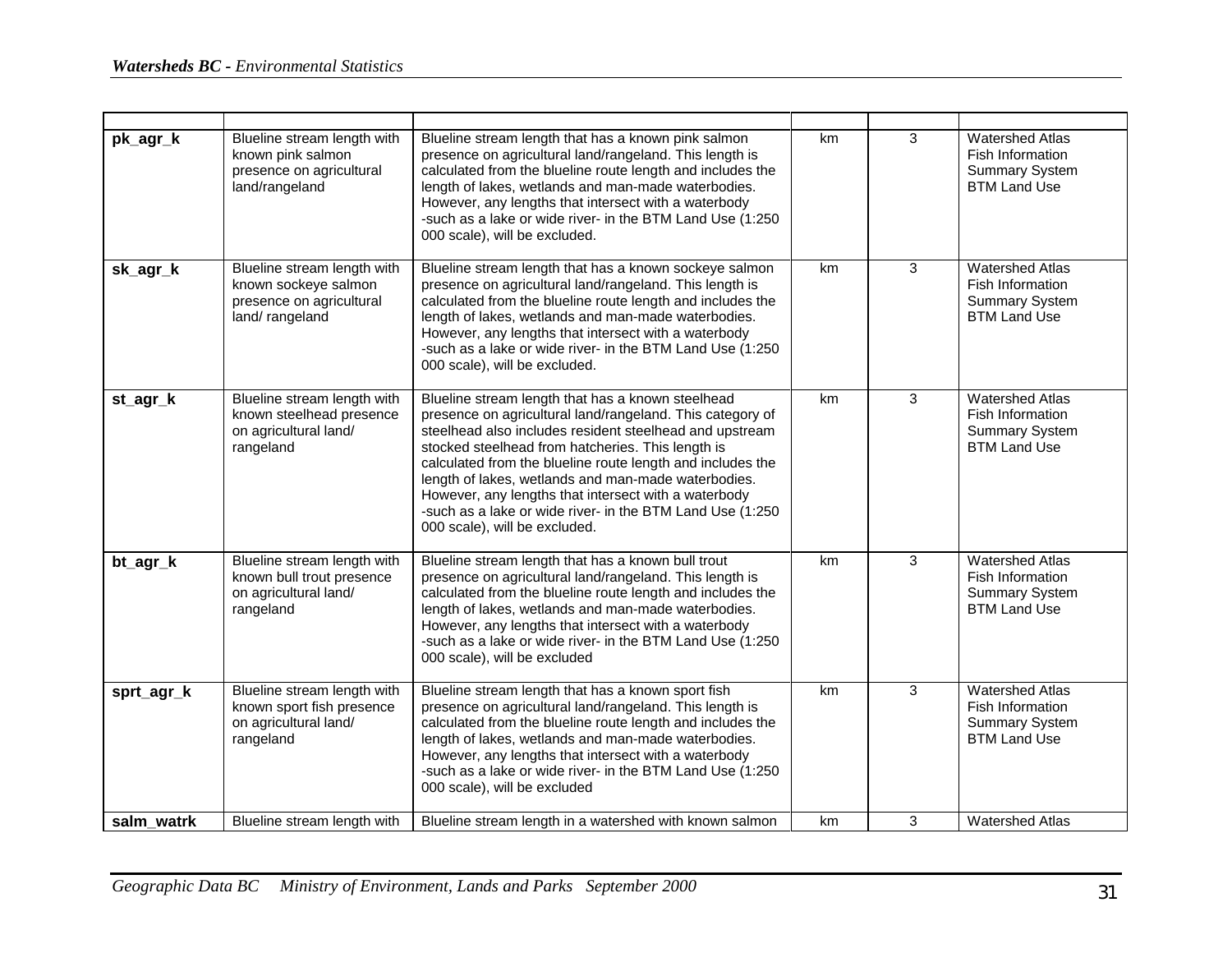|            | known salmon presence<br>intersecting with BTM Land<br>Use fresh or salt water.                                           | presence intersecting with BTM Land Use fresh water<br>(WFRE) or salt water (WSAL). Included in the salmon<br>category are chinook, chum, coho, pink, sockeye and<br>kokanee salmon. This length represents the length of<br>waterbodies (lakes, man-made waterbodies, wide rivers)<br>from the BTM Land Use (1:250 000 scale), that have a<br>salmon presence. |    |                | <b>Fish Information</b><br><b>Summary System</b><br><b>BTM Land Use</b>                    |
|------------|---------------------------------------------------------------------------------------------------------------------------|-----------------------------------------------------------------------------------------------------------------------------------------------------------------------------------------------------------------------------------------------------------------------------------------------------------------------------------------------------------------|----|----------------|--------------------------------------------------------------------------------------------|
| sprt_watrk | Blueline stream length with<br>known sport fish presence<br>intersecting with BTM Land<br>Use fresh or salt water.        | Blueline stream length in a watershed with known sport<br>fish presence intersecting with BTM Land Use fresh water<br>(WFRE) or salt water (WSAL). This length represents the<br>length of waterbodies (lakes, man-made waterbodies,<br>wide rivers) from the BTM Land Use (1:250 000 scale),<br>that have a sport fish presence.                               | km | 3              | <b>Watershed Atlas</b><br>Fish Information<br><b>Summary System</b><br><b>BTM Land Use</b> |
| ch_watr_k  | Blueline stream length with<br>known chinook salmon<br>presence intersecting with<br>BTM Land Use fresh or salt<br>water. | Blueline stream length in a watershed with known chinook<br>salmon presence intersecting with BTM Land Use fresh<br>water (WFRE) or salt water (WSAL). This length<br>represents the length of waterbodies (lakes, man-made<br>waterbodies, wide rivers) from the BTM Land Use (1:250<br>000 scale), that have a chinook salmon presence.                       | km | 3              | <b>Watershed Atlas</b><br>Fish Information<br><b>Summary System</b><br><b>BTM Land Use</b> |
| cm_watr_k  | Blueline stream length with<br>known chum salmon<br>presence intersecting with<br>BTM Land Use fresh or salt<br>water.    | Blueline stream length in a watershed with known chum<br>salmon presence intersecting with BTM Land Use fresh<br>water (WFRE) or salt water (WSAL). This length<br>represents the length of waterbodies (lakes, man-made<br>waterbodies, wide rivers) from the BTM Land Use (1:250<br>000 scale), that have a chum salmon presence.                             | km | $\overline{3}$ | <b>Watershed Atlas</b><br>Fish Information<br><b>Summary System</b><br><b>BTM Land Use</b> |
| co_watr_k  | Blueline stream length with<br>known coho salmon<br>presence intersecting with<br>BTM Land Use fresh or salt<br>water.    | Blueline stream length in a watershed with known coho<br>salmon presence intersecting with BTM Land Use fresh<br>water (WFRE) or salt water (WSAL). This length<br>represents the length of waterbodies (lakes, man-made<br>waterbodies, wide rivers) from the BTM Land Use (1:250<br>000 scale), that have a coho salmon presence.                             | km | 3              | <b>Watershed Atlas</b><br>Fish Information<br><b>Summary System</b><br><b>BTM Land Use</b> |
| pk_watr_k  | Blueline stream length with<br>known pink salmon<br>presence intersecting with<br>BTM Land Use fresh or salt<br>water.    | Blueline stream length in a watershed with known pink<br>salmon presence intersecting with BTM Land Use fresh<br>water (WFRE) or salt water (WSAL). This length<br>represents the length of waterbodies (lakes, man-made<br>waterbodies, wide rivers) from the BTM Land Use (1:250<br>000 scale), that have a pink salmon presence.                             | km | 3              | <b>Watershed Atlas</b><br>Fish Information<br><b>Summary System</b><br><b>BTM Land Use</b> |
| sk watr k  | Blueline stream length with                                                                                               | Blueline stream length in a watershed with known                                                                                                                                                                                                                                                                                                                | km | 3              | <b>Watershed Atlas</b>                                                                     |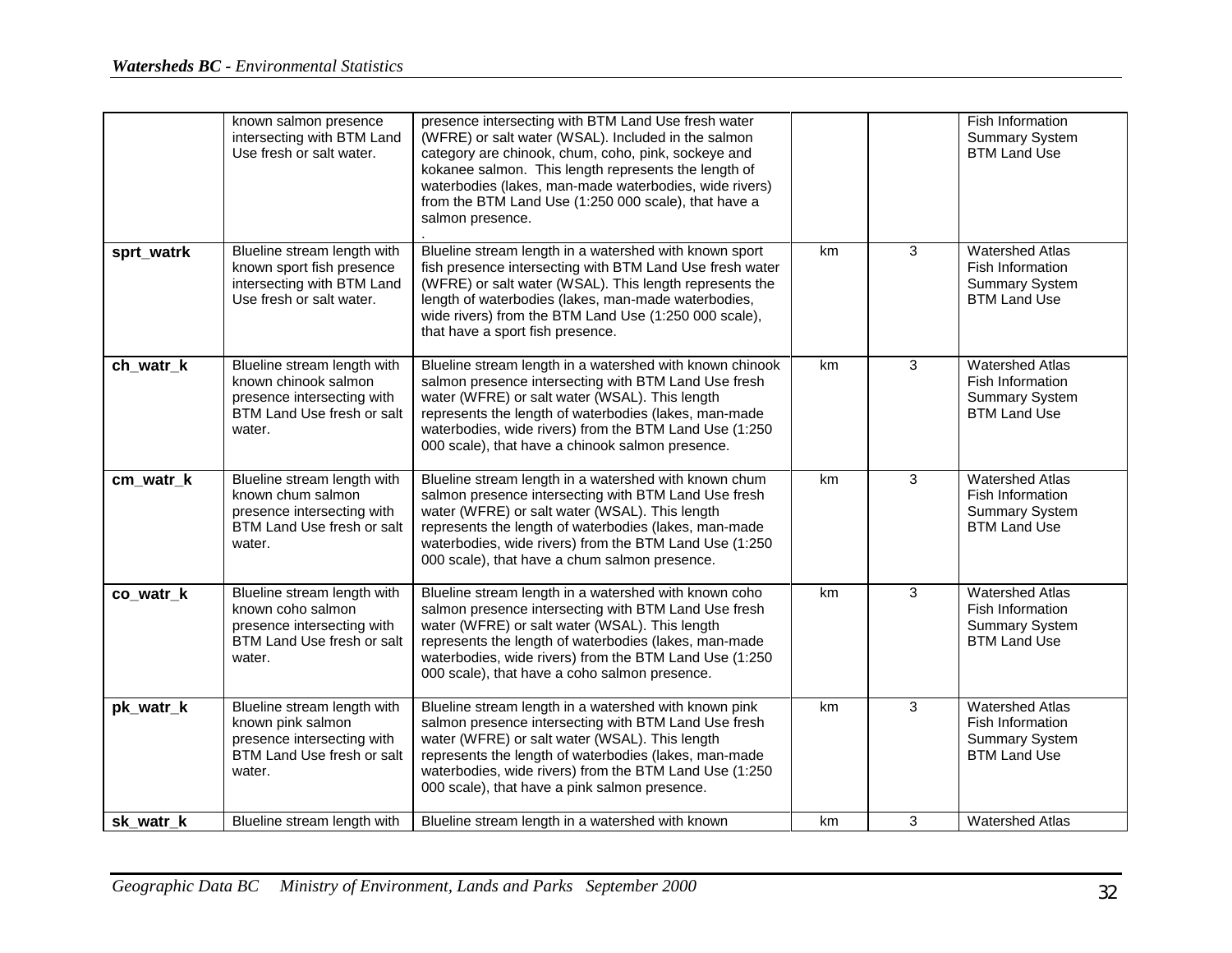|           | known sockeye salmon<br>presence intersecting with<br>BTM Land Use fresh or salt<br>water.                         | sockeye salmon presence intersecting with BTM Land<br>Use fresh water (WFRE) or salt water (WSAL). This<br>length represents the length of waterbodies (lakes, man-<br>made waterbodies, wide rivers) from the BTM Land Use<br>(1:250 000 scale), that have a sockeye salmon presence.                                            |     |   | Fish Information<br><b>Summary System</b><br><b>BTM Land Use</b>                           |
|-----------|--------------------------------------------------------------------------------------------------------------------|-----------------------------------------------------------------------------------------------------------------------------------------------------------------------------------------------------------------------------------------------------------------------------------------------------------------------------------|-----|---|--------------------------------------------------------------------------------------------|
| st watr k | Blueline stream length with<br>known steelhead presence<br>intersecting with BTM Land<br>Use fresh or salt water.  | Blueline stream length in a watershed with known<br>steelhead presence intersecting with BTM Land Use fresh<br>water (WFRE) or salt water (WSAL). This length<br>represents the length of waterbodies (lakes, man-made<br>waterbodies, wide rivers) from the BTM Land Use (1:250<br>000 scale), that have a steelhead presence.   | km. | 3 | <b>Watershed Atlas</b><br>Fish Information<br><b>Summary System</b><br><b>BTM Land Use</b> |
| bt watr k | Blueline stream length with<br>known bull trout presence<br>intersecting with BTM Land<br>Use fresh or salt water. | Blueline stream length in a watershed with known bull<br>trout presence intersecting with BTM Land Use fresh<br>water (WFRE) or salt water (WSAL). This length<br>represents the length of waterbodies (lakes, man-made<br>waterbodies, wide rivers) from the BTM Land Use (1:250<br>000 scale), that have a bull trout presence. | km. | 3 | <b>Watershed Atlas</b><br>Fish Information<br><b>Summary System</b><br><b>BTM Land Use</b> |

# Density Attributes for Fish

| <b>Attribute</b><br>Label | <b>Attribute Name</b>                                            | <b>Description</b>                                                                                                                                                                                                                                                                                                                                                                                                                                | <b>Units</b> | <b>Decimals</b> | <b>Coverages Used</b>                                                                      |
|---------------------------|------------------------------------------------------------------|---------------------------------------------------------------------------------------------------------------------------------------------------------------------------------------------------------------------------------------------------------------------------------------------------------------------------------------------------------------------------------------------------------------------------------------------------|--------------|-----------------|--------------------------------------------------------------------------------------------|
| salmon_p                  | % Blueline stream length<br>with known salmon<br>presence        | Percentage of the blueline stream length in a watershed<br>with known presence of Salmon. Included in the salmon<br>category are chinook, chum, coho, pink, sockeye and<br>kokanee salmon. This percentage uses the blueline route<br>length and includes the length of lakes, wetlands and<br>man-made waterbodies. This percentage is derived by<br>dividing the salmon bearing stream length by the blueline<br>route length of the watershed. | $\%$         |                 | <b>Watershed Atlas</b><br>Fish Information<br><b>Summary System</b>                        |
| salm_log_p                | % Blueline stream length<br>logged with known salmon<br>presence | Percentage of the blueline stream length with known<br>Salmon presence that has been logged and selectively<br>logged to the bank. Included in the salmon category are<br>chinook, chum, coho, pink, sockeye and kokanee salmon.<br>This percentage uses the blueline route length and                                                                                                                                                            | $\%$         |                 | <b>Watershed Atlas</b><br>Fish Information<br><b>Summary System</b><br><b>BTM Land Use</b> |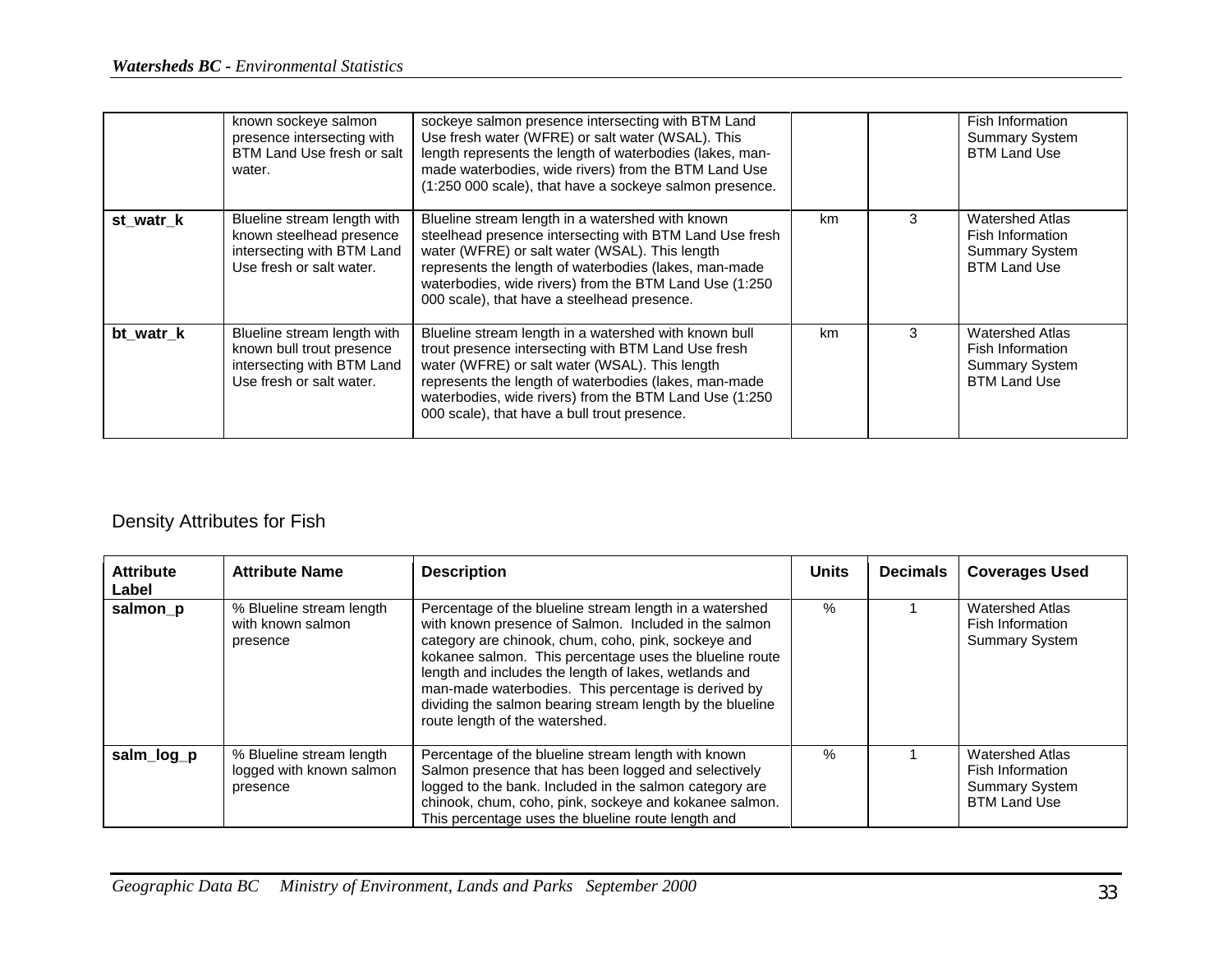|            |                                                                              | includes the length of lakes, wetlands and man-made<br>waterbodies. However, any lengths that intersect with a<br>waterbody -such as a lake or wide river- in the BTM Land<br>Use (1:250 000 scale), will be excluded. This percentage<br>is derived by dividing the logged salmon bearing stream<br>length by the salmon bearing stream length of the<br>watershed.                                                                                                                                                                                                                                                                                                                                                                                           |               |              |                                                                                            |
|------------|------------------------------------------------------------------------------|----------------------------------------------------------------------------------------------------------------------------------------------------------------------------------------------------------------------------------------------------------------------------------------------------------------------------------------------------------------------------------------------------------------------------------------------------------------------------------------------------------------------------------------------------------------------------------------------------------------------------------------------------------------------------------------------------------------------------------------------------------------|---------------|--------------|--------------------------------------------------------------------------------------------|
| salm_for_p | % Blueline stream length<br>with known salmon<br>presence on forest land     | Percentage of blueline stream length with known Salmon<br>presence on forest land. Included in the salmon category<br>are chinook, chum, coho, pink, sockeye and kokanee<br>salmon. This percentage uses the blueline route length<br>and includes the length of lakes, wetlands and man-made<br>waterbodies. However, any lengths that intersect with a<br>waterbody -such as a lake or wide river- in the BTM Land<br>Use (1:250 000 scale), will be excluded. Forest land is<br>comprised of 5 BTM Land Use classes (Old Forest,<br>Young Forest, Recently Logged, Selectively Logged, and<br>Recently Burned). This percentage is derived by dividing<br>the salmon bearing stream length on forest land by the<br>blueline route length of the watershed. | $\frac{0}{6}$ | $\mathbf{1}$ | <b>Watershed Atlas</b><br>Fish Information<br>Summary System<br><b>BTM Land Use</b>        |
| sport_p    | % Blueline stream length<br>with known sport fish<br>presence                | Percentage of the blueline stream length in a watershed<br>with known presence of Sport fish. This percentage uses<br>the blueline route length and includes the length of lakes,<br>wetlands and man-made waterbodies. This percentage is<br>derived by dividing the sport fish bearing stream length by<br>the blueline route length of the watershed.                                                                                                                                                                                                                                                                                                                                                                                                       | $\%$          | $\mathbf{1}$ | <b>Watershed Atlas</b><br>Fish Information<br><b>Summary System</b>                        |
| sprt_log_p | % Blueline stream length<br>logged with known sport<br>fish presence         | Percentage of the blueline stream length with known<br>Sport fish presence that has been logged and selectively<br>logged to the bank. This percentage uses the blueline<br>route length and includes the length of lakes, wetlands<br>and man-made waterbodies. However, any lengths that<br>intersect with a waterbody -such as a lake or wide river-<br>in the BTM Land Use (1:250 000 scale), will be excluded.<br>This percentage is derived by dividing the logged sport<br>fish stream length by the sport fish stream length of the<br>watershed.                                                                                                                                                                                                      | $\%$          | $\mathbf{1}$ | <b>Watershed Atlas</b><br>Fish Information<br><b>Summary System</b><br><b>BTM Land Use</b> |
| sprt_for_p | % Blueline stream length<br>with known sport fish<br>presence on forest land | Percentage of blueline stream length that has a known<br>sport fish presence on forest land. This percentage uses<br>the blueline route length and includes the length of lakes,<br>wetlands and man-made waterbodies. However, any                                                                                                                                                                                                                                                                                                                                                                                                                                                                                                                            | $\frac{0}{6}$ | $\mathbf{1}$ | <b>Watershed Atlas</b><br>Fish Information<br><b>Summary System</b><br><b>BTM Land Use</b> |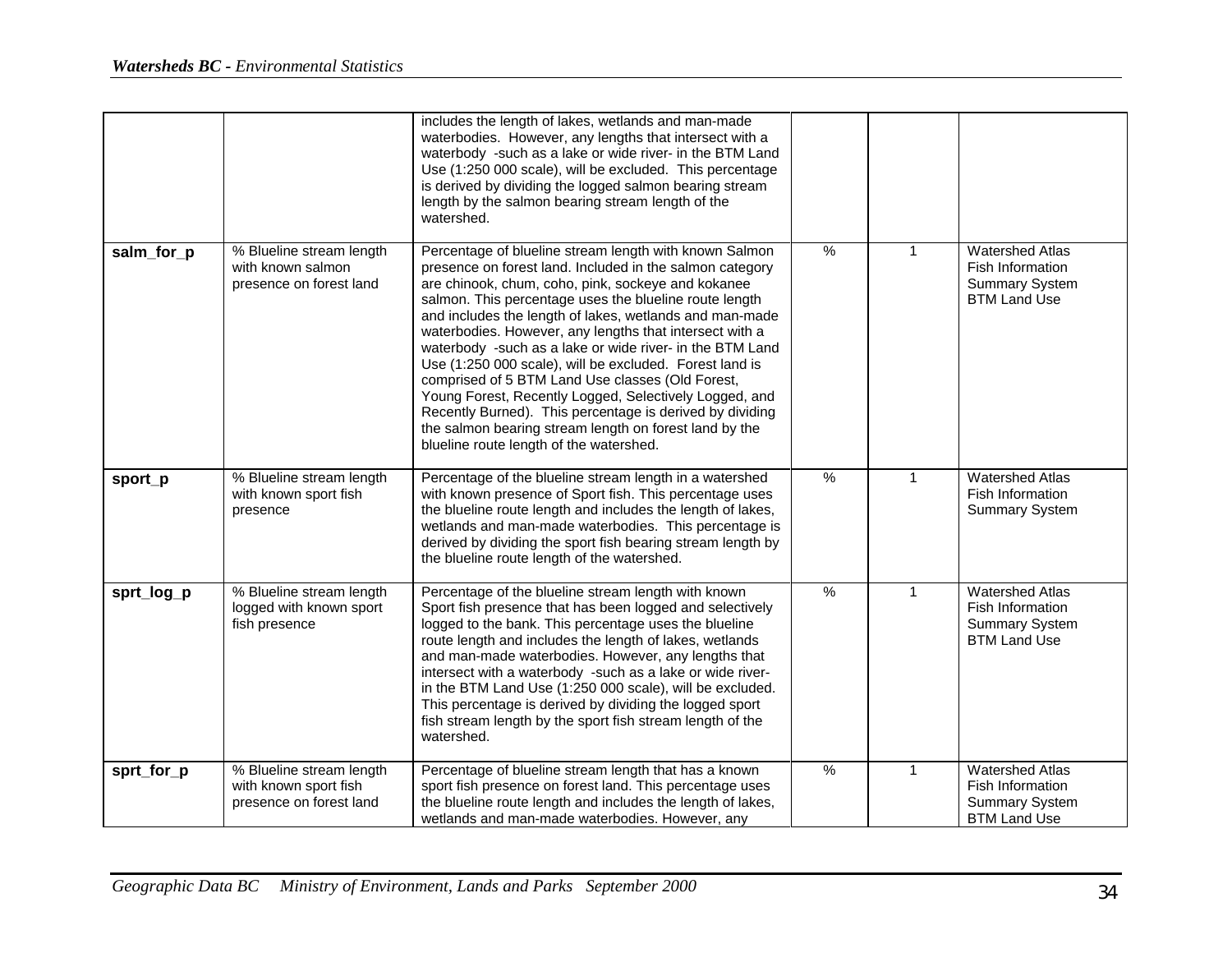|          |                                                                   | lengths that intersect with a waterbody -such as a lake or<br>wide river- in the BTM Land Use (1:250 000 scale), will be<br>excluded. Forest land is comprised of 5 BTM Land Use<br>classes (Old Forest, Young Forest, Recently Logged,<br>Selectively Logged, and Recently Burned). This<br>percentage is derived by dividing the sport fish stream<br>length on forest land by the blueline route length of the<br>watershed. |               |              |                                                                     |
|----------|-------------------------------------------------------------------|---------------------------------------------------------------------------------------------------------------------------------------------------------------------------------------------------------------------------------------------------------------------------------------------------------------------------------------------------------------------------------------------------------------------------------|---------------|--------------|---------------------------------------------------------------------|
| other_p  | % Blueline stream length<br>with known 'other' fish<br>presence   | Percentage of the blueline stream length in a watershed<br>with known presence of 'Other' fish. This percentage uses<br>the blueline route length and includes the length of lakes,<br>wetlands and man-made waterbodies. This percentage is<br>derived by dividing the 'other' fish bearing stream length<br>by the blueline route length of the watershed.                                                                    | $\frac{9}{6}$ | $\mathbf{1}$ | <b>Watershed Atlas</b><br>Fish Information<br><b>Summary System</b> |
| $ch_p$   | % Blueline stream length<br>with known chinook salmon<br>presence | Percentage of blueline stream length that has a known<br>chinook salmon presence. This percentage uses the<br>blueline route length and includes the length of lakes,<br>wetlands and man-made waterbodies. This percentage is<br>derived by dividing the chinook stream length by the<br>blueline route length of the watershed.                                                                                               | $\frac{9}{6}$ | $\mathbf{1}$ | <b>Watershed Atlas</b><br>Fish Information<br><b>Summary System</b> |
| $cm$ $p$ | % Blueline stream length<br>with known chum salmon<br>presence    | Percentage of blueline stream length that has a known<br>chum salmon presence. This percentage uses the<br>blueline route length and includes the length of lakes,<br>wetlands and man-made waterbodies. This percentage is<br>derived by dividing the chum stream length by the blueline<br>route length of the watershed.                                                                                                     | $\frac{9}{6}$ | $\mathbf{1}$ | <b>Watershed Atlas</b><br>Fish Information<br><b>Summary System</b> |
| $co_p$   | % Blueline stream length<br>with known coho salmon<br>presence    | Percentage of blueline stream length that has a known<br>coho salmon presence. This percentage uses the blueline<br>route length and includes the length of lakes, wetlands<br>and man-made waterbodies. This percentage is derived<br>by dividing the coho stream length by the blueline route<br>length of the watershed.                                                                                                     | $\%$          | $\mathbf 1$  | <b>Watershed Atlas</b><br>Fish Information<br><b>Summary System</b> |
| $pk\_p$  | % Blueline stream length<br>with known pink salmon<br>presence    | Percentage of blueline stream length that has a known<br>pink salmon presence. This percentage uses the blueline<br>route length and includes the length of lakes, wetlands<br>and man-made waterbodies. This percentage is derived<br>by dividing the pink stream length by the blueline route<br>length of the watershed.                                                                                                     | $\frac{9}{6}$ | $\mathbf 1$  | <b>Watershed Atlas</b><br>Fish Information<br>Summary System        |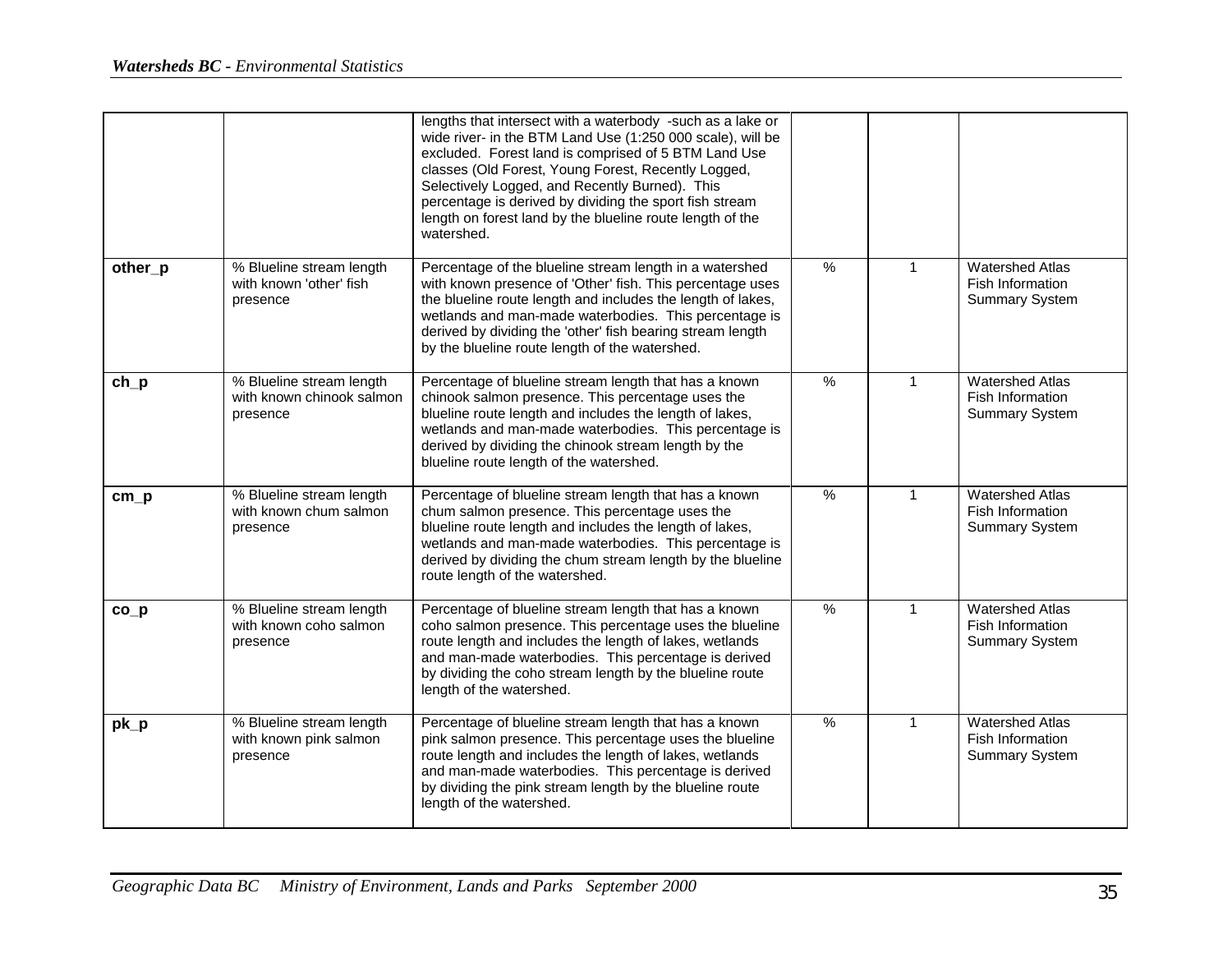| sk_p                           | % Blueline stream length<br>with known sockeye<br>salmon presence                | Percentage of blueline stream length that has a known<br>sockeye salmon presence. This percentage uses the<br>blueline route length and includes the length of lakes,<br>wetlands and man-made waterbodies. This percentage is<br>derived by dividing the sockeye stream length by the<br>blueline route length of the watershed.                                                                                                                                                                                                                                                                                                                                       | $\frac{9}{6}$ | $\mathbf{1}$ | <b>Watershed Atlas</b><br>Fish Information<br><b>Summary System</b>                        |
|--------------------------------|----------------------------------------------------------------------------------|-------------------------------------------------------------------------------------------------------------------------------------------------------------------------------------------------------------------------------------------------------------------------------------------------------------------------------------------------------------------------------------------------------------------------------------------------------------------------------------------------------------------------------------------------------------------------------------------------------------------------------------------------------------------------|---------------|--------------|--------------------------------------------------------------------------------------------|
| $st$ <sub><math>p</math></sub> | % Blueline stream length<br>with known steelhead<br>presence                     | Percentage of blueline stream length that has a known<br>steelhead presence. This category of steelhead also<br>includes resident steelhead and upstream stocked<br>steelhead from hatcheries. This percentage uses the<br>blueline route length and includes the length of lakes,<br>wetlands and man-made waterbodies. This percentage is<br>derived by dividing the steelhead stream length by the<br>blueline route length of the watershed.                                                                                                                                                                                                                        | $\frac{9}{6}$ | $\mathbf{1}$ | <b>Watershed Atlas</b><br>Fish Information<br><b>Summary System</b>                        |
| $bt_p$                         | % Blueline stream length<br>with known bull trout<br>presence                    | Percentage of blueline stream length that has a known<br>bull trout presence. This percentage uses the blueline<br>route length and includes the length of lakes, wetlands<br>and man-made waterbodies. This percentage is derived<br>by dividing the bull trout stream length by the blueline<br>route length of the watershed.                                                                                                                                                                                                                                                                                                                                        | $\frac{9}{6}$ | $\mathbf{1}$ | <b>Watershed Atlas</b><br>Fish Information<br><b>Summary System</b>                        |
| ch_for_p                       | % Blueline stream length<br>with known chinook salmon<br>presence on forest land | Percentage of blueline stream length that has a known<br>chinook salmon presence on forest land. This percentage<br>uses the blueline route length and includes the length of<br>lakes, wetlands and man-made waterbodies. However,<br>any lengths that intersect with a waterbody -such as a<br>lake or wide river- in the BTM Land Use (1:250 000<br>scale), will be excluded. Forest land is comprised of 5<br>BTM Land Use classes (Old Forest, Young Forest,<br>Recently Logged, Selectively Logged, and Recently<br>Burned). This percentage is derived by dividing the<br>chinook stream length on forest land by the blueline route<br>length of the watershed. | $\frac{9}{6}$ | $\mathbf{1}$ | <b>Watershed Atlas</b><br>Fish Information<br><b>Summary System</b><br><b>BTM Land Use</b> |
| cm_for_p                       | % Blueline stream length<br>with known chum salmon<br>presence on forest land    | Percentage of blueline stream length that has a known<br>chum salmon presence on forest land. This percentage<br>uses the blueline route length and includes the length of<br>lakes, wetlands and man-made waterbodies. However,<br>any lengths that intersect with a waterbody -such as a<br>lake or wide river- in the BTM Land Use (1:250 000<br>scale), will be excluded. Forest land is comprised of 5<br>BTM Land Use classes (Old Forest, Young Forest,                                                                                                                                                                                                          | $\frac{0}{0}$ | $\mathbf{1}$ | <b>Watershed Atlas</b><br>Fish Information<br><b>Summary System</b><br><b>BTM Land Use</b> |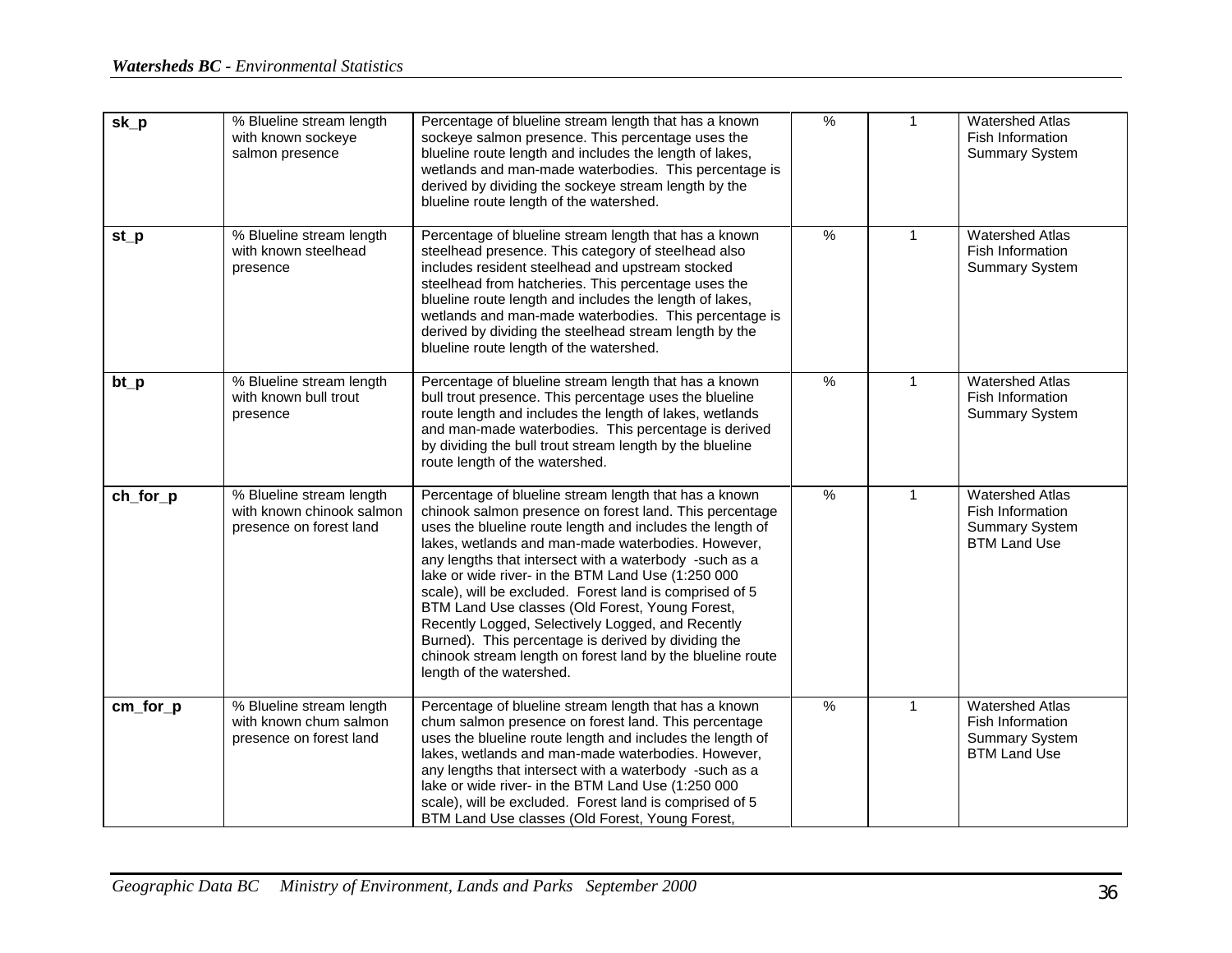|          |                                                                                     | Recently Logged, Selectively Logged, and Recently<br>Burned). This percentage is derived by dividing the chum<br>stream length on forest land by the blueline route length of<br>the watershed.                                                                                                                                                                                                                                                                                                                                                                                                                                                                         |               |              |                                                                                            |
|----------|-------------------------------------------------------------------------------------|-------------------------------------------------------------------------------------------------------------------------------------------------------------------------------------------------------------------------------------------------------------------------------------------------------------------------------------------------------------------------------------------------------------------------------------------------------------------------------------------------------------------------------------------------------------------------------------------------------------------------------------------------------------------------|---------------|--------------|--------------------------------------------------------------------------------------------|
| pk_for_p | % Blueline stream length<br>with known pink salmon<br>presence on forest land       | Percentage of blueline stream length that has a known<br>pink salmon presence on forest land. This percentage<br>uses the blueline route length and includes the length of<br>lakes, wetlands and man-made waterbodies. However,<br>any lengths that intersect with a waterbody -such as a<br>lake or wide river- in the BTM Land Use (1:250 000<br>scale), will be excluded. Forest land is comprised of 5<br>BTM Land Use classes (Old Forest, Young Forest,<br>Recently Logged, Selectively Logged, and Recently<br>Burned). This percentage is derived by dividing the pink<br>stream length on forest land by the blueline route length of<br>the watershed.       | $\frac{0}{6}$ | $\mathbf{1}$ | <b>Watershed Atlas</b><br>Fish Information<br><b>Summary System</b><br><b>BTM Land Use</b> |
| sk_for_p | % Blueline stream length<br>with known sockeye<br>salmon presence on forest<br>land | Percentage of blueline stream length that has a known<br>sockeye salmon presence on forest land. This percentage<br>uses the blueline route length and includes the length of<br>lakes, wetlands and man-made waterbodies. However,<br>any lengths that intersect with a waterbody -such as a<br>lake or wide river- in the BTM Land Use (1:250 000<br>scale), will be excluded. Forest land is comprised of 5<br>BTM Land Use classes (Old Forest, Young Forest,<br>Recently Logged, Selectively Logged, and Recently<br>Burned). This percentage is derived by dividing the<br>sockeye stream length on forest land by the blueline route<br>length of the watershed. | $\%$          | 1            | <b>Watershed Atlas</b><br>Fish Information<br><b>Summary System</b><br><b>BTM Land Use</b> |
| co_for_p | % Blueline stream length<br>with known coho salmon<br>presence on forest land       | Percentage of blueline stream length that has a known<br>coho salmon presence on forest land. This percentage<br>uses the blueline route length and includes the length of<br>lakes, wetlands and man-made waterbodies. However,<br>any lengths that intersect with a waterbody -such as a<br>lake or wide river- in the BTM Land Use (1:250 000<br>scale), will be excluded. Forest land is comprised of 5<br>BTM Land Use classes (Old Forest, Young Forest,<br>Recently Logged, Selectively Logged, and Recently<br>Burned). This percentage is derived by dividing the coho<br>stream length on forest land by the blueline route length of<br>the watershed.       | $\%$          | $\mathbf{1}$ | <b>Watershed Atlas</b><br>Fish Information<br><b>Summary System</b><br><b>BTM Land Use</b> |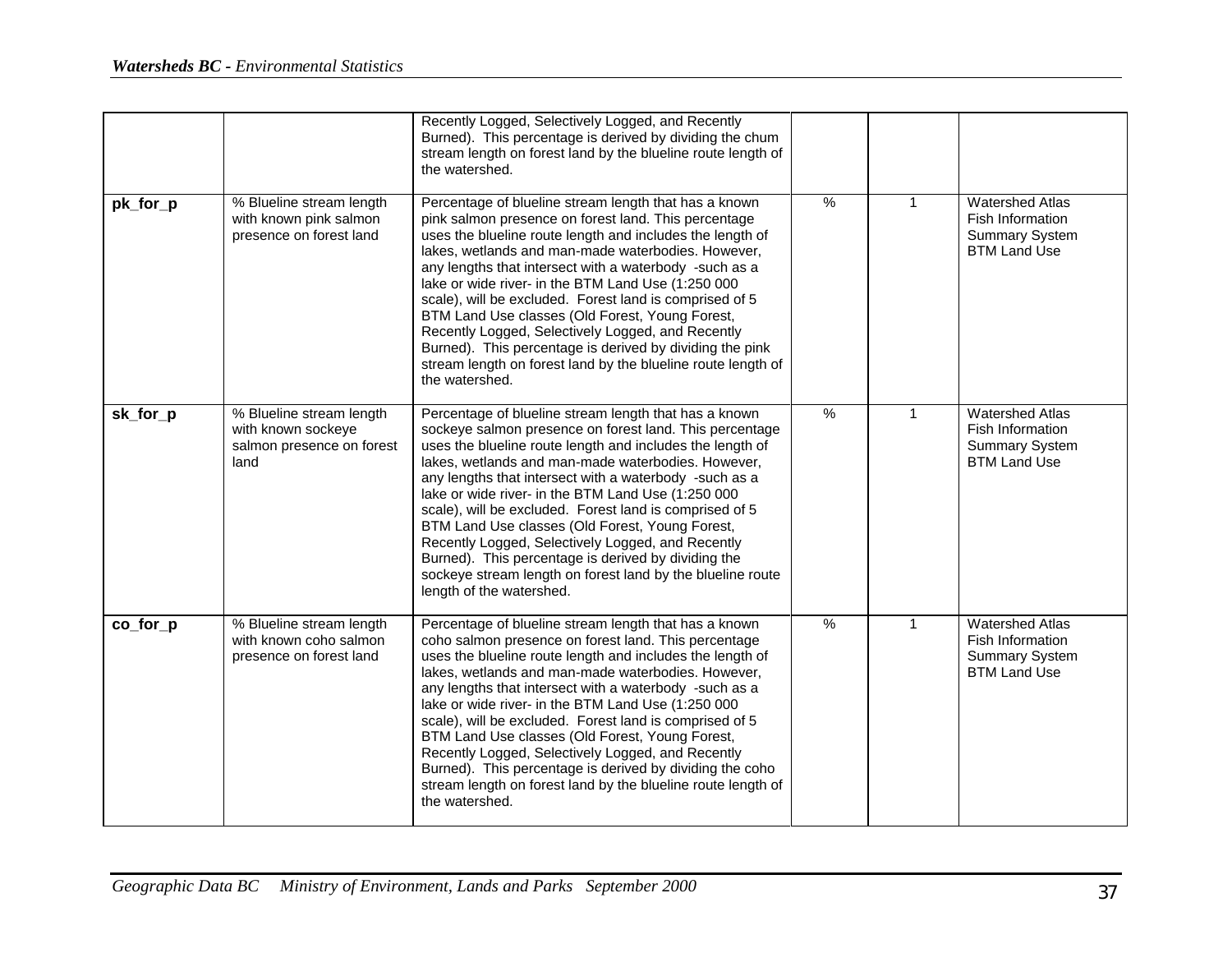| st_for_p | % Blueline stream length<br>with known steelhead<br>presence on forest land                                     | Percentage of blueline stream length that has a known<br>steelhead presence on forest land. This category of<br>steelhead also includes resident steelhead and upstream<br>stocked steelhead from hatcheries. This percentage uses<br>the blueline route length and includes the length of lakes,<br>wetlands and man-made waterbodies. However, any<br>lengths that intersect with a waterbody -such as a lake or<br>wide river- in the BTM Land Use (1:250 000 scale), will be<br>excluded. Forest land is comprised of 5 BTM Land Use<br>classes (Old Forest, Young Forest, Recently Logged,<br>Selectively Logged, and Recently Burned). This                      | $\frac{9}{6}$ | 1            | <b>Watershed Atlas</b><br>Fish Information<br><b>Summary System</b><br><b>BTM Land Use</b> |
|----------|-----------------------------------------------------------------------------------------------------------------|------------------------------------------------------------------------------------------------------------------------------------------------------------------------------------------------------------------------------------------------------------------------------------------------------------------------------------------------------------------------------------------------------------------------------------------------------------------------------------------------------------------------------------------------------------------------------------------------------------------------------------------------------------------------|---------------|--------------|--------------------------------------------------------------------------------------------|
|          |                                                                                                                 | percentage is derived by dividing the steelhead stream<br>length on forest land by the blueline route length of the<br>watershed.                                                                                                                                                                                                                                                                                                                                                                                                                                                                                                                                      |               |              |                                                                                            |
| bt_for_p | % Blueline stream length<br>with known bull trout<br>presence on forest land                                    | Percentage of blueline stream length that has a known<br>bull trout presence on forest land. This percentage uses<br>the blueline route length and includes the length of lakes,<br>wetlands and man-made waterbodies. However, any<br>lengths that intersect with a waterbody -such as a lake or<br>wide river- in the BTM Land Use (1:250 000 scale), will be<br>excluded. Forest land is comprised of 5 BTM Land Use<br>classes (Old Forest, Young Forest, Recently Logged,<br>Selectively Logged, and Recently Burned). This<br>percentage is derived by dividing the bull trout stream<br>length on forest land by the blueline route length of the<br>watershed. | $\frac{9}{6}$ | $\mathbf{1}$ | <b>Watershed Atlas</b><br>Fish Information<br><b>Summary System</b><br><b>BTM Land Use</b> |
| ch_urb_p | % Blueline stream length<br>with known chinook salmon<br>presence on urban and<br>agricultural/residential land | Percentage of blueline stream length that has a known<br>chinook salmon presence on urban and mixed agricultural<br>and residential land. This percentage uses the blueline<br>route length and includes the length of lakes, wetlands<br>and man-made waterbodies. However, any lengths that<br>intersect with a waterbody -such as a lake or wide river-<br>in the BTM Land Use (1:250 000 scale), will be excluded.<br>This percentage is derived by dividing the chinook stream<br>length on urban and mixed agricultural and residential<br>land by the blueline route length of the watershed.                                                                   | $\frac{9}{6}$ | $\mathbf{1}$ | <b>Watershed Atlas</b><br>Fish Information<br><b>Summary System</b><br><b>BTM Land Use</b> |
| cm_urb_p | % Blueline stream length<br>with known chum salmon<br>presence on urban and<br>agricultural/ residential land   | Percentage of blueline stream length that has a known<br>chum salmon presence on urban and mixed agricultural<br>and residential land. This percentage uses the blueline<br>route length and includes the length of lakes, wetlands<br>and man-made waterbodies. However, any lengths that                                                                                                                                                                                                                                                                                                                                                                             | $\%$          | $\mathbf{1}$ | <b>Watershed Atlas</b><br>Fish Information<br><b>Summary System</b><br><b>BTM Land Use</b> |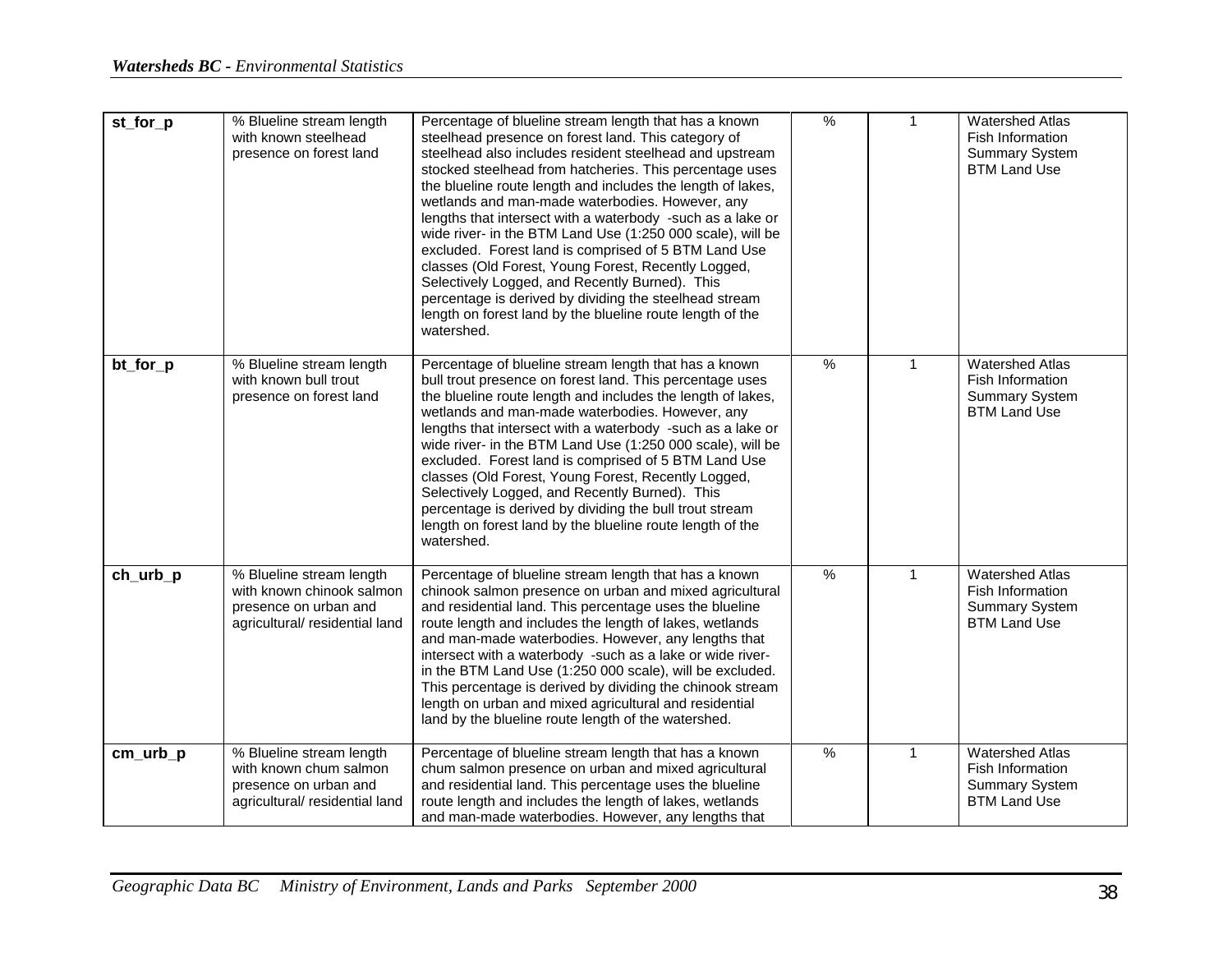|          |                                                                                                                     | intersect with a waterbody -such as a lake or wide river-<br>in the BTM Land Use (1:250 000 scale), will be excluded.<br>This percentage is derived by dividing the chum stream<br>length on urban and mixed agricultural and residential<br>land by the blueline route length of the watershed.                                                                                                                                                                                                                                                                                                        |               |              |                                                                                            |
|----------|---------------------------------------------------------------------------------------------------------------------|---------------------------------------------------------------------------------------------------------------------------------------------------------------------------------------------------------------------------------------------------------------------------------------------------------------------------------------------------------------------------------------------------------------------------------------------------------------------------------------------------------------------------------------------------------------------------------------------------------|---------------|--------------|--------------------------------------------------------------------------------------------|
| co_urb_p | % Blueline stream length<br>with known coho salmon<br>presence on urban and<br>agricultural/ residential land       | Percentage of blueline stream length that has a known<br>coho salmon presence on urban and mixed agricultural<br>and residential land. This percentage uses the blueline<br>route length and includes the length of lakes, wetlands<br>and man-made waterbodies. However, any lengths that<br>intersect with a waterbody -such as a lake or wide river-<br>in the BTM Land Use (1:250 000 scale), will be excluded.<br>This percentage is derived by dividing the coho stream<br>length on urban and mixed and agricultural and residential<br>land by the blueline route length of the watershed.      | $\frac{0}{0}$ | $\mathbf 1$  | <b>Watershed Atlas</b><br>Fish Information<br><b>Summary System</b><br><b>BTM Land Use</b> |
| pk_urb_p | % Blueline stream length<br>with known pink salmon<br>presence on urban and<br>agricultural/ residential land       | Percentage of blueline stream length that has a known<br>pink salmon presence on urban and mixed agricultural<br>and residential land. This percentage uses the blueline<br>route length and includes the length of lakes, wetlands<br>and man-made waterbodies. However, any lengths that<br>intersect with a waterbody -such as a lake or wide river-<br>in the BTM Land Use (1:250 000 scale), will be excluded.<br>This percentage is derived by dividing the pink stream<br>length on urban and mixed agricultural and residential<br>land by the blueline route length of the watershed.          | $\%$          | 1            | <b>Watershed Atlas</b><br>Fish Information<br><b>Summary System</b><br><b>BTM Land Use</b> |
| sk_urb_p | % Blueline stream length<br>with known sockeye<br>salmon presence on urban<br>and agricultural/ residential<br>land | Percentage of blueline stream length that has a known<br>sockeye salmon presence on urban and mixed<br>agricultural and residential land. This percentage uses the<br>blueline route length and includes the length of lakes,<br>wetlands and man-made waterbodies. However, any<br>lengths that intersect with a waterbody -such as a lake or<br>wide river- in the BTM Land Use (1:250 000 scale), will be<br>excluded. This percentage is derived by dividing the<br>sockeye stream length on urban and mixed agricultural<br>and residential land by the blueline route length of the<br>watershed. | $\frac{0}{0}$ | $\mathbf{1}$ | <b>Watershed Atlas</b><br>Fish Information<br>Summary System<br><b>BTM Land Use</b>        |
| st_urb_p | % Blueline stream length<br>with known steelhead<br>presence on urban and<br>agricultural/residential land          | Percentage of blueline stream length that has a known<br>steelhead presence on urban and mixed agricultural and<br>residential land. This category of steelhead also includes<br>resident steelhead and upstream stocked steelhead from                                                                                                                                                                                                                                                                                                                                                                 | $\frac{9}{6}$ | $\mathbf{1}$ | <b>Watershed Atlas</b><br>Fish Information<br><b>Summary System</b><br><b>BTM Land Use</b> |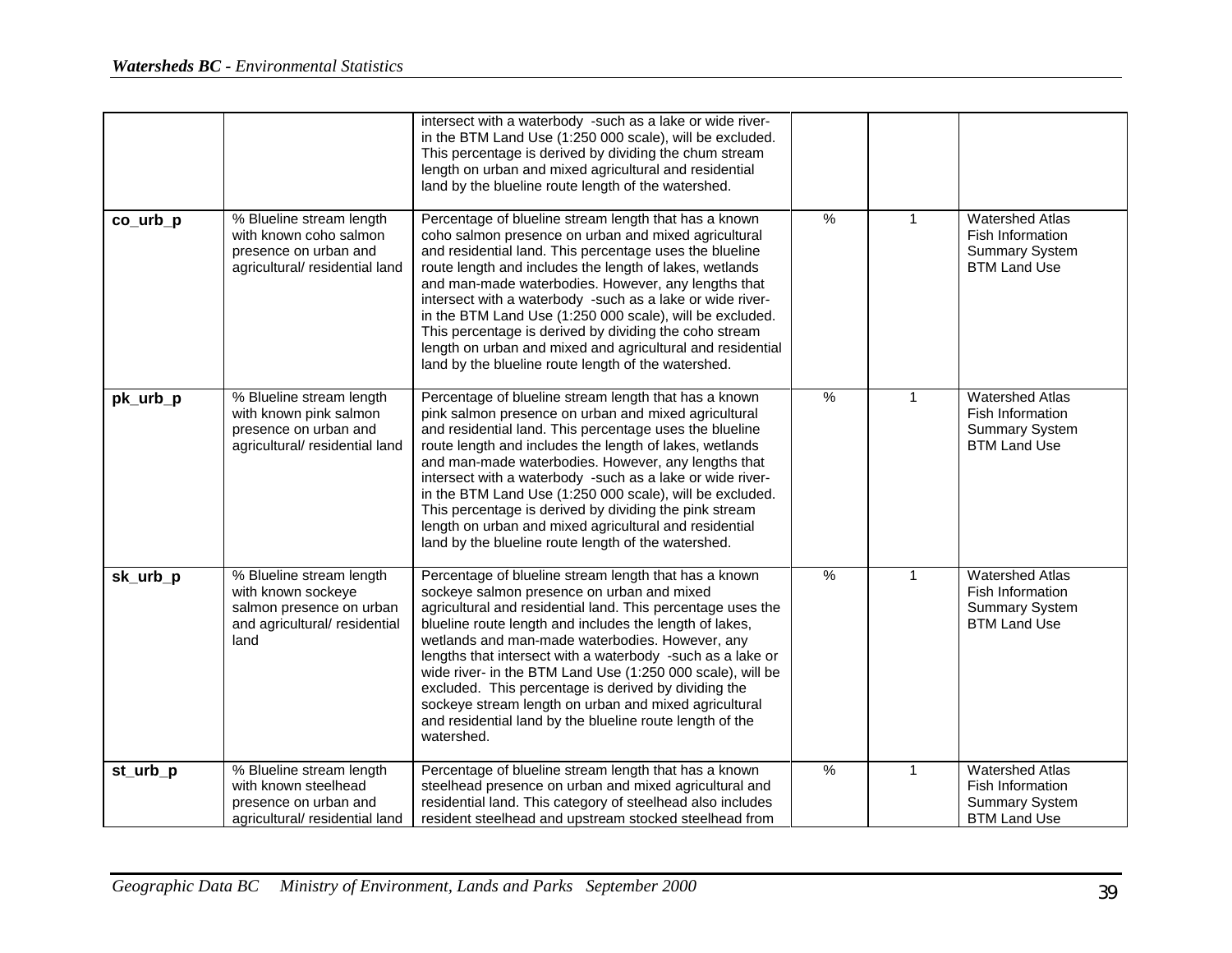|            |                                                                                                              | hatcheries. This percentage uses the blueline route length<br>and includes the length of lakes, wetlands and man-made<br>waterbodies. However, any lengths that intersect with a<br>waterbody -such as a lake or wide river- in the BTM Land<br>Use (1:250 000 scale), will be excluded. This percentage<br>is derived by dividing the steelhead stream length on<br>urban and mixed agricultural and residential land by the<br>blueline route length of the watershed.                                                                                                                               |               |              |                                                                                            |
|------------|--------------------------------------------------------------------------------------------------------------|--------------------------------------------------------------------------------------------------------------------------------------------------------------------------------------------------------------------------------------------------------------------------------------------------------------------------------------------------------------------------------------------------------------------------------------------------------------------------------------------------------------------------------------------------------------------------------------------------------|---------------|--------------|--------------------------------------------------------------------------------------------|
| bt_urb_p   | % Blueline stream length<br>with known bull trout<br>presence on urban and<br>agricultural/ residential land | Percentage of blueline stream length that has a known<br>bull trout presence on urban and mixed agricultural and<br>residential land. This percentage uses the blueline route<br>length and includes the length of lakes, wetlands and<br>man-made waterbodies. However, any lengths that<br>intersect with a waterbody -such as a lake or wide river-<br>in the BTM Land Use (1:250 000 scale), will be excluded.<br>This percentage is derived by dividing the bull trout<br>stream length on urban and mixed agricultural and<br>residential land by the blueline route length of the<br>watershed. | $\%$          | $\mathbf{1}$ | <b>Watershed Atlas</b><br>Fish Information<br><b>Summary System</b><br><b>BTM Land Use</b> |
| sprt_urb_p | % Blueline stream length<br>with known sport fish<br>presence on urban and<br>agricultural/ residential land | Percentage of blueline stream length that has a known<br>sport fish presence on urban and mixed agricultural and<br>residential land. This percentage uses the blueline route<br>length and includes the length of lakes, wetlands and<br>man-made waterbodies. However, any lengths that<br>intersect with a waterbody -such as a lake or wide river-<br>in the BTM Land Use (1:250 000 scale), will be excluded.<br>This percentage is derived by dividing the sport fish<br>stream length on urban and mixed agricultural and<br>residential land by the blueline route length of the<br>watershed. | $\frac{1}{2}$ | $\mathbf{1}$ | <b>Watershed Atlas</b><br>Fish Information<br><b>Summary System</b><br><b>BTM Land Use</b> |
| ch_agr_p   | % Blueline stream length<br>with known chinook salmon<br>presence on agricultural<br>land/rangeland          | Percentage of blueline stream length that has a known<br>chinook salmon presence on agricultural land/rangeland.<br>This percentage uses the blueline route length and<br>includes the length of lakes, wetlands and man-made<br>waterbodies. However, any lengths that intersect with a<br>waterbody -such as a lake or wide river- in the BTM Land<br>Use (1:250 000 scale), will be excluded. This percentage<br>is derived by dividing the chinook stream length on<br>agricultural land and rangeland by the blueline route<br>length of the watershed.                                           | $\frac{9}{6}$ | $\mathbf{1}$ | <b>Watershed Atlas</b><br>Fish Information<br><b>Summary System</b><br><b>BTM Land Use</b> |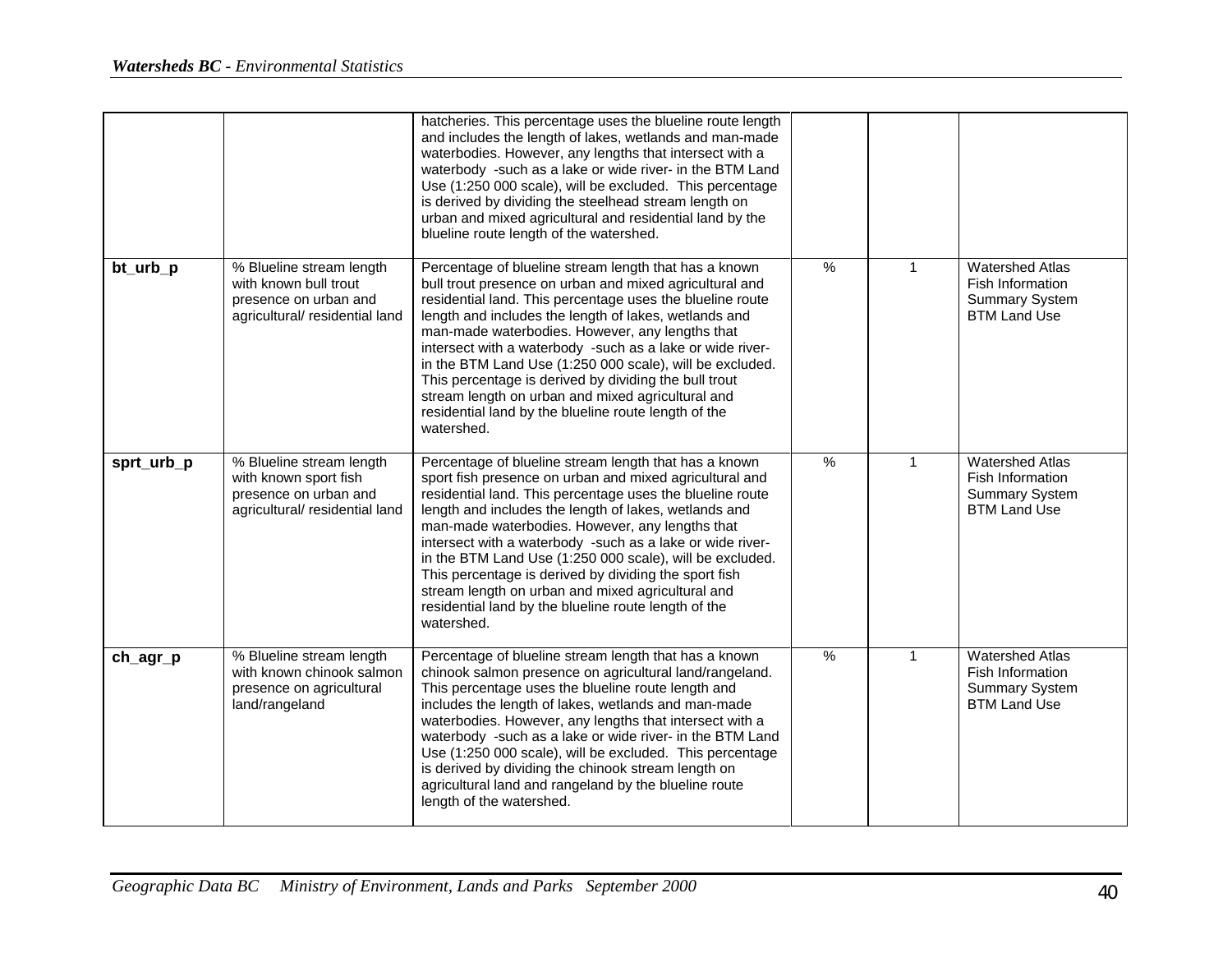| cm_agr_p    | % Blueline stream length<br>with known chum salmon<br>presence on agricultural<br>land/rangeland    | Percentage of blueline stream length that has a known<br>chum salmon presence on agricultural land/rangeland.<br>This percentage uses the blueline route length and<br>includes the length of lakes, wetlands and man-made<br>waterbodies. However, any lengths that intersect with a<br>waterbody -such as a lake or wide river- in the BTM Land<br>Use (1:250 000 scale), will be excluded. This percentage<br>is derived by dividing the chum stream length on<br>agricultural land and rangeland by the blueline route<br>length of the watershed.            | $\frac{0}{6}$ | $\mathbf{1}$ | <b>Watershed Atlas</b><br>Fish Information<br><b>Summary System</b><br><b>BTM Land Use</b> |
|-------------|-----------------------------------------------------------------------------------------------------|-------------------------------------------------------------------------------------------------------------------------------------------------------------------------------------------------------------------------------------------------------------------------------------------------------------------------------------------------------------------------------------------------------------------------------------------------------------------------------------------------------------------------------------------------------------------|---------------|--------------|--------------------------------------------------------------------------------------------|
| $co\_agr_p$ | % Blueline stream length<br>with known coho salmon<br>presence on agricultural<br>land/rangeland    | Percentage of blueline stream length that has a known<br>coho salmon presence on agricultural land/rangeland.<br>This percentage uses the blueline route length and<br>includes the length of lakes, wetlands and man-made<br>waterbodies. However, any lengths that intersect with a<br>waterbody -such as a lake or wide river- in the BTM Land<br>Use (1:250 000 scale), will be excluded. This percentage<br>is derived by dividing the coho stream length on<br>agricultural land and rangeland by the blueline route<br>length of the watershed.            | %             | $\mathbf{1}$ | <b>Watershed Atlas</b><br>Fish Information<br><b>Summary System</b><br><b>BTM Land Use</b> |
| pk_agr_p    | % Blueline stream length<br>with known pink salmon<br>presence on agricultural<br>land/rangeland    | Percentage of blueline stream length that has a known<br>pink salmon presence on agricultural land/rangeland. This<br>percentage uses the blueline route length and includes<br>the length of lakes, wetlands and man-made waterbodies.<br>However, any lengths that intersect with a waterbody -<br>such as a lake or wide river- in the BTM Land Use (1:250<br>000 scale), will be excluded. This percentage is derived<br>by dividing the pink stream length on agricultural land and<br>rangeland land by the blueline route length of the<br>watershed.      | $\frac{9}{6}$ | $\mathbf{1}$ | <b>Watershed Atlas</b><br>Fish Information<br><b>Summary System</b><br><b>BTM Land Use</b> |
| sk_agr_p    | % Blueline stream length<br>with known sockeye<br>salmon presence on<br>agricultural land/rangeland | Percentage of blueline stream length that has a known<br>sockeye salmon presence on agricultural land/rangeland.<br>This percentage uses the blueline route length and<br>includes the length of lakes, wetlands and man-made<br>waterbodies. However, any lengths that intersect with a<br>waterbody -such as a lake or wide river- in the BTM Land<br>Use (1:250 000 scale), will be excluded. This percentage<br>is derived by dividing the sockeye stream length on<br>agricultural land and rangeland land by the blueline route<br>length of the watershed. | $\frac{9}{6}$ | $\mathbf{1}$ | <b>Watershed Atlas</b><br>Fish Information<br><b>Summary System</b><br><b>BTM Land Use</b> |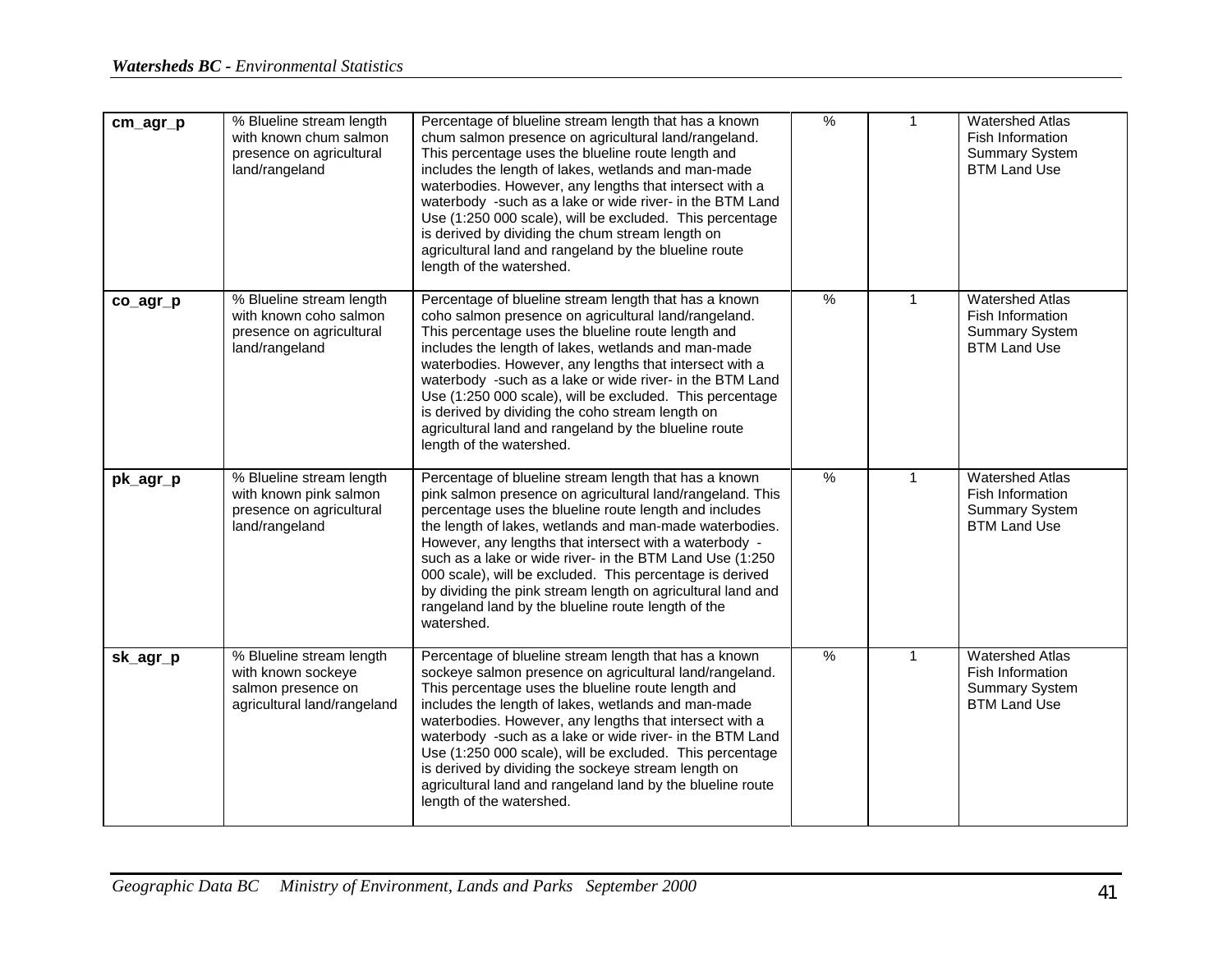| st_agr_p   | % Blueline stream length<br>with known steelhead<br>presence on agricultural<br>land/rangeland  | Percentage of blueline stream length that has a known<br>steelhead presence on agricultural land/rangeland. This<br>category of steelhead also includes resident steelhead<br>and upstream stocked steelhead from hatcheries. This<br>percentage uses the blueline route length and includes<br>the length of lakes, wetlands and man-made waterbodies.<br>However, any lengths that intersect with a waterbody -<br>such as a lake or wide river- in the BTM Land Use (1:250<br>000 scale), will be excluded. This percentage is derived<br>by dividing the steelhead stream length on agricultural<br>land and rangeland by the blueline route length of the<br>watershed. | $\%$ |   | <b>Watershed Atlas</b><br><b>Fish Information</b><br><b>Summary System</b><br><b>BTM Land Use</b> |
|------------|-------------------------------------------------------------------------------------------------|------------------------------------------------------------------------------------------------------------------------------------------------------------------------------------------------------------------------------------------------------------------------------------------------------------------------------------------------------------------------------------------------------------------------------------------------------------------------------------------------------------------------------------------------------------------------------------------------------------------------------------------------------------------------------|------|---|---------------------------------------------------------------------------------------------------|
| bt_agr_p   | % Blueline stream length<br>with known bull trout<br>presence on agricultural<br>land/rangeland | Percentage of blueline stream length that has a known<br>bull trout presence on agricultural land/rangeland. This<br>percentage uses the blueline route length and includes<br>the length of lakes, wetlands and man-made waterbodies.<br>However, any lengths that intersect with a waterbody -<br>such as a lake or wide river- in the BTM Land Use (1:250<br>000 scale), will be excluded. This percentage is derived<br>by dividing the bull trout stream length on agricultural land<br>and rangeland by the blueline route length of the<br>watershed.                                                                                                                 | %    | 1 | <b>Watershed Atlas</b><br>Fish Information<br><b>Summary System</b><br><b>BTM Land Use</b>        |
| sprt_agr_p | % Blueline stream length<br>with known sport fish<br>presence on agricultural<br>land/rangeland | Percentage of blueline stream length that has a known<br>sport fish presence on agricultural land/rangeland. This<br>percentage uses the blueline route length and includes<br>the length of lakes, wetlands and man-made waterbodies.<br>However, any lengths that intersect with a waterbody -<br>such as a lake or wide river- in the BTM Land Use (1:250<br>000 scale), will be excluded. This percentage is derived<br>by dividing the sport fish stream length on agricultural land<br>and rangeland by the blueline route length of the<br>watershed.                                                                                                                 | $\%$ | 1 | <b>Watershed Atlas</b><br><b>Fish Information</b><br><b>Summary System</b><br><b>BTM Land Use</b> |

#### *1:20 000 Rivers*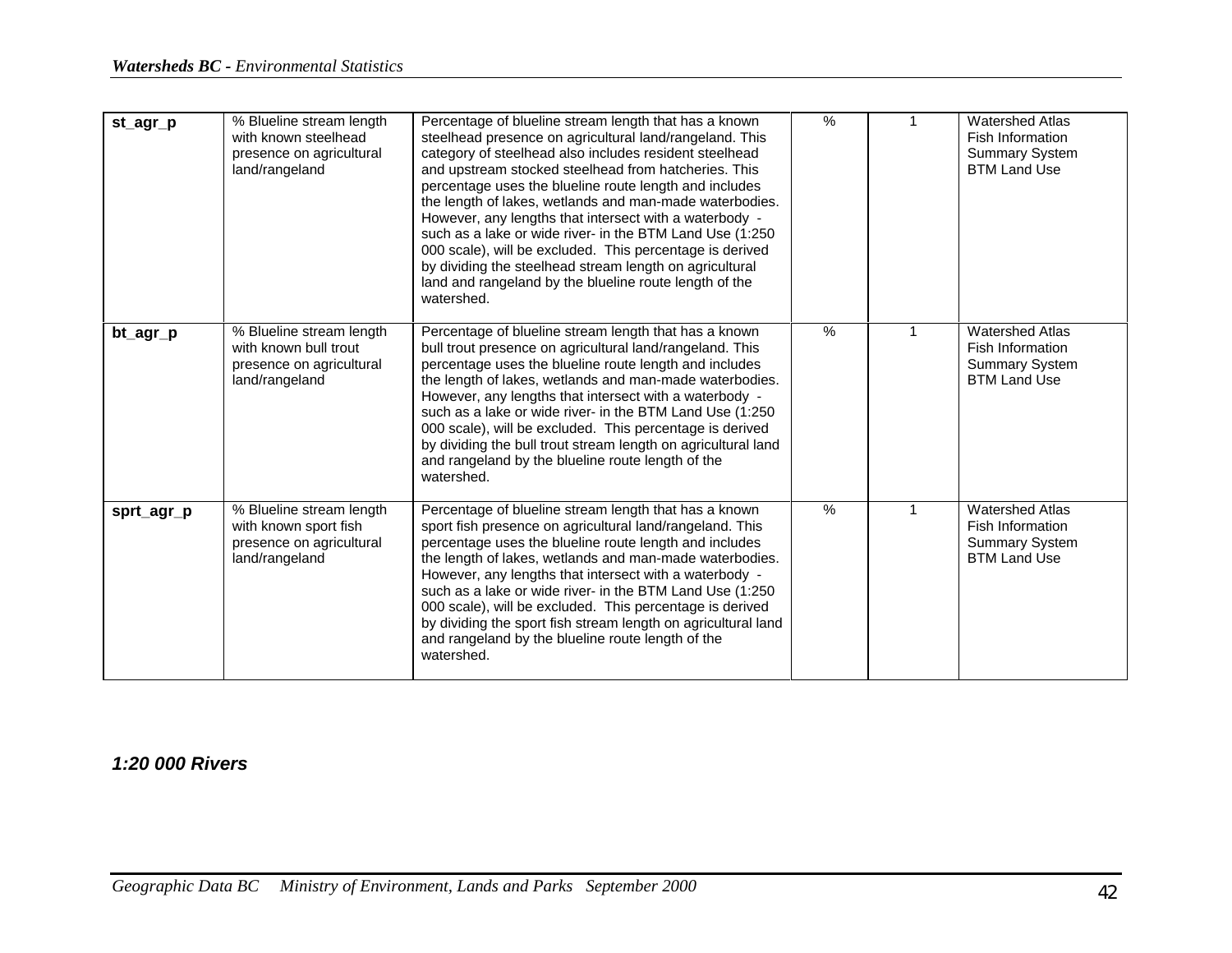## Absolute Attributes for 1:20 000 Rivers

| <b>Attribute</b><br>Label | <b>Attribute Name</b>                         | <b>Description</b>                                                                                                                                                                 | <b>Units</b> | <b>Decimals</b> | <b>Coverages Used</b>                                                                               |
|---------------------------|-----------------------------------------------|------------------------------------------------------------------------------------------------------------------------------------------------------------------------------------|--------------|-----------------|-----------------------------------------------------------------------------------------------------|
| stream k                  | Total 3D stream length                        | Total 3D stream length in a watershed (from TRIM 1:20<br>000 scale mapping). This length does not include any<br>waterbodies.                                                      | km           | 3               | <b>Watershed Atlas</b><br><b>TRIM Roads &amp; Streams</b>                                           |
| str_log_k                 | 3D stream length logged                       | 3D stream length logged and selectively logged to the<br>bank.                                                                                                                     | km           | 3               | <b>Watershed Atlas</b><br><b>BTM Land Use</b><br><b>TRIM Roads &amp; Streams</b>                    |
| str_for_k                 | 3D stream length on forest<br>land            | 3D stream length on forest land. Forest land is comprised<br>of 5 BTM Land Use classes (Old Forest, Young Forest,<br>Recently Logged, Selectively Logged, and Recently<br>Burned). | km           | 3               | <b>Watershed Atlas</b><br><b>BTM Land Use</b><br><b>TRIM Roads &amp; Streams</b>                    |
| $str_50_k$                | 3D stream length on a<br>gradient >50%        | 3D stream length located on a gradient greater than 50%.                                                                                                                           | km           | 3               | <b>Watershed Atlas</b><br><b>TRIM Roads &amp; Streams</b><br><b>TRIM DEM</b>                        |
| $str_60_k$                | 3D stream length on a<br>gradient >60%        | 3D stream length located on a gradient greater than 60%.                                                                                                                           | km           | 3               | <b>Watershed Atlas</b><br>TRIM Roads & Streams<br><b>TRIM DEM</b>                                   |
| str_70_k                  | 3D stream length on a<br>gradient >70%        | 3D stream length located on a gradient greater than 70%.                                                                                                                           | km           | 3               | <b>Watershed Atlas</b><br><b>TRIM Roads &amp; Streams</b><br><b>TRIM DEM</b>                        |
| str_1_50_k                | 3D stream length logged on<br>a gradient >50% | 3D stream length located on a gradient greater than 50%<br>that is logged and selectively logged to the bank.                                                                      | km           | 3               | <b>Watershed Atlas</b><br><b>BTM Land Use</b><br><b>TRIM Roads &amp; Streams</b><br><b>TRIM DEM</b> |
| str_I_60_k                | 3D stream length logged on<br>a gradient >60% | 3D stream length located on a gradient greater than 60%<br>that is logged and selectively logged to the bank.                                                                      | km           | 3               | <b>Watershed Atlas</b><br><b>BTM Land Use</b><br><b>TRIM Roads &amp; Streams</b><br><b>TRIM DEM</b> |
| $str_l$ 70 $k$            | 3D stream length logged on<br>a gradient >70% | 3D stream length located on a gradient greater than 70%<br>that is logged and selectively logged to the bank.                                                                      | km           | 3               | <b>Watershed Atlas</b><br><b>BTM Land Use</b><br>TRIM Roads & Streams<br><b>TRIM DEM</b>            |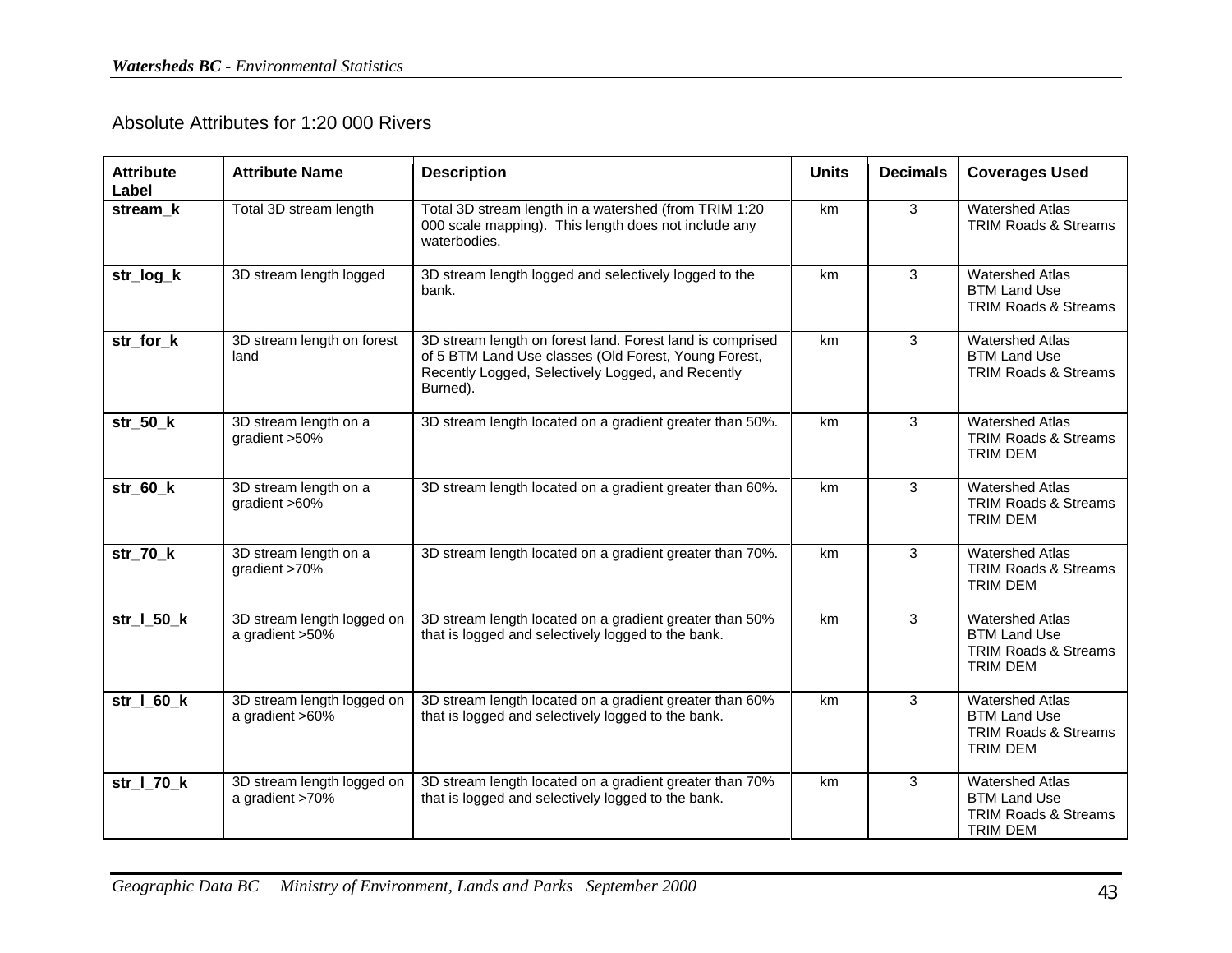| str_f_50_k | 3D stream length on forest<br>land on a gradient >50% | 3D stream length on forest land located on a gradient<br>greater than 50%. Forest land is comprised of 5 BTM<br>Land Use classes (Old Forest, Young Forest, Recently<br>Logged, Selectively Logged, and Recently Burned). | km | 3 | <b>Watershed Atlas</b><br><b>BTM Land Use</b><br><b>TRIM Roads &amp; Streams</b><br><b>TRIM DEM</b> |
|------------|-------------------------------------------------------|---------------------------------------------------------------------------------------------------------------------------------------------------------------------------------------------------------------------------|----|---|-----------------------------------------------------------------------------------------------------|
| str_f_60_k | 3D stream length on forest<br>land on a gradient >60% | 3D stream length on forest land located on a gradient<br>greater than 60%. Forest land is comprised of 5 BTM<br>Land Use classes (Old Forest, Young Forest, Recently<br>Logged, Selectively Logged, and Recently Burned). | km |   | <b>Watershed Atlas</b><br><b>BTM Land Use</b><br><b>TRIM Roads &amp; Streams</b><br><b>TRIM DEM</b> |
| str f 70 k | 3D stream length on forest<br>land on a gradient >70% | 3D stream length on forest land located on a gradient<br>greater than 70%. Forest land is comprised of 5 BTM<br>Land Use classes (Old Forest, Young Forest, Recently<br>Logged, Selectively Logged, and Recently Burned). | km | 3 | <b>Watershed Atlas</b><br><b>BTM Land Use</b><br><b>TRIM Roads &amp; Streams</b><br><b>TRIM DEM</b> |

# Density Attributes for 1:20 000 Rivers

| <b>Attribute</b><br>Label | <b>Attribute Name</b>                    | <b>Description</b>                                                                                                                                                                                                                                                                                                                | <b>Units</b> | <b>Decimals</b> | <b>Coverages Used</b>                                                            |
|---------------------------|------------------------------------------|-----------------------------------------------------------------------------------------------------------------------------------------------------------------------------------------------------------------------------------------------------------------------------------------------------------------------------------|--------------|-----------------|----------------------------------------------------------------------------------|
| stream d                  | Total 3D stream length<br>density        | Total 3D stream length density in a watershed. This<br>density is derived by dividing the total 3D stream length by<br>the watershed land area.                                                                                                                                                                                   | km/km2       | $\mathcal{P}$   | <b>Watershed Atlas</b><br><b>TRIM Roads &amp; Streams</b><br><b>BTM Land Use</b> |
| str_log_p                 | % 3D stream length logged                | Percentage of 3D stream length logged and selectively<br>logged to the bank in a watershed. Derived by dividing<br>the 3D stream length logged by the total 3D stream length<br>of the watershed.                                                                                                                                 | $\%$         |                 | <b>Watershed Atlas</b><br><b>BTM Land Use</b><br><b>TRIM Roads &amp; Streams</b> |
| str_for_p                 | % 3D stream length on<br>forest land     | Percentage of 3D stream length on forest land. Forest<br>land is comprised of 5 BTM Land Use classes (Old<br>Forest, Young Forest, Recently Logged, Selectively<br>Logged, and Recently Burned). This percentage is<br>derived by dividing the 3D stream length on forest land by<br>the total 3D stream length of the watershed. | $\%$         |                 | <b>Watershed Atlas</b><br><b>BTM Land Use</b><br><b>TRIM Roads &amp; Streams</b> |
| $str_50_p$                | % 3D stream length on a<br>gradient >50% | Percentage of 3D stream length located on a gradient<br>greater than 50%. This percentage is derived by dividing<br>the 3D stream length on a gradient greater than 50% by                                                                                                                                                        | $\%$         |                 | <b>Watershed Atlas</b><br><b>TRIM Roads &amp; Streams</b><br>TRIM DEM            |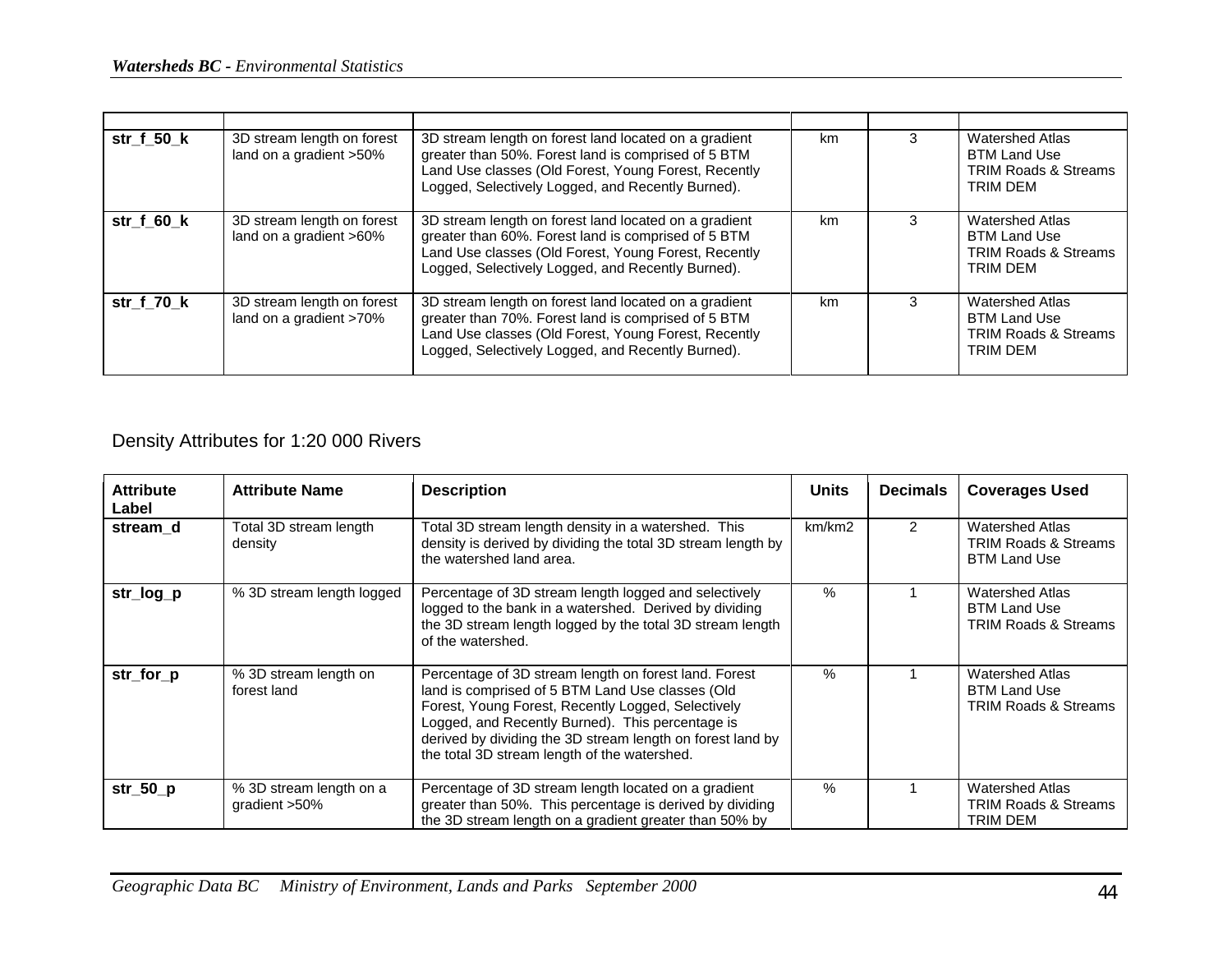|              |                                                               | the total 3D stream length of the watershed.                                                                                                                                                                                                                                                                                                                                                                  |               |              |                                                                                                     |
|--------------|---------------------------------------------------------------|---------------------------------------------------------------------------------------------------------------------------------------------------------------------------------------------------------------------------------------------------------------------------------------------------------------------------------------------------------------------------------------------------------------|---------------|--------------|-----------------------------------------------------------------------------------------------------|
| $str_60_p$   | % 3D stream length on a<br>gradient >60%                      | Percentage of 3D stream length located on a gradient<br>greater than 60%. This percentage is derived by dividing<br>the 3D stream length on a gradient greater than 60% by<br>the total 3D stream length of the watershed.                                                                                                                                                                                    | $\frac{9}{6}$ | $\mathbf{1}$ | <b>Watershed Atlas</b><br>TRIM Roads & Streams<br>TRIM DEM                                          |
| $str_70_p$   | % 3D stream length on a<br>gradient >70%                      | Percentage of 3D stream length located on a gradient<br>greater than 70%. This percentage is derived by dividing<br>the 3D stream length on a gradient greater than 70% by<br>the total 3D stream length of the watershed.                                                                                                                                                                                    | $\frac{9}{6}$ | $\mathbf{1}$ | <b>Watershed Atlas</b><br>TRIM Roads & Streams<br><b>TRIM DEM</b>                                   |
| str_1_50_p   | % 3D stream length logged<br>on a gradient >50%               | Percentage of 3D stream length located on a gradient<br>greater than 50% that is logged and selectively logged to<br>the bank. This percentage is derived by dividing the 3D<br>stream length logged on a gradient greater than 50% by<br>the 3D stream length on a gradient of greater than 50%.                                                                                                             | $\frac{0}{0}$ | $\mathbf{1}$ | <b>Watershed Atlas</b><br><b>BTM Land Use</b><br>TRIM Roads & Streams<br><b>TRIM DEM</b>            |
| $str_l 60_p$ | % 3D stream length logged<br>on a gradient >60%               | Percentage of 3D stream length located on a gradient<br>greater than 60% that is logged and selectively logged to<br>the bank. This percentage is derived by dividing the 3D<br>stream length logged on a gradient greater than 60% by<br>the 3D stream length on a gradient of greater than 60%.                                                                                                             | $\frac{0}{6}$ | $\mathbf 1$  | <b>Watershed Atlas</b><br><b>BTM Land Use</b><br>TRIM Roads & Streams<br><b>TRIM DEM</b>            |
| str_1_70_p   | % 3D stream length logged<br>on a gradient >70%               | Percentage of 3D stream length located on a gradient<br>greater than 70% that is logged and selectively logged to<br>the bank. This percentage is derived by dividing the 3D<br>stream length logged on a gradient greater than 70% by<br>the 3D stream length on a gradient greater than 70%.                                                                                                                | $\frac{9}{6}$ | $\mathbf{1}$ | <b>Watershed Atlas</b><br><b>BTM Land Use</b><br>TRIM Roads & Streams<br>TRIM DEM                   |
| $str_f_50_p$ | % 3D stream length on<br>forest land on a gradient<br>$>50\%$ | Percentage of 3D stream length on forest land located on<br>a gradient greater than 50%. Forest land is comprised of 5<br>BTM Land Use classes (Old Forest, Young Forest,<br>Recently Logged, Selectively Logged, and Recently<br>Burned). This percentage is derived by dividing the forest<br>land 3D stream length on a gradient greater than 50% by<br>the forest land 3D stream length of the watershed. | $\frac{9}{6}$ | $\mathbf{1}$ | <b>Watershed Atlas</b><br><b>BTM Land Use</b><br><b>TRIM Roads &amp; Streams</b><br><b>TRIM DEM</b> |
| $str_f_60_p$ | % 3D stream length on<br>forest land on a gradient<br>$>60\%$ | Percentage of 3D stream length on forest land located on<br>a gradient greater than 60%. Forest land is comprised of 5<br>BTM Land Use classes (Old Forest, Young Forest,<br>Recently Logged, Selectively Logged, and Recently<br>Burned). This percentage is derived by dividing the forest<br>land 3D stream length on a gradient greater than 60% by                                                       | $\frac{0}{0}$ | $\mathbf{1}$ | <b>Watershed Atlas</b><br><b>BTM Land Use</b><br>TRIM Roads & Streams<br><b>TRIM DEM</b>            |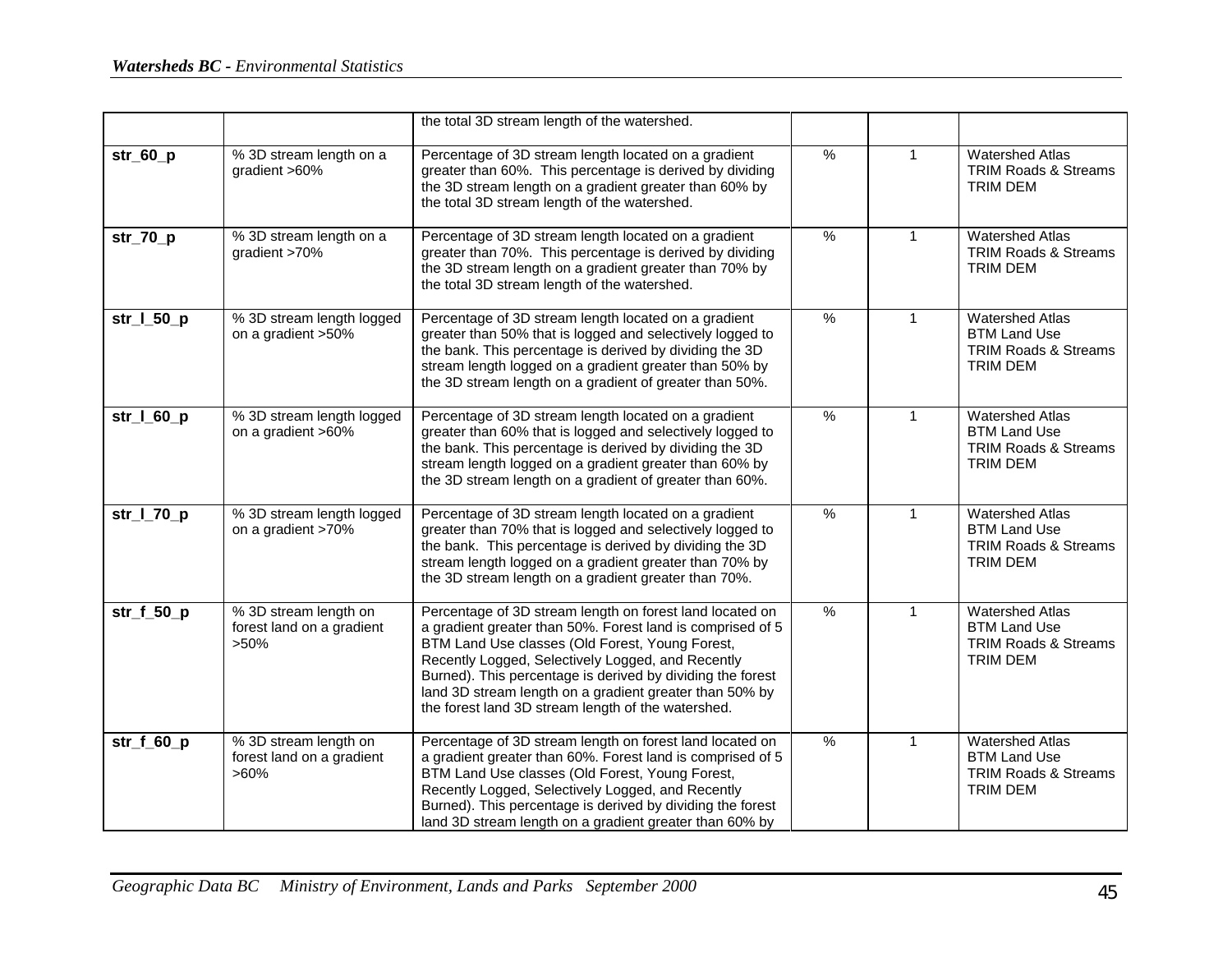|            |                                                               | the forest land 3D stream length of the watershed.                                                                                                                                                                                                                                                                                                                                                            |      |                                                                                       |
|------------|---------------------------------------------------------------|---------------------------------------------------------------------------------------------------------------------------------------------------------------------------------------------------------------------------------------------------------------------------------------------------------------------------------------------------------------------------------------------------------------|------|---------------------------------------------------------------------------------------|
| str_f_70_p | % 3D stream length on<br>forest land on a gradient<br>$>70\%$ | Percentage of 3D stream length on forest land located on<br>a gradient greater than 70%. Forest land is comprised of 5<br>BTM Land Use classes (Old Forest, Young Forest,<br>Recently Logged, Selectively Logged, and Recently<br>Burned). This percentage is derived by dividing the forest<br>land 3D stream length on a gradient greater than 70% by<br>the forest land 3D stream length of the watershed. | $\%$ | Watershed Atlas<br><b>BTM Land Use</b><br><b>TRIM Roads &amp; Streams</b><br>TRIM DEM |

# *Riparian*

## Absolute Attributes for Riparian

| <b>Attribute</b><br>Label | <b>Attribute Name</b>                                   | <b>Description</b>                                                 | <b>Units</b> | <b>Decimals</b> | <b>Coverages Used</b>                                                            |
|---------------------------|---------------------------------------------------------|--------------------------------------------------------------------|--------------|-----------------|----------------------------------------------------------------------------------|
| str100 ha                 | Land area within 100 m of<br>stream                     | Land area within 100 metres of each stream.                        | ha           | $\Omega$        | <b>Watershed Atlas</b><br><b>TRIM Roads &amp; Streams</b><br><b>BTM Land Use</b> |
| str30 ha                  | Land area within 30 m of<br>stream                      | Land area within 30 metres of each stream.                         | ha           | $\Omega$        | Watershed Atlas<br><b>TRIM Roads &amp; Streams</b><br><b>BTM Land Use</b>        |
| road b k                  | 3D road length within 100<br>m of stream                | 3D road length within 100 metres of each stream.                   | km           | 3               | <b>Watershed Atlas</b><br><b>TRIM Roads &amp; Streams</b>                        |
| road fb k                 | 3D road length on forest<br>land within 100 m of stream | 3D road length on forest land within 100 metres of each<br>stream. | km           | 3               | <b>Watershed Atlas</b><br><b>BTM Land Use</b><br><b>TRIM Roads &amp; Streams</b> |
| urb s ha                  | Urban area within 30 m of<br>stream                     | Urban land area within 30 metres of a stream.                      | ha           | $\Omega$        | <b>Watershed Atlas</b><br><b>BTM Land Use</b><br><b>TRIM Roads &amp; Streams</b> |
| agmx_s_ha                 | Agricultural/Residential                                | Mixed Agricultural and Residential land area within 30             | ha           | $\Omega$        | <b>Watershed Atlas</b>                                                           |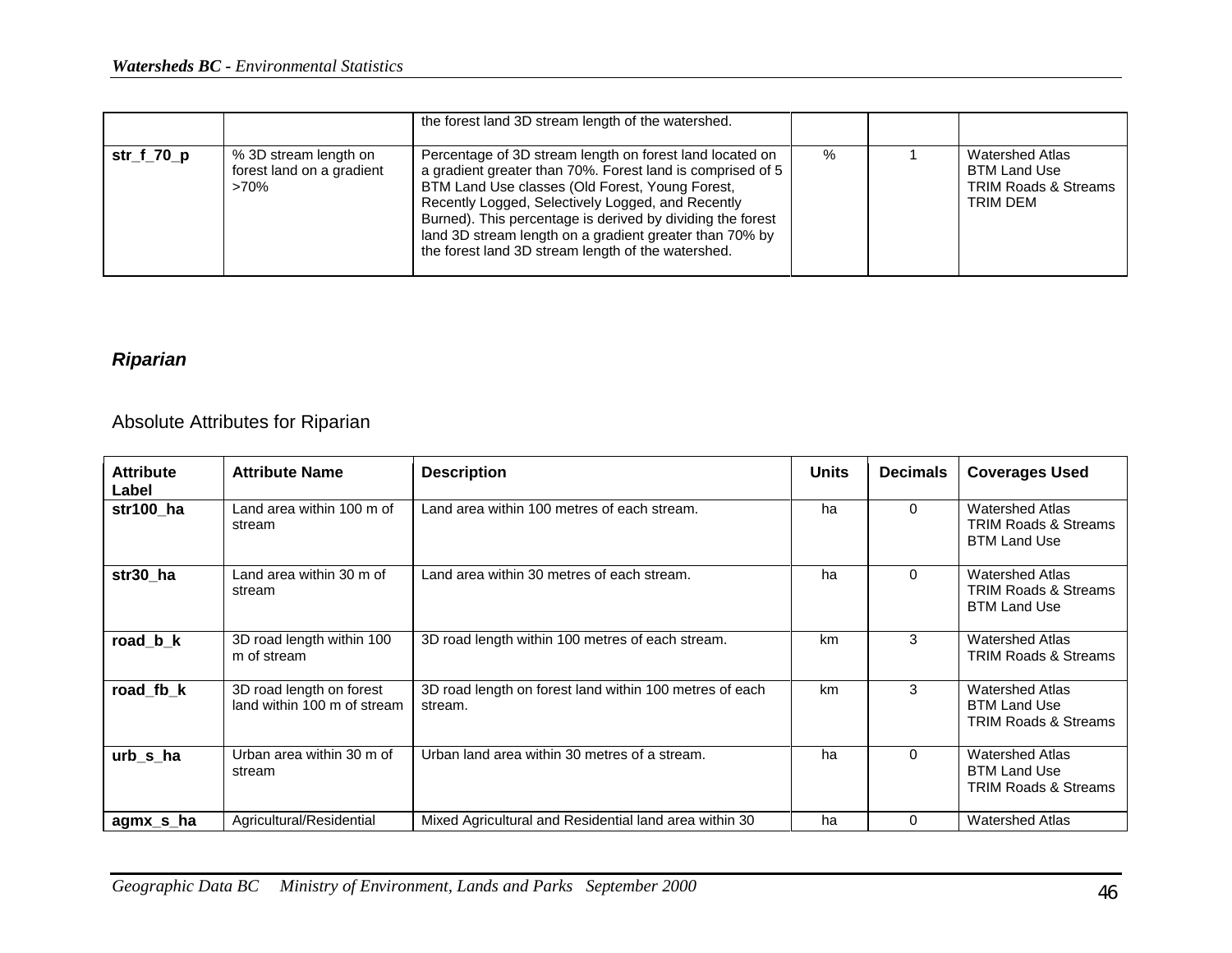|           | area within 30 m of stream                       | metres of a stream.                                                                                                                                                           |    |          | <b>BTM Land Use</b><br><b>TRIM Roads &amp; Streams</b>                           |
|-----------|--------------------------------------------------|-------------------------------------------------------------------------------------------------------------------------------------------------------------------------------|----|----------|----------------------------------------------------------------------------------|
| agr_s_ha  | Agricultural area within 30<br>m of stream       | Agricultural land area within 30 metres of a stream.                                                                                                                          | ha | $\Omega$ | <b>Watershed Atlas</b><br><b>BTM Land Use</b><br><b>TRIM Roads &amp; Streams</b> |
| rang_s_ha | Rangeland area within 30<br>m of stream          | Rangeland area within 30 metres of a stream.                                                                                                                                  | ha | $\Omega$ | <b>Watershed Atlas</b><br><b>BTM Land Use</b><br><b>TRIM Roads &amp; Streams</b> |
| fo_s_ha   | Old Forest area within 30 m<br>of stream         | Old Forest (>140 yrs) land area within 30 metres of a<br>stream.                                                                                                              | ha | $\Omega$ | <b>Watershed Atlas</b><br><b>BTM Land Use</b><br>TRIM Roads & Streams            |
| fy_s_ha   | Young Forest area within<br>30 m of stream       | Young Forest (<140 yrs) land area within 30 metres of a<br>stream.                                                                                                            | ha | $\Omega$ | <b>Watershed Atlas</b><br><b>BTM Land Use</b><br>TRIM Roads & Streams            |
| $log_s_h$ | Recently Logged area<br>within 30 m of stream    | Recently Logged area within 30 metres of a stream.<br>Recently logged is defined as logging in approximately the<br>last 20 years previous to the BTM Land Use Vintage.       | ha | 0        | <b>Watershed Atlas</b><br><b>BTM Land Use</b><br><b>TRIM Roads &amp; Streams</b> |
| logs_s_ha | Selectively Logged area<br>within 30 m of stream | Selectively Logged area within 30 metres of a stream.<br>Selectively logged is defined as logging in approximately<br>the last 20 years previous to the BTM Land Use Vintage. | ha | $\Omega$ | <b>Watershed Atlas</b><br><b>BTM Land Use</b><br><b>TRIM Roads &amp; Streams</b> |
| burn s ha | Recently Burned area<br>within 30 m of stream    | Recently Burned area within 30 metres of a stream.<br>Recently burned is defined as burns in approximately the<br>last 20 years previous to the BTM Land Use Vintage.         | ha | $\Omega$ | <b>Watershed Atlas</b><br><b>BTM Land Use</b><br><b>TRIM Roads &amp; Streams</b> |
| forl s ha | Forest land area within 30<br>m of stream        | Forest land area within 30 metres of a stream. Includes<br>Old Forest (>140 yrs); Young Forest (<140 yrs); Recently<br>Logged; Selectively Logged and Recently Burned.        | ha | $\Omega$ | <b>Watershed Atlas</b><br><b>BTM Land Use</b><br><b>TRIM Roads &amp; Streams</b> |
| wet s ha  | Wetland area within 30 m<br>of stream            | Wetland area within 30 metres of a stream.                                                                                                                                    | ha | $\Omega$ | <b>Watershed Atlas</b><br><b>BTM Land Use</b><br>TRIM Roads & Streams            |
| shrb_s_ha | Shrub Growth area within<br>30 m of stream       | Shrub Growth area within 30 metres of a stream.                                                                                                                               | ha | 0        | <b>Watershed Atlas</b><br><b>BTM Land Use</b><br><b>TRIM Roads &amp; Streams</b> |
| bare s ha | Barren Surface area within                       | Barren Surface area within 30 metres of a stream.                                                                                                                             | ha | 0        | <b>Watershed Atlas</b>                                                           |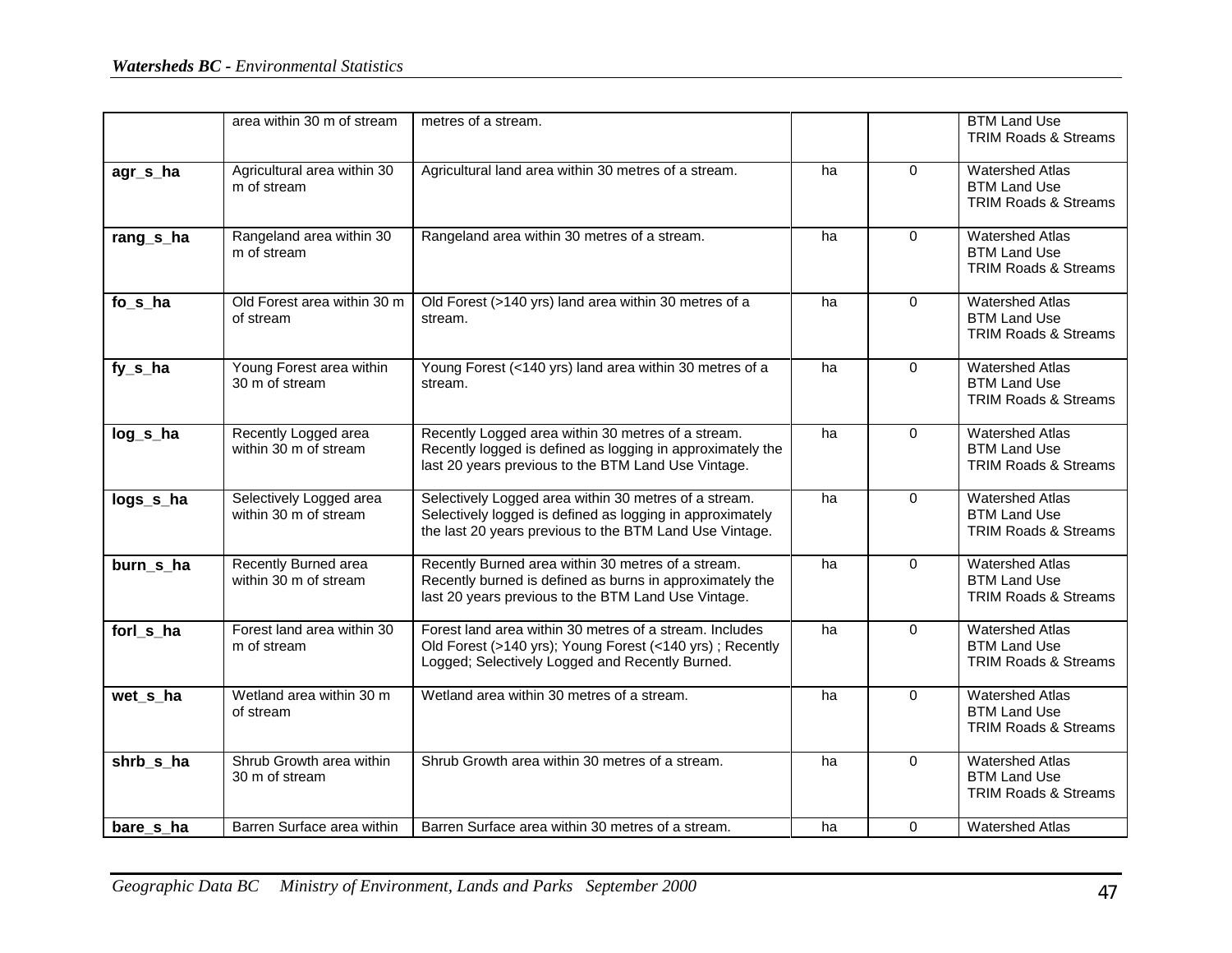|           | 30 m of stream                                                |                                                                     |    |          | <b>BTM Land Use</b><br><b>TRIM Roads &amp; Streams</b>                           |
|-----------|---------------------------------------------------------------|---------------------------------------------------------------------|----|----------|----------------------------------------------------------------------------------|
| ava_s_ha  | Avalanche Chute area<br>within 30 m of stream                 | Avalanche Chute area within 30 metres of a stream.                  | ha | $\Omega$ | <b>Watershed Atlas</b><br><b>BTM Land Use</b><br><b>TRIM Roads &amp; Streams</b> |
| alp_s_ha  | Alpine area within 30 m of<br>stream                          | Alpine land area within 30 metres of a stream.                      | ha | $\Omega$ | <b>Watershed Atlas</b><br><b>BTM Land Use</b><br><b>TRIM Roads &amp; Streams</b> |
| ice_s_ha  | <b>Glacier and Snow Covered</b><br>area within 30 m of stream | Glacier and Snow Covered land area within 30 metres of<br>a stream. | ha | $\Omega$ | <b>Watershed Atlas</b><br><b>BTM Land Use</b><br><b>TRIM Roads &amp; Streams</b> |
| est s ha  | Estuaries area within 30 m<br>of stream                       | Estuaries area within 30 metres of a stream.                        | ha | $\Omega$ | <b>Watershed Atlas</b><br><b>BTM Land Use</b><br><b>TRIM Roads &amp; Streams</b> |
| rec_s_ha  | Recreational area within 30<br>m of stream                    | Recreational land area within 30 metres of a stream.                | ha | $\Omega$ | <b>Watershed Atlas</b><br><b>BTM Land Use</b><br><b>TRIM Roads &amp; Streams</b> |
| mine_s_ha | Mining area within 30 m of<br>stream                          | Mining area within 30 metres of a stream.                           | ha | $\Omega$ | <b>Watershed Atlas</b><br><b>BTM Land Use</b><br><b>TRIM Roads &amp; Streams</b> |

# Density Attributes for Riparian

| <b>Attribute</b><br>Label | <b>Attribute Name</b>                 | <b>Description</b>                                                                                                                                                    | <b>Units</b> | <b>Decimals</b> | <b>Coverages Used</b>                                                     |
|---------------------------|---------------------------------------|-----------------------------------------------------------------------------------------------------------------------------------------------------------------------|--------------|-----------------|---------------------------------------------------------------------------|
| str100_p                  | % Land area within 100 m<br>of stream | Percentage of land area within 100 metres of each<br>stream. Derived by dividing the land area within 100<br>metres of each stream by the land area of the watershed. | $\%$         |                 | Watershed Atlas<br><b>TRIM Roads &amp; Streams</b><br><b>BTM Land Use</b> |
| $str30_p$                 | % Land area within 30 m of<br>stream  | Percentage of land area within 30 metres of each stream.<br>Derived by dividing the land area within 30 metres of each<br>stream by the land area of the watershed.   | $\%$         |                 | Watershed Atlas<br><b>TRIM Roads &amp; Streams</b><br><b>BTM Land Use</b> |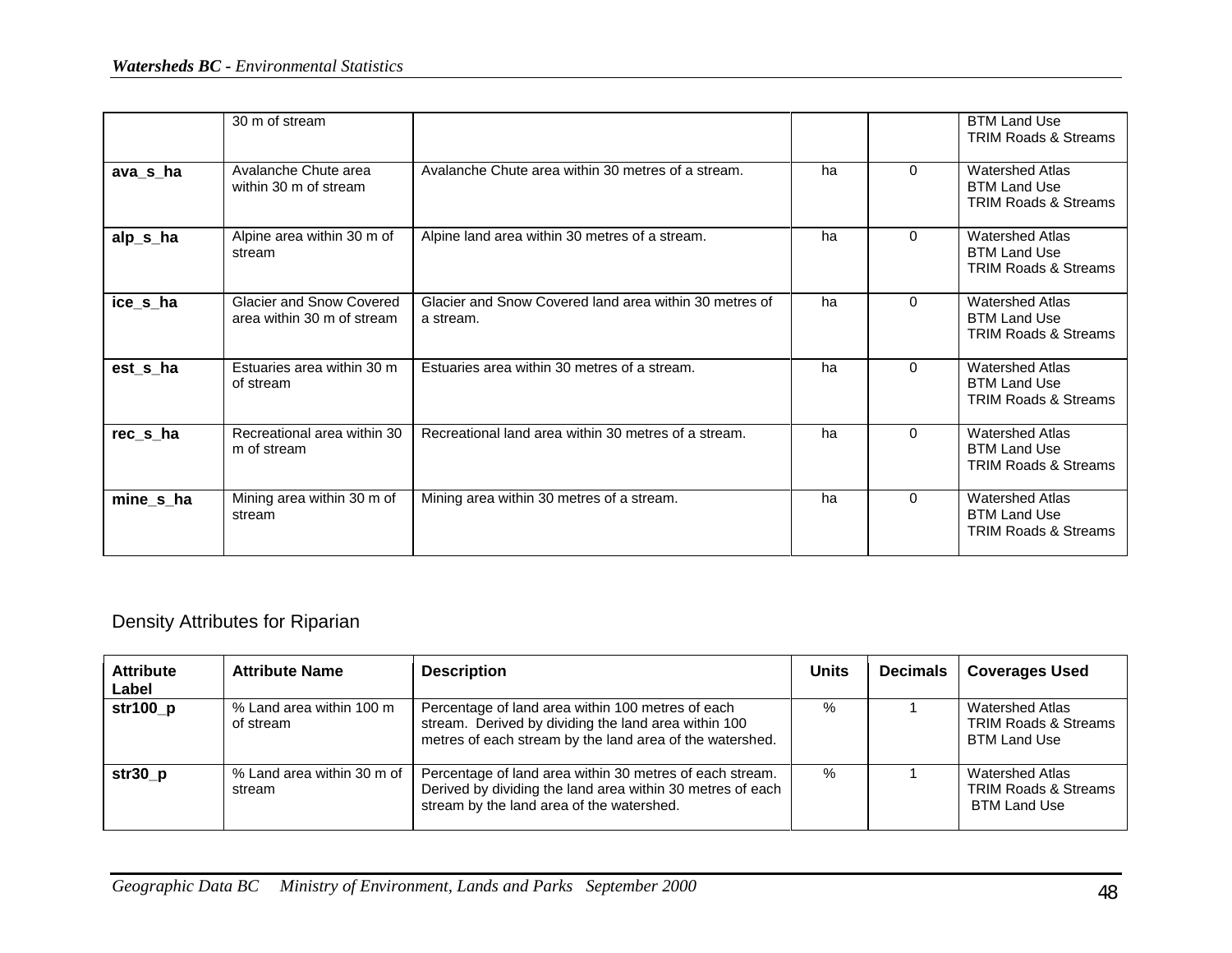| road_b_d  | 3D road length density<br>within 100 m of stream                   | 3D road length density within 100 metres of each stream.<br>Derived by dividing the 3D road length within 100 metres<br>of each stream by the land area of the watershed.                                                                               | km/km2        | $\overline{2}$ | <b>Watershed Atlas</b><br><b>BTM Land Use</b><br><b>TRIM Roads &amp; Streams</b> |
|-----------|--------------------------------------------------------------------|---------------------------------------------------------------------------------------------------------------------------------------------------------------------------------------------------------------------------------------------------------|---------------|----------------|----------------------------------------------------------------------------------|
| road_fb_d | 3D road length density on<br>forest land within 100 m of<br>stream | 3D road length density on forest land within 100 metres of<br>each stream. Derived by dividing the forest land 3D road<br>length within 100 metres of each stream by the watershed<br>forest land area.                                                 | km/km2        | $\overline{c}$ | <b>Watershed Atlas</b><br><b>BTM Land Use</b><br><b>TRIM Roads &amp; Streams</b> |
| $urb_s_p$ | % Urban area within 30 m<br>of stream                              | Percentage of Urban land area within 30 metres of a<br>stream. This percentage is derived by dividing the urban<br>area within 30 metres of a stream by the land area of the<br>watershed.                                                              | $\%$          | $\mathbf{1}$   | <b>Watershed Atlas</b><br><b>BTM Land Use</b><br><b>TRIM Roads &amp; Streams</b> |
| agmx_s_p  | % Agricultural/Residential<br>area within 30 m of stream           | Percentage of Mixed Agricultural and Residential land<br>area within 30 metres of a stream. This percentage is<br>derived by dividing the mixed agricultural and residential<br>area within 30 metres of a stream by the land area of the<br>watershed. | $\%$          | $\mathbf{1}$   | <b>Watershed Atlas</b><br><b>BTM Land Use</b><br><b>TRIM Roads &amp; Streams</b> |
| agr_s_p   | % Agricultural area within<br>30 m of stream                       | Percentage of Agricultural land area within 30 metres of a<br>stream. This percentage is derived by dividing the<br>agricultural area within 30 metres of a stream by the land<br>area of the watershed.                                                | $\frac{9}{6}$ | $\mathbf{1}$   | <b>Watershed Atlas</b><br><b>BTM Land Use</b><br><b>TRIM Roads &amp; Streams</b> |
| rang_s_p  | % Rangeland area within<br>30 m of stream                          | Percentage of Rangeland area within 30 metres of a<br>stream. This percentage is derived by dividing the<br>rangeland area within 30 metres of a stream by the land<br>area of the watershed.                                                           | $\frac{0}{0}$ | $\mathbf{1}$   | <b>Watershed Atlas</b><br><b>BTM Land Use</b><br><b>TRIM Roads &amp; Streams</b> |
| $fo_s_p$  | % Old Forest area within<br>30 m of stream                         | Percentage of Old Forest (>140yrs) land area within 30<br>metres of a stream. This percentage is derived by<br>dividing the old forest area within 30 metres of a stream<br>by the land area of the watershed.                                          | $\frac{9}{6}$ | $\mathbf{1}$   | <b>Watershed Atlas</b><br><b>BTM Land Use</b><br><b>TRIM Roads &amp; Streams</b> |
| fy_s_p    | % Young Forest area within<br>30 m of stream                       | Percentage of Young Forest (<140yrs) land area within 30<br>metres of a stream. This percentage is derived by<br>dividing the young forest area within 30 metres of a<br>stream by the land area of the watershed.                                      | $\%$          | $\mathbf{1}$   | <b>Watershed Atlas</b><br><b>BTM Land Use</b><br>TRIM Roads & Streams            |
| $log_s_p$ | % Recently Logged area<br>within 30 m of stream                    | Percentage of Recently Logged area within 30 metres of a<br>stream. Recently logged is defined as logging in<br>approximately the last 20 years previous to the BTM Land<br>Use Vintage. This percentage is derived by dividing the                     | $\frac{1}{2}$ | 1              | <b>Watershed Atlas</b><br><b>BTM Land Use</b><br><b>TRIM Roads &amp; Streams</b> |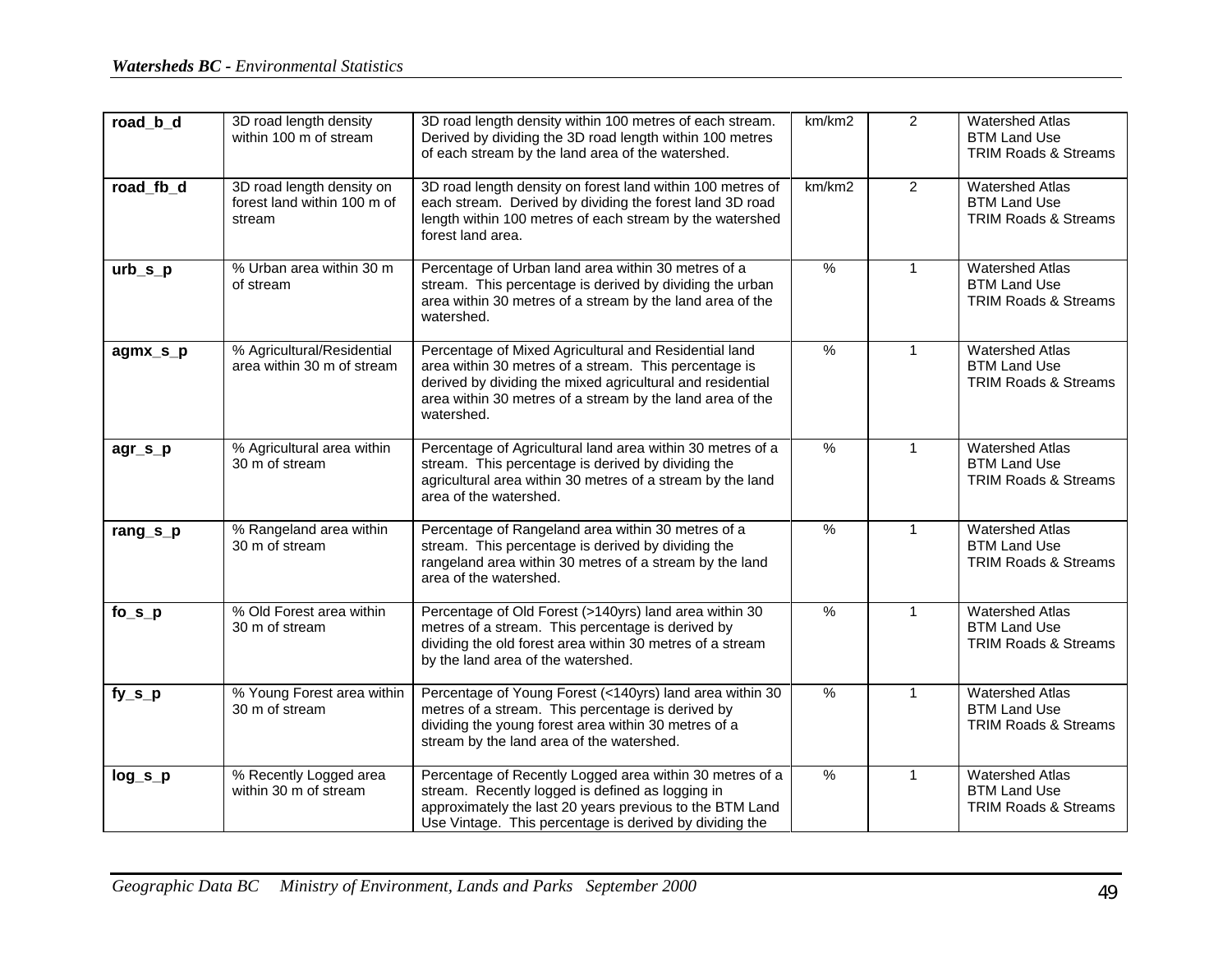|          |                                                    | recently logged area within 30 metres if a stream by the<br>land area of the watershed.                                                                                                                                                                                                                                                 |               |              |                                                                                  |
|----------|----------------------------------------------------|-----------------------------------------------------------------------------------------------------------------------------------------------------------------------------------------------------------------------------------------------------------------------------------------------------------------------------------------|---------------|--------------|----------------------------------------------------------------------------------|
| logs_s_p | % Selectively Logged area<br>within 30 m of stream | Percentage of Selectively Logged area within 30 metres<br>of a stream. Selectively logged is defined as logging in<br>approximately the last 20 years previous to the BTM Land<br>Use Vintage. This percentage is derived by dividing the<br>selectively logged area within 30 metres of a stream by<br>the land area of the watershed. | $\frac{0}{0}$ | $\mathbf{1}$ | <b>Watershed Atlas</b><br><b>BTM Land Use</b><br><b>TRIM Roads &amp; Streams</b> |
| burn_s_p | % Recently Burned area<br>within 30 m of stream    | Percentage of Recently Burned area within 30 metres of a<br>stream. Recently logged is defined as burns in<br>approximately the last 20 years previous to the BTM Land<br>Use Vintage. This percentage is derived by dividing the<br>recently burned area within 30 metres of a stream by the<br>land area of the watershed.            | $\frac{0}{0}$ | $\mathbf{1}$ | <b>Watershed Atlas</b><br><b>BTM Land Use</b><br><b>TRIM Roads &amp; Streams</b> |
| forl_s_p | % Total Forest Land area<br>within 30 m of stream  | Percentage of Total Forest Land area within 30 metres of<br>a stream. Includes Old Forest (>140 yrs); Young Forest<br>(<140 yrs); Recently Logged; Selectively Logged and<br>Recently Burned. This percentage is derived by dividing<br>the forest land area within 30 metres of a stream by the<br>total land area of the watershed.   | $\%$          | $\mathbf{1}$ | <b>Watershed Atlas</b><br><b>BTM Land Use</b><br><b>TRIM Roads &amp; Streams</b> |
| wet_s_p  | % Wetland area within 30<br>m of stream            | Percentage of Wetland area within 30 metres of a stream.<br>This percentage is derived by dividing the wetland area<br>within 30 metres of a stream by the total land area of the<br>watershed.                                                                                                                                         | $\%$          | $\mathbf{1}$ | <b>Watershed Atlas</b><br><b>BTM Land Use</b><br><b>TRIM Roads &amp; Streams</b> |
| shrb_s_p | % Shrub Growth area<br>within 30 m of stream       | Percentage of Shrub Growth area within 30 metres of a<br>stream. This percentage is derived by dividing the shrub<br>growth area within 30 metres of a stream by the total land<br>area of the watershed.                                                                                                                               | $\%$          | $\mathbf{1}$ | <b>Watershed Atlas</b><br><b>BTM Land Use</b><br><b>TRIM Roads &amp; Streams</b> |
| bare_s_p | % Barren Surface area<br>within 30 m of stream     | Percentage of Barren Surface area within 30 metres of a<br>stream. This percentage is derived by dividing the barren<br>surface area within 30 metres of a stream by the total land<br>area of the watershed.                                                                                                                           | $\%$          | $\mathbf{1}$ | <b>Watershed Atlas</b><br><b>BTM Land Use</b><br><b>TRIM Roads &amp; Streams</b> |
| ava_s_p  | % Avalanche Chute area<br>within 30 m of stream    | Percentage of Avalanche Chute area within 30 metres of<br>a stream. This percentage is derived by dividing the<br>avalanche chute area within 30 metres of a stream by the<br>total land area of the watershed.                                                                                                                         | $\frac{9}{6}$ | $\mathbf{1}$ | <b>Watershed Atlas</b><br><b>BTM Land Use</b><br><b>TRIM Roads &amp; Streams</b> |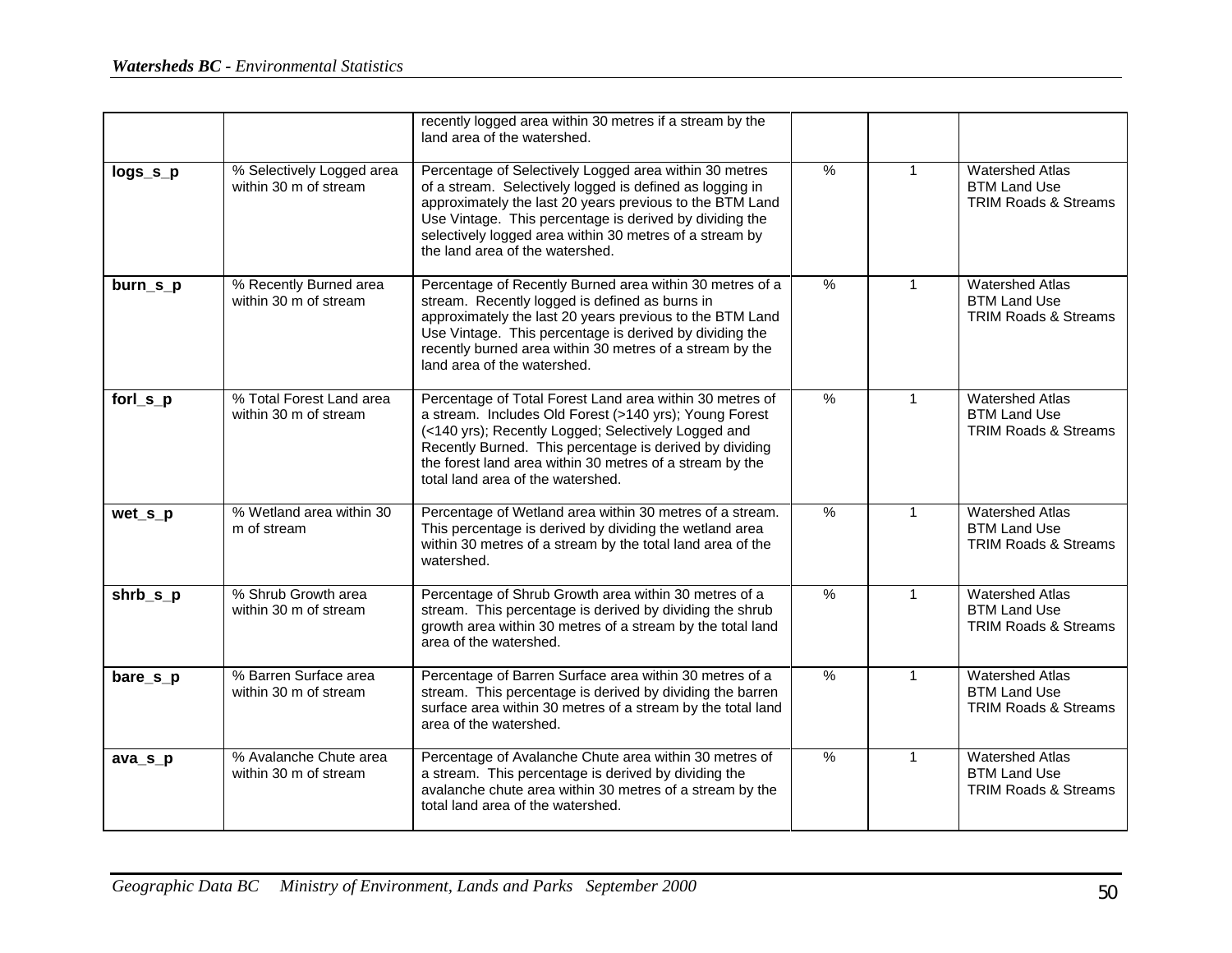| $alp_s_p$ | % Alpine area within 30 m<br>of stream                      | Percentage of Alpine land area within 30 metres of a<br>stream. This percentage is derived by dividing the alpine<br>area within 30 metres of a stream by the total land area of<br>the watershed.                                        | $\%$          | <b>Watershed Atlas</b><br><b>BTM Land Use</b><br><b>TRIM Roads &amp; Streams</b> |
|-----------|-------------------------------------------------------------|-------------------------------------------------------------------------------------------------------------------------------------------------------------------------------------------------------------------------------------------|---------------|----------------------------------------------------------------------------------|
| ice_s_p   | % Glacier and Snow<br>Covered area within 30 m<br>of stream | Percentage of Glacier and Snow Covered land area within<br>30 metres of a stream. This percentage is derived by<br>dividing the glacier and snow covered area within 30<br>metres of a stream by the total land area of the<br>watershed. | $\%$          | <b>Watershed Atlas</b><br><b>BTM Land Use</b><br>TRIM Roads & Streams            |
| $est_s_p$ | % Estuaries area within 30<br>m of stream                   | Percentage of Estuaries area within 30 metres of a<br>stream. This percentage is derived by dividing the<br>estuaries area within 30 metres of a stream by the total<br>land area of the watershed.                                       | $\%$          | <b>Watershed Atlas</b><br><b>BTM Land Use</b><br><b>TRIM Roads &amp; Streams</b> |
| $rec_s_p$ | % Recreational area within<br>30 m of stream                | Percentage of Recreational land area within 30 metres of<br>a stream. This percentage is derived by dividing the<br>recreational area within 30 metres of a stream by the total<br>land area of the watershed.                            | $\%$          | <b>Watershed Atlas</b><br><b>BTM Land Use</b><br><b>TRIM Roads &amp; Streams</b> |
| $mine_s$  | % Mining area within 30<br>metres of stream                 | Percentage of Mining area within 30 metres of a stream.<br>This percentage is derived by dividing the mining area<br>within 30 metres within a stream by the total land area of<br>the watershed.                                         | $\frac{0}{0}$ | <b>Watershed Atlas</b><br><b>BTM Land Use</b><br><b>TRIM Roads &amp; Streams</b> |

#### *Forest Land Use*

Absolute Attributes for Forest Land Use

| <b>Attribute</b><br>Label | <b>Attribute Name</b>    | <b>Description</b>                                                                                  | <b>Units</b> | <b>Decimals</b> | <b>Coverages Used</b>                  |
|---------------------------|--------------------------|-----------------------------------------------------------------------------------------------------|--------------|-----------------|----------------------------------------|
| logged_ha                 | Total logged area        | Total land area logged and selectively logged in<br>approximately the last 20 years in a watershed. | ha           |                 | <b>Watershed Atlas</b><br>BTM Land Use |
| log_lo_ha                 | Logged area at $<$ 300 m | Area logged and selectively logged in approximately the                                             | ha           |                 | <b>Watershed Atlas</b>                 |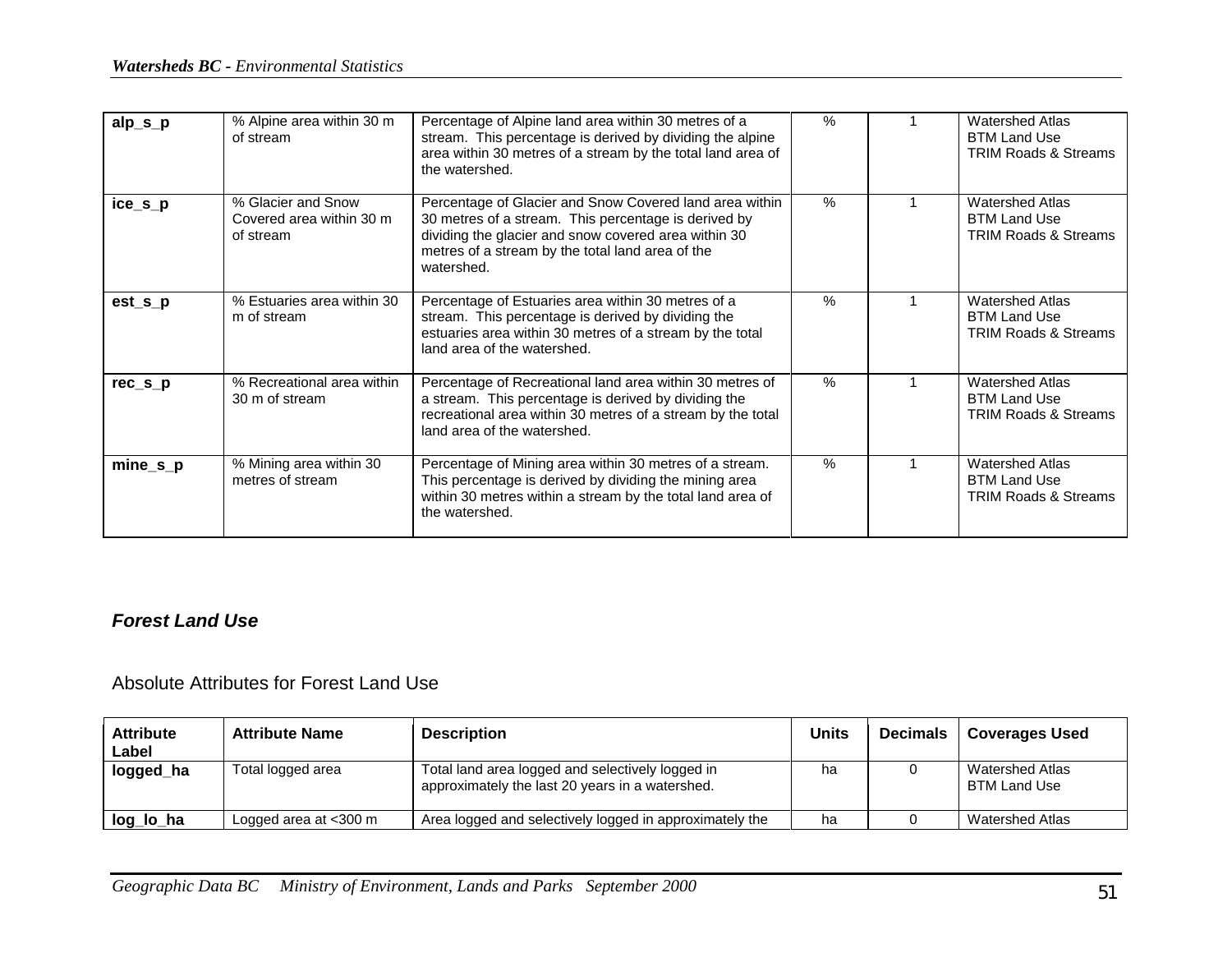|                | elevation                               | last 20 years under 300 metres elevation.                                                                      |    |             | <b>BTM Land Use</b><br><b>TRIM DEM</b>                           |
|----------------|-----------------------------------------|----------------------------------------------------------------------------------------------------------------|----|-------------|------------------------------------------------------------------|
| log_m_ha       | Logged area at 300-800 m<br>elevation   | Area logged and selectively logged in approximately the<br>last 20 years between 300 and 800 metres elevation. | ha | $\Omega$    | <b>Watershed Atlas</b><br><b>BTM Land Use</b><br><b>TRIM DEM</b> |
| log_hi_ha      | Logged area at >800 m<br>elevation      | Area logged and selectively logged in approximately the<br>last 20 years over 800 metres elevation.            | ha | $\Omega$    | <b>Watershed Atlas</b><br><b>BTM Land Use</b><br><b>TRIM DEM</b> |
| $log_50_$ ha   | Logged area on a gradient<br>$>50\%$    | Area logged and selectively logged in approximately the<br>last 20 years on a gradient greater than 50%.       | ha | $\Omega$    | <b>Watershed Atlas</b><br><b>TRIM DEM</b><br><b>BTM Land Use</b> |
| log_60_ha      | Logged area on a gradient<br>$>60\%$    | Area logged and selectively logged in approximately the<br>last 20 years on a gradient greater than 60%.       | ha | $\mathbf 0$ | <b>Watershed Atlas</b><br><b>BTM Land Use</b><br><b>TRIM DEM</b> |
| $log_2 70$ _ha | Logged area on a gradient<br>$>70\%$    | Area logged and selectively logged in approximately the<br>last 20 years on a gradient greater than 70%.       | ha | $\mathbf 0$ | <b>Watershed Atlas</b><br><b>BTM Land Use</b><br><b>TRIM DEM</b> |
| fo_ha          | Old Forest area                         | Old Forest (>140 yrs) land area of the watershed.                                                              | ha | 0           | <b>Watershed Atlas</b><br><b>BTM Land Use</b>                    |
| $fo_0_8$       | Old Forest area on a<br>gradient 0-8%   | Old Forest (>140 yrs) land area located on a gradient<br>between 0 and 8%.                                     | ha | $\mathbf 0$ | <b>Watershed Atlas</b><br><b>BTM Land Use</b><br><b>TRIM DEM</b> |
| $fo_8_30$      | Old Forest area on a<br>gradient 8-30%  | Old Forest (>140 yrs) land area located on a gradient<br>between 8 and 30%.                                    | ha | 0           | <b>Watershed Atlas</b><br><b>BTM Land Use</b><br>TRIM DEM        |
| fo_30_60       | Old Forest area on a<br>gradient 30-60% | Old Forest (>140 yrs) land area located on a gradient<br>between 30 and 60%.                                   | ha | 0           | <b>Watershed Atlas</b><br><b>BTM Land Use</b><br><b>TRIM DEM</b> |
| $fo_60_\mu$    | Old Forest area on a<br>gradient >60%   | Old Forest (>140 yrs) land area located on a gradient<br>greater than 60%.                                     | ha | $\Omega$    | <b>Watershed Atlas</b><br><b>BTM Land Use</b><br><b>TRIM DEM</b> |
| fy_ha          | Young Forest area                       | Young Forest (<140 yrs) land area of the watershed.                                                            | ha | $\mathbf 0$ | <b>Watershed Atlas</b><br><b>BTM Land Use</b>                    |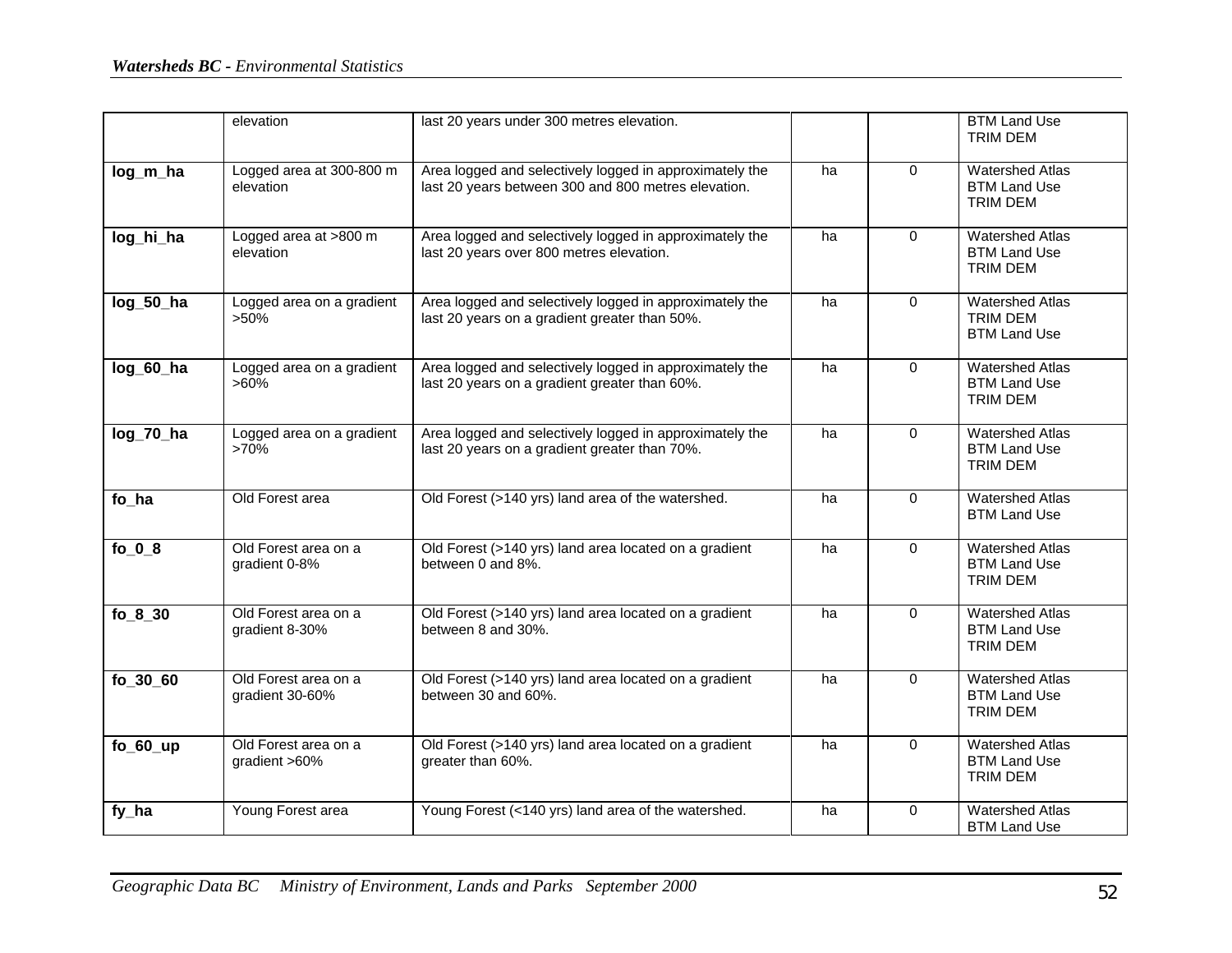| $fy_0_8$    | Young Forest area on a<br>gradient 0-8%      | Young Forest (<140 yrs) land area located on a gradient<br>between 0 and 8%.                                                                                                           | ha | $\Omega$    | <b>Watershed Atlas</b><br><b>BTM Land Use</b><br>TRIM DEM        |
|-------------|----------------------------------------------|----------------------------------------------------------------------------------------------------------------------------------------------------------------------------------------|----|-------------|------------------------------------------------------------------|
| $fy_8_30$   | Young Forest area on a<br>gradient 8-30%     | Young Forest (<140 yrs) land area located on a gradient<br>between 8 and 30%.                                                                                                          | ha | $\Omega$    | <b>Watershed Atlas</b><br><b>BTM Land Use</b><br><b>TRIM DEM</b> |
| fy_30_60    | Young Forest area on a<br>gradient 30-60%    | Young Forest (<140 yrs) land area located on a gradient<br>between 30 and 60%.                                                                                                         | ha | $\Omega$    | <b>Watershed Atlas</b><br><b>BTM Land Use</b><br>TRIM DEM        |
| $fy_60_\mu$ | Young Forest area on a<br>gradient >60%      | Young Forest (<140 yrs) land area located on a gradient<br>greater than 60%.                                                                                                           | ha | $\mathbf 0$ | <b>Watershed Atlas</b><br><b>BTM Land Use</b><br><b>TRIM DEM</b> |
| log_ha      | Recently Logged area                         | Recently Logged area of the watershed. Recently logged<br>is defined as logging in approximately the last 20 years<br>previous to the BTM Land Use Vintage.                            | ha | 0           | <b>Watershed Atlas</b><br><b>BTM Land Use</b>                    |
| $log_0.8$   | Recently Logged area on a<br>gradient 0-8%   | Recently Logged area located on a gradient between 0<br>and 8%. Recently logged is defined as logging in<br>approximately the last 20 years previous to the BTM Land<br>Use Vintage.   | ha | $\Omega$    | <b>Watershed Atlas</b><br><b>BTM Land Use</b><br><b>TRIM DEM</b> |
| $log_8$ _30 | Recently Logged area on a<br>gradient 8-30%  | Recently Logged area located on a gradient between 8<br>and 30%. Recently logged is defined as logging in<br>approximately the last 20 years previous to the BTM Land<br>Use Vintage.  | ha | $\mathbf 0$ | <b>Watershed Atlas</b><br><b>BTM Land Use</b><br><b>TRIM DEM</b> |
| log_30_60   | Recently Logged area on a<br>gradient 30-60% | Recently Logged area located on a gradient between 30<br>and 60%. Recently logged is defined as logging in<br>approximately the last 20 years previous to the BTM Land<br>Use Vintage. | ha | $\Omega$    | <b>Watershed Atlas</b><br><b>BTM Land Use</b><br><b>TRIM DEM</b> |
| log_60_up   | Recently Logged area on a<br>gradient >60%   | Recently Logged area located on a gradient greater than<br>60%. Recently logged is defined as logging in<br>approximately the last 20 years previous to the BTM Land<br>Use Vintage.   | ha | $\mathbf 0$ | <b>Watershed Atlas</b><br><b>BTM Land Use</b><br>TRIM DEM        |
| logs_ha     | Selectively Logged area                      | Selectively Logged area of the watershed. Selective<br>logging is defined as logging in approximately the last 20<br>years previous to the BTM Land Use Vintage.                       | ha | $\Omega$    | <b>Watershed Atlas</b><br><b>BTM Land Use</b>                    |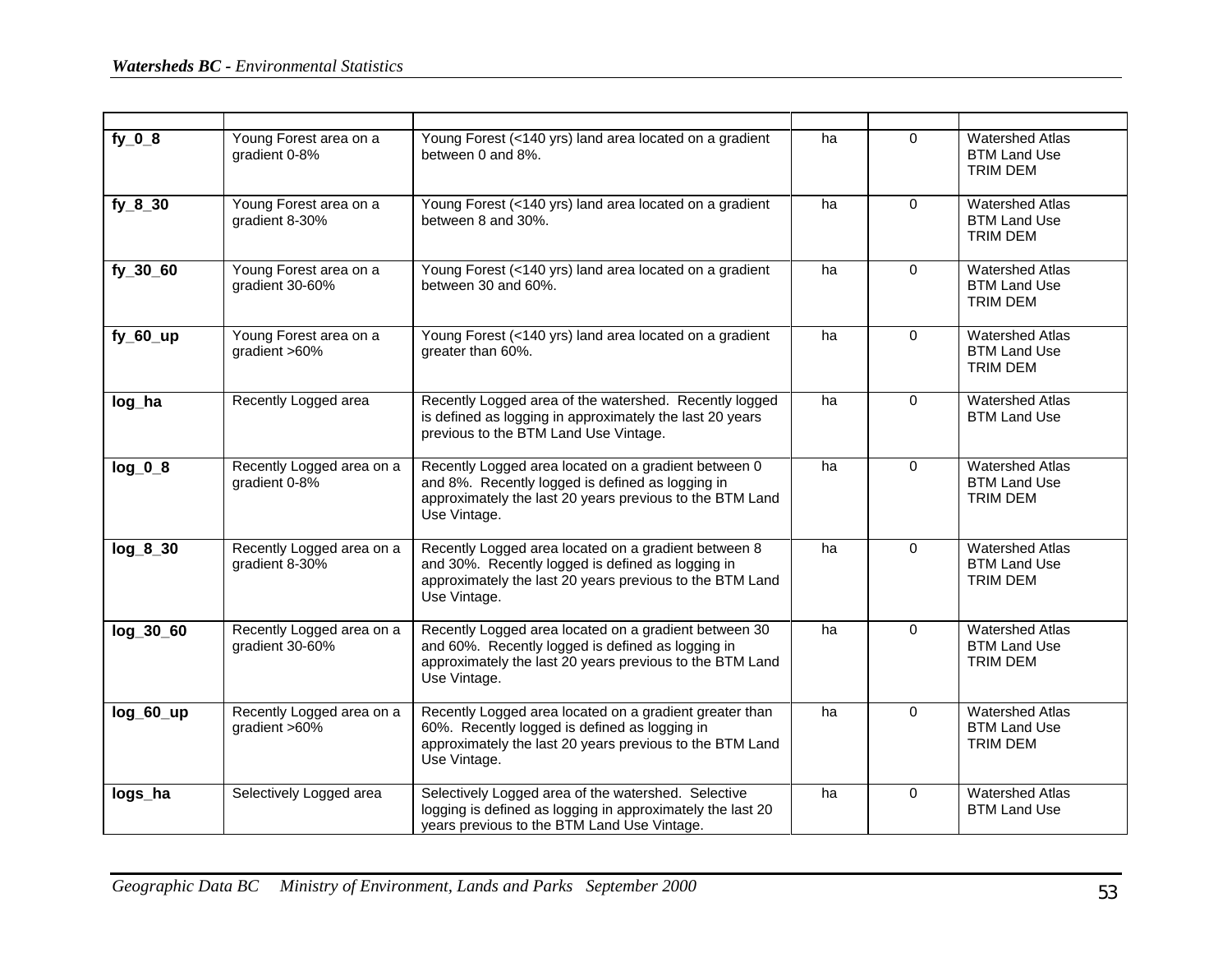| $logs_0_8$  | Selectively Logged area on<br>a gradient 0-8%   | Selectively Logged area located on a gradient between 0<br>and 8%. Selective logging is defined as logging in<br>approximately the last 20 years previous to the BTM Land<br>Use Vintage.   | ha | $\Omega$    | <b>Watershed Atlas</b><br><b>BTM Land Use</b><br><b>TRIM DEM</b> |
|-------------|-------------------------------------------------|---------------------------------------------------------------------------------------------------------------------------------------------------------------------------------------------|----|-------------|------------------------------------------------------------------|
| $logs_8_30$ | Selectively Logged area on<br>a gradient 8-30%  | Selectively Logged area located on a gradient between 8<br>and 30%. Selective logging is defined as logging in<br>approximately the last 20 years previous to the BTM Land<br>Use Vintage.  | ha | $\Omega$    | <b>Watershed Atlas</b><br><b>BTM Land Use</b><br><b>TRIM DEM</b> |
| logs_30_60  | Selectively Logged area on<br>a gradient 30-60% | Selectively Logged area located on a gradient between 30<br>and 60%. Selective logging is defined as logging in<br>approximately the last 20 years previous to the BTM Land<br>Use Vintage. | ha | $\Omega$    | <b>Watershed Atlas</b><br><b>BTM Land Use</b><br><b>TRIM DEM</b> |
| logs_60_up  | Selectively Logged area on<br>a gradient >60%   | Selectively Logged area located on a gradient greater<br>than 60%. Selective logging is defined as logging in<br>approximately the last 20 years previous to the BTM Land<br>Use Vintage.   | ha | $\mathbf 0$ | <b>Watershed Atlas</b><br><b>BTM Land Use</b><br><b>TRIM DEM</b> |
| burn_ha     | Recently Burned area                            | Recently Burned area of the watershed. Recently burned<br>is defined as burns in approximately the last 20 years<br>previous to the BTM Land Use Vintage.                                   | ha | $\Omega$    | <b>Watershed Atlas</b><br><b>BTM Land Use</b>                    |
| burn 0 8    | Recently Burned area on a<br>gradient 0-8%      | Recently Burned area located on a gradient between 0<br>and 8%. Recently burned is defined as burns in<br>approximately the last 20 years previous to the BTM Land<br>Use Vintage.          | ha | $\Omega$    | <b>Watershed Atlas</b><br><b>BTM Land Use</b><br><b>TRIM DEM</b> |
| burn_8_30   | Recently Burned area on a<br>gradient 8-30%     | Recently Burned area located on a gradient between 8<br>and 30%. Recently burned is defined as burns in<br>approximately the last 20 years previous to the BTM Land<br>Use Vintage.         | ha | $\Omega$    | <b>Watershed Atlas</b><br><b>BTM Land Use</b><br><b>TRIM DEM</b> |
| burn_30_60  | Recently Burned area on a<br>gradient 30-60%    | Recently Burned area located on a gradient between 30<br>and 60%. Recently burned is defined as burns in<br>approximately the last 20 years previous to the BTM Land<br>Use Vintage.        | ha | $\Omega$    | <b>Watershed Atlas</b><br><b>BTM Land Use</b><br><b>TRIM DEM</b> |
| burn_60_up  | Recently Burned area on a<br>gradient >60%      | Recently Burned area located on a gradient greater than<br>60%. Recently burned is defined as burns in<br>approximately the last 20 years previous to the BTM Land<br>Use Vintage.          | ha | $\mathbf 0$ | <b>Watershed Atlas</b><br><b>BTM Land Use</b><br>TRIM DEM        |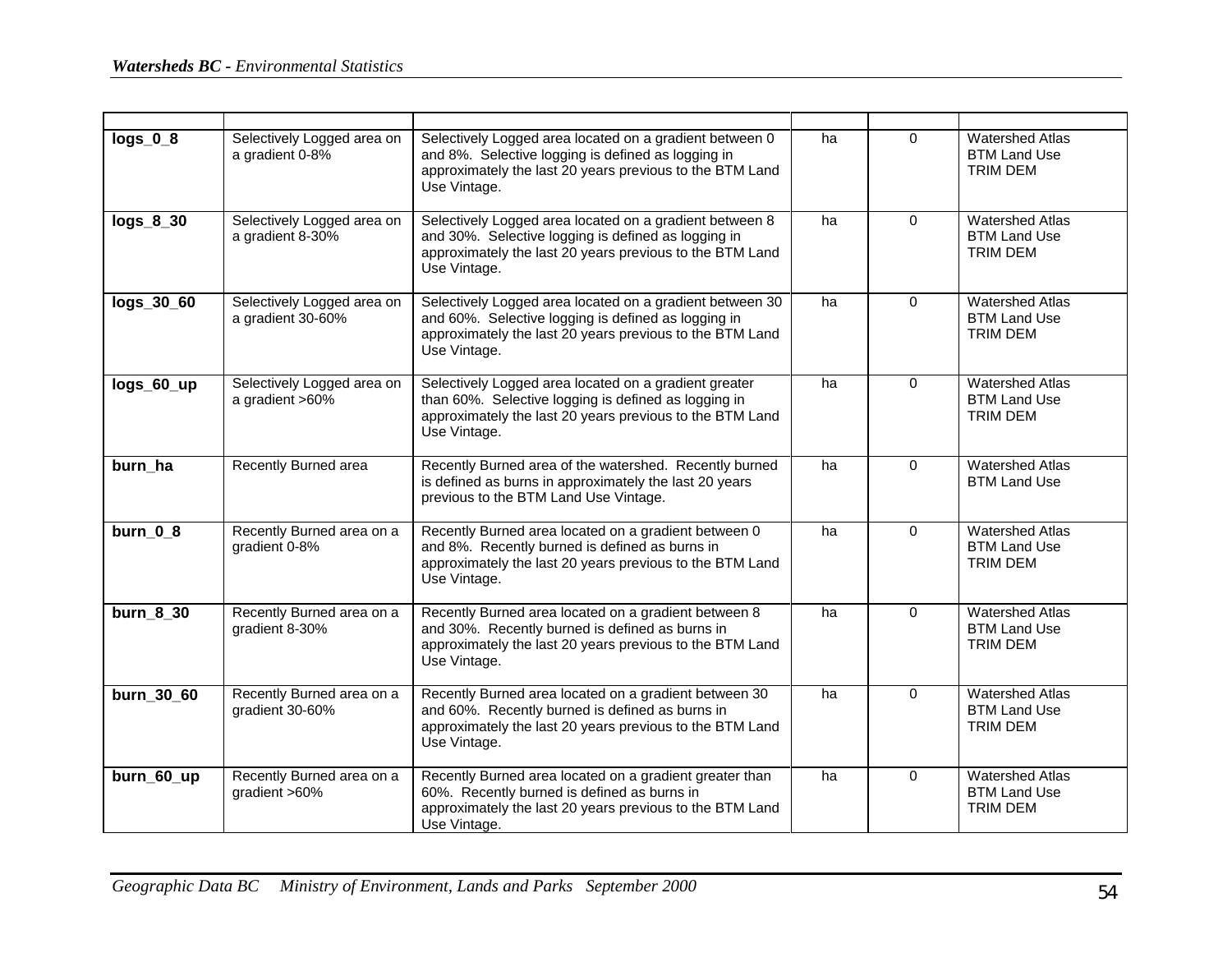| forl ha    | Total forest land area                         | Total forest land area of the watershed. Includes Old<br>Forest (>140 yrs); Young Forest (<140 yrs); Recently<br>Logged; Selectively Logged and Recently Burned.                            | ha | O        | <b>Watershed Atlas</b><br><b>BTM Land Use</b>                    |
|------------|------------------------------------------------|---------------------------------------------------------------------------------------------------------------------------------------------------------------------------------------------|----|----------|------------------------------------------------------------------|
| forl 0 8   | Total forest land area on a<br>gradient 0-8%   | Total forest land area located on a gradient between 0<br>and 8%. Includes Old Forest (>140 yrs); Young Forest<br>(<140 yrs); Recently Logged; Selectively Logged and<br>Recently Burned.   | ha | $\Omega$ | <b>Watershed Atlas</b><br><b>BTM Land Use</b><br>TRIM DEM        |
| forl 8 30  | Total forest land area on a<br>gradient 8-30%  | Total forest land area located on a gradient between 8<br>and 30%. Includes Old Forest (>140 yrs); Young Forest<br>(<140 yrs); Recently Logged; Selectively Logged and<br>Recently Burned.  | ha | $\Omega$ | <b>Watershed Atlas</b><br><b>BTM Land Use</b><br>TRIM DEM        |
| forl 30 60 | Total forest land area on a<br>gradient 30-60% | Total forest land area located on a gradient between 30<br>and 60%. Includes Old Forest (>140 yrs); Young Forest<br>(<140 yrs); Recently Logged; Selectively Logged and<br>Recently Burned. | ha | $\Omega$ | <b>Watershed Atlas</b><br><b>BTM Land Use</b><br>TRIM DEM        |
| forl_60_up | Total forest land area on a<br>gradient >60%   | Total forest land area located on a gradient greater than<br>60%. Includes Old Forest (>140 yrs); Young Forest (<140<br>yrs); Recently Logged; Selectively Logged and Recently<br>Burned.   | ha | $\Omega$ | <b>Watershed Atlas</b><br><b>BTM Land Use</b><br><b>TRIM DEM</b> |

#### Density Attributes for Forest Land Use

| <b>Attribute</b><br>Label | <b>Attribute Name</b>                | <b>Description</b>                                                                                                                                                                                                                                    | <b>Units</b> | <b>Decimals</b> | <b>Coverages Used</b>                                     |
|---------------------------|--------------------------------------|-------------------------------------------------------------------------------------------------------------------------------------------------------------------------------------------------------------------------------------------------------|--------------|-----------------|-----------------------------------------------------------|
| logged_p                  | % Total logged area                  | Percentage of watershed land area logged or selectively<br>logged in approximately the last 20 years. This<br>percentage is derived by dividing the total logged area by<br>the land area of the watershed.                                           | $\%$         |                 | <b>Watershed Atlas</b><br><b>BTM Land Use</b>             |
| log_lo_p                  | % Logged area at <300 m<br>elevation | Percentage of land area logged and selectively logged in<br>approximately the last 20 years under 300 metres<br>elevation. This percentage is derived by dividing the<br>logged area under 300 metres elevation by the land area<br>of the watershed. | $\%$         |                 | <b>Watershed Atlas</b><br><b>BTM Land Use</b><br>TRIM DEM |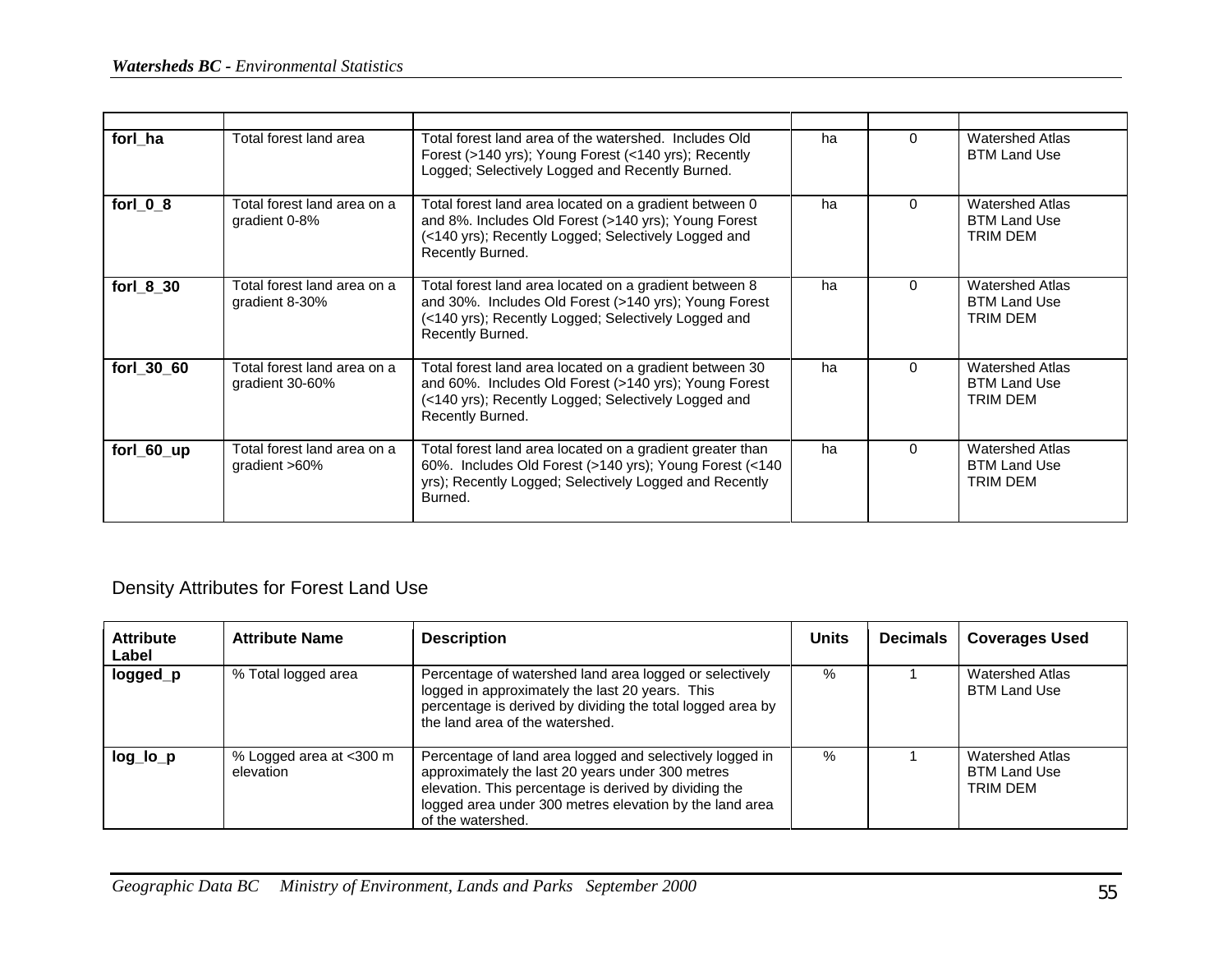| $log_m_p$    | % Logged area at 300-800<br>m elevation  | Percentage of land area logged and selectively logged in<br>approximately the last 20 years between 300 and 800<br>metres elevation. This percentage is derived by dividing<br>the logged area between 300 and 800 metres elevation by<br>the land area of the watershed. | $\%$          | 1            | <b>Watershed Atlas</b><br><b>BTM Land Use</b><br><b>TRIM DEM</b> |
|--------------|------------------------------------------|---------------------------------------------------------------------------------------------------------------------------------------------------------------------------------------------------------------------------------------------------------------------------|---------------|--------------|------------------------------------------------------------------|
| log_hi_p     | % Logged area at >800 m<br>elevation     | Percentage of land area logged and selectively logged in<br>approximately the last 20 years over 800 metres<br>elevation. This percentage is derived by dividing the<br>logged area over 800 metres elevation by the land area of<br>the watershed.                       | $\%$          | $\mathbf{1}$ | <b>Watershed Atlas</b><br><b>BTM Land Use</b><br><b>TRIM DEM</b> |
| $log_50_p$   | % Logged area on a<br>gradient >50%      | Percentage of logged and selectively logged area on a<br>gradient greater than 50%. This percentage is derived by<br>dividing the logged area on a gradient greater than 50%<br>by the land area of the watershed.                                                        | $\%$          | $\mathbf{1}$ | <b>Watershed Atlas</b><br><b>BTM Land Use</b><br><b>TRIM DEM</b> |
| $log_60_p$   | % Logged area on a<br>gradient >60%      | Percentage of logged and selectively logged area on a<br>gradient greater than 60%. This percentage is derived by<br>dividing the logged area on a gradient greater than 60%<br>by the land area of the watershed.                                                        | $\frac{9}{6}$ | $\mathbf{1}$ | <b>Watershed Atlas</b><br><b>BTM Land Use</b><br><b>TRIM DEM</b> |
| $log_2 70_p$ | % Logged area on a<br>gradient >70%      | Percentage of logged and selectively logged area on a<br>gradient greater than 70%. This percentage is derived by<br>dividing the logged area on a gradient greater than 70%<br>by the land area of the watershed.                                                        | $\frac{9}{6}$ | $\mathbf{1}$ | <b>Watershed Atlas</b><br><b>BTM Land Use</b><br><b>TRIM DEM</b> |
| $fo_p$       | % Old Forest area                        | Percentage of Old Forest (>140 yrs) land area of the<br>watershed. This percentage is derived by dividing the old<br>forest area by the land area of the watershed.                                                                                                       | $\frac{9}{6}$ | $\mathbf{1}$ | <b>Watershed Atlas</b><br><b>BTM Land Use</b>                    |
| $fo_0_8_p$   | % Old Forest area on a<br>gradient 0-8%  | Percentage of Old Forest (>140 yrs) land area located on<br>a gradient between 0 and 8%. This percentage is derived<br>by dividing the old forest area on a gradient between 0<br>and 8% by the total old forest land area of the watershed.                              | $\%$          | $\mathbf{1}$ | <b>Watershed Atlas</b><br><b>BTM Land Use</b><br><b>TRIM DEM</b> |
| fo_8_30_p    | % Old Forest area on a<br>gradient 8-30% | Percentage of Old Forest (>140 yrs) land area located on<br>a gradient between 8 and 30%. This percentage is<br>derived by dividing the old forest area on a gradient<br>between 8 and 30% by the total old forest land area of the<br>watershed.                         | $\%$          | $\mathbf{1}$ | <b>Watershed Atlas</b><br><b>BTM Land Use</b><br><b>TRIM DEM</b> |
| fo $3060p$   | % Old Forest area on a                   | Percentage of Old Forest (>140 yrs) land area located on                                                                                                                                                                                                                  | $\%$          | $\mathbf{1}$ | <b>Watershed Atlas</b>                                           |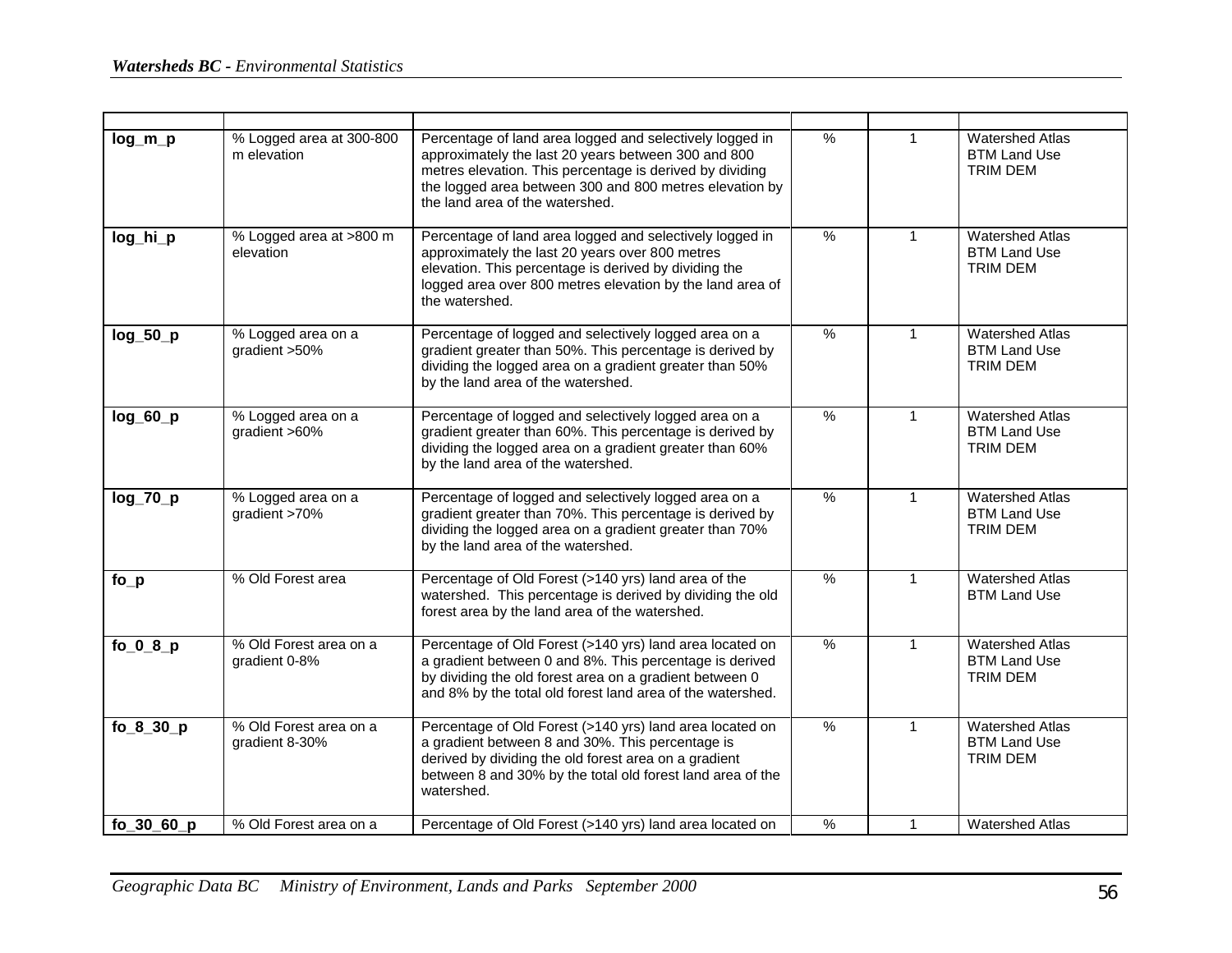|               | gradient 30-60%                             | a gradient between 30 and 60%. This percentage is<br>derived by dividing the old forest area on a gradient<br>between 30 and 60% by the total old forest land area of<br>the watershed.                                                                                            |               |              | <b>BTM Land Use</b><br>TRIM DEM                                  |
|---------------|---------------------------------------------|------------------------------------------------------------------------------------------------------------------------------------------------------------------------------------------------------------------------------------------------------------------------------------|---------------|--------------|------------------------------------------------------------------|
| $fo_60$ _up_p | % Old Forest area on a<br>gradient >60%     | Percentage of Old Forest (>140 yrs) land area located on<br>a gradient greater than 60%. This percentage is derived<br>by dividing the old forest area on a gradient greater than<br>60% by the total old forest land area of the watershed.                                       | $\%$          | $\mathbf{1}$ | <b>Watershed Atlas</b><br><b>BTM Land Use</b><br>TRIM DEM        |
| $fy_p$        | % Young Forest area                         | Percentage of Young Forest (<140 yrs) land area of a<br>watershed. This percentage is derived by dividing the<br>young forest area by the land area of the watershed.                                                                                                              | $\frac{9}{6}$ | $\mathbf{1}$ | <b>Watershed Atlas</b><br><b>BTM Land Use</b>                    |
| $fy_0_8_p$    | % Young Forest area on a<br>gradient 0-8%   | Percentage of Young Forest (<140 yrs) land area located<br>on a gradient between 0 and 8%. This percentage is<br>derived by dividing the young forest area on a gradient<br>between 0 and 8% by the total young forest land area of<br>the watershed.                              | $\%$          | $\mathbf{1}$ | <b>Watershed Atlas</b><br><b>BTM Land Use</b><br><b>TRIM DEM</b> |
| fy_8_30_p     | % Young Forest area on a<br>gradient 8-30%  | Percentage of Young Forest (<140 yrs) land area located<br>on a gradient between 8 and 30%. This percentage is<br>derived by dividing the young forest area on a gradient<br>between 8 and 30% by the total young forest land area of<br>the watershed.                            | $\%$          | $\mathbf{1}$ | <b>Watershed Atlas</b><br><b>BTM Land Use</b><br><b>TRIM DEM</b> |
| fy_30_60_p    | % Young Forest area on a<br>gradient 30-60% | Percentage of Young Forest (<140 yrs) land area located<br>on a gradient between 30 and 60%. This percentage is<br>derived by dividing the young forest area on a gradient<br>between 30 and 60% by the total young forest land area<br>of the watershed.                          | $\frac{0}{0}$ | $\mathbf{1}$ | <b>Watershed Atlas</b><br><b>BTM Land Use</b><br><b>TRIM DEM</b> |
| $fy_60_\mu p$ | % Young Forest area on a<br>gradient >60%   | Percentage of Young Forest (<140 yrs) land area located<br>on a gradient greater than 60%. This percentage is<br>derived by dividing the young forest area on a gradient<br>greater than 60% by the total young forest land area of<br>the watershed.                              | $\frac{0}{0}$ | $\mathbf{1}$ | <b>Watershed Atlas</b><br><b>BTM Land Use</b><br>TRIM DEM        |
| $log_p$       | % Recently Logged area                      | Percentage of Recently Logged area of the watershed.<br>Recently logged is defined as logging in approximately the<br>last 20 years previous to the BTM Land Use Vintage.<br>This percentage is derived by dividing the recently logged<br>area by the land area of the watershed. | $\frac{9}{6}$ | $\mathbf{1}$ | <b>Watershed Atlas</b><br><b>BTM Land Use</b>                    |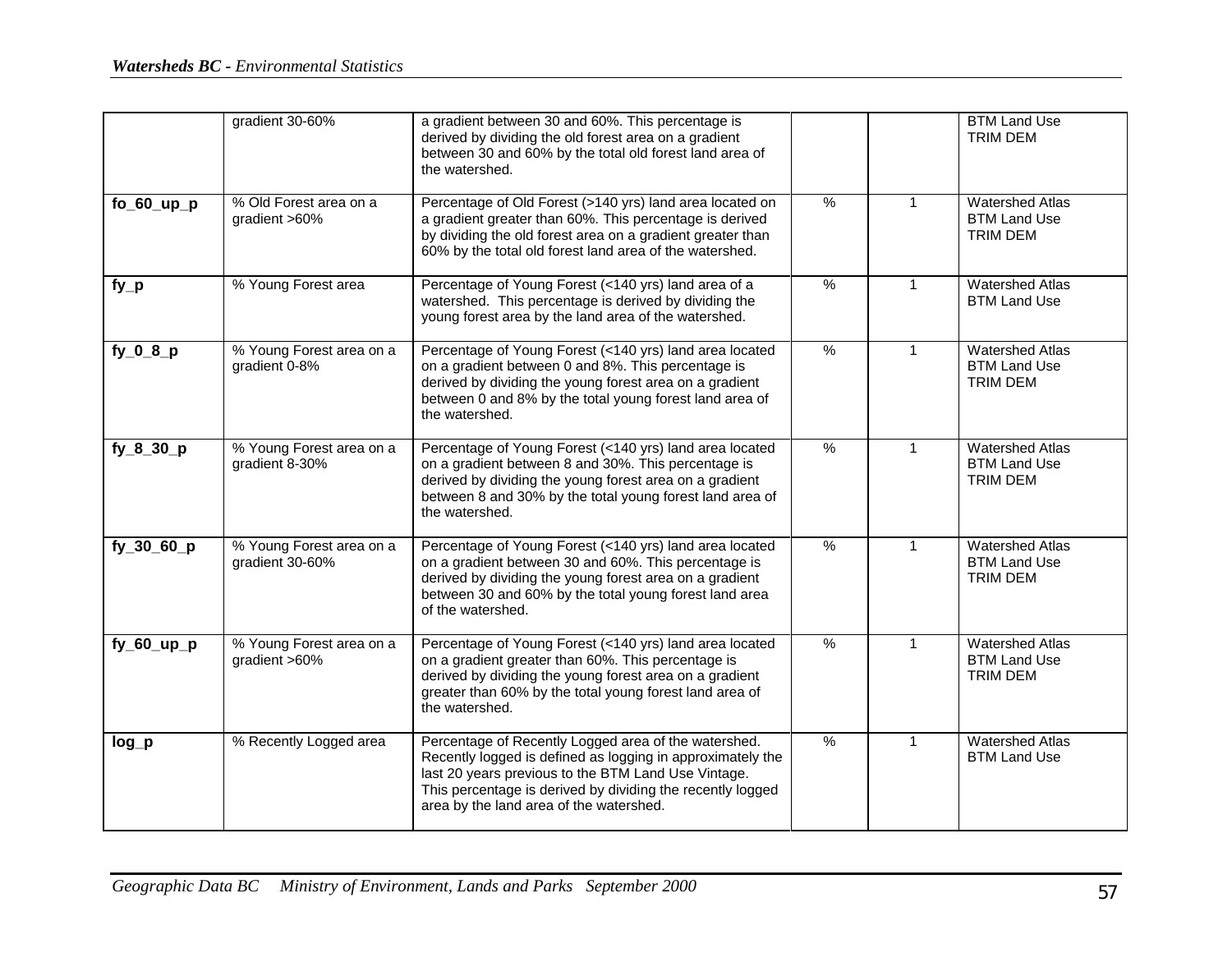| $log_0$ $B$ | % Recently Logged area<br>on a gradient 0-8%    | Percentage of Recently Logged area located on a<br>gradient between 0 and 8%. Recently logged is defined as<br>logging in approximately the last 20 years previous to the<br>BTM Land Use Vintage. This percentage is derived by<br>dividing the recently logged area on a gradient between 0<br>and 8% by the total recently logged area of the<br>watershed.     | $\frac{9}{6}$ | $\mathbf{1}$ | <b>Watershed Atlas</b><br><b>BTM Land Use</b><br><b>TRIM DEM</b> |
|-------------|-------------------------------------------------|--------------------------------------------------------------------------------------------------------------------------------------------------------------------------------------------------------------------------------------------------------------------------------------------------------------------------------------------------------------------|---------------|--------------|------------------------------------------------------------------|
| $log_8 30p$ | % Recently Logged area<br>on a gradient 8-30%   | Percentage of Recently Logged area located on a<br>gradient between 8 and 30%. Recently logged is defined<br>as logging in approximately the last 20 years previous to<br>the BTM Land Use Vintage. This percentage is derived<br>by dividing the recently logged area on a gradient<br>between 8 and 30% by the total recently logged area of<br>the watershed.   | $\%$          | $\mathbf{1}$ | <b>Watershed Atlas</b><br><b>BTM Land Use</b><br><b>TRIM DEM</b> |
| log_30_60p  | % Recently Logged area<br>on a gradient 30-60%  | Percentage of Recently Logged area located on a<br>gradient between 30 and 60%. Recently logged is defined<br>as logging in approximately the last 20 years previous to<br>the BTM Land Use Vintage. This percentage is derived<br>by dividing the recently logged area on a gradient<br>between 30 and 60% by the total recently logged area of<br>the watershed. | $\%$          | $\mathbf{1}$ | <b>Watershed Atlas</b><br><b>BTM Land Use</b><br><b>TRIM DEM</b> |
| log_60_upp  | % Recently Logged area<br>on a gradient >60%    | Percentage of Recently Logged area located on a<br>gradient greater than 60%. Recently logged is defined as<br>logging in approximately the last 20 years previous to the<br>BTM Land Use Vintage. This percentage is derived by<br>dividing the recently logged area on a gradient greater<br>than 60% by the total recently logged area of the<br>watershed.     | $\%$          | $\mathbf{1}$ | <b>Watershed Atlas</b><br><b>BTM Land Use</b><br><b>TRIM DEM</b> |
| logs_p      | % Selectively Logged area                       | Percentage of Selectively Logged area of the watershed.<br>Selectively logged is defined as logging in approximately<br>the last 20 years previous to the BTM Land Use Vintage.<br>This percentage is derived by dividing the selectively<br>logged area by the land area of the watershed.                                                                        | %             | $\mathbf{1}$ | <b>Watershed Atlas</b><br><b>BTM Land Use</b>                    |
| logs0_8p    | % Selectively Logged area<br>on a gradient 0-8% | Percentage of Selectively Logged area located on a<br>gradient between 0 and 8%. Selectively logged is defined<br>as logging in approximately the last 20 years previous to<br>the BTM Land Use Vintage. This percentage is derived<br>by dividing the selectively logged area on a gradient<br>between 0 and 8% by the total selectively logged area of           | $\%$          | $\mathbf{1}$ | <b>Watershed Atlas</b><br><b>BTM Land Use</b><br><b>TRIM DEM</b> |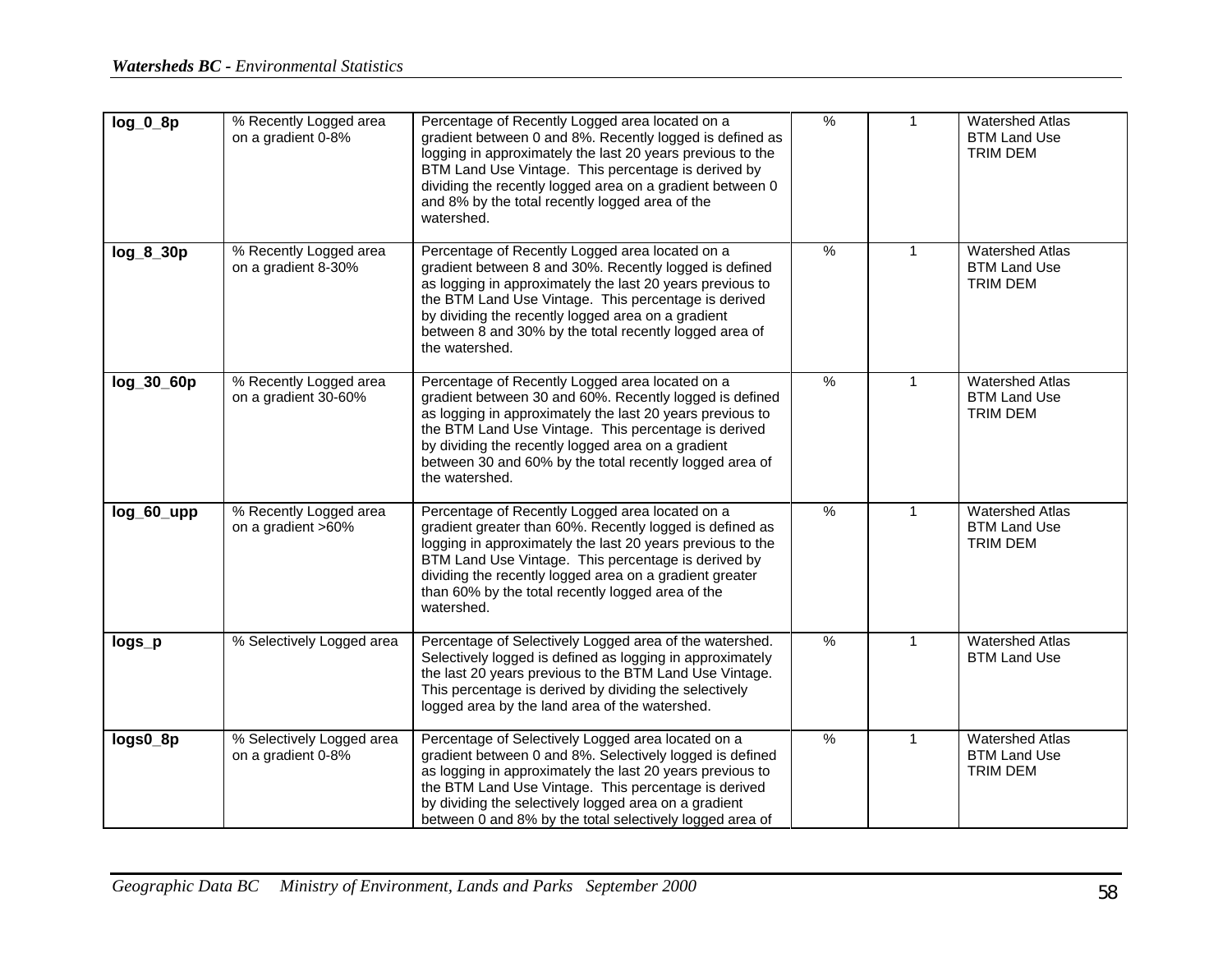|            |                                                   | the watershed.                                                                                                                                                                                                                                                                                                                                                                 |               |              |                                                                  |
|------------|---------------------------------------------------|--------------------------------------------------------------------------------------------------------------------------------------------------------------------------------------------------------------------------------------------------------------------------------------------------------------------------------------------------------------------------------|---------------|--------------|------------------------------------------------------------------|
| logs8_30p  | % Selectively Logged area<br>on a gradient 8-30%  | Percentage of Selectively Logged area located on a<br>gradient between 8 and 30%. Selectively logged is<br>defined as logging in approximately the last 20 years<br>previous to the BTM Land Use Vintage. This percentage<br>is derived by dividing the selectively logged area on a<br>gradient between 8 and 30% by the total selectively<br>logged area of the watershed.   | $\%$          | $\mathbf 1$  | <b>Watershed Atlas</b><br><b>BTM Land Use</b><br><b>TRIM DEM</b> |
| logs30_60p | % Selectively Logged area<br>on a gradient 30-60% | Percentage of Selectively Logged area located on a<br>gradient between 30 and 60%. Selectively logged is<br>defined as logging in approximately the last 20 years<br>previous to the BTM Land Use Vintage. This percentage<br>is derived by dividing the selectively logged area on a<br>gradient between 30 and 60% by the total selectively<br>logged area of the watershed. | %             | $\mathbf{1}$ | <b>Watershed Atlas</b><br><b>BTM Land Use</b><br><b>TRIM DEM</b> |
| logs60_upp | % Selectively Logged area<br>on a gradient >60%   | Percentage of Selectively Logged area located on a<br>gradient greater than 60%. Selectively logged is defined<br>as logging in approximately the last 20 years previous to<br>the BTM Land Use Vintage. This percentage is derived<br>by dividing the selectively logged area on a gradient<br>greater than 60% by the total selectively logged area of<br>the watershed.     | $\frac{0}{6}$ | $\mathbf{1}$ | <b>Watershed Atlas</b><br><b>BTM Land Use</b><br><b>TRIM DEM</b> |
| burn_p     | % Recently Burned area                            | Percentage of Recently Burned area of the watershed.<br>Recently burned is defined as burns in approximately the<br>last 20 years previous to the BTM Land Use Vintage.<br>This percentage is derived by dividing the recently burned<br>area by the land area of the watershed.                                                                                               | %             | $\mathbf{1}$ | <b>Watershed Atlas</b><br><b>BTM Land Use</b>                    |
| burn0_8p   | % Recently Burned area on<br>a gradient 0-8%      | Percentage of Recently Burned area located on a gradient<br>between 0 and 8%. Recently Burned is defined as burns<br>in approximately the last 20 years previous to the BTM<br>Land Use Vintage. This percentage is derived by dividing<br>the recently burned area on a gradient between 0 and 8%<br>by the total recently burned area of the watershed.                      | $\%$          | $\mathbf{1}$ | <b>Watershed Atlas</b><br><b>BTM Land Use</b><br><b>TRIM DEM</b> |
| burn8_30p  | % Recently Burned area on<br>a gradients 8-30%    | Percentage of Recently Burned area located on a gradient<br>between 8 and 30%. Recently Burned is defined as burns<br>in approximately the last 20 years previous to the BTM<br>Land Use Vintage. This percentage is derived by dividing<br>the recently burned area on a gradient between 8 and                                                                               | %             | $\mathbf{1}$ | <b>Watershed Atlas</b><br><b>BTM Land Use</b><br><b>TRIM DEM</b> |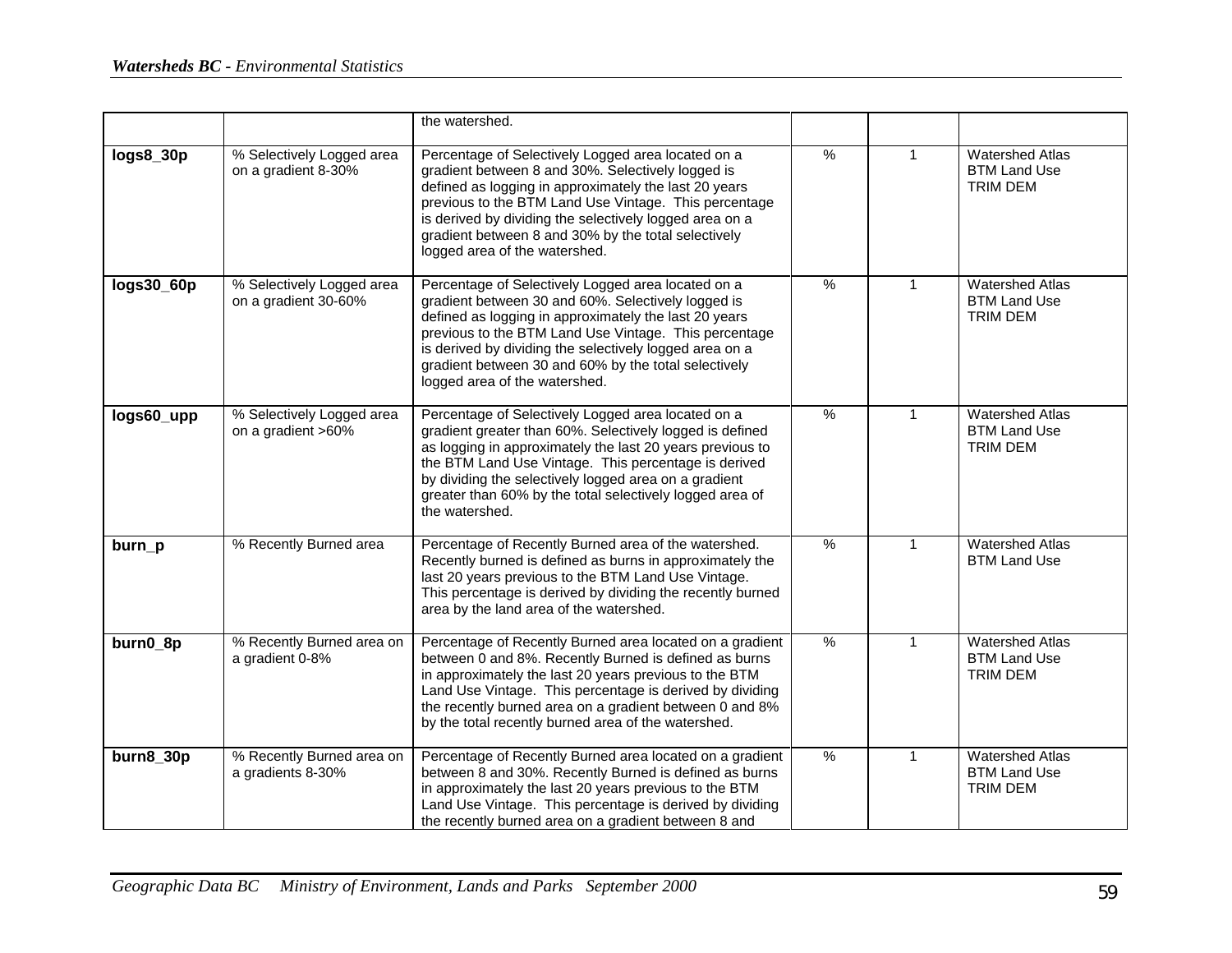|            |                                                  | 30% by the total recently burned area of the watershed.                                                                                                                                                                                                                                                                                                             |               |              |                                                                  |
|------------|--------------------------------------------------|---------------------------------------------------------------------------------------------------------------------------------------------------------------------------------------------------------------------------------------------------------------------------------------------------------------------------------------------------------------------|---------------|--------------|------------------------------------------------------------------|
| burn30_60p | % Recently Burned area on<br>a gradient 30-60%   | Percentage of Recently Burned area located on a gradient<br>between 30 and 60%. Recently Burned is defined as<br>burns in approximately the last 20 years previous to the<br>BTM Land Use Vintage. This percentage is derived by<br>dividing the recently burned area on a gradient between<br>30 and 60% by the total recently burned area of the<br>watershed.    | $\frac{9}{6}$ | $\mathbf{1}$ | <b>Watershed Atlas</b><br><b>BTM Land Use</b><br><b>TRIM DEM</b> |
| burn60_upp | % Recently Burned area on<br>a gradient >60%     | Percentage of Recently Burned area located on a gradient<br>greater than 60%. Recently Burned is defined as burns in<br>approximately the last 20 years previous to the BTM Land<br>Use Vintage. This percentage is derived by dividing the<br>recently burned area on a gradient greater than 60% by<br>the total recently burned area of the watershed.           | $\%$          | 1            | <b>Watershed Atlas</b><br><b>BTM Land Use</b><br><b>TRIM DEM</b> |
| forl_p     | % Total forest land area                         | Percentage of Total forest land area of the watershed.<br>Includes Old Forest (>140 yrs); Young Forest (<140 yrs);<br>Recently Logged; Selectively Logged and Recently<br>Burned. This percentage is derived by dividing the total<br>forest land area by the total land area of the watershed.                                                                     | %             | $\mathbf{1}$ | <b>Watershed Atlas</b><br><b>BTM Land Use</b>                    |
| forl0_8p   | % Total forest land area on<br>a gradient 0-8%   | Percentage of Total forest land area located on a gradient<br>between 0 and 8%. Includes Old Forest (>140 yrs);<br>Young Forest (<140 yrs); Recently Logged; Selectively<br>Logged and Recently Burned. This percentage is derived<br>by dividing the total forest land area on a gradient<br>between 0 and 8% by the total forest land area of the<br>watershed.   | $\frac{9}{6}$ | $\mathbf{1}$ | <b>Watershed Atlas</b><br><b>BTM Land Use</b><br><b>TRIM DEM</b> |
| forl8_30p  | % Total forest land area on<br>a gradient 8-30%  | Percentage of Total forest land area located on a gradient<br>between 8 and 30%. Includes Old Forest (>140 yrs);<br>Young Forest (<140 yrs); Recently Logged; Selectively<br>Logged and Recently Burned. This percentage is derived<br>by dividing the total forest land area on a gradient<br>between 8 and 30% by the total forest land area of the<br>watershed. | $\frac{0}{6}$ | $\mathbf{1}$ | <b>Watershed Atlas</b><br><b>BTM Land Use</b><br><b>TRIM DEM</b> |
| forl30_60p | % Total forest land area on<br>a gradient 30-60% | Percentage of Total forest land area located on a gradient<br>between 30 and 60%. Includes Old Forest (>140 yrs);<br>Young Forest (<140 yrs); Recently Logged; Selectively<br>Logged and Recently Burned. This percentage is derived<br>by dividing the total forest land area on a gradient                                                                        | %             | $\mathbf{1}$ | <b>Watershed Atlas</b><br><b>BTM Land Use</b><br><b>TRIM DEM</b> |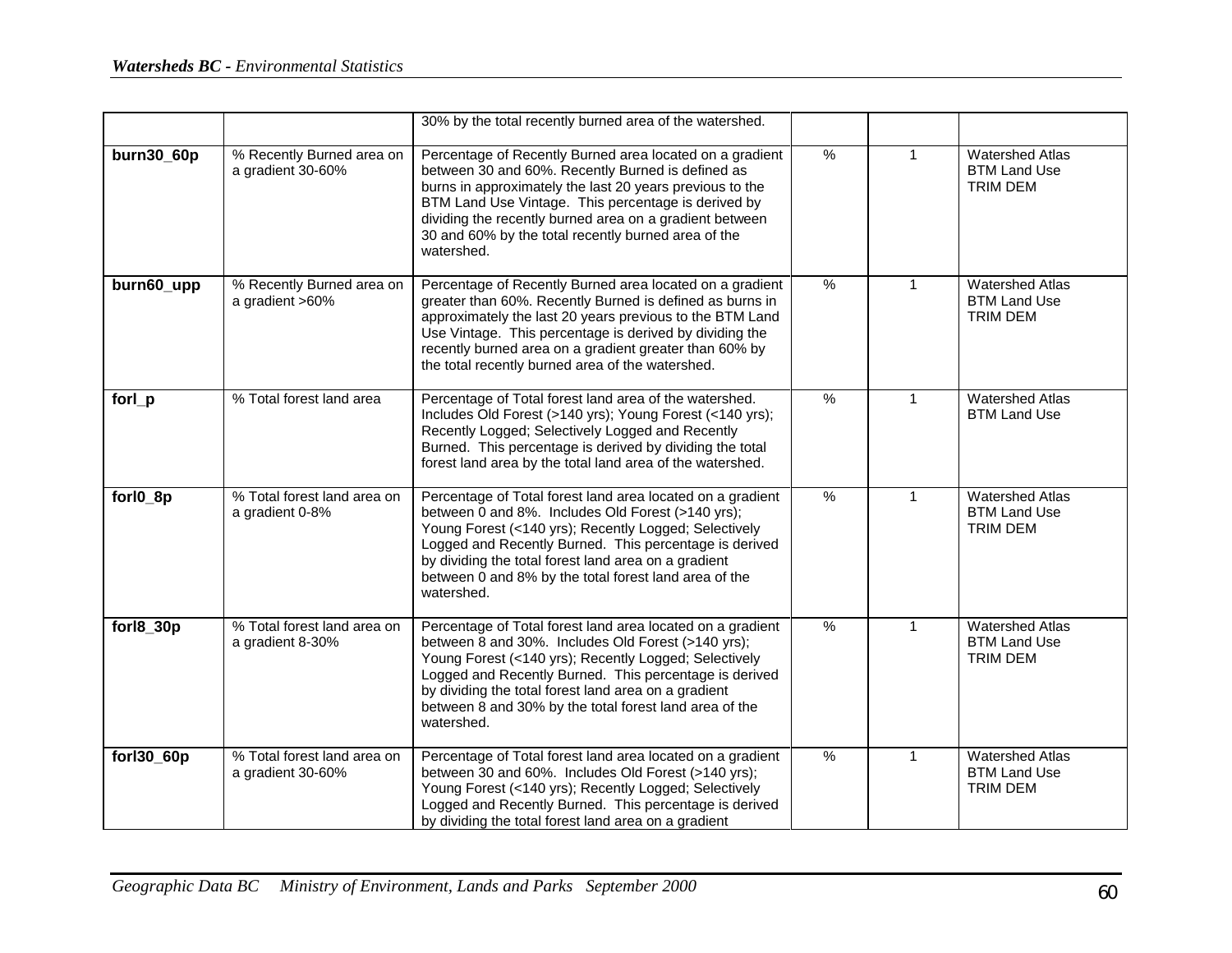|            |                                                | between 30 and 60% by the total forest land area of the<br>watershed.                                                                                                                                                                                                                                                                                          |   |                                                                  |
|------------|------------------------------------------------|----------------------------------------------------------------------------------------------------------------------------------------------------------------------------------------------------------------------------------------------------------------------------------------------------------------------------------------------------------------|---|------------------------------------------------------------------|
| forl60_upp | % Total forest land area on<br>a gradient >60% | Percentage of Total forest land area located on a gradient<br>greater than 60%. Includes Old Forest (>140 yrs); Young<br>Forest (<140 yrs); Recently Logged; Selectively Logged<br>and Recently Burned. This percentage is derived by<br>dividing the total forest land area on a gradient greater<br>than 60% by the total forest land area of the watershed. | % | <b>Watershed Atlas</b><br><b>BTM Land Use</b><br><b>TRIM DEM</b> |

#### *Non-Forest Land Use*

Absolute Attributes for Non-Forest Land Use

| <b>Attribute</b><br>Label | <b>Attribute Name</b>              | <b>Description</b>                                                | <b>Units</b> | <b>Decimals</b> | <b>Coverages Used</b>                                                     |
|---------------------------|------------------------------------|-------------------------------------------------------------------|--------------|-----------------|---------------------------------------------------------------------------|
| comm_ws_ha                | <b>Community Watershed</b><br>area | Community Watershed area in the watershed.                        | ha           | 0               | <b>Watershed Atlas</b><br>MELP's ftp site:<br><b>Community Watersheds</b> |
| crown ha                  | Crown area                         | Crown area of the watershed.                                      | ha           | 0               | <b>Watershed Atlas</b><br><b>CDMS</b>                                     |
| private_ha                | Private area                       | Private area of the watershed.                                    | ha           | $\Omega$        | <b>Watershed Atlas</b><br><b>CDMS</b>                                     |
| urb_ha                    | Urban area                         | Urban land area of the watershed.                                 | ha           | $\Omega$        | <b>Watershed Atlas</b><br><b>BTM Land Use</b>                             |
| agmx_ha                   | Agricultural/Residential<br>area   | Mixed Agricultural and Residential land area of the<br>watershed. | ha           | $\Omega$        | <b>Watershed Atlas</b><br><b>BTM Land Use</b>                             |
| agra_ha                   | Agricultural area                  | Agricultural land area of the watershed.                          | ha           | $\Omega$        | <b>Watershed Atlas</b><br><b>BTM Land Use</b>                             |
| rang_ha                   | Rangeland area                     | Rangeland area of the watershed.                                  | ha           | 0               | <b>Watershed Atlas</b>                                                    |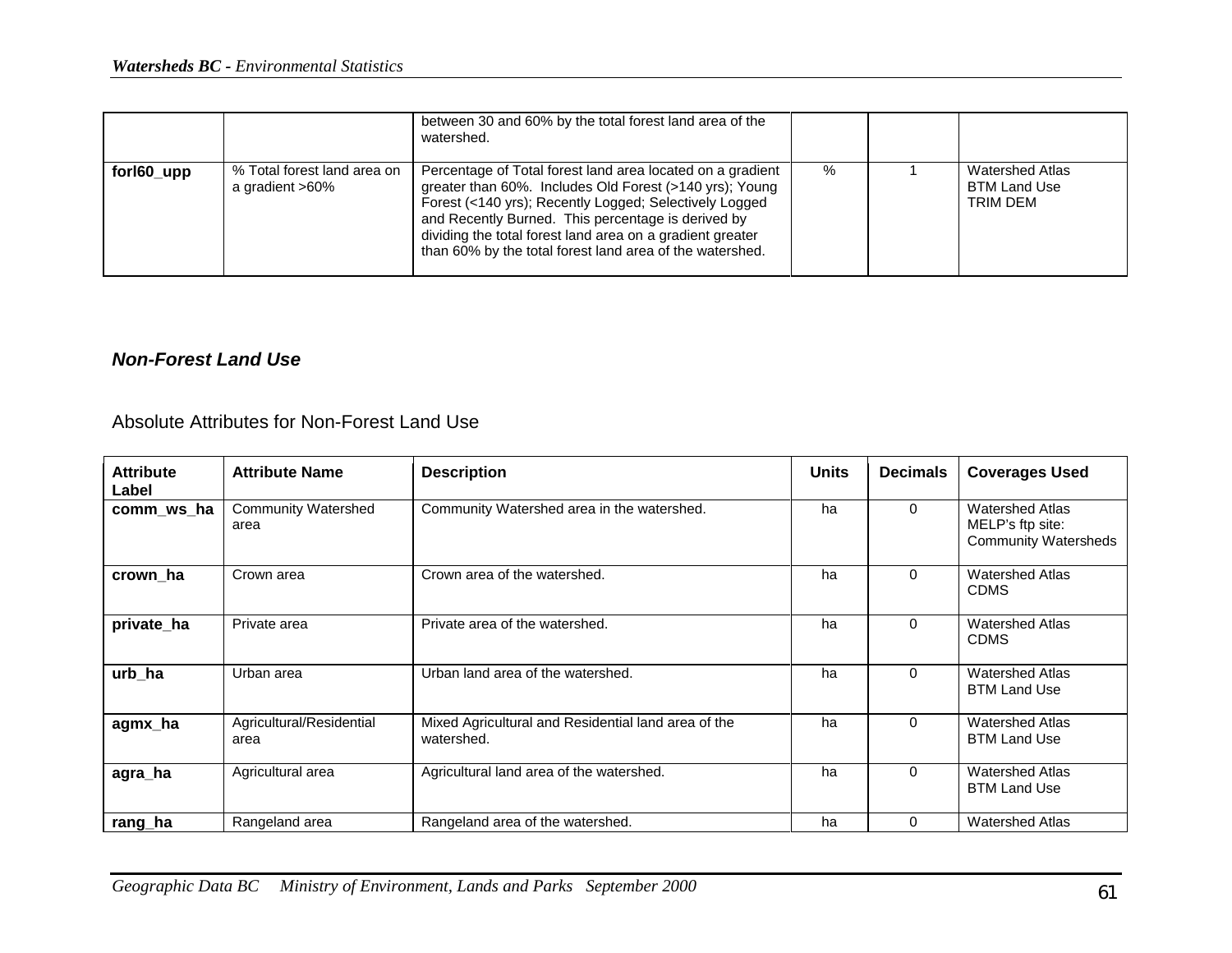|            |                                         |                                                                                                   |         |          | <b>BTM Land Use</b>                           |
|------------|-----------------------------------------|---------------------------------------------------------------------------------------------------|---------|----------|-----------------------------------------------|
| wet ha     | Wetland area                            | Wetland area of the watershed.                                                                    | ha      | $\Omega$ | <b>Watershed Atlas</b><br><b>BTM Land Use</b> |
| shrb_ha    | Shrub Growth area                       | Shrub Growth area of the watershed.                                                               | ha      | $\Omega$ | <b>Watershed Atlas</b><br><b>BTM Land Use</b> |
| bare_ha    | Barren Surface area                     | Barren Surface area of the watershed.                                                             | ha      | $\Omega$ | <b>Watershed Atlas</b><br><b>BTM Land Use</b> |
| ava_ha     | Avalanche Chute area                    | Avalanche Chute area of the watershed.                                                            | ha      | $\Omega$ | <b>Watershed Atlas</b><br><b>BTM Land Use</b> |
| alp_ha     | Alpine area                             | Alpine land area of the watershed.                                                                | ha      | $\Omega$ | <b>Watershed Atlas</b><br><b>BTM Land Use</b> |
| ice ha     | <b>Glacier and Snow Covered</b><br>area | Glacier and Snow Covered land area of the watershed                                               | ha      | $\Omega$ | <b>Watershed Atlas</b><br><b>BTM Land Use</b> |
| est ha     | Estuaries area                          | Estuaries area of the watershed.                                                                  | ha      | $\Omega$ | <b>Watershed Atlas</b><br><b>BTM Land Use</b> |
| wfre_ha    | Fresh Water area                        | Fresh Water area of the watershed. Fresh water includes<br>waterbodies greater than >25 hectares. | ha      | $\Omega$ | <b>Watershed Atlas</b><br><b>BTM Land Use</b> |
| wsal ha    | Salt Water area                         | Salt Water area of the watershed.                                                                 | ha      | $\Omega$ | <b>Watershed Atlas</b><br><b>BTM Land Use</b> |
| rec ha     | Recreational area                       | Recreational land area of the watershed.                                                          | ha      | $\Omega$ | Watershed Atlas<br><b>BTM Land Use</b>        |
| mine_ha    | Mining area                             | Mining area of the watershed.                                                                     | ha      | $\Omega$ | <b>Watershed Atlas</b><br><b>BTM Land Use</b> |
| mine_count | # Mines                                 | Number of mines over 10 000 tons per annum production<br>in a watershed.                          | integer | $\Omega$ | <b>Watershed Atlas</b><br>MinFile             |

## Density Attributes for Non-Forest Land Use

| <b>Attribute</b><br>Attribute<br>Coverages Used<br><b>Name</b><br>Jnıts<br><b>Decimals</b><br><b>Description</b> |  |
|------------------------------------------------------------------------------------------------------------------|--|
|------------------------------------------------------------------------------------------------------------------|--|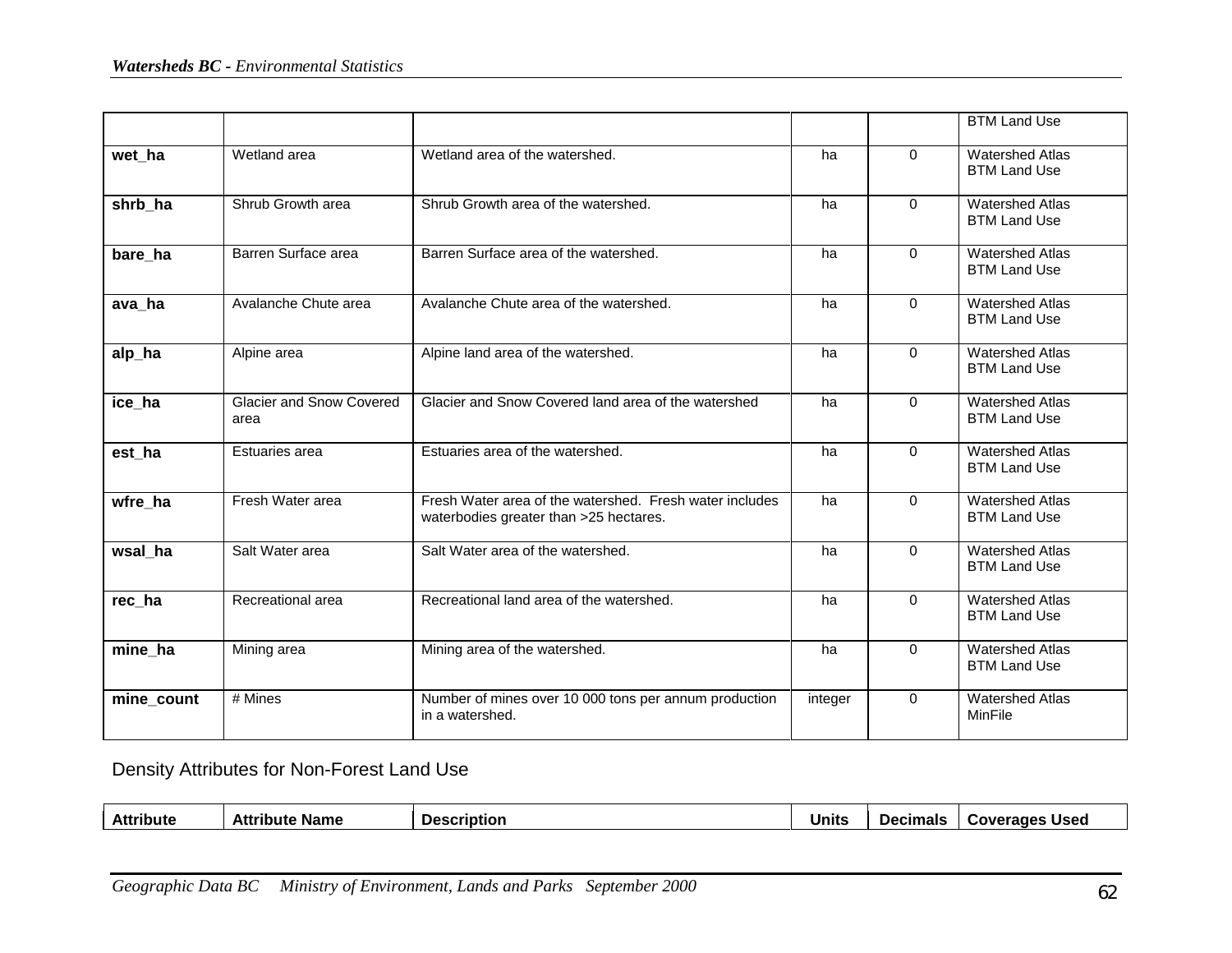| Label     |                                     |                                                                                                                                                                                                                                                 |               |              |                                                                           |
|-----------|-------------------------------------|-------------------------------------------------------------------------------------------------------------------------------------------------------------------------------------------------------------------------------------------------|---------------|--------------|---------------------------------------------------------------------------|
| comm_ws_p | % Community Watershed<br>area       | Percentage of the total watershed area that is in a<br>Community Watershed. This area includes surface water.<br>This percentage is derived by dividing the Community<br>Watershed area in the watershed by the total area of the<br>watershed. | $\frac{9}{6}$ | $\mathbf{1}$ | <b>Watershed Atlas</b><br>MELP's ftp site:<br><b>Community Watersheds</b> |
| crown_p   | % Crown land area                   | Percentage of Crown area in the watershed. This<br>percentage is derived by dividing the crown area by the<br>total area of the watershed.                                                                                                      | $\frac{0}{0}$ | $\mathbf{1}$ | <b>Watershed Atlas</b><br><b>CDMS</b><br><b>BTM Land Use</b>              |
| private_p | % Private land area                 | Percentage of Private area in the watershed. This<br>percentage is derived by dividing the private area by the<br>total area of the watershed.                                                                                                  | $\frac{9}{6}$ | $\mathbf{1}$ | <b>Watershed Atlas</b><br><b>CDMS</b><br><b>BTM Land Use</b>              |
| $urb$ $p$ | % Urban area                        | Percentage of Urban land area of the watershed. This<br>percentage is derived by dividing the urban land area by<br>the land area of the watershed.                                                                                             | $\%$          | $\mathbf{1}$ | <b>Watershed Atlas</b><br><b>BTM Land Use</b>                             |
| agmx_p    | % Agricultural/ Residential<br>area | Percentage of Mixed Agricultural and Residential land<br>area of the watershed. This percentage is derived by<br>dividing the mixed agricultural and residential land area by<br>the land area of the watershed.                                | $\%$          | $\mathbf{1}$ | <b>Watershed Atlas</b><br><b>BTM Land Use</b>                             |
| agra_p    | % Agricultural area                 | Percentage of Agricultural land area of the watershed.<br>This percentage is derived by dividing the agricultural land<br>area by the land area of the watershed.                                                                               | $\%$          | $\mathbf{1}$ | <b>Watershed Atlas</b><br><b>BTM Land Use</b>                             |
| rang $_p$ | % Rangeland area                    | Percentage of Rangeland area of the watershed. This<br>percentage is derived by dividing the rangeland area by<br>the land area of the watershed.                                                                                               | $\frac{0}{6}$ | $\mathbf{1}$ | <b>Watershed Atlas</b><br><b>BTM Land Use</b>                             |
| wet_p     | % Wetland area                      | Percentage of Wetland area of the watershed. This<br>percentage is derived by dividing the wetland area by the<br>land area of the watershed.                                                                                                   | $\frac{0}{0}$ | $\mathbf{1}$ | <b>Watershed Atlas</b><br><b>BTM Land Use</b>                             |
| shrb_p    | % Shrub Growth area                 | Percentage of Shrub Growth area of the watershed. This<br>percentage is derived by dividing the shrub growth area<br>by the land area of the watershed.                                                                                         | $\frac{9}{6}$ | $\mathbf{1}$ | Watershed Atlas<br><b>BTM Land Use</b>                                    |
| bare_p    | % Barren Surface area               | Percentage of Barren Surface area of the watershed.<br>This percentage is derived by dividing the barren surface<br>area by the land area of the watershed.                                                                                     | $\frac{9}{6}$ | $\mathbf{1}$ | <b>Watershed Atlas</b><br><b>BTM Land Use</b>                             |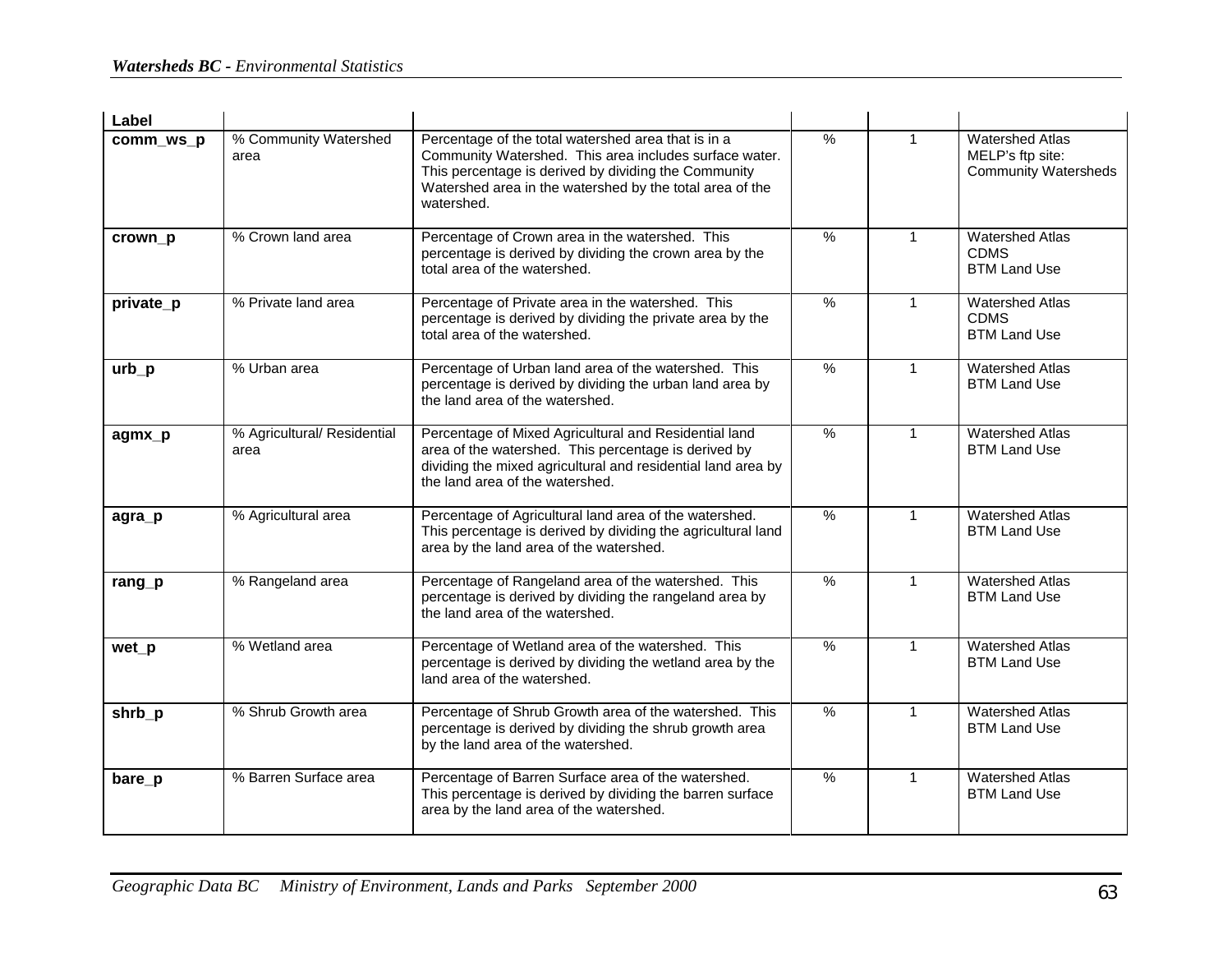| ava_p    | % Avalanche Chute area             | Percentage of Avalanche Chute area of the watershed.<br>This percentage is derived by dividing the avalanche<br>chute area by the land area of the watershed.                                                               | $\%$          |              | <b>Watershed Atlas</b><br><b>BTM Land Use</b> |
|----------|------------------------------------|-----------------------------------------------------------------------------------------------------------------------------------------------------------------------------------------------------------------------------|---------------|--------------|-----------------------------------------------|
| $alp_p$  | % Alpine area                      | Percentage of Alpine land area of the watershed. This<br>percentage is derived by dividing the alpine area by the<br>land area of the watershed.                                                                            | $\%$          | 1            | <b>Watershed Atlas</b><br><b>BTM Land Use</b> |
| ice_p    | % Glacier and Snow<br>Covered area | Percentage of Glacier and Snow Covered land area of the<br>watershed. This percentage is derived by dividing the<br>glacier and snow covered area by the land area of the<br>watershed.                                     | $\%$          | 1            | <b>Watershed Atlas</b><br><b>BTM Land Use</b> |
| est_p    | % Estuaries area                   | Percentage of Estuaries area of the watershed. This<br>percentage is derived by dividing the estuaries area by<br>the land area of the watershed.                                                                           | %             |              | <b>Watershed Atlas</b><br><b>BTM Land Use</b> |
| $wfre_p$ | % Fresh Water area                 | Percentage of Fresh Water area of the total watershed.<br>Fresh water includes waterbodies greater than >25<br>hectares. This percentage is derived by dividing the fresh<br>water area by the total area of the watershed. | $\frac{0}{0}$ |              | <b>Watershed Atlas</b><br><b>BTM Land Use</b> |
| wsal_p   | % Salt Water area                  | Percentage of Salt Water area of the watershed. This<br>percentage is derived by dividing the salt water area by<br>the total area of the watershed.                                                                        | $\%$          |              | <b>Watershed Atlas</b><br><b>BTM Land Use</b> |
| $rec_p$  | % Recreational area                | Percentage of Recreational land area of the watershed.<br>This percentage is derived by dividing the recreational<br>area by the land area of the watershed.                                                                | $\frac{9}{6}$ | 1            | <b>Watershed Atlas</b><br><b>BTM Land Use</b> |
| $mine_p$ | % Mining area                      | Percentage of Mining area of the watershed. This<br>percentage is derived by dividing the mining area by the<br>land area of the watershed.                                                                                 | $\%$          | $\mathbf{1}$ | <b>Watershed Atlas</b><br><b>BTM Land Use</b> |

# *Ecology*

## Absolute Attributes for Ecology

| Attribute<br><b>Attribute</b><br><b>Description</b><br>Units<br>Used<br>Name<br>Decimals<br>Coverages<br>лш |
|-------------------------------------------------------------------------------------------------------------|
|-------------------------------------------------------------------------------------------------------------|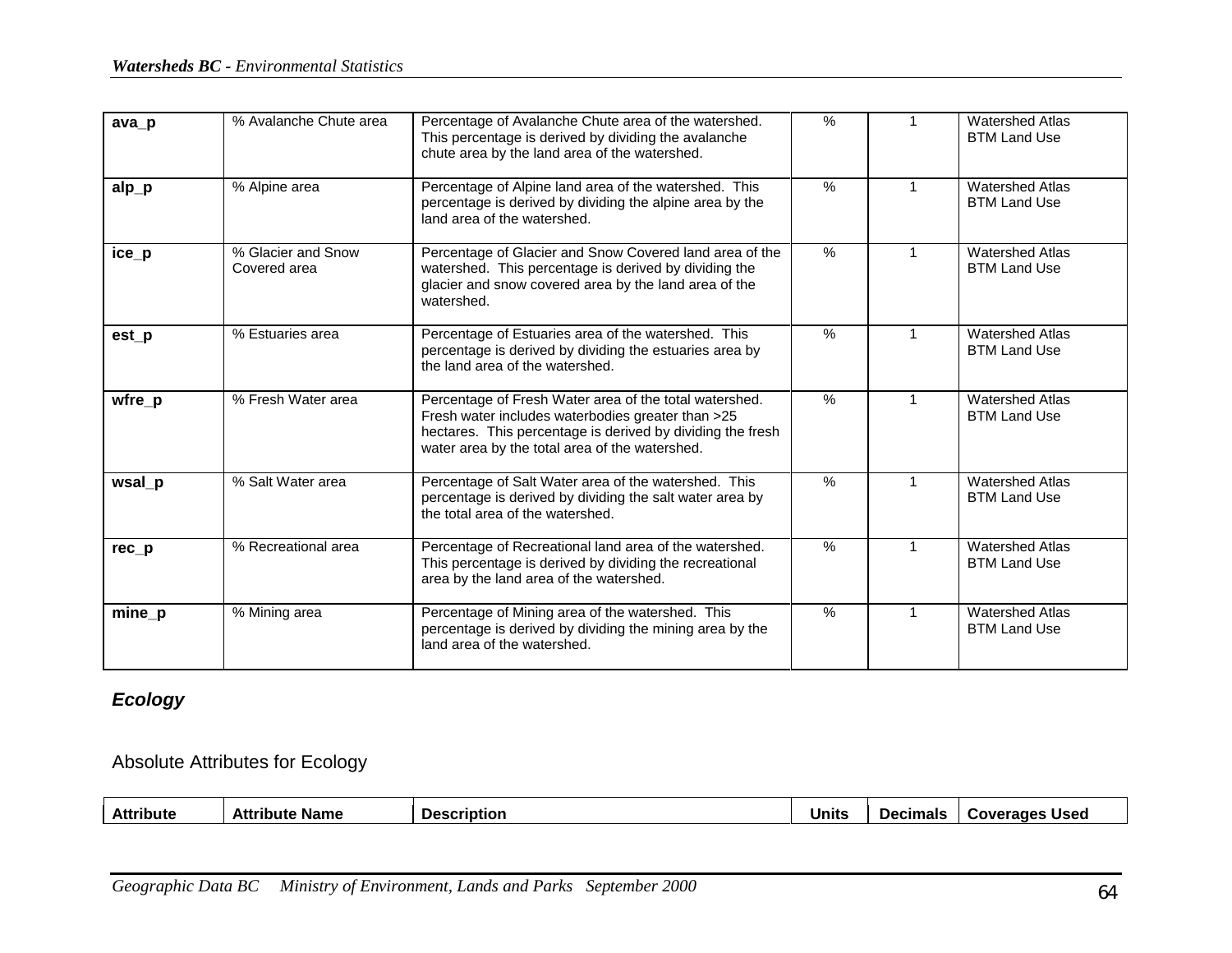| Label      |                                               |                                                                                                                                     |           |             |                                                                                                                                    |
|------------|-----------------------------------------------|-------------------------------------------------------------------------------------------------------------------------------------|-----------|-------------|------------------------------------------------------------------------------------------------------------------------------------|
| ecosectn   | Ecosection name                               | Primary ecosection name. Primary is defined as the<br>ecosection occupying the majority of the watershed area.                      | character |             | <b>Watershed Atlas</b><br>MELP's Wildlife ftp site:<br><b>BC</b> Environment<br>Ecoregion Ecosystem<br><b>Classification Units</b> |
| ecosect ha | Ecosection area                               | Area of the ecosection which is occupying the watershed.<br>This area is not the total area of the ecosection.                      | ha        | $\Omega$    | <b>Watershed Atlas</b><br>MELP's Wildlife ftp site:<br><b>BC Environment</b><br>Ecoregion Ecosystem<br><b>Classification Units</b> |
| bec_name   | Biogeoclimatic zone name                      | Primary biogeoclimatic zone name. Primary is defined as<br>the biogeoclimatic zone occupying the majority of the<br>watershed area. | character |             | <b>Watershed Atlas</b><br><b>Biogeoclimatic Zones</b>                                                                              |
| cdf ha     | Coastal Douglas-Fir zone<br>area              | Coastal Douglas-Fir zone area of the watershed.                                                                                     | ha        | 0           | <b>Watershed Atlas</b><br><b>Biogeoclimatic Zones</b>                                                                              |
| cwh ha     | <b>Coastal Western Hemlock</b><br>zone area   | Coastal Western Hemlock zone area of the watershed.                                                                                 | ha        | $\Omega$    | <b>Watershed Atlas</b><br><b>Biogeoclimatic Zones</b>                                                                              |
| mh_ha      | Mountain Hemlock zone<br>area                 | Mountain Hemlock zone area of the watershed.                                                                                        | ha        | 0           | <b>Watershed Atlas</b><br><b>Biogeoclimatic Zones</b>                                                                              |
| bg_ha      | Bunch Grass zone area                         | Bunch Grass zone area of the watershed.                                                                                             | ha        | 0           | <b>Watershed Atlas</b><br><b>Biogeoclimatic Zones</b>                                                                              |
| pp_ha      | Ponderosa Pine zone area                      | Ponderosa Pine zone area of the watershed.                                                                                          | ha        | $\mathbf 0$ | <b>Watershed Atlas</b><br><b>Biogeoclimatic Zones</b>                                                                              |
| idf_ha     | Interior Douglas-Fir zone<br>area             | Interior Douglas-Fir zone area of the watershed.                                                                                    | ha        | $\Omega$    | <b>Watershed Atlas</b><br><b>Biogeoclimatic Zones</b>                                                                              |
| ich_ha     | <b>Interior Cedar-Hemlock</b><br>zone area    | Interior Cedar-Hemlock zone area of the watershed.                                                                                  | ha        | 0           | <b>Watershed Atlas</b><br><b>Biogeoclimatic Zones</b>                                                                              |
| ms_ha      | Montane Spruce zone area                      | Montane Spruce zone area of the watershed.                                                                                          | ha        | 0           | <b>Watershed Atlas</b><br><b>Biogeoclimatic Zones</b>                                                                              |
| essf ha    | Engelmann Spruce -<br>Subalpine Fir zone area | Engelmann Spruce - Subalpine Fir zone area of the<br>watershed.                                                                     | ha        | $\Omega$    | <b>Watershed Atlas</b><br><b>Biogeoclimatic Zones</b>                                                                              |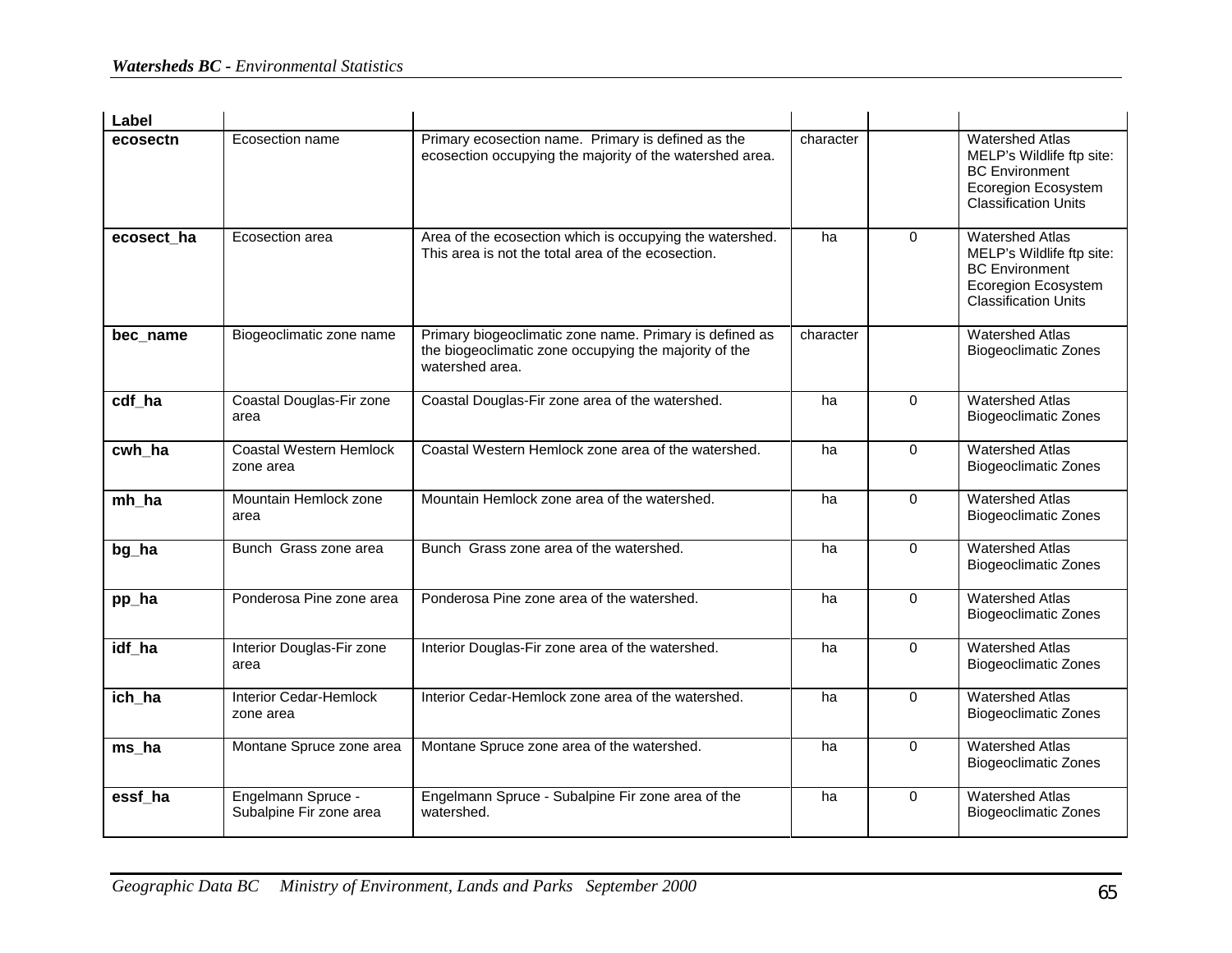| sbs ha  | Sub-Boreal Spruce zone<br>area                    | Sub-Boreal Spruce zone area of the watershed.                | ha | Watershed Atlas<br><b>Biogeoclimatic Zones</b>        |
|---------|---------------------------------------------------|--------------------------------------------------------------|----|-------------------------------------------------------|
| sbps_ha | Sub-Boreal Pine Spruce<br>zone area               | Sub-Boreal Pine Spruce zone area of the watershed.           | ha | <b>Watershed Atlas</b><br><b>Biogeoclimatic Zones</b> |
| bbws ha | <b>Boreal Black and White</b><br>Spruce zone area | Boreal Black and White Spruce zone area of the<br>watershed. | ha | <b>Watershed Atlas</b><br><b>Biogeoclimatic Zones</b> |
| swb ha  | Sub-Boreal White Birch<br>zone area               | Sub-Boreal White Birch zone area of the watershed.           | ha | <b>Watershed Atlas</b><br><b>Biogeoclimatic Zones</b> |
| at ha   | Alpine Tundra zone area                           | Alpine Tundra zone area of the watershed.                    | ha | <b>Watershed Atlas</b><br><b>Biogeoclimatic Zones</b> |

# Density Attributes for Ecology

| <b>Attribute</b><br>Label | <b>Attribute Name</b>                  | <b>Description</b>                                                                                                                                                              | <b>Units</b> | <b>Decimals</b> | <b>Coverages Used</b>                                                                                                              |
|---------------------------|----------------------------------------|---------------------------------------------------------------------------------------------------------------------------------------------------------------------------------|--------------|-----------------|------------------------------------------------------------------------------------------------------------------------------------|
| ecosectn_p                | % Ecosection                           | Percentage of the ecosection which occupies the majority<br>of the watershed. This percentage is derived by dividing<br>the ecosection area by the total area of the watershed. | $\%$         |                 | <b>Watershed Atlas</b><br>MELP's Wildlife ftp site:<br><b>BC Environment</b><br>Ecoregion Ecosystem<br><b>Classification Units</b> |
| $cdf_p$                   | % Coastal Douglas-Fir<br>zone area     | Coastal Douglas-Fir zone area as a percentage of the<br>total watershed area.                                                                                                   | $\%$         |                 | <b>Watershed Atlas</b><br><b>Biogeoclimatic Zones</b>                                                                              |
| cwh_p                     | % Coastal Western<br>Hemlock zone area | Coastal Western Hemlock zone area as a percentage of<br>the total watershed area.                                                                                               | %            |                 | <b>Watershed Atlas</b><br><b>Biogeoclimatic Zones</b>                                                                              |
| $mh_p$                    | % Mountain Hemlock zone<br>area        | Mountain Hemlock zone area as a percentage of the total<br>watershed area.                                                                                                      | %            |                 | <b>Watershed Atlas</b><br><b>Biogeoclimatic Zones</b>                                                                              |
| $bg$ <sub>p</sub>         | % Bunch Grass zone area                | Bunch Grass zone area as a percentage of the total<br>watershed area.                                                                                                           | $\%$         |                 | <b>Watershed Atlas</b><br><b>Biogeoclimatic Zones</b>                                                                              |
| $pp_p$                    | % Ponderosa Pine zone<br>area          | Ponderosa Pine zone area as a percentage of the total<br>watershed area.                                                                                                        | $\%$         |                 | <b>Watershed Atlas</b><br><b>Biogeoclimatic Zones</b>                                                                              |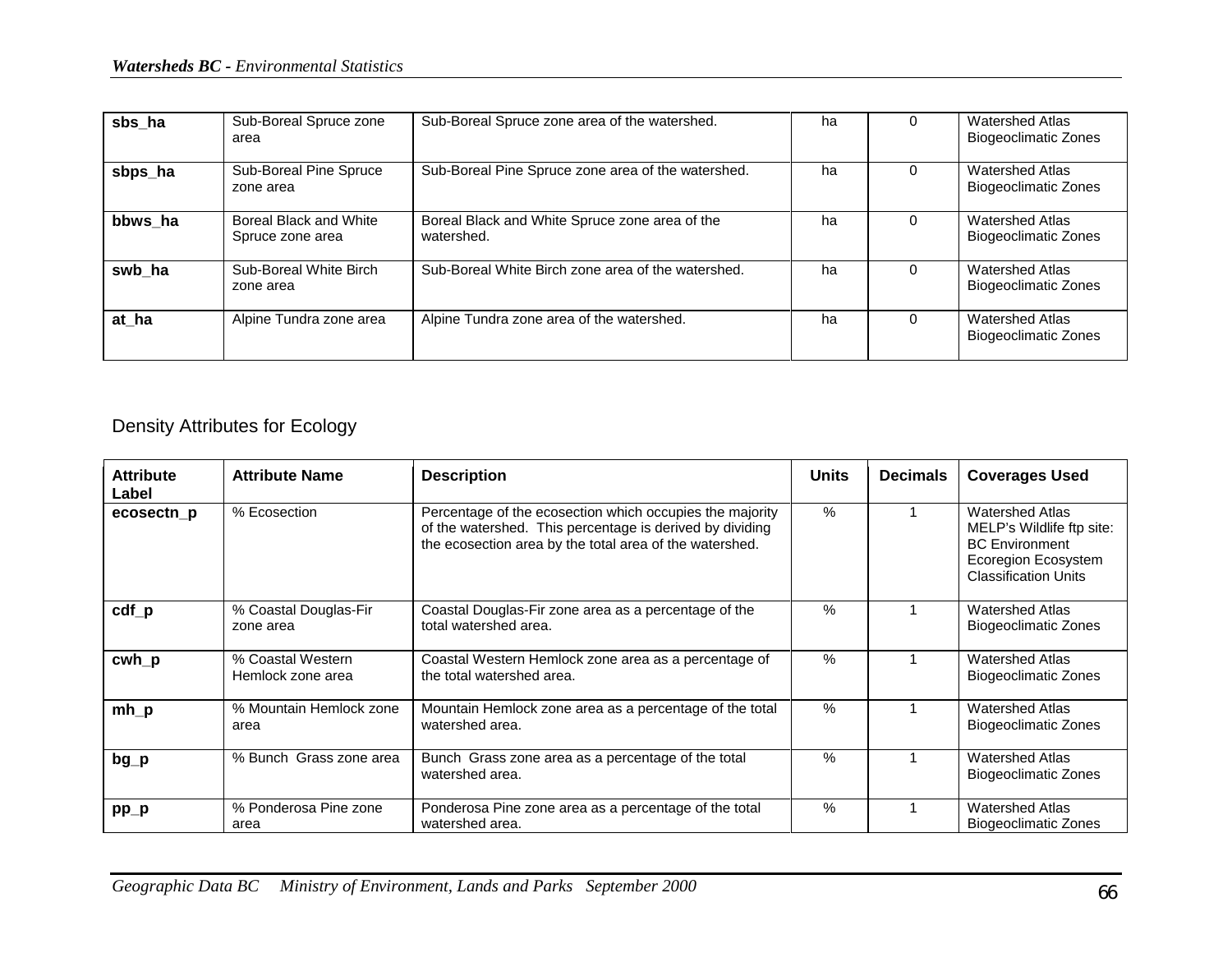| idf_p                          | % Interior Douglas-Fir zone<br>area             | Interior Douglas-Fir zone area as a percentage of the total<br>watershed area.             | $\%$ | <b>Watershed Atlas</b><br>Biogeoclimatic Zones        |
|--------------------------------|-------------------------------------------------|--------------------------------------------------------------------------------------------|------|-------------------------------------------------------|
| ich_p                          | % Interior Cedar-Hemlock<br>zone area           | Interior Cedar-Hemlock zone area as a percentage of the<br>total watershed area.           | $\%$ | <b>Watershed Atlas</b><br><b>Biogeoclimatic Zones</b> |
| $ms_p$                         | % Montane Spruce zone<br>area                   | Montane Spruce zone area as a percentage of the total<br>watershed area.                   | $\%$ | <b>Watershed Atlas</b><br>Biogeoclimatic Zones        |
| essf_p                         | % Engelmann Spruce -<br>Subalpine Fir zone area | Engelmann Spruce - Subalpine Fir zone area as a<br>percentage of the total watershed area. | $\%$ | <b>Watershed Atlas</b><br><b>Biogeoclimatic Zones</b> |
| $sbs$ <sub>p</sub>             | % Sub-Boreal Spruce zone<br>area                | Sub-Boreal Spruce zone area as a percentage of the total<br>watershed area.                | $\%$ | <b>Watershed Atlas</b><br><b>Biogeoclimatic Zones</b> |
| sbps                           | % Sub-Boreal Pine Spruce<br>zone area           | Sub-Boreal Pine Spruce zone area as a percentage of the<br>total watershed area.           | $\%$ | <b>Watershed Atlas</b><br><b>Biogeoclimatic Zones</b> |
| bbws_p                         | % Boreal Black and White<br>Spruce zone area    | Boreal Black and White Spruce zone area as a<br>percentage of the total watershed area.    | $\%$ | <b>Watershed Atlas</b><br><b>Biogeoclimatic Zones</b> |
| swb_p                          | % Sub-Boreal White Birch<br>zone area           | Sub-Boreal White Birch zone area as a percentage of the<br>total watershed area.           | $\%$ | <b>Watershed Atlas</b><br><b>Biogeoclimatic Zones</b> |
| $at$ <sub><math>p</math></sub> | % Alpine Tundra zone area                       | Alpine Tundra zone area as a percentage of the total<br>watershed area.                    | $\%$ | <b>Watershed Atlas</b><br><b>Biogeoclimatic Zones</b> |

## *Terrain*

#### Absolute Attributes for Terrain

| <b>Attribute</b><br>Label | <b>Attribute Name</b> | <b>Description</b>                                      | <b>Units</b> | <b>Decimals</b> | <b>Coverages Used</b> |
|---------------------------|-----------------------|---------------------------------------------------------|--------------|-----------------|-----------------------|
| perimeter                 | Watershed perimeter   | Perimeter of the watershed.                             | m            |                 | Watershed Atlas       |
| area ha                   | Total watershed area  | Total watershed area including the area of waterbodies. | ha           |                 | Watershed Atlas       |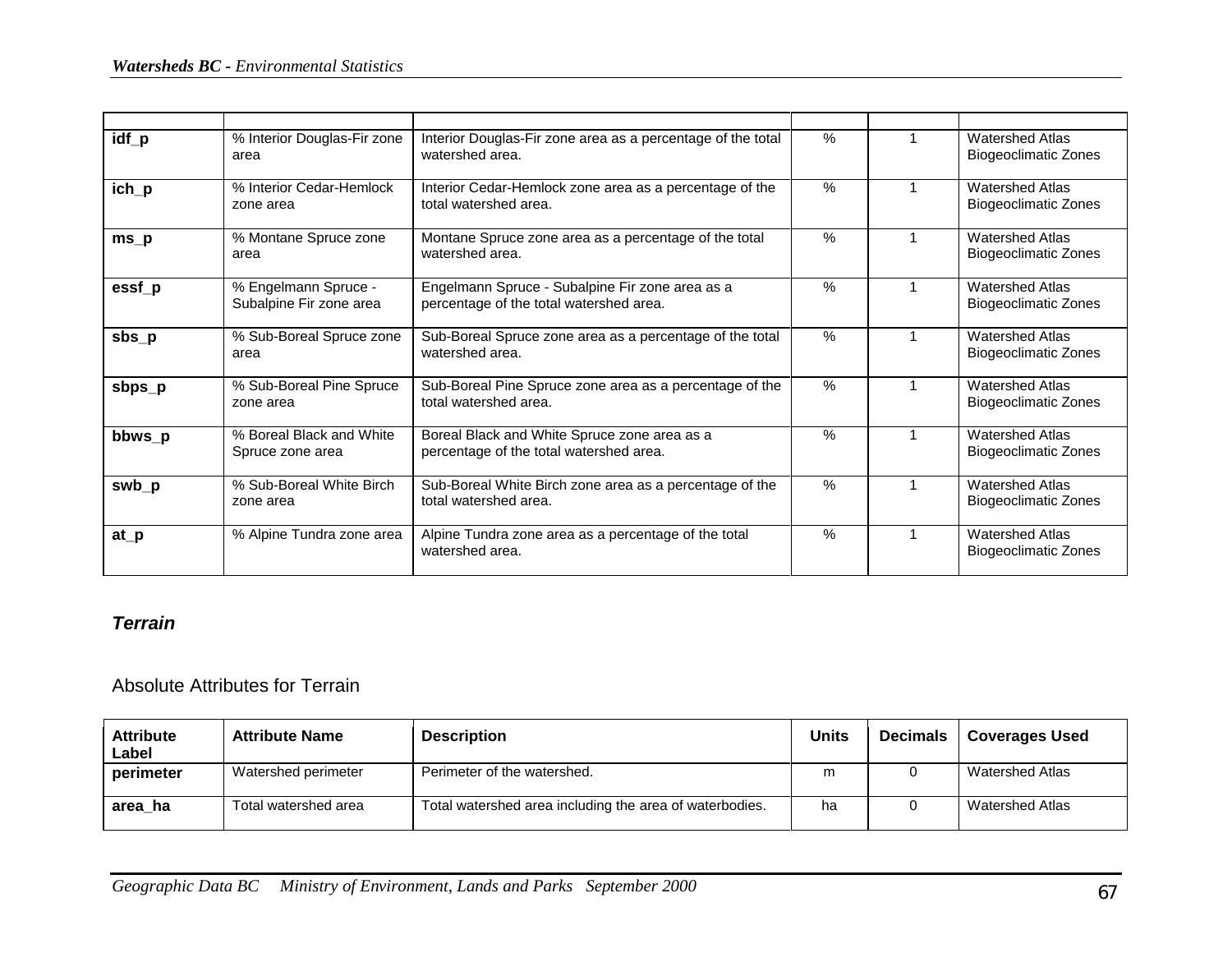| land area | Land area                                      | Land area is the watershed's total area without the area<br>covered by surface water. Surface water includes salt<br>water (WSAL) and fresh water (WFRE) as defined by the<br>BTM Land Use classification; which includes lakes, water<br>bodies or reservoirs > 25 hectares. This value is derived<br>by subtracting the amount of surface salt water area and<br>the amount of surface fresh water area from the total<br>watershed area. This variable is used to calculate most<br>(but not all) densities and percentages. | ha | 0           | <b>Watershed Atlas</b><br><b>BTM Land Use</b>                    |
|-----------|------------------------------------------------|---------------------------------------------------------------------------------------------------------------------------------------------------------------------------------------------------------------------------------------------------------------------------------------------------------------------------------------------------------------------------------------------------------------------------------------------------------------------------------------------------------------------------------|----|-------------|------------------------------------------------------------------|
| land_lo   | Land area at <300 m<br>elevation               | Land area below 300 metres elevation.                                                                                                                                                                                                                                                                                                                                                                                                                                                                                           | ha | 0           | <b>Watershed Atlas</b><br><b>TRIM DEM</b><br><b>BTM Land Use</b> |
| land_m    | Land area at $300-800$ m<br>elevation          | Land area between 300 and 800 metres elevation.                                                                                                                                                                                                                                                                                                                                                                                                                                                                                 | ha | $\Omega$    | <b>Watershed Atlas</b><br><b>TRIM DEM</b><br><b>BTM Land Use</b> |
| land hi   | Land area at >800 m<br>elevation               | Land area above 800 metres elevation.                                                                                                                                                                                                                                                                                                                                                                                                                                                                                           | ha | 0           | <b>Watershed Atlas</b><br><b>TRIM DEM</b><br><b>BTM Land Use</b> |
| ele_min   | Lowest elevation point                         | Lowest elevation point in a watershed.                                                                                                                                                                                                                                                                                                                                                                                                                                                                                          | m  | $\mathbf 0$ | <b>Watershed Atlas</b><br><b>TRIM DEM</b>                        |
| ele max   | Highest elevation point                        | Highest elevation point in a watershed.                                                                                                                                                                                                                                                                                                                                                                                                                                                                                         | m  | $\mathbf 0$ | <b>Watershed Atlas</b><br><b>TRIM DEM</b>                        |
| ele mean  | Mean elevation point                           | Mean elevation point in a watershed.                                                                                                                                                                                                                                                                                                                                                                                                                                                                                            | m  | $\mathbf 0$ | <b>Watershed Atlas</b><br><b>TRIM DEM</b>                        |
| ele_sd    | Standard deviation for<br>mean elevation point | Standard deviation for the mean elevation point in a<br>watershed.                                                                                                                                                                                                                                                                                                                                                                                                                                                              | m  | 0           | <b>Watershed Atlas</b><br><b>TRIM DEM</b>                        |
| $gr_0_2$  | Land area with gradient 0-<br>2%               | Land area in a watershed that is located on a gradient<br>between 0 and 2%.                                                                                                                                                                                                                                                                                                                                                                                                                                                     | ha | $\Omega$    | <b>Watershed Atlas</b><br><b>BTM Land Use</b><br><b>TRIM DEM</b> |
| $gr_3_8$  | Land area with gradient 3-<br>8%               | Land area in a watershed that is located on a gradient<br>between 3 and 8%.                                                                                                                                                                                                                                                                                                                                                                                                                                                     | ha | 0           | <b>Watershed Atlas</b><br><b>BTM Land Use</b><br><b>TRIM DEM</b> |
| $gr_9_13$ | Land area with gradient 9-<br>15%              | Land area in a watershed that is located on a gradient<br>between 9 and 15%.                                                                                                                                                                                                                                                                                                                                                                                                                                                    | ha | 0           | <b>Watershed Atlas</b><br><b>BTM Land Use</b>                    |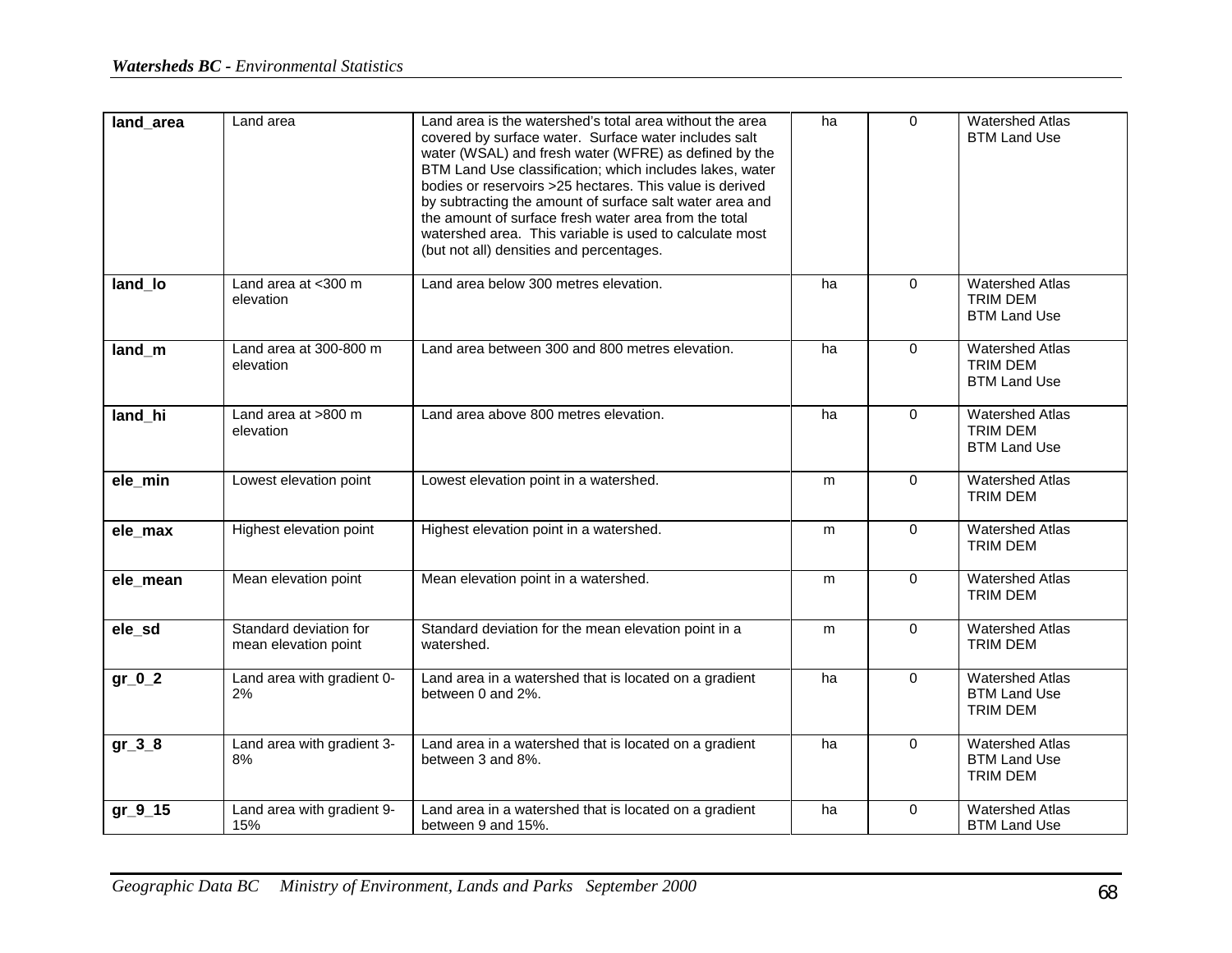|              |                                    |                                                                                                                 |    |             | <b>TRIM DEM</b>                                                  |
|--------------|------------------------------------|-----------------------------------------------------------------------------------------------------------------|----|-------------|------------------------------------------------------------------|
| $gr_{16}$ 30 | Land area with gradient 16-<br>30% | Land area in a watershed that is located on a gradient<br>between 16 and 30%.                                   | ha | $\Omega$    | <b>Watershed Atlas</b><br><b>BTM Land Use</b><br><b>TRIM DEM</b> |
| gr_31_50     | Land area with gradient 31-<br>50% | Land area in a watershed that is located on a gradient<br>between 31 and 50%.                                   | ha | $\mathbf 0$ | <b>Watershed Atlas</b><br><b>BTM Land Use</b><br><b>TRIM DEM</b> |
| gr_51_60     | Land area with gradient 51-<br>60% | Land area in a watershed that is located on a slope<br>between 51 and 60%.                                      | ha | 0           | <b>Watershed Atlas</b><br><b>BTM Land Use</b><br><b>TRIM DEM</b> |
| gr_61_70     | Land area with gradient 61-<br>70% | Land area in a watershed that is located on a gradient<br>between 61 and 70%.                                   | ha | 0           | <b>Watershed Atlas</b><br><b>BTM Land Use</b><br><b>TRIM DEM</b> |
| $gr_71_\mu$  | Land area with gradient<br>>70%    | Land area in a watershed that is located on a gradient<br>greater than 70%.                                     | ha | $\Omega$    | <b>Watershed Atlas</b><br><b>BTM Land Use</b><br><b>TRIM DEM</b> |
| north        | Northern aspect area               | Northern aspect land area on a gradient greater than 2%<br>with an azimuth between 337.6 and 22.5 degrees.      | ha | $\Omega$    | <b>Watershed Atlas</b><br><b>BTM Land Use</b><br><b>TRIM DEM</b> |
| noreast      | Northeastern aspect area           | Northeastern aspect land area on a gradient greater than<br>2% with an azimuth between 22.6 and 67.5 degrees.   | ha | $\mathbf 0$ | <b>Watershed Atlas</b><br><b>BTM Land Use</b><br><b>TRIM DEM</b> |
| east         | Eastern aspect area                | Eastern aspect land area on a gradient greater than 2%<br>with an azimuth between 67.6 and 112.5 degrees.       | ha | $\Omega$    | <b>Watershed Atlas</b><br><b>BTM Land Use</b><br><b>TRIM DEM</b> |
| soueast      | Southeastern aspect area           | Southeastern aspect land area on a gradient greater than<br>2% with an azimuth between 112.6 and 157.5 degrees. | ha | $\Omega$    | <b>Watershed Atlas</b><br><b>BTM Land Use</b><br><b>TRIM DEM</b> |
| south        | Southern aspect area               | Southern aspect land area on a gradient greater than 2%<br>with an azimuth between157.6 and 202.5 degrees.      | ha | 0           | <b>Watershed Atlas</b><br><b>BTM Land Use</b><br><b>TRIM DEM</b> |
| souwest      | Southwestern aspect area           | Southwestern aspect land area on a gradient greater than<br>2% with an azimuth between 202.6 and 247.5 degrees. | ha | $\mathbf 0$ | <b>Watershed Atlas</b><br><b>BTM Land Use</b>                    |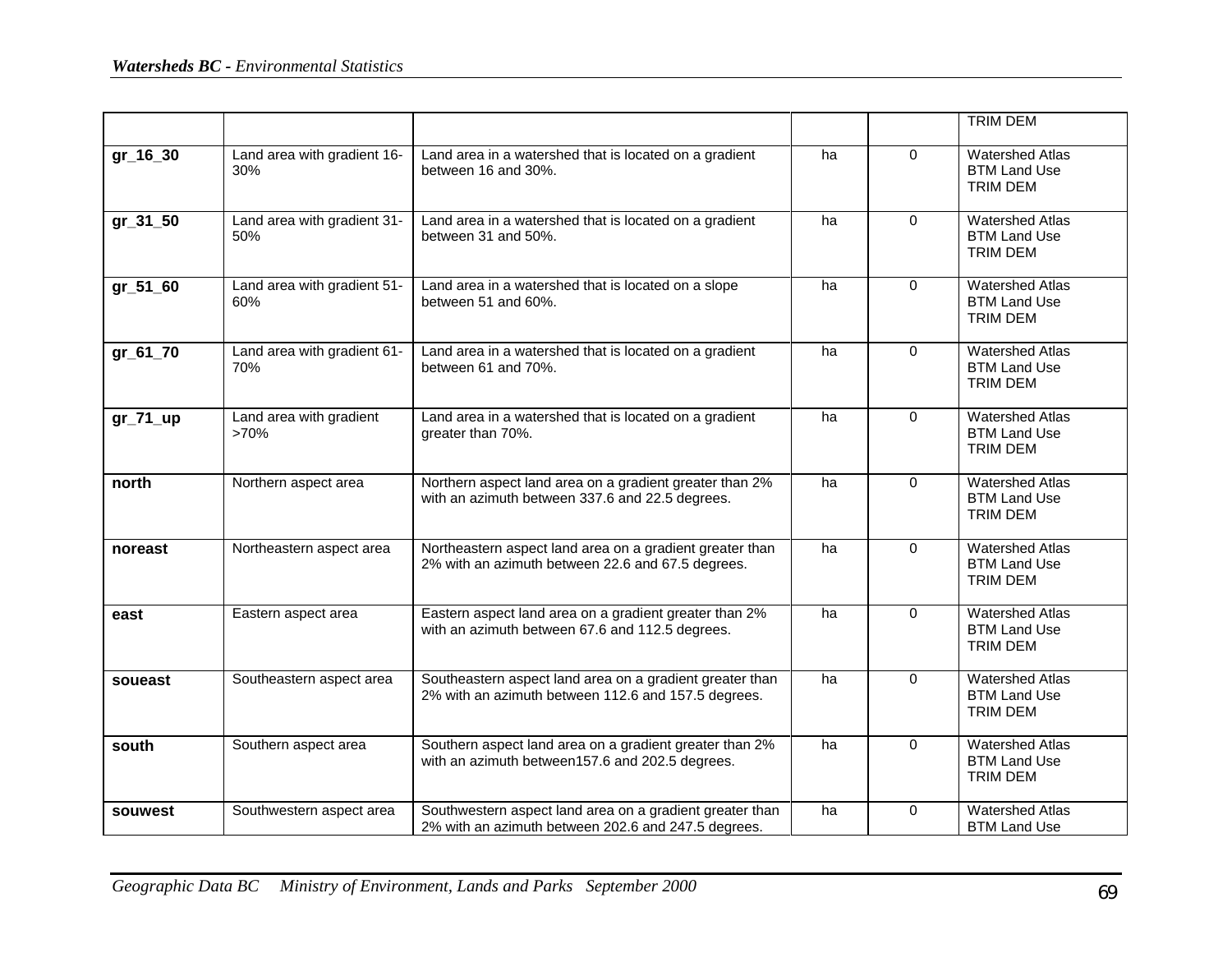|         |                          |                                                                                                                 |    | TRIM DEM                                                  |
|---------|--------------------------|-----------------------------------------------------------------------------------------------------------------|----|-----------------------------------------------------------|
| west    | Western aspect area      | Western aspect land area on a gradient greater than 2%<br>with an azimuth between 247.6 and 292.5 degrees.      | ha | Watershed Atlas<br><b>BTM Land Use</b><br>TRIM DEM        |
| norwest | Northwestern aspect area | Northwestern aspect land area on a gradient greater than<br>2% with an azimuth between 292.6 and 337.5 degrees. | ha | <b>Watershed Atlas</b><br><b>BTM Land Use</b><br>TRIM DFM |

## Density Attributes for Terrain

| <b>Attribute</b><br>Label | <b>Attribute Name</b>                 | <b>Description</b>                                                                                                                                                                                                                                                                                                                                                                                                                                                                                                                                                                                                                                           | <b>Units</b> | <b>Decimals</b> | <b>Coverages Used</b>                                     |
|---------------------------|---------------------------------------|--------------------------------------------------------------------------------------------------------------------------------------------------------------------------------------------------------------------------------------------------------------------------------------------------------------------------------------------------------------------------------------------------------------------------------------------------------------------------------------------------------------------------------------------------------------------------------------------------------------------------------------------------------------|--------------|-----------------|-----------------------------------------------------------|
| land_p                    | % Land area                           | Percentage of land area is the watershed's total area<br>without the area covered by surface water. Surface water<br>includes salt water (WSAL) and fresh water (WFRE) as<br>defined by the BTM Land Use classification; which<br>includes lakes; water bodies or reservoirs >25 hectares.<br>This value is derived by subtracting the amount of surface<br>salt water area and the amount of surface fresh water<br>area from the total watershed area. This variable is used<br>to calculate most (but not all) densities and percentages.<br>This percentage is derived by dividing the land area of the<br>watershed by the total area of the watershed. | $\%$         |                 | <b>Watershed Atlas</b><br><b>BTM Land Use</b>             |
| land_lo_p                 | % Land area at <300 m<br>elevation    | Percentage of land area below 300 metres elevation.<br>Derived by dividing the land area below 300 metres<br>elevation by the watershed land area.                                                                                                                                                                                                                                                                                                                                                                                                                                                                                                           | $\%$         |                 | <b>Watershed Atlas</b><br>TRIM DEM<br><b>BTM Land Use</b> |
| land_m_p                  | % Land area at 300-800 m<br>elevation | Percentage of land area between 300 and 800 metres<br>elevation. Derived by dividing the land area between 300<br>and 800 metres elevation by the watershed land area.                                                                                                                                                                                                                                                                                                                                                                                                                                                                                       | $\%$         |                 | <b>Watershed Atlas</b><br>TRIM DEM<br><b>BTM Land Use</b> |
| land_hi_p                 | % Land area at >800 m<br>elevation    | Percentage of land area above 800 metres elevation.<br>Derived by dividing the land area above 800 metres<br>elevation by the watershed land area.                                                                                                                                                                                                                                                                                                                                                                                                                                                                                                           | $\%$         |                 | <b>Watershed Atlas</b><br>TRIM DEM<br><b>BTM Land Use</b> |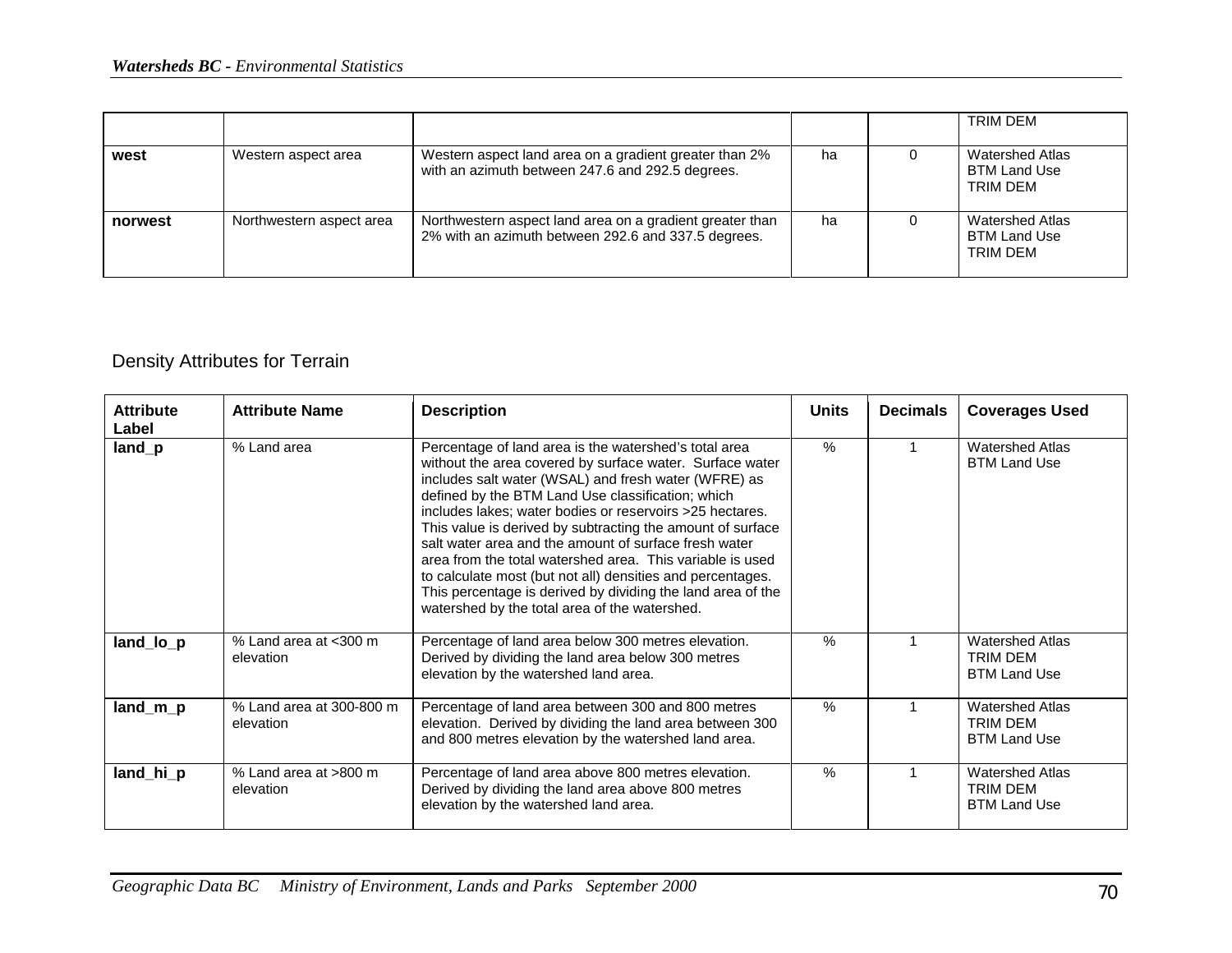| $gr_0_2_p$       | % Land area with gradient<br>$0 - 2%$ | Percentage of land area in a watershed that is located on<br>a gradient between 0 and 2%. This percentage is derived<br>by dividing the land area on a gradient between 0 and 2%<br>by the land area of the watershed.            | $\frac{9}{6}$ | $\mathbf{1}$ | <b>Watershed Atlas</b><br><b>BTM Land Use</b><br><b>TRIM DEM</b> |
|------------------|---------------------------------------|-----------------------------------------------------------------------------------------------------------------------------------------------------------------------------------------------------------------------------------|---------------|--------------|------------------------------------------------------------------|
| $gr_3_8_p$       | % Land area with gradient<br>$3 - 8%$ | Percentage of land area in a watershed that is located on<br>a gradient between 3 and 8%. This percentage is derived<br>by dividing the land area on a gradient between 3 and 8%<br>by the land area of the watershed.            | $\%$          | $\mathbf{1}$ | <b>Watershed Atlas</b><br><b>BTM Land Use</b><br><b>TRIM DEM</b> |
| $gr_9_15_p$      | % Land area with gradient<br>9-15%    | Percentage of land area in a watershed that is located on<br>a gradient between 9 and 15%. This percentage is<br>derived by dividing the land area on a gradient between 9<br>and 15% by the land area of the watershed.          | $\frac{9}{6}$ | $\mathbf{1}$ | <b>Watershed Atlas</b><br><b>BTM Land Use</b><br><b>TRIM DEM</b> |
| gr_16_30_p       | % Land area with gradient<br>16-30%   | Percentage of land area in a watershed that is located on<br>a gradient between 16 and 30%. This percentage is<br>derived by dividing the land area on a gradient between<br>16 and 30% by the land area of the watershed.        | $\%$          | $\mathbf{1}$ | <b>Watershed Atlas</b><br><b>BTM Land Use</b><br><b>TRIM DEM</b> |
| gr_31_50_p       | % Land area with gradient<br>31-50%   | Percentage of land area in a watershed that is located on<br>a gradient between 31 and 50%. This percentage is<br>derived by dividing the land area on a gradient between<br>31 and 50% by the land area of the watershed.        | $\frac{9}{6}$ | $\mathbf{1}$ | <b>Watershed Atlas</b><br><b>BTM Land Use</b><br><b>TRIM DEM</b> |
| gr_51_60_p       | % Land area with gradient<br>51-60%   | Percentage of land area in a watershed that is located on<br>a gradient between 51 and 60%. This percentage is<br>derived by dividing the land area on a gradient between<br>51 and 60% by the land area of the watershed.        | $\frac{9}{6}$ | $\mathbf{1}$ | <b>Watershed Atlas</b><br><b>BTM Land Use</b><br><b>TRIM DEM</b> |
| gr_61_70_p       | % Land area with gradient<br>61-70%   | Percentage of land area in a watershed that is located on<br>a gradient between 61 and 70%. This percentage is<br>derived by dividing the land area on a gradient between<br>61 and 70% by the land area of the watershed.        | $\frac{9}{6}$ | $\mathbf{1}$ | <b>Watershed Atlas</b><br><b>BTM Land Use</b><br><b>TRIM DEM</b> |
| $gr_71_\mu pp_p$ | % Land area with gradient<br>>70%     | Percentage of land area in a watershed that is located on<br>a gradient greater than 70%. This percentage is derived<br>by dividing the land area on a gradient greater than 70%<br>by the land area of the watershed.            | $\frac{0}{6}$ | $\mathbf{1}$ | <b>Watershed Atlas</b><br><b>BTM Land Use</b><br><b>TRIM DEM</b> |
| north_p          | % Northern aspect area                | Percentage of northern aspect land area on a gradient<br>greater than 2% with an azimuth between 337.6 and 22.5<br>degrees. This percentage is derived by dividing the<br>northern aspect land area with an azimuth between 337.6 | $\frac{9}{6}$ | $\mathbf{1}$ | <b>Watershed Atlas</b><br><b>BTM Land Use</b><br><b>TRIM DEM</b> |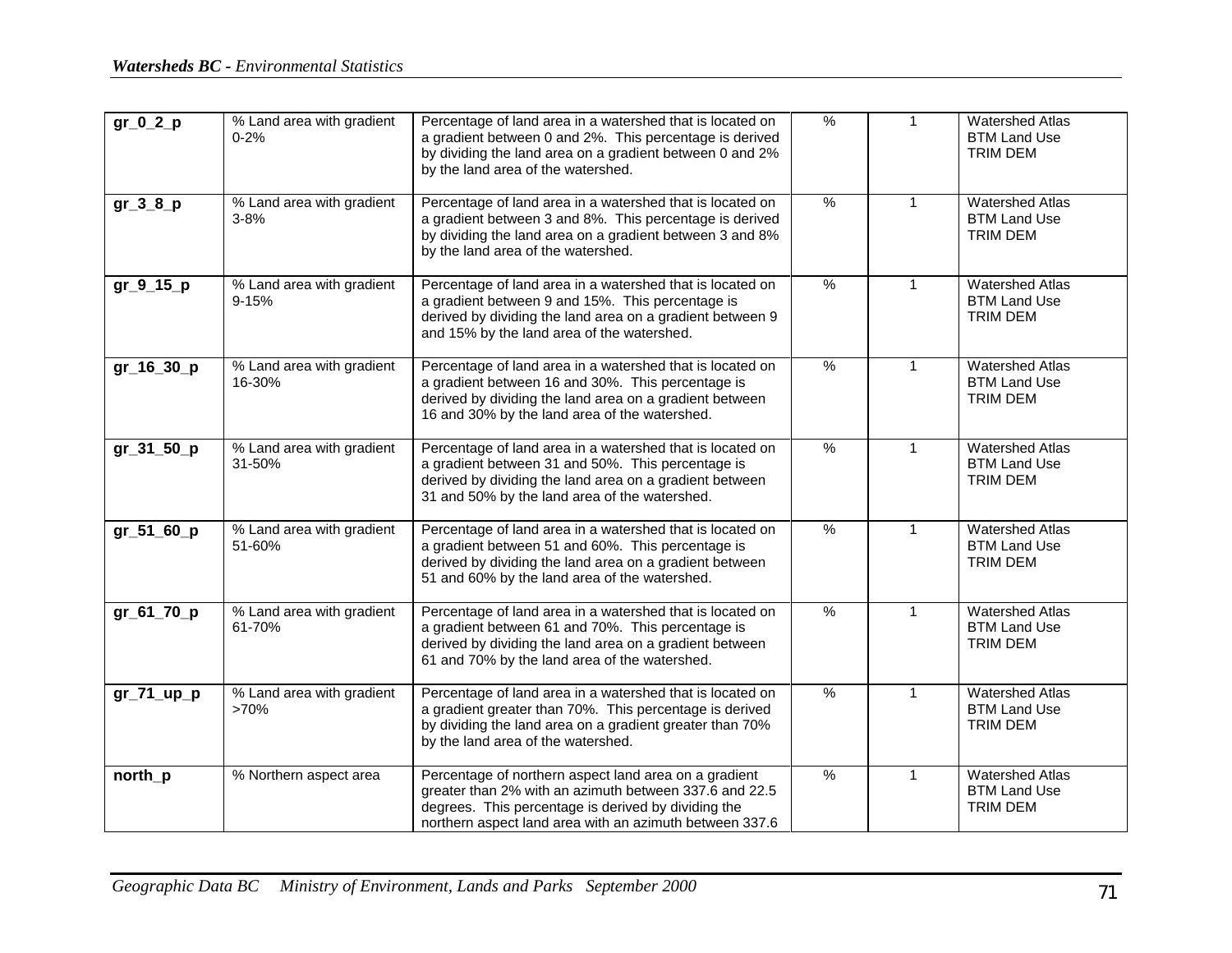|           |                               | and 22.5 degrees by the land area of the watershed.                                                                                                                                                                                                                                                   |               |              |                                                                  |
|-----------|-------------------------------|-------------------------------------------------------------------------------------------------------------------------------------------------------------------------------------------------------------------------------------------------------------------------------------------------------|---------------|--------------|------------------------------------------------------------------|
| noreast_p | % Northeastern aspect<br>area | Percentage of northeastern aspect land area on a<br>gradient greater than 2% with an azimuth between 22.6<br>and 67.5 degrees. This percentage is derived by dividing<br>the northeastern aspect land area with an azimuth<br>between 22.6 and 67.5 degrees by the land area of the<br>watershed.     | $\frac{9}{6}$ | $\mathbf{1}$ | <b>Watershed Atlas</b><br><b>BTM Land Use</b><br><b>TRIM DEM</b> |
| east_p    | % Eastern aspect area         | Percentage of eastern aspect land area on a gradient<br>greater than 2% with an azimuth between 67.6 and 112.5<br>degrees. This percentage is derived by dividing the<br>eastern aspect land area with an azimuth between 67.6<br>and 112.5 degrees by the land area of the watershed.                | $\%$          | $\mathbf{1}$ | <b>Watershed Atlas</b><br><b>BTM Land Use</b><br><b>TRIM DEM</b> |
| soueast_p | % Southeastern aspect<br>area | Percentage of southeastern aspect land area on a<br>gradient greater than 2% with an azimuth between 112.6<br>and 157.5 degrees. This percentage is derived by<br>dividing the southeastern aspect land area with an<br>azimuth between 112.6 and 157.5 degrees by the land<br>area of the watershed. | $\frac{0}{6}$ | $\mathbf{1}$ | <b>Watershed Atlas</b><br><b>BTM Land Use</b><br><b>TRIM DEM</b> |
| south_p   | % Southern aspect area        | Percentage of southern aspect land area on a gradient<br>greater than 2% with an azimuth between 157.6 and<br>202.5 degrees. This percentage is derived by dividing the<br>southern aspect land area with an azimuth between 157.6<br>and 202.5 degrees by the land area of the watershed.            | $\%$          | $\mathbf{1}$ | <b>Watershed Atlas</b><br><b>BTM Land Use</b><br><b>TRIM DEM</b> |
| souwest_p | % Southwestern aspect<br>area | Percentage of southwestern aspect land area on a<br>gradient greater than 2% with an azimuth between 202.6<br>and 247.5 degrees. This percentage is derived by<br>dividing the southwestern aspect land area with an<br>azimuth between 202.6 and 247.5 degrees by the land<br>area of the watershed. | $\frac{0}{6}$ | $\mathbf{1}$ | <b>Watershed Atlas</b><br><b>BTM Land Use</b><br><b>TRIM DEM</b> |
| west p    | % Western aspect area         | Percentage of western aspect land area on a gradient<br>greater than 2% with an azimuth between 247.6 and<br>292.5 degrees. This percentage is derived by dividing the<br>western aspect land area with an azimuth between 247.6<br>and 292.5 degrees by the land area of the watershed.              | $\%$          | $\mathbf{1}$ | <b>Watershed Atlas</b><br><b>BTM Land Use</b><br>TRIM DEM        |
| norwest_p | % Northwestern aspect<br>area | Percentage of northwestern aspect land area on a<br>gradient greater than 2% with an azimuth between 292.6<br>and 337.5 degrees. This percentage is derived by                                                                                                                                        | $\frac{0}{6}$ | $\mathbf{1}$ | <b>Watershed Atlas</b><br><b>BTM Land Use</b><br><b>TRIM DEM</b> |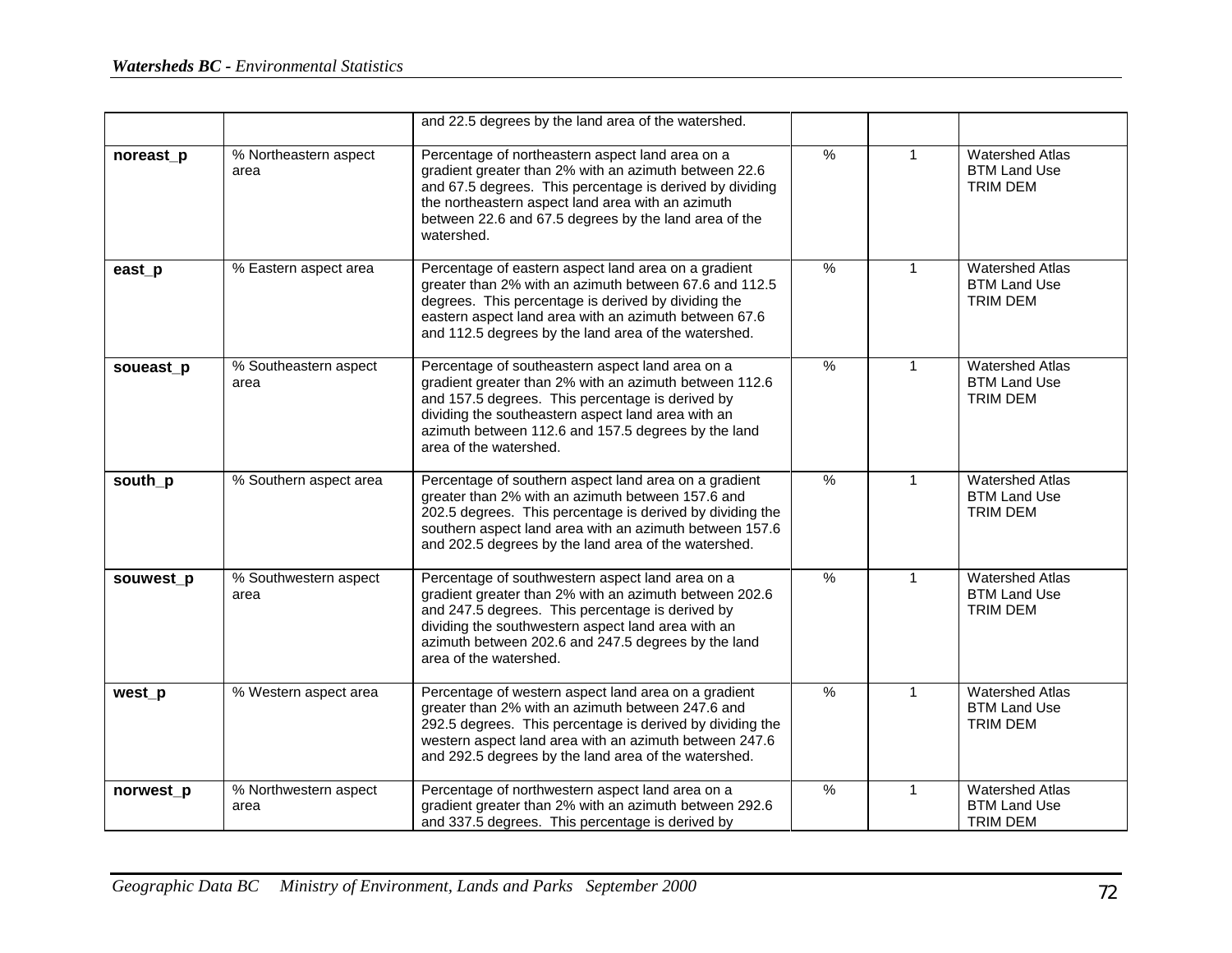|  | dividing the northwestern aspect land area with an<br>azimuth between 292.6 and 337.5 degrees by the land<br>area of the watershed. |  |  |
|--|-------------------------------------------------------------------------------------------------------------------------------------|--|--|
|  |                                                                                                                                     |  |  |

## **ATTRIBUTE LABEL INDEX**

| agmx_ha                | 57 |
|------------------------|----|
| agmx_p                 | 59 |
| agmx_s_ha              | 41 |
| agmx_s_p               | 44 |
| $agr_s_h$              | 41 |
| $agr_s_p$              | 44 |
| agra_ha                | 57 |
| agra_p                 | 59 |
| albers_e               | 10 |
| albers_n               | 10 |
| alp_ha                 | 58 |
| $alp$ <sub>-</sub> $p$ | 59 |
| alp_s_ha               | 43 |
| $alp_s_p$              | 46 |
| area_ha                | 63 |
| $at\_ha$               | 62 |
| $at_p$                 | 63 |
|                        |    |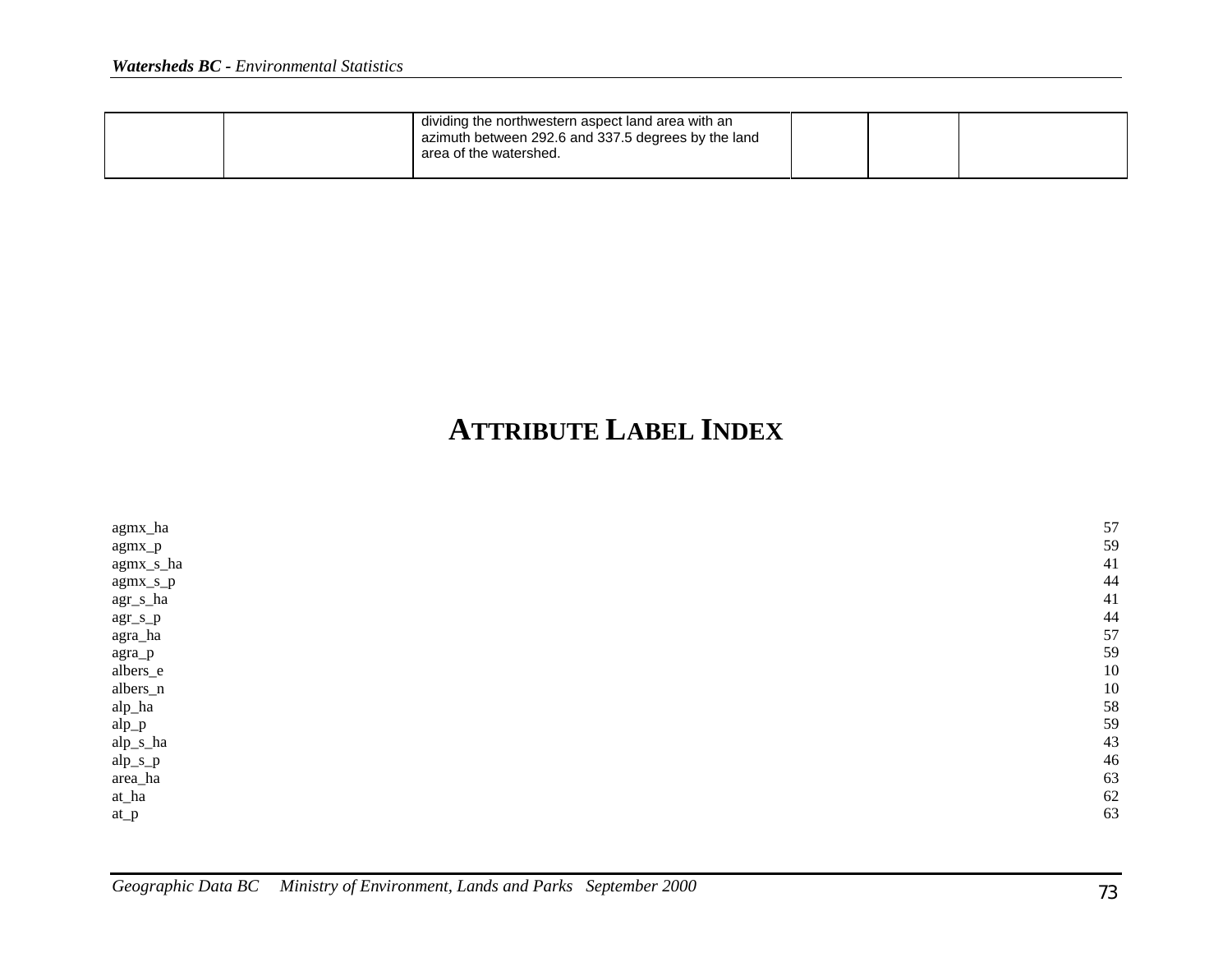| $\text{ava}\_\text{ha}$  | 57 |
|--------------------------|----|
| ava_p                    | 59 |
| ava_s_ha                 | 43 |
| ava_s_p                  | 46 |
| bare_ha                  | 57 |
| $\mbox{bare}\_p$         | 59 |
| bare_s_ha                | 42 |
| $bare_s_p$               | 45 |
| bbws_ha                  | 61 |
| bbws_p                   | 63 |
| bg_ha                    | 61 |
| bg_p                     | 62 |
| $bl_0_2_k$               | 18 |
| $bl_0_2_p$               | 21 |
| $bl_12_16_k$             | 18 |
| $bl_12_16_p$             | 21 |
| $bl_16_20_k$             | 18 |
| bl_16_20_p               | 21 |
| $bl_2_8_k$               | 18 |
| $bl_2_8_p$               | 21 |
| $bl_20_up_k$             | 18 |
| $bl_20_\upmu p_p$        | 21 |
| $bl_8_12_k$              | 18 |
| $bl_8_12_p$              | 21 |
| bl_lakes_k               | 16 |
| $bl\_str\_d$             | 19 |
| $bl\_str_f_k$            | 17 |
| bl_str_f_p               | 19 |
| $bl\_str\_k$             | 16 |
| $bll_0_2k$               | 18 |
| $bll_0_2p$               | 21 |
| $bl\_12\_16k$            | 19 |
| bll_12_16p               | 22 |
| bll_16_20k               | 19 |
| bll_16_20p               | 22 |
| $bll$ <sub>-2</sub> $8k$ | 18 |
| $bll_2 8p$               | 22 |
| bll_20_upk               | 19 |
| bll_20_upp               | 22 |
|                          |    |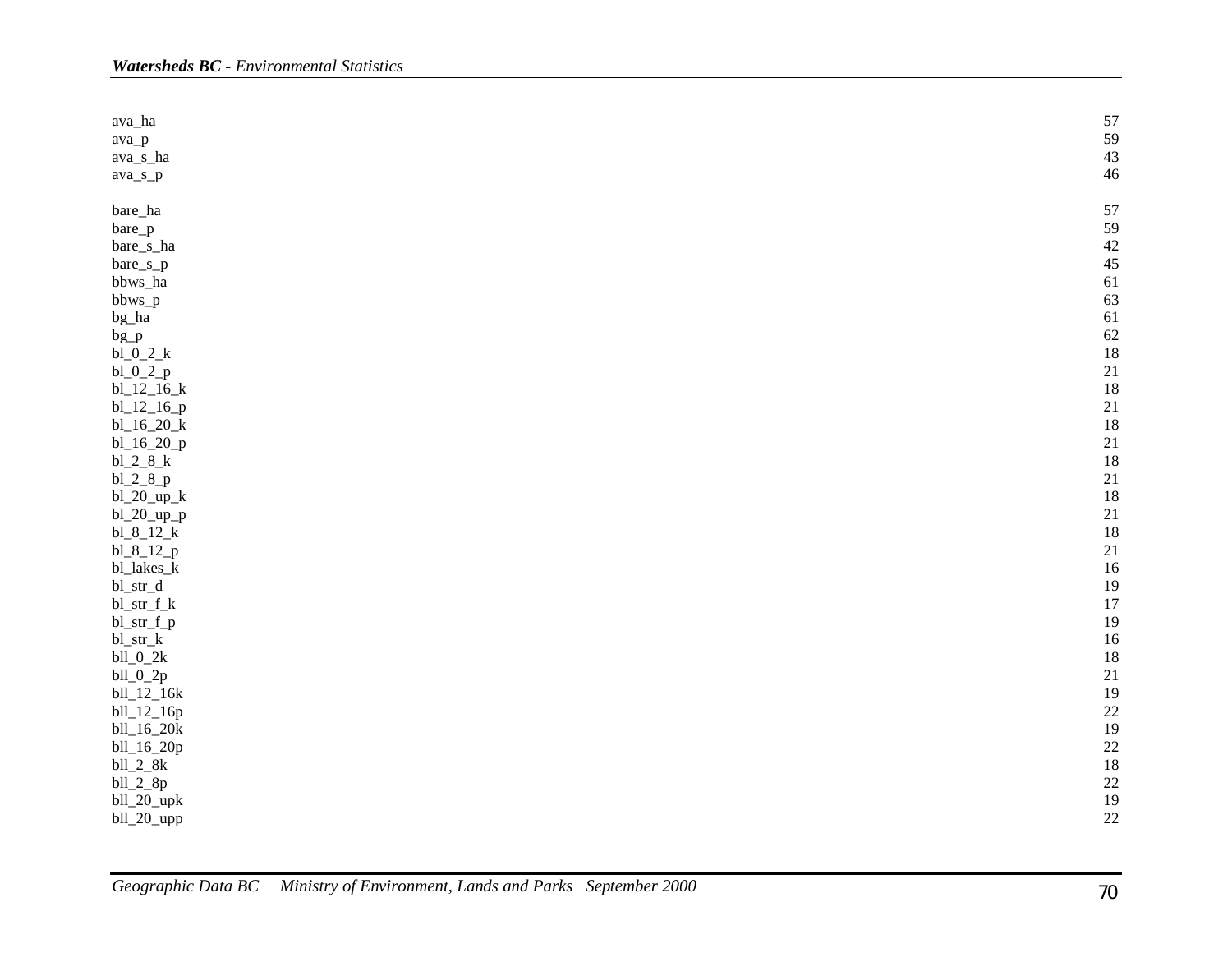| $bll_8_12k$                     | 19              |
|---------------------------------|-----------------|
| bll_8_12p                       |                 |
| $bt\_\text{agr_k}$              | $\frac{22}{28}$ |
| $bt\_\text{agr\_p}$             | 37              |
| bt_for_k                        | 26              |
| bt_for_p                        | 33              |
| $bt_k$                          | 25              |
|                                 |                 |
| $bt_p$                          | $\frac{32}{27}$ |
| $bt_urb_k$                      |                 |
| bt_urb_p                        | 35              |
| btm_day                         | 11              |
| btm_month                       | 11              |
| btm_year                        | 11              |
| $burn_0_8$                      | 49              |
| burn_30_60                      | 50              |
| burn_60_up                      | 50              |
| burn_8_30                       | 50              |
| burn_ha                         | 49              |
|                                 | 55              |
| burn_p                          |                 |
| burn_s_ha                       | $rac{42}{45}$   |
| burn_s_p                        |                 |
| burn0_8p                        | 55              |
| burn30_60p                      | 55              |
| burn60_upp                      | 55              |
| burn8_30p                       | 55              |
|                                 |                 |
| $\operatorname{cdf\_ha}$        | 61              |
| $\text{cdf\_p}$                 | 62              |
| $\operatorname{ch\_agr\_k}$     | 28              |
| ch_agr_p                        | 35              |
| $\rm ch\_for\_k$                | 25              |
|                                 | 32              |
| $ch_for_p$                      |                 |
| $\operatorname{ch}\nolimits\_k$ | 24              |
| $ch_p$                          | 31              |
| $ch_$ urb_k                     | 26              |
| $ch_$ urb_p                     | 34              |
| cm_agr_k                        | 28              |
| cm_agr_p                        | 36              |
| $cm_{for_k}$                    | 25              |
| cm_for_p                        | 32              |
|                                 |                 |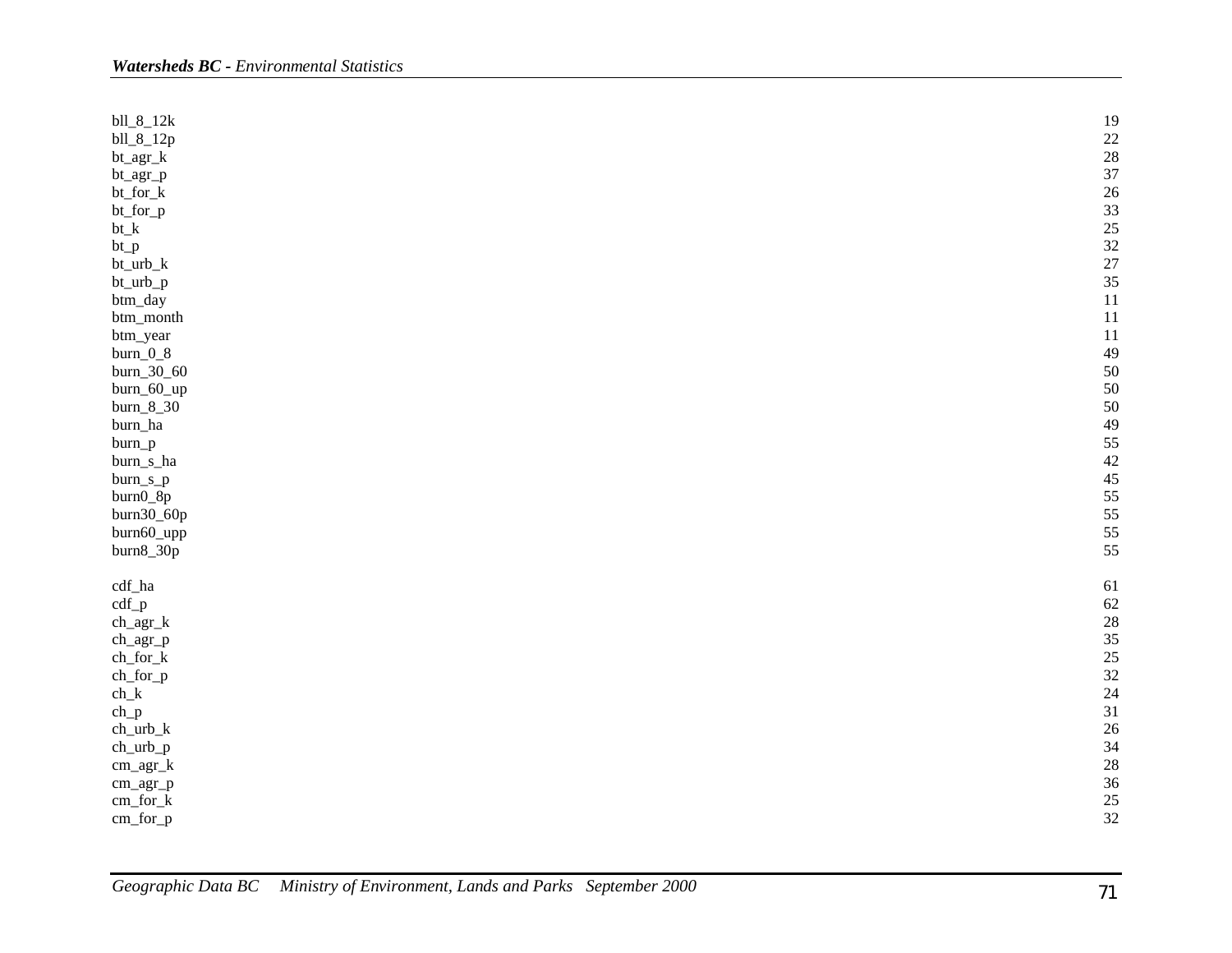| $cm_k$                         | 24 |
|--------------------------------|----|
|                                | 31 |
| $cm$ <sub>-p</sub>             |    |
| $cm_$ _urb_k                   | 27 |
| cm_urb_p                       | 34 |
| $co\_agr_k$                    | 28 |
| co_agr_p                       | 36 |
| $co_for_k$                     | 25 |
| $co_{p}for_{p}$                | 33 |
| $co_k$                         | 25 |
| $co_p$                         | 31 |
| $co\_urb_k$                    | 27 |
| co_urb_p                       | 34 |
| code                           | 10 |
| code_short                     | 10 |
| comm_ws_ha                     | 57 |
| comm_ws_p                      | 58 |
|                                | 57 |
| crown_ha                       | 58 |
| crown_p                        |    |
| cwh_ha                         | 61 |
| $\operatorname{cwh\_p}$        | 62 |
| east                           | 65 |
|                                | 68 |
| east_p                         |    |
| ecosectn                       | 60 |
| ecosectn_p                     | 62 |
| ele_max                        | 64 |
| ele_mean                       | 64 |
| ele_min                        | 64 |
| ele_sd                         | 64 |
| $\operatorname{\sf essf\_ha}$  | 61 |
| essf_p                         | 63 |
| $\mathop{\mathrm{est\_ha}}$    | 58 |
| $\ensuremath{\mathsf{est\_p}}$ | 60 |
| $est\_s\_ha$                   | 43 |
| est_s_p                        | 46 |
|                                |    |
| fo_0_8 $\,$                    | 47 |
| fo_0_8_p                       | 52 |
| $fo_30_60$                     | 47 |
| $fo_30_60_p$                   | 52 |
|                                |    |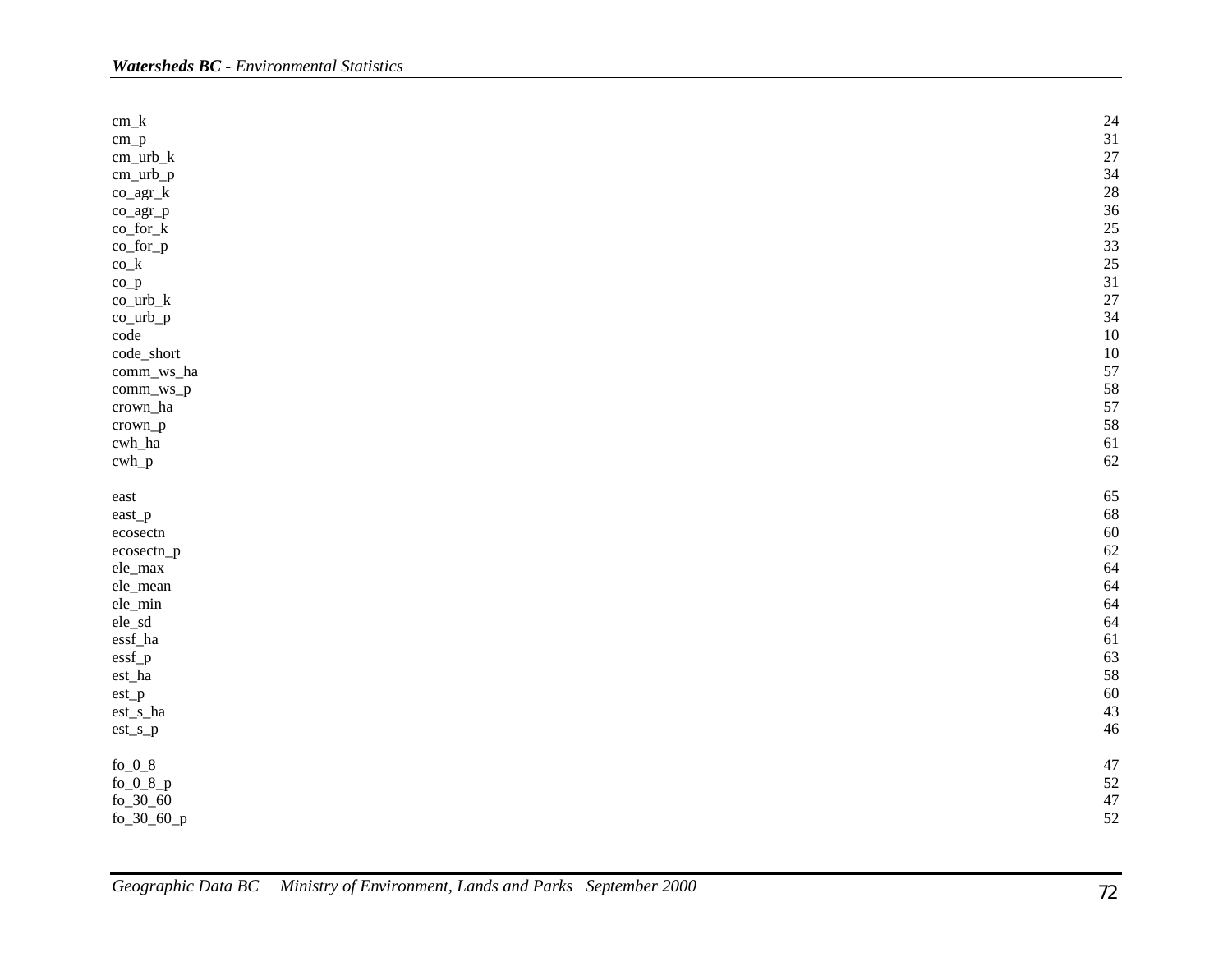| $fo_60_\upmu$         | 48              |
|-----------------------|-----------------|
| $fo_60_\upmu p_p$     | 52              |
| $fo_8_30$             | 47              |
| fo_8_30_p             |                 |
| fo_ha                 | $\frac{52}{47}$ |
| $fo_p$                | 52              |
| fo_s_ha               | 42              |
| $fo_s_p$              | 44              |
| forl_0_8 $\,$         | 50              |
| forl_30_60            | 50              |
|                       | 50              |
| forl_60_up            |                 |
| for $1_8_30$          | 50              |
| forl_ha               | 50              |
| forl_p                | 56              |
| forl_s_ha             | 42              |
| forl_s_p              | 45              |
| forl0_8p              | 56              |
| forl30_60p            | 56              |
| forl60_upp            | 56              |
| forl8_30p             | 56              |
| $fy_0_8$              | 48              |
| $fy_0_8_p$            | 52              |
| $fy_30_60$            | 48              |
| $fy_30_60_p$          | 53              |
| $fy_60_\mu$           | 48              |
| $fy_60_\uparrow$ up_p | 53              |
| $fy_8_30$             | 48              |
| $fy_8_30_p$           | 52              |
| fy_ha                 | 48              |
| $fy_p$                | 52              |
| fy_s_ha               | 42              |
| $fy_s_p$              | 44              |
|                       |                 |
| gis_tag               | 10              |
| $gr_0_2$              | 64              |
|                       | 67              |
| $gr_0_2_p$            | 65              |
| $gr_16_30$            |                 |
| $gr_16_30_p$          | 67              |
| $gr_3_8$              | 64              |
| $gr_3_8_p$            | 67              |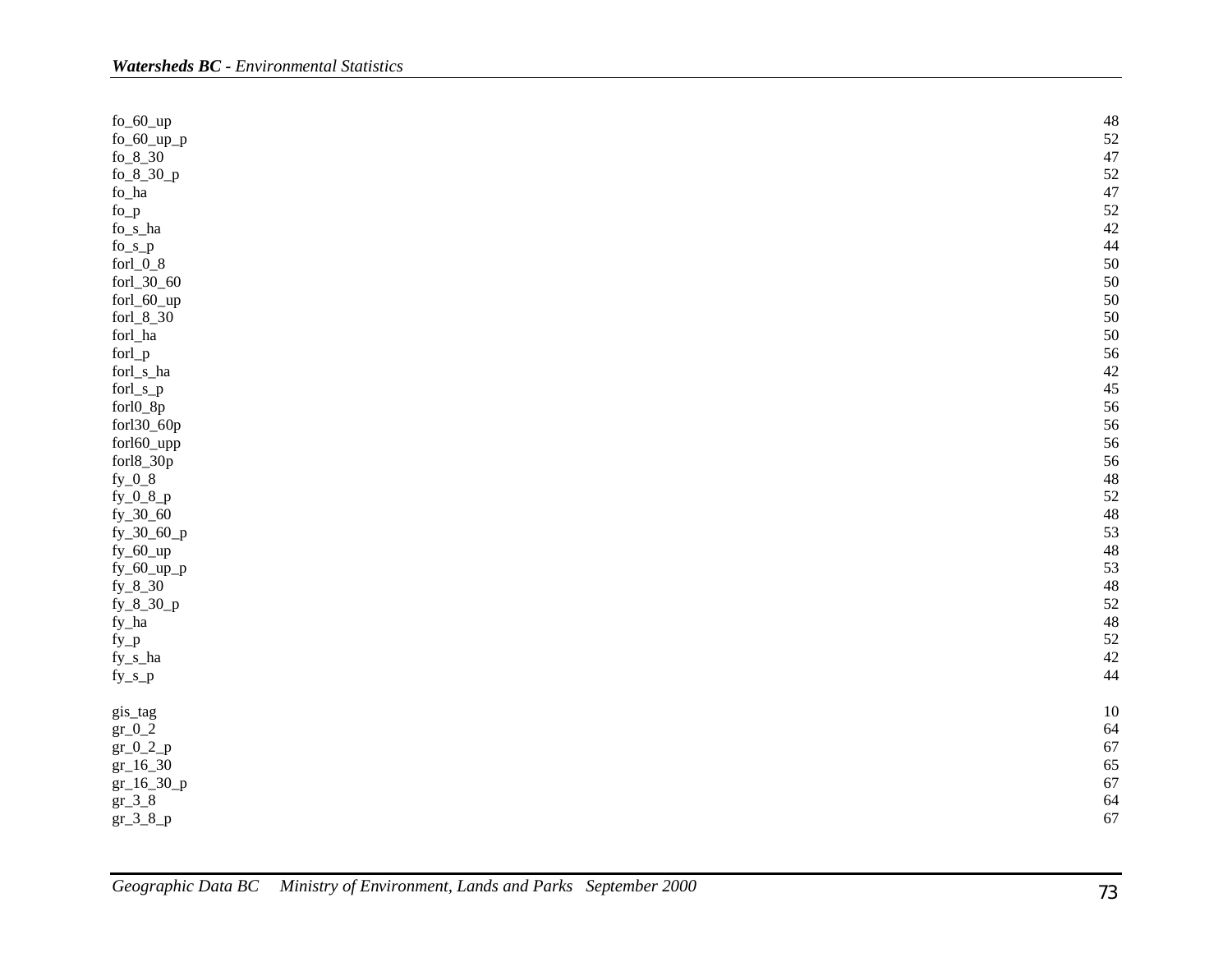| $gr_31_50$<br>$gr_31_50_p$<br>$gr_{51-60}$<br>$gr_51_60_p$<br>$gr_61_70$<br>$gr_61_70_p$<br>$gr_71$ _up<br>$gr_71_\uparrow\uparrow_p$<br>$gr_9_15$<br>$gr_9_15_p$ | 65<br>67<br>65<br>67<br>65<br>67<br>65<br>67<br>64<br>67 |
|-------------------------------------------------------------------------------------------------------------------------------------------------------------------|----------------------------------------------------------|
| $\,$ hw_for_k $\,$<br>hw_for_p<br>$\,$ hw $\,$ k<br>hw_log_k<br>hw_log_p<br>$hw_p$                                                                                | 18<br>20<br>17<br>17<br>20<br>20                         |
| ice_ha                                                                                                                                                            | 58                                                       |
| ice_p                                                                                                                                                             | 60                                                       |
| ice_s_ha                                                                                                                                                          | 43                                                       |
| ice_s_p                                                                                                                                                           | 46                                                       |
| ich_ha                                                                                                                                                            | 61                                                       |
| ich_p                                                                                                                                                             | 62                                                       |
| idf_ha                                                                                                                                                            | 61                                                       |
| idf_p                                                                                                                                                             | 62                                                       |
| land_area                                                                                                                                                         | 63                                                       |
| land_hi                                                                                                                                                           | 64                                                       |
| land_hi_p                                                                                                                                                         | 66                                                       |
| $land_$ lo                                                                                                                                                        | 64                                                       |
| land_lo_p                                                                                                                                                         | 66                                                       |
| $land\_m$                                                                                                                                                         | 64                                                       |
| $land\_m\_p$                                                                                                                                                      | 66                                                       |
| land_p                                                                                                                                                            | 66                                                       |
| latitude                                                                                                                                                          | 11                                                       |
| $log_0 0_8$                                                                                                                                                       | 48                                                       |
| $log_0_8p$                                                                                                                                                        | 53                                                       |
| $log\_30\_60$                                                                                                                                                     | 48                                                       |
| log_30_60p                                                                                                                                                        | 53                                                       |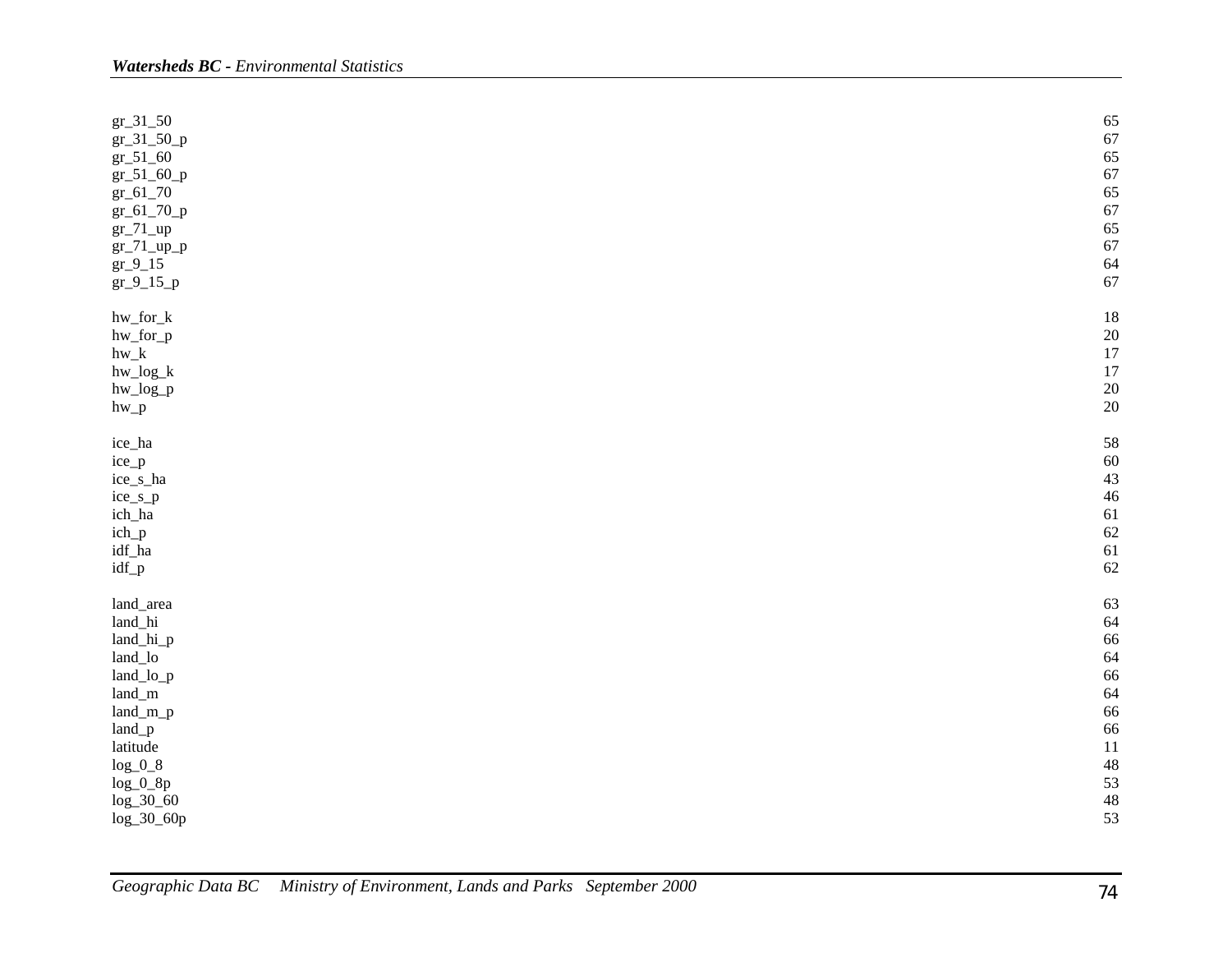| log_50_ha            | 47 |
|----------------------|----|
| $log_50_p$           | 51 |
| log_60_ha            | 47 |
| $log_60_p$           | 51 |
| $log_60$ _up         | 49 |
| log_60_upp           | 54 |
| $log_2 70_$ ha       | 47 |
| $log_2 70_p$         | 51 |
| $log_8 30$           | 48 |
| $log_8_30p$          | 53 |
| log_ha               | 48 |
| $\log\_hi\_ha$       | 47 |
| log_hi_p             | 51 |
| log_lo_ha            | 47 |
|                      | 51 |
| $log\_lo\_p$         | 47 |
| log_m_ha             | 51 |
| $log_m_p$            | 53 |
| $log_p$              |    |
| $log_s_h$            | 42 |
| $log_s_p$            | 44 |
| logged_ha            | 47 |
| logged_p             | 51 |
| $logs_0_8$           | 49 |
| $\log s\_30\_60$     | 49 |
| logs_60_up           | 49 |
| $logs_8_30$          | 49 |
| logs_ha              | 49 |
| $logs$ <sub>-p</sub> | 54 |
| logs_s_ha            | 42 |
| $logs_s_p$           | 45 |
| logs0_8p             | 54 |
| logs30_60p           | 54 |
| logs60_upp           | 55 |
| $logs8_30p$          | 54 |
| longitude            | 11 |
| main_for_k           | 17 |
| main_for_p           | 20 |
| main_log_k           | 17 |
| main_log_p           | 20 |
|                      |    |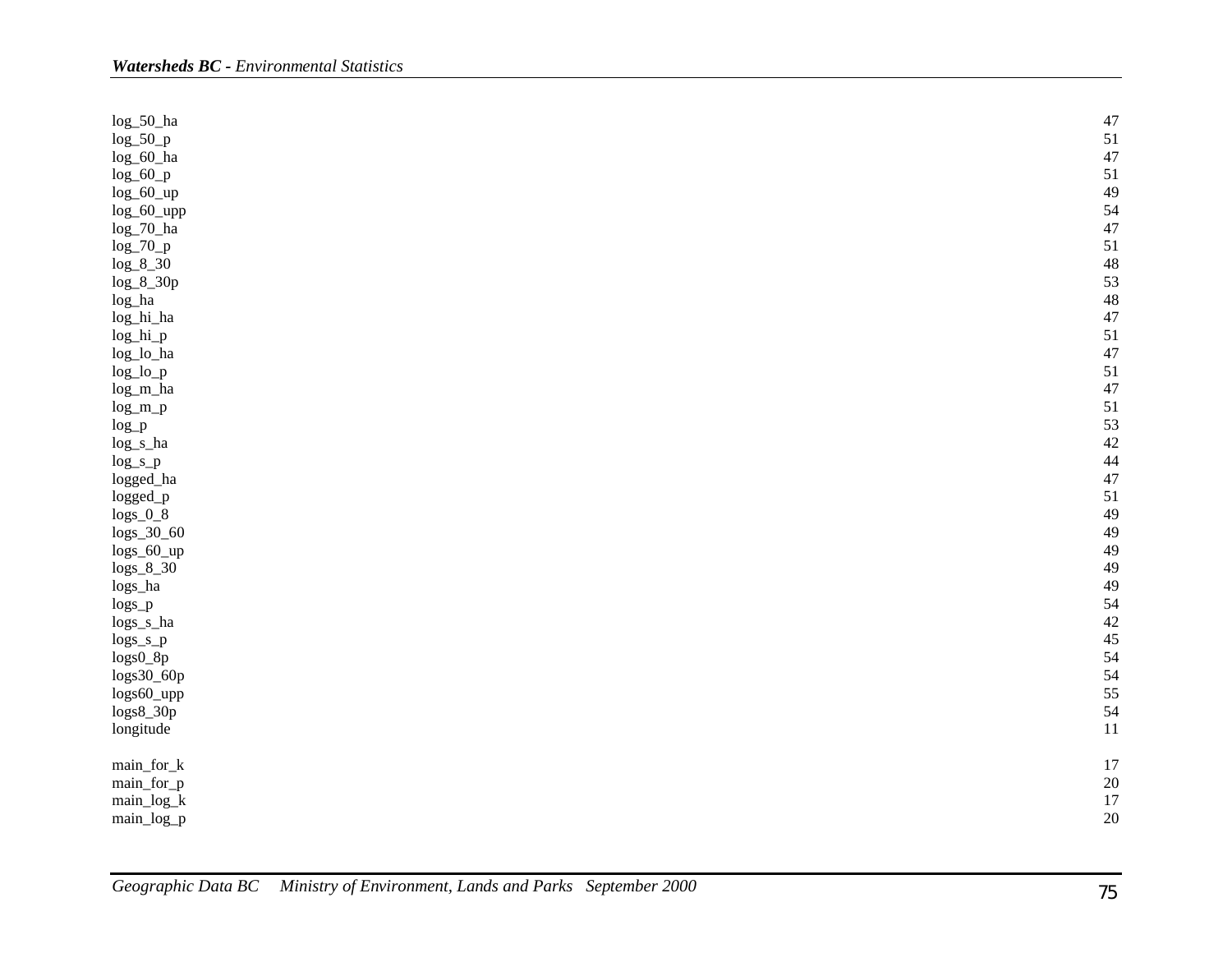| mainstem_k                              | 17 |
|-----------------------------------------|----|
| $mh_ha$                                 | 61 |
| $\rm{mh\_p}$                            | 62 |
| mine_count                              | 58 |
| mine_ha                                 | 58 |
| $mine_p$                                | 60 |
| mine_s_ha                               | 43 |
| $mine_s_p$                              | 46 |
| mof_dis                                 | 11 |
| mof_reg                                 | 11 |
| $\rm ms\_ha$                            | 61 |
| $ms_p$                                  | 62 |
| name                                    | 10 |
| noreast                                 | 65 |
| noreast_p                               | 68 |
| north                                   | 65 |
| $north\_p$                              | 68 |
| norwest                                 | 66 |
| norwest_p                               | 69 |
| other_k                                 | 24 |
| other_p                                 | 30 |
| other_pts                               | 24 |
| perimeter                               | 63 |
| $\mathrm{pk}\_\mathrm{agr}\_\mathrm{k}$ | 28 |
| pk_agr_p                                | 36 |
| pk_for_k                                | 26 |
| pk_for_p                                | 32 |
| $\ensuremath{\mathrm{pk}\_\mathrm{k}}$  | 25 |
| $pk\_p$                                 | 31 |
| pk_urb_k                                | 27 |
| pk_urb_p                                | 34 |
| pp_ha                                   | 61 |
| $pp_p$                                  | 62 |
| private_ha                              | 57 |
| private_p                               | 59 |
| $\,$ rang_ha                            | 57 |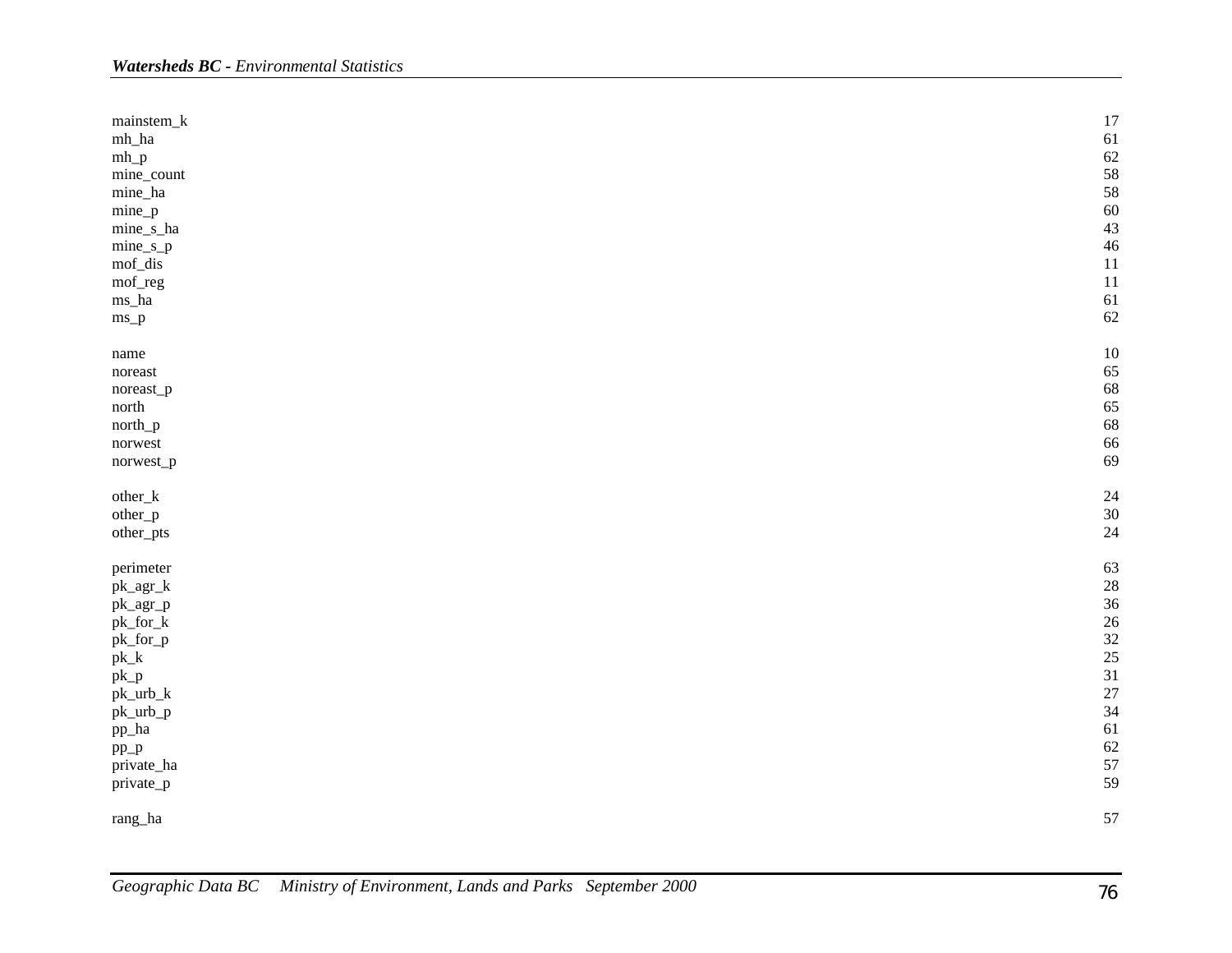| $rang_p$                    | 59            |
|-----------------------------|---------------|
| rang_s_ha                   | $rac{42}{44}$ |
| rang_s_p                    |               |
| rec_ha                      | 58            |
| $rec_p$                     | 60            |
| $rec_s_h$                   | 43            |
| $rec_s_p$                   | 46            |
| road_50_d                   | 14            |
| road_50_k                   | 12            |
| road_60_d                   | 15            |
| road_60_k                   | 12            |
| road_70_d                   | 15            |
| road_70_k                   | 13            |
| road_b_d                    | 44            |
| road_b_k                    | 41            |
| $\mathop{\mathrm{road\_d}}$ | 14            |
| $road_f_d$                  | 14            |
| $road_f_k$                  | 12            |
| road_fb_d                   | 44            |
| road_fb_k                   | 41            |
| road_hi_d                   | 14            |
| road_hi_k                   | 12            |
| $road_k$                    | 12            |
| road_lo_d                   | 14            |
| $road\_lo\_k$               | 12            |
| road_m_d                    | 14            |
| $road\_m\_k$                | 12            |
|                             |               |
| salm_for_k                  | 23            |
| salm_for_p                  | 29            |
| salm_log_k                  | 23            |
| salm_log_p                  | 29            |
| salmon_k                    | 23            |
| salmon_p                    | 29            |
| sbps_ha                     | 61            |
| sbps_p                      | 63            |
| sbs_ha                      | 61            |
| $sbs_p$                     | 63            |
| shrb_ha                     | 57            |
| shrb_p                      | 59            |
|                             |               |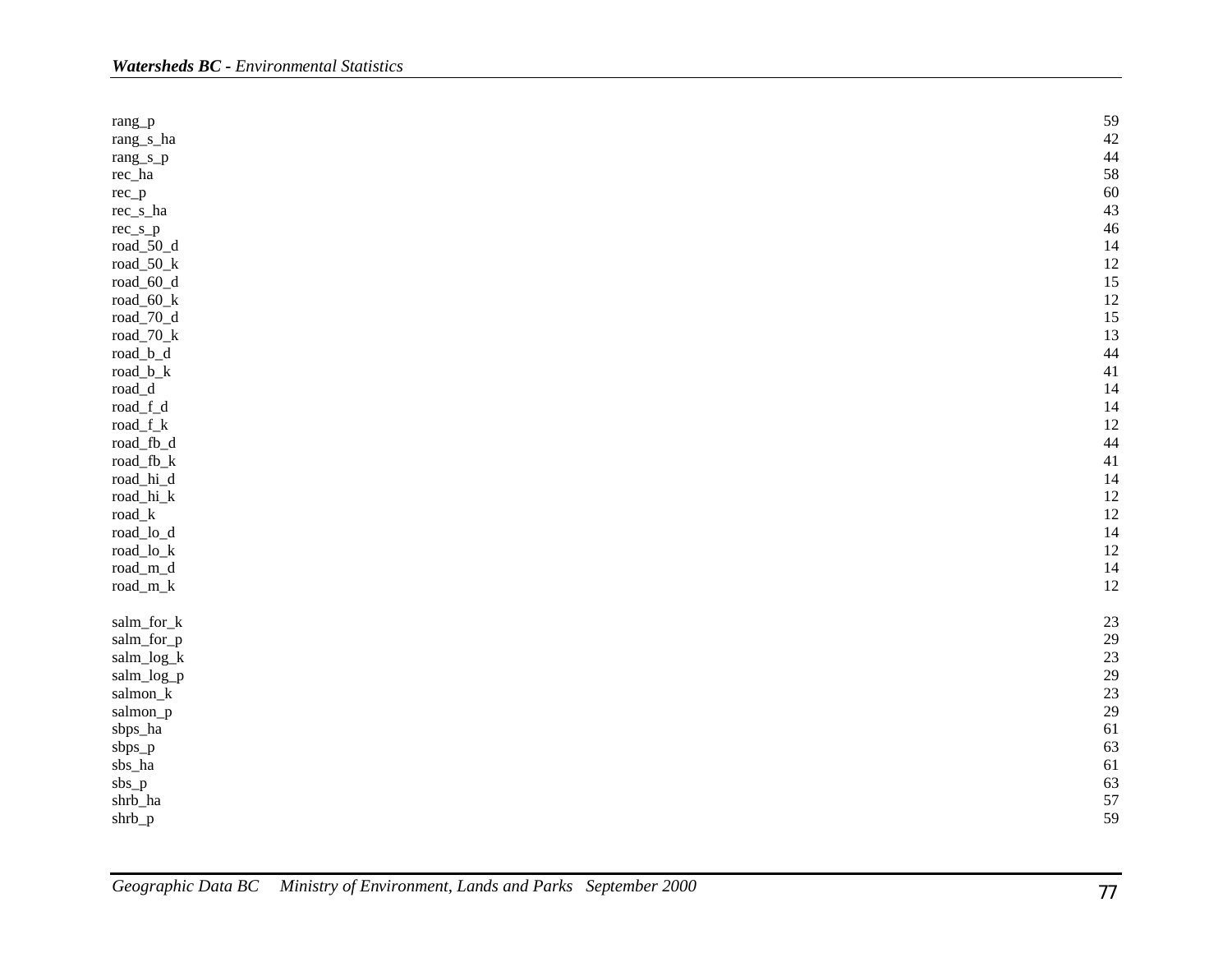| shrb_s_ha                                  | 42 |
|--------------------------------------------|----|
| $shrb_s_p$                                 | 45 |
| $\mathrm{sk}\_ \mathrm{agr}\_k$            | 28 |
| sk_agr_p                                   | 36 |
| sk_for_k                                   | 26 |
| sk_for_p                                   | 33 |
| $\ensuremath{sk}\_k$                       | 25 |
| sk_p                                       | 31 |
| $sk\_urb_k$                                | 27 |
| sk_urb_p                                   | 34 |
| $\rm{source}$                              | 65 |
| soueast_p                                  | 68 |
| south                                      | 65 |
| $\text{south\_p}$                          | 68 |
| souwest                                    | 65 |
| souwest_p                                  | 68 |
| sport_k                                    | 23 |
| sport_p                                    | 30 |
| sport_pts                                  | 24 |
| $spr\_agr\_k$                              | 29 |
| sprt_agr_p                                 | 37 |
| sprt_for_k                                 | 24 |
| sprt_for_p                                 | 30 |
| sprt_log_k                                 | 24 |
| sprt_log_p                                 | 30 |
| sprt_urb_k                                 | 27 |
| sprt_urb_p                                 | 35 |
| $\mathrm{st}\_{\mathrm{agr}\_{\mathrm{k}}$ | 28 |
| st_agr_p                                   | 36 |
| $st\_for\_k$                               | 26 |
| st_for_p                                   | 33 |
| $\tt st_k$                                 | 25 |
| $\mathrm{st}\_p$                           | 31 |
| $st\_urb\_k$                               | 27 |
| st_urb_p                                   | 35 |
| $str_50_k$                                 | 38 |
| $str_50_p$                                 | 39 |
| $str\_60\_k$                               | 38 |
| $str_60_p$                                 | 39 |
| $\mathrm{str\_}70\mathrm{\_}k$             | 38 |
|                                            |    |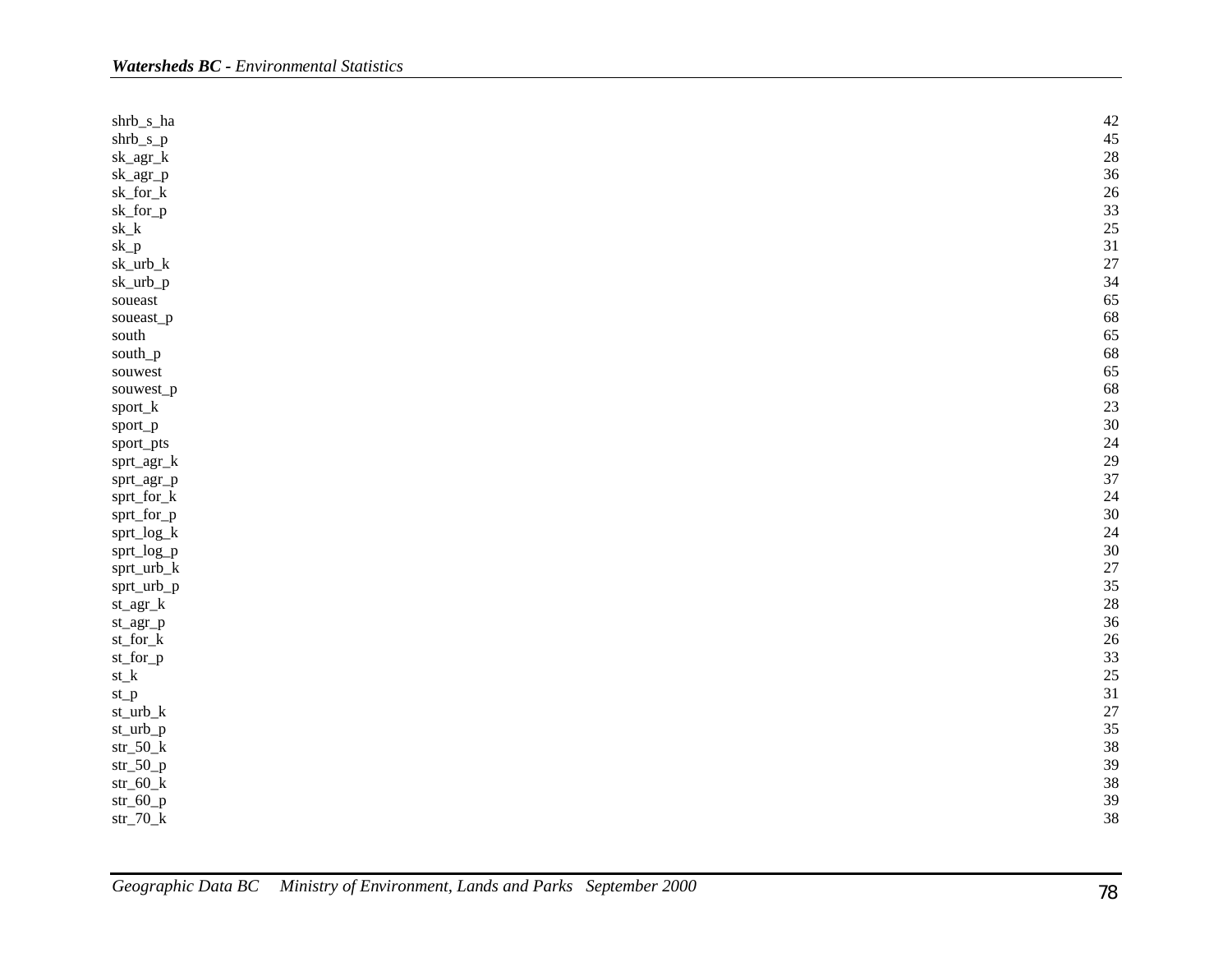| $str_70_p$                                                   | 39 |
|--------------------------------------------------------------|----|
| $str_f_50_k$                                                 | 38 |
| $str_f_50_p$                                                 | 40 |
| $str_f_60_k$                                                 | 38 |
| $str_f_60_p$                                                 | 40 |
| $str_f_70_k$                                                 | 39 |
| $str_f_70_p$                                                 | 40 |
| $str\_for\_k$                                                | 38 |
| str_for_p                                                    | 39 |
| $str_150_k$                                                  | 38 |
| $str_150_p$                                                  | 40 |
| $str_160_k$                                                  | 38 |
| $str_160_p$                                                  | 40 |
|                                                              |    |
| $str_170_k$                                                  | 38 |
| $str_l_70_p$                                                 | 40 |
| $\mathrm{str}\_\mathrm{log}\_\mathrm{k}$                     | 37 |
| str_log_p                                                    | 39 |
| $\ensuremath{\mathrm{str}\_}\xspace\ensuremath{\mathrm{rd}}$ | 13 |
| $str\_rd\_50$                                                | 13 |
| str_rd_50d                                                   | 15 |
| $str\_rd\_60$                                                | 13 |
| str_rd_60d                                                   | 15 |
| $str\_rd\_70$                                                | 13 |
| str_rd_70d                                                   | 15 |
| $\ensuremath{\mathrm{str}\_}\mathrm{rd}\_d$                  | 15 |
| $\ensuremath{\mathrm{str}\_}\mathrm{rd}\_f$                  | 13 |
| str_rd_f_d                                                   | 15 |
| $str\_rf\_50$                                                | 13 |
| str_rf_50d                                                   | 15 |
| $str\_rf\_60$                                                | 13 |
| str_rf_60d                                                   | 16 |
| $str\_rf\_70$                                                | 13 |
| $\mathrm{str\_rf\_70d}$                                      | 16 |
| $str100\_ha$                                                 | 41 |
| $str100_p$                                                   | 43 |
| $str30\_ha$                                                  | 41 |
| $str30_p$                                                    | 43 |
| $stream\_d$                                                  | 39 |
| stream_k                                                     | 37 |
|                                                              |    |
| swb_ha                                                       | 61 |